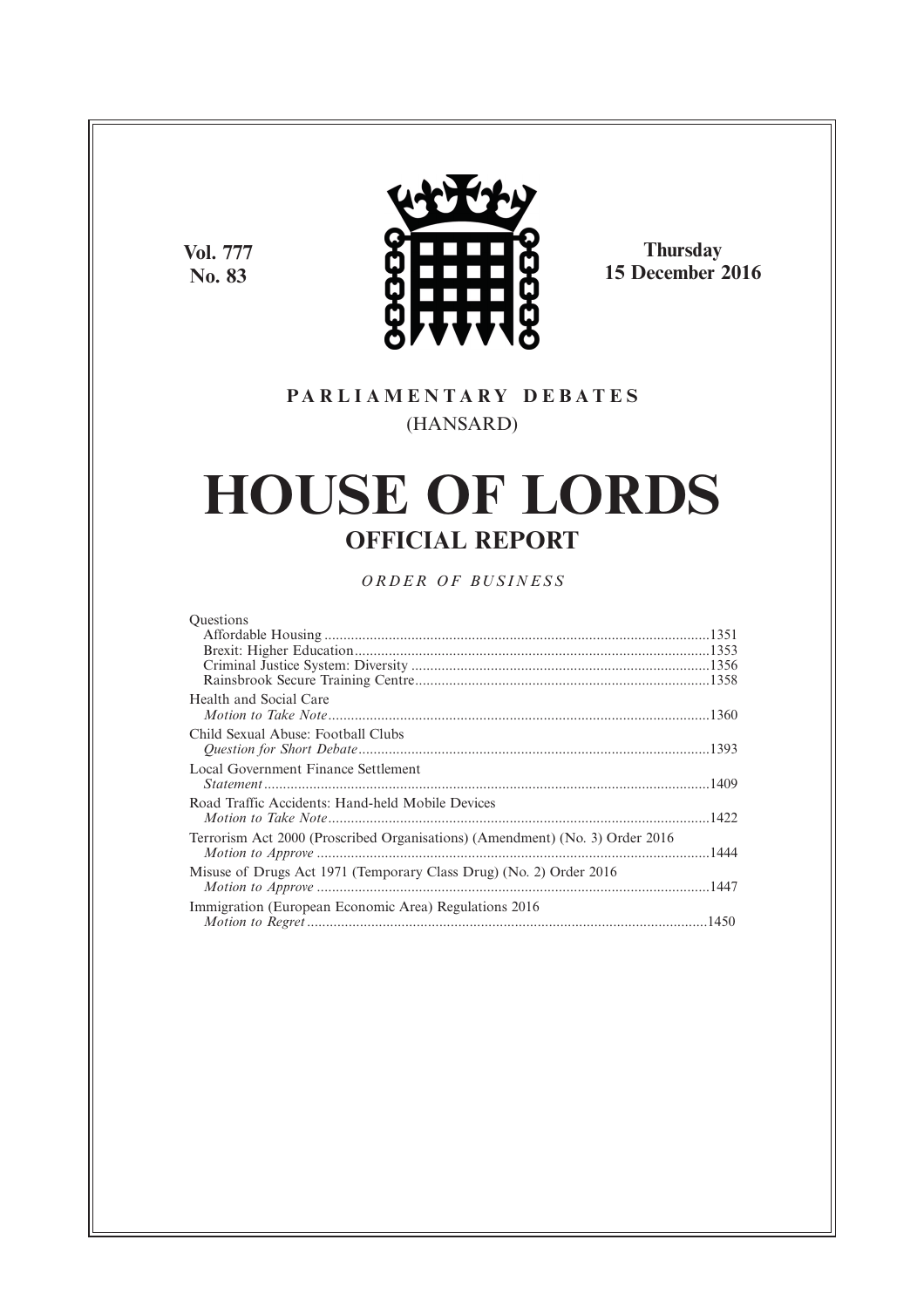Lords wishing to be supplied with these Daily Reports should give notice to this effect to the Printed Paper Office.

No proofs of Daily Reports are provided. Corrections for the bound volume which Lords wish to suggest to the report of their speeches should be clearly indicated in a copy of the Daily Report, which, with the column numbers concerned shown on the front cover, should be sent to the Editor of Debates, House of Lords, within 14 days of the date of the Daily Report.

> *This issue of the Official Report is also available on the Internet at* https://hansard.parliament.uk/lords/2016-12-15

The first time a Member speaks to a new piece of parliamentary business, the following abbreviations are used to show their party affiliation:

| <b>Abbreviation</b> | <b>Party/Group</b>                  |
|---------------------|-------------------------------------|
| CB.                 | Cross Bench                         |
| Con                 | Conservative                        |
| <b>DUP</b>          | Democratic Unionist Party           |
| GP                  | Green Party                         |
| Ind Lab             | <b>Independent Labour</b>           |
| Ind LD              | <b>Independent Liberal Democrat</b> |
| Ind SD              | <b>Independent Social Democrat</b>  |
| Ind UU              | Independent Ulster Unionist         |
| Lab                 | Labour                              |
| LD                  | Liberal Democrat                    |
| LD Ind              | Liberal Democrat Independent        |
| Non-afl             | Non-affiliated                      |
| PC                  | Plaid Cymru                         |
| <b>UKIP</b>         | UK Independence Party               |
| UUP                 | <b>Ulster Unionist Party</b>        |

No party affiliation is given for Members serving the House in a formal capacity, the Lords spiritual, Members on leave of absence or Members who are otherwise disqualified from sitting in the House.

© Parliamentary Copyright House of Lords 2016,

*this publication may be reproduced under the terms of the Open Parliament licence, which is published at www.parliament.uk/site-information/copyright/.*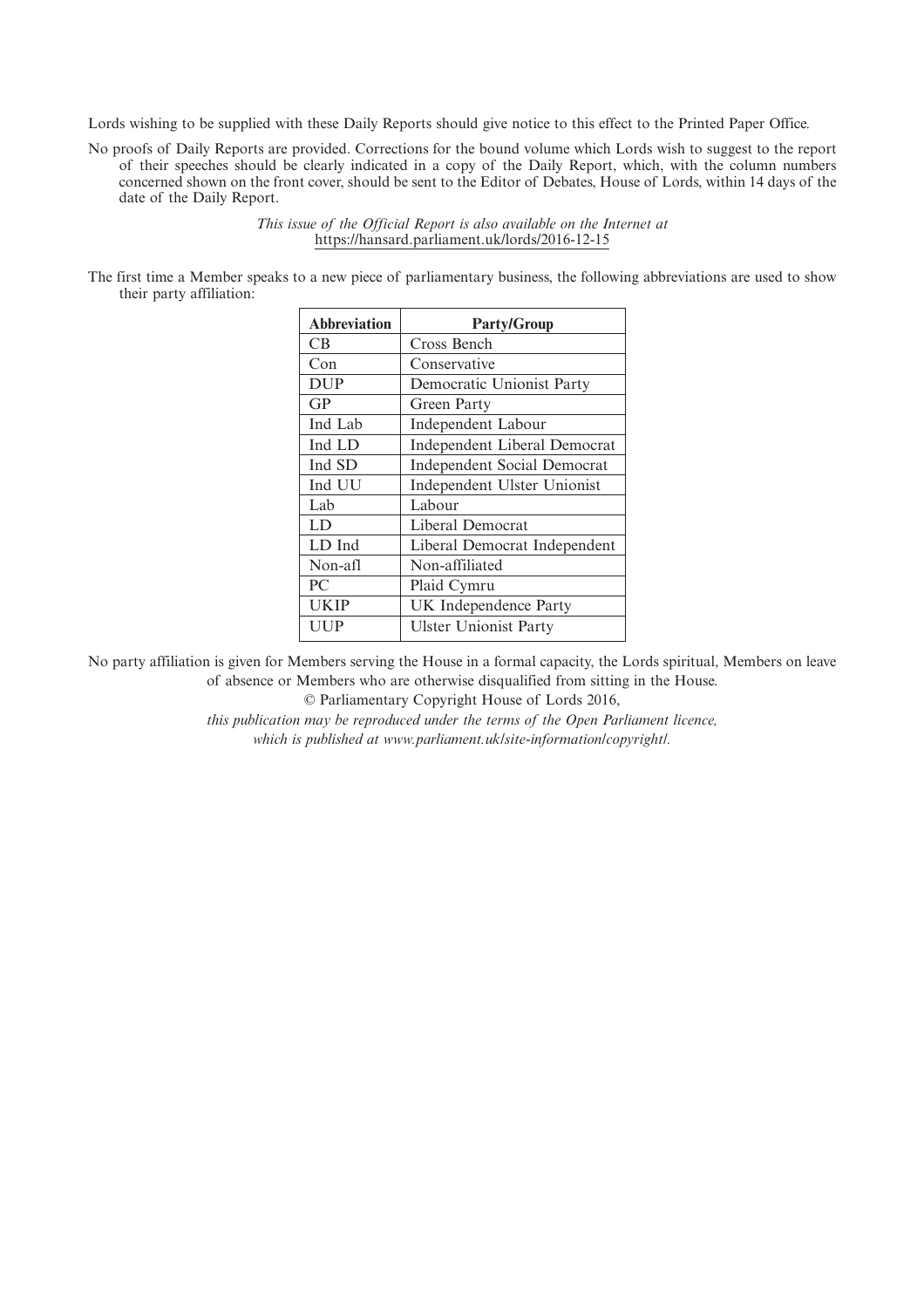### House of Lords

*Thursday 15 December 2016*

*11 am*

*Prayers—read by the Lord Bishop of Peterborough.*

#### **Affordable Housing**

*Question*

*11.06 am*

#### *Asked by Lord Kennedy of Southwark*

To ask Her Majesty's Government what assessment they have made of the impact of the availability of affordable housing on the ability of both private and public sector organisations to recruit and retain staff.

**Lord Kennedy of Southwark (Lab):** My Lords, I beg leave to ask the Question standing in my name on the Order Paper. In doing so, I declare an interest as a councillor of the London Borough of Lewisham and a vice-president of the Local Government Association.

**TheParliamentaryUnder-Secretaryof State,Department for Communities and Local Government and Wales Office (Lord Bourne of Aberystwyth) (Con):** My Lords, the Government do not do a formal assessment in this area but we recognise that the country's housing shortage can act as a barrier to employers recruiting the skills that they need.

**Lord Kennedy of Southwark:** My Lords, the problem is particularly stark in London, where a survey by Grant Thornton found that 84 % of businesses in the capital believe that London's housing costs and housing shortage pose a risk to its economic growth. When are the Government going to start working with the Mayor of London to build the thousands of council and housing association homes at true social rents that are needed and accept that the overreliance on the affordable rent model, at up to 80% of market rents, is just not working and is damaging businesses, jobs, prosperity and growth in London?

**Lord Bourne of Aberystwyth:** My Lords, the noble Lord will be aware that we have just reached a record settlement in London with a £3.15 billion package, which has been acknowledged by the Labour Mayor of London and widely welcomed, not least by the Labour mayor of Lewisham, Sir Steve Bullock. Therefore, I think the noble Lord will associate himself with that welcome.

**Baroness Eaton (Con):** Will the change of tenure flexibility and additional funding make a difference to the overall supply of affordable housing?

**Lord Bourne of Aberystwyth:** My Lords, my noble friend is right in the sense that it was announced in the Autumn Statement that we would provide funding across a range of tenures. This will enable housing associations and local authorities to step up their delivery of a range of housing to meet local needs.

**Lord Shipley (LD):** My Lords, does the Minister agree that there is a basic principle at stake here—namely, that a person in work on the living wage should be able to live reasonably close to where they work? Do the Government accept that principle?

**Lord Bourne of Aberystwyth:** My Lords, certainly it is right to say that people should be within easy reach of where they work. That informs our policy in relation to affordability. As the noble Lord will know, affordability in London is based on 65% of average property price; outside London the figure is 80%. I associate myself in general with what he says.

**Lord Tebbit (Con):** In view of the remarks from the Liberal Democrat Benches, has my noble friend had any representation from them or, indeed, from the Labour Benches about the efforts of the railwaymen to prevent people getting to work when they are living within a reasonable distance of London?

**Lord Bourne of Aberystwyth:** My Lords, my noble friend's point about accessibility to work, and how important that is, is right. With regard to the noble Lord's Question, I am keen to stress that it is important to be able to get to work; it is not just a question of the physical distance. I associate myself with the general principle of my noble friend's question—that we need a settlement in this dispute.

**Baroness Watkins of Tavistock (CB):** Have the Government considered exactly what the algorithm of 65% of market rent means when set against public health worker and teacher salaries in London? The fact that those salaries have been kept linked to a 1% increase for so long while rents have gone up so heavily makes the algorithm ludicrous in terms of rents for some of those workers.

**Lord Bourne of Aberystwyth:** My Lords, the noble Baroness is right to pose that question. Of course, as I have indicated, part of the answer is that we are looking at flexibility of tenure—it is not just with regard to purchase but also shared ownership and affordable rent. But the noble Baroness is right that there is a problem, and we are seeking to address it.

**Baroness McIntosh of Hudnall (Lab):** My Lords, can the Minister return to the original Question he was asked by my noble friend Lord Kennedy, to which I am not sure he quite gave an Answer? Will the package of funding that has gone to the Mayor of London, which he referred to—although some of us do not know the detail of that—include or be capable of including provision for rents not at the affordable level we have just heard discussed but at levels that people can actually afford?

**Lord Bourne of Aberystwyth:** My Lords, the noble Baroness addresses the issue of the money for London. I can only repeat that it is a record settlement—a point made by the Labour mayor. It addresses issues not just of affordable rent but of purchase for shared ownership. This is the best settlement there has ever been for housing in London, as was stated by the mayor.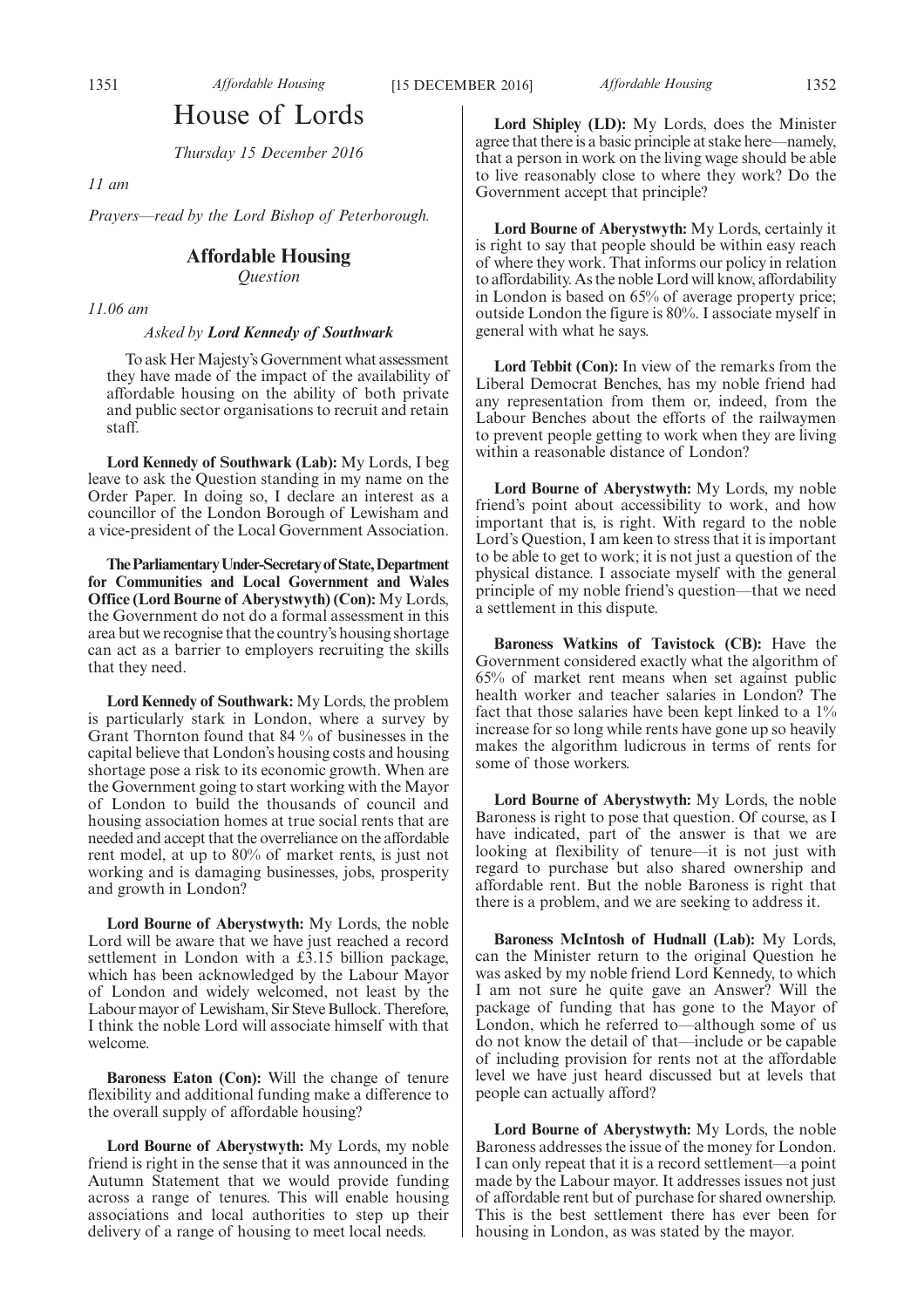**The Lord Bishop of St Albans:** My Lords, the lack of affordable housing in recruiting local workers is also felt acutely in many rural areas. Rural exemption sites have proved a good way of providing affordable housing but, with the uncertainty over the recent extension of right to buy, some landowners are reluctant to bring forward land. In light of this, will Her Majesty's Government publish clear guidelines on the potential for restrictive covenants on rural exemption sites to provide affordable housing in perpetuity for local workers?

**Lord Bourne of Aberystwyth:** My Lords, the right reverend Prelate is right to address the issue of rurality, which is a particular problem in terms of affordability. He is absolutely right that the problem is associated not merely with big urban centres. The Government are looking at this in the broad context of what to define as a rural area, and will bring forward proposals at some stage to seek to address the problem he just outlined.

**Lord Flight (Con):** My Lords, does the Minister accept that buy to let has been extremely important in the provision of additional accommodation, particularly in London and the south-east? Is he concerned that the increase in taxation on buy to let may reduce the number of units, relatively speaking?

**Lord Bourne of Aberystwyth:** My Lords, I do not agree with the noble Lord's last point. Measures were taken by the Treasury to raise finance for this. It is part of the mix, but the Treasury has to assess in the round how to address the deficit in the Exchequer, and one move was to target the taxation of those who were deemed able to afford it.

**Baroness Greengross (CB):**My Lords, has the Minister ever thought about whether underused government buildings are available? If they were made available for housing at low cost or for rent, it might ease some of the issues, particularly around London.

**Lord Bourne of Aberystwyth:** My Lords, the noble Baroness addresses an issue that was tackled to a degree in the Autumn Statement, when we announced £1.7 billion for pilots on surplus public sector land. We will take that forward; it is a considerable investment, but the noble Baroness is right to highlight the matter.

#### **Brexit: Higher Education** *Question*

#### *11.14 am*

#### *Asked by Baroness Royall of Blaisdon*

To ask Her Majesty's Government what steps they intend to take to ensure that the higher education sector is represented in all of the Brexit negotiations.

**Baroness Goldie (Con):** My Lords, the Government have been clear that they want to create an environment in which the UK can continue to be a world leader in research, science and the tertiary education sector more broadly. The Department for Exiting the EU has already engaged with a number of higher education institutions and groups to ensure that their interests are represented in the Brexit negotiations. This engagement will continue over the next few months through a series of round tables, bilaterals and visits across the UK.

**Baroness Royall of Blaisdon (Lab):** My Lords, I declare my interest as Pro-Chancellor of the University of Bath. Will the Government ensure that one of their negotiating priorities is future access by our universities to EU programmes such as Horizon 2020, which is vital to our research excellence? However, in view of the significant decline in EU undergraduate applications for 2017 entry, my immediate concern is that the Government should make a clear statement as soon as possible on the conditions relating to EU nationals who wish to apply for courses beginning in 2018, including with regard to tuition fees and access to finance. Clearly that is vital to enable—

**Noble Lords:** Too long. Reading.

**Baroness Royall of Blaisdon:** I am sorry; it might be too long but I am going to ask my question anyway. It is vital to ensure effective planning for the next cycle for both students and universities. When will the Government make such a statement? And yes, my Lords, I was reading.

**Baroness Goldie:**I am accustomed to getting questions from your Lordships one at a time but the stereophonic effect is a little disconcerting. The noble Baroness raises a very important issue in relation to Horizon 2020. I very much hope that the recent announcement guaranteeing Horizon 2020 funding and the Prime Minister's announcement that we will be investing an extra £2 billion a year in research and development underline the Government's commitment to keeping the UK at the cutting edge of science and technology.

I think that, in among the commentary, I detected a question about university access and funding for EU students. The noble Baroness will be aware that to help provide certainty and respond to the sector's concerns, we confirmed that existing EU students and those starting courses in 2016-17 and 2017-18 will continue to be eligible for student loans and home fee status for the duration of their courses. Applications for 2018-19 do not open until September 2017, and we will ensure that students applying have information in advance of that date.

**Baroness Garden of Frognal (LD):** Following on from the Minister's earlier reply, can she say what assurances she has been able to offer in the discussions with universities regarding the uncertain position of EU nationals—staff and students—who form such a vital part of the success of our British universities?

**Baroness Goldie:** As the noble Baroness will be aware, we have made it very clear that we value highly the contribution of EU and international researchers and academic staff, and we will always welcome those with the skills, drive and expertise to make our nation better still. We have been clear that as a result of the referendum there has been no change in the rights and status of EU nationals who are already in the UK. I reassure the noble Baroness that this matter will of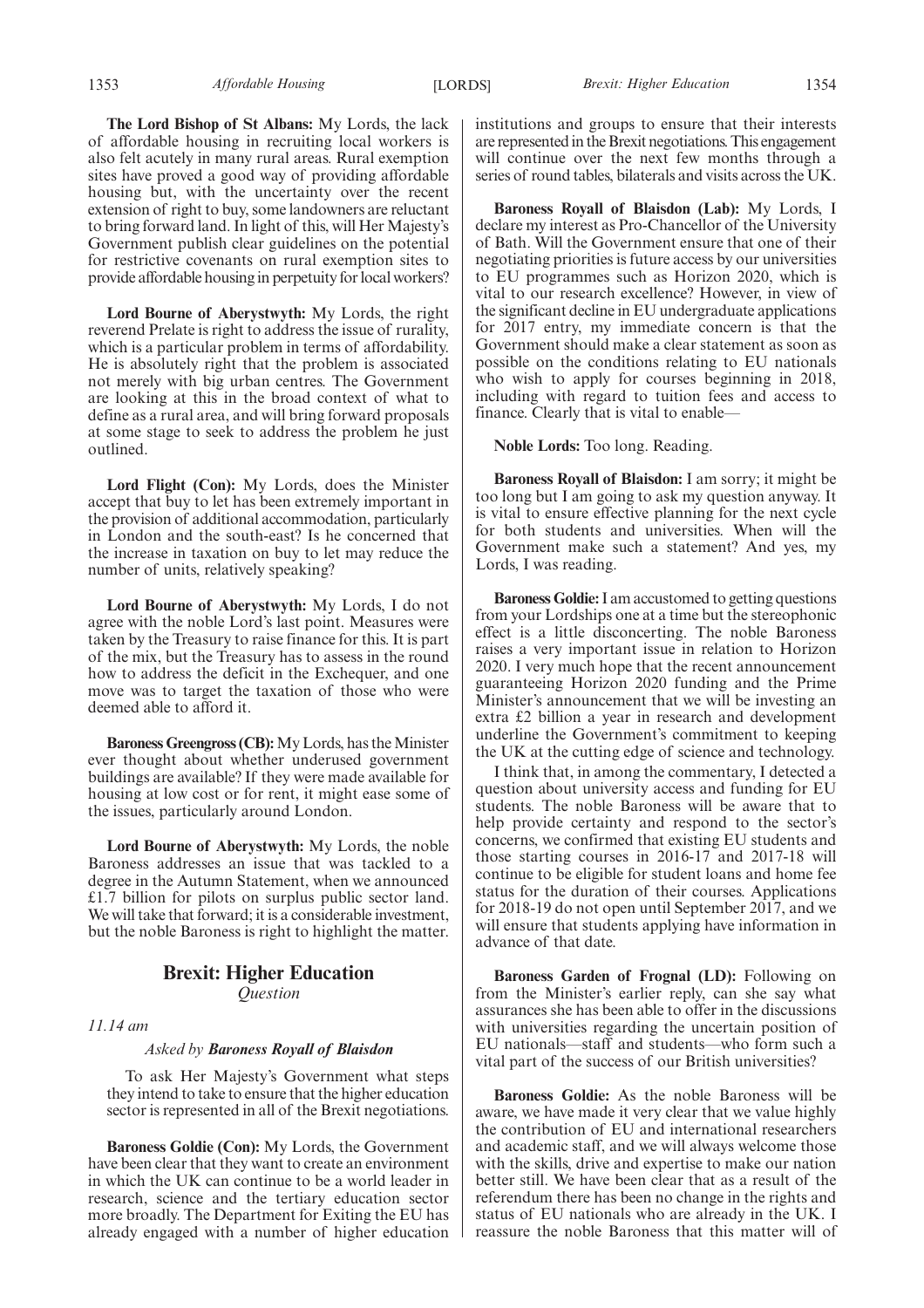course be at the forefront of our negotiations, but I cannot pre-empt those negotiations. She will understand that we wish to do everything we can to protect the position of those EU nationals. Equally, in the negotiations we would wish to have recognised the position of our UK nationals, of whom there are 1 million elsewhere in the EU.

**Lord Cormack (Con):** My Lords, once again I make the point that it would generate enormous good will if we could just tell those who are here that their position is not at risk. This would be a good prelude to negotiations and, by leading by example, I believe that we would achieve a very great deal.

**Baroness Goldie:** My noble friend makes a point that he has made before. I can simply respond by saying, as my colleagues have done on previous occasions, that these are important issues. I cannot pre-empt the negotiation detail but that will be at the forefront of our discussions.

**Lord Elystan-Morgan (CB):** Will the noble Baroness confirm that in these negotiations particular emphasis will be laid on the priceless worth of the Erasmus exchange scheme, which is one of the most distinguished projects that the United Kingdom has ever been involved in?

**Baroness Goldie:** The noble Lord makes an important point. Erasmus is a very valuable programme and it has enabled more than 200,000 UK students and 20,000 staff to spend time abroad, which has been of great benefit to them as individuals and to the United Kingdom. There is no change for those who are currently participating in or about to start Erasmus+. As the noble Lord will be aware, Erasmus+ offers a range of programmes to countries across Europe and beyond.

**Baroness Young of Old Scone (Lab):** Could the Minister confirm whether the early indications show that the reassurances the Government have given on student applications remaining under the same conditions in the meantime are working? The evidence from universities across the UK is that applications from European students are declining rapidly. Will the Minister tell us whether the Government have a plan B?

**Baroness Goldie:** The Government have many plans, and the full detail of these exciting proposals will become evident in due course. I am neither privy to what they are at the moment, nor can I disclose any further information. What I can tell the noble Baroness is that EU students are very important. She will be aware that they make up about 5% of the United Kingdom student population. We are very anxious to give reassurances and to try to ensure in the negotiations that we preserve that important component. However, the universities of the United Kingdom have a far-reaching global influence and that also has to be acknowledged and recognised.

**Lord Forsyth of Drumlean (Con):** My Lords, will my noble friend take this opportunity to condemn those who are indulging in scaremongering about Brexit? For example, could she point out that the Erasmus programme has more than 37 countries participating in it and that there are only 27 members of the European Union, apart from us? Is it not time that people started to be constructive and look towards making Britain's future a successful one?

**Baroness Goldie:** As ever, my noble friend makes a very pertinent point—in a characteristically pungent manner. The university sector in the United Kingdom is a world leader in research and academia, and continues to be home to the best universities in the world. That is certainly something that we should trumpet and of which we should be proud. I remind the House that, in giving evidence to the Education Select Committee, Universities UK said that,

"with the right support and investment from Government—both now and in the future—universities can thrive outside the European Union".

**Lord Stevenson of Balmacara (Lab):** My Lords, can the Minister name one other sector of the economy which has better growth potential, brings in more foreign earnings, relies more on working with co-workers across Europe and will lose more in terms of research and student fees funding if it is not present at the Brexit negotiations?

**Baroness Goldie:** The noble Lord will be aware that a Cabinet committee has been constructed to deal with the Brexit negotiations, and that committee is charged with engaging with all departments. The Minister, my right honourable friend Jo Johnson, is also engaging on this. He has set up a forum with senior representatives of UK research and innovation organisations to discuss opportunities and issues arising from the UK's exit from the European Union.

### **Criminal Justice System: Diversity** *Question*

#### *11.23 am*

#### *Asked by Lord Patel of Bradford*

To ask Her Majesty's Government what assessment they have made of the review by David Lammy MP of racial bias and BAME representation in the criminal justice system.

**The Advocate-General for Scotland (Lord Keen of Elie) (Con):** My Lords, the Government welcome the Lammy review's emerging findings and continue to support it. David Lammy has indicated a number of areas he wants to examine in more detail in the second phase of the review. We look forward to responding to the final report, due in the summer of 2017.

**Lord Patel of Bradford (Lab):** My Lords, I thank the Minister for that Answer. I want to give the House some early figures that we already know. The total number of young people held in secure institutions has halved since 2005, which is good. However, over the past 10 years, the number of young black prisoners has risen by 67% and the number of young Asian prisoners by 75%, meaning that one in four prisoners is black or Asian. In contrast, the number of white detainees has dropped from 75% to 60%. Does the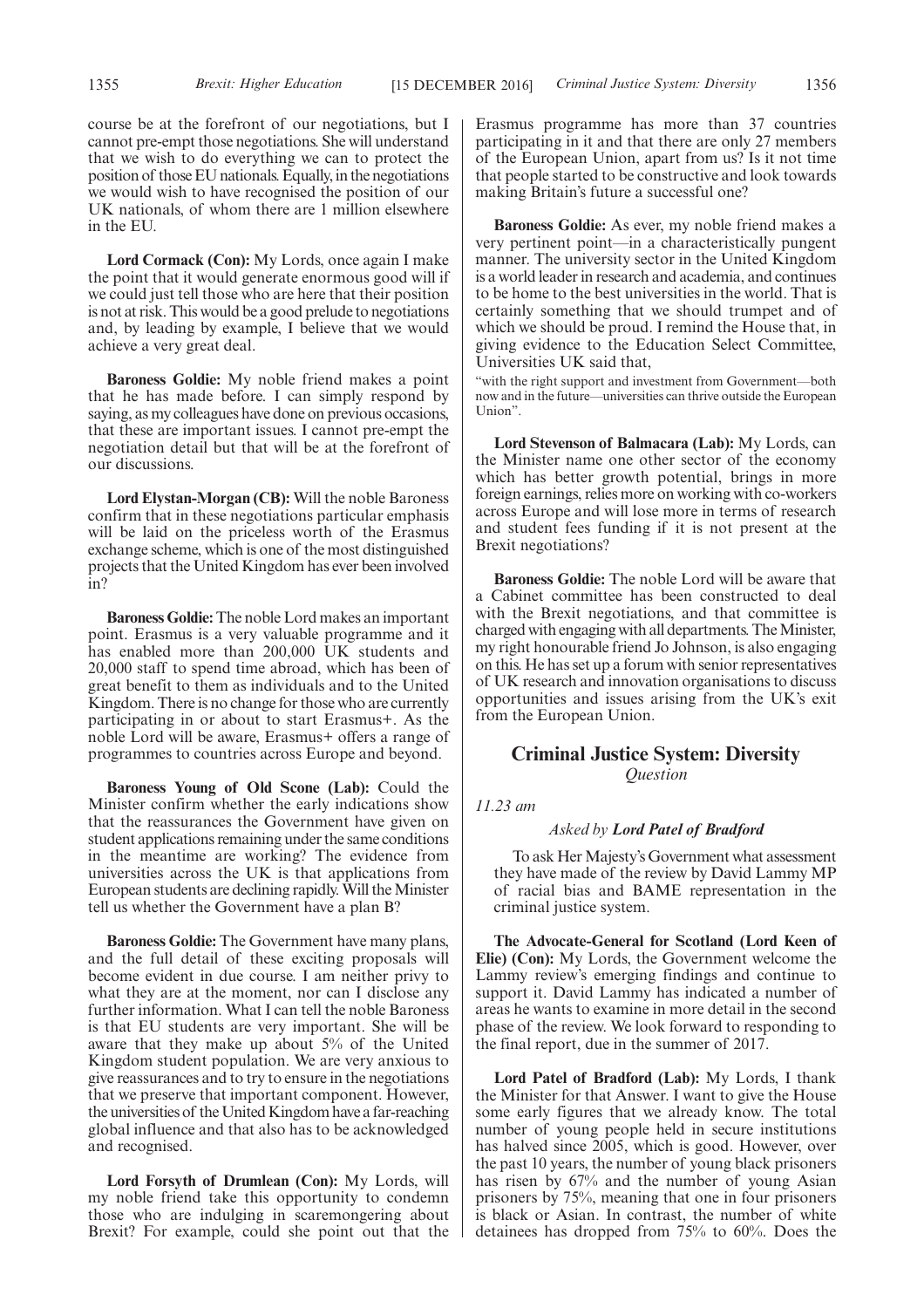[LORD PATEL OF BRADFORD]

Minister agree that these are shocking figures and that we need a vital step change in our policies for and treatment of young black people in the criminal justice system?

**Lord Keen of Elie:** There is no doubt that a series of complex reasons lie behind the figures that the noble Lord referred to and that custody rates among black, Asian and minority-ethnic males are materially higher than they are in respect of white males. At present and so far in his review, David Lammy has provided research findings rather than final conclusions. He has of course said that he is concerned by those findings but that the issue needs to be explored further before firm conclusions can be drawn.

**Lord Marks of Henley-on-Thames (LD):** My Lords, the Lammy review raises a number of questions. Will the Government continue after the review to monitor disproportionate outcomes in the criminal justice system using the relative rate index method of analysis pioneered in the UK in the Lammy review? Secondly, does not the finding that black offenders are disproportionately likely to receive custodial sentences highlight the urgent need for greater ethnic diversity among the judiciary, which the Lammy review is now also to consider?

**Lord Keen of Elie:** We are of course committed to greater diversity within the judiciary, and are endeavouring to take that forward. With regard to the particular statistics that the noble Lord referred to, there are a variety of complex reasons why these figures have emerged. For example, the rate at which black, Asian and minority-ethnic men plead not guilty at Crown Court and go to trial is distinct from those who plead at an earlier stage and perhaps receive a lesser sentence. The Government are not committed to any particular means of analysing the relevant statistics at this time.

**Lord Beecham (Lab):** My Lords, in addition to the measures that the Minister and the noble Lord, Lord Marks, referred to, will the Government look at increasing the number of prison officers, and magistrates appointed at the lower levels, who are recruited from BAME communities to participate in the administration of justice?

**Lord Keen of Elie:** We are clearly concerned that there should be a suitable element of diversity among magistrates and the other parts of the judiciary, and are committed to that. As the noble Lord will be aware, we are also committed to materially increasing the number of prison officers within our estate over the forthcoming year. A figure of 2,500 has already been referred to. That recruitment process will no doubt seek to engage with the issue of ethnic diversity.

**Lord Laming (CB):** Will the Minister look at the number of black young people who are in care or have been in care who drift into the criminal justice system without any of the necessary support to prevent that happening?

**Lord Keen of Elie:** We are extremely concerned about the youth offender institutions and are taking forward the proposals noted by Charlie Taylor's review with regard to introducing further education and training into that regime.

**Lord Foulkes of Cumnock (Lab):** It is not just in the justice system that black and minority-ethnic people are discriminated against. Is the Minister aware that, at a recent meeting of a Select Committee, the chairman of the Charity Commission had to admit that there are no black and ethnic-minority people on the Charity Commission, which is a disgrace? On top of that, there are no members from the whole of the north of England. The Charity Commission is an elite body run by Mr Shawcross and his cronies and something ought to be done about it. Will he have a word with his colleagues to see what can be done?

**Lord Keen of Elie:**I am not in a position to comment on the constitution of the Charity Commission and I am obliged for the noble Lord's suggestion that I should have a look at it. Clearly, I will. Beyond that, I am not able to comment.

**Lord Paddick (LD):** My Lords, will the noble and learned Lord not agree that the disproportionate number of black and minority-ethnic young people stopped and searched by the police is a contributory factor to higher rates of conviction and incarceration?

**Lord Keen of Elie:** It would contribute to those rates only if the police found something incriminating.

#### **Rainsbrook Secure Training Centre** *Question*

*11.29 am*

#### *Asked by Lord Beecham*

To ask Her Majesty's Government whether they intend to seek an alternative contractor to take over the management of Rainsbrook Secure Training Centre, in the light of the recent inspection finding that the effectiveness of leaders and managers is inadequate.

**The Advocate-General for Scotland (Lord Keen of Elie) (Con):** My Lords, the recent Ofsted-led inspection recognised the challenges that the contractor, MTCnovo, has faced since taking over at Rainsbrook earlier this year. We are working with MTCnovo to put a plan in place to make improvements. This includes the imminent appointment of a new director. We are not seeking an alternative contractor for Rainsbrook.

**Lord Beecham (Lab):** My Lords, in October 2015 I tabled a Written Question about the proposal then to replace the abysmally failing G4S in the running of this centre with a US contractor with a controversial record and no experience of running residential establishments for vulnerable children. The then Minister, the noble Lord, Lord Faulks, gave a somewhat bland reply. Ofsted has now produced a report covering eight aspects of the centre's working, one of which was found to be good, five required improvement and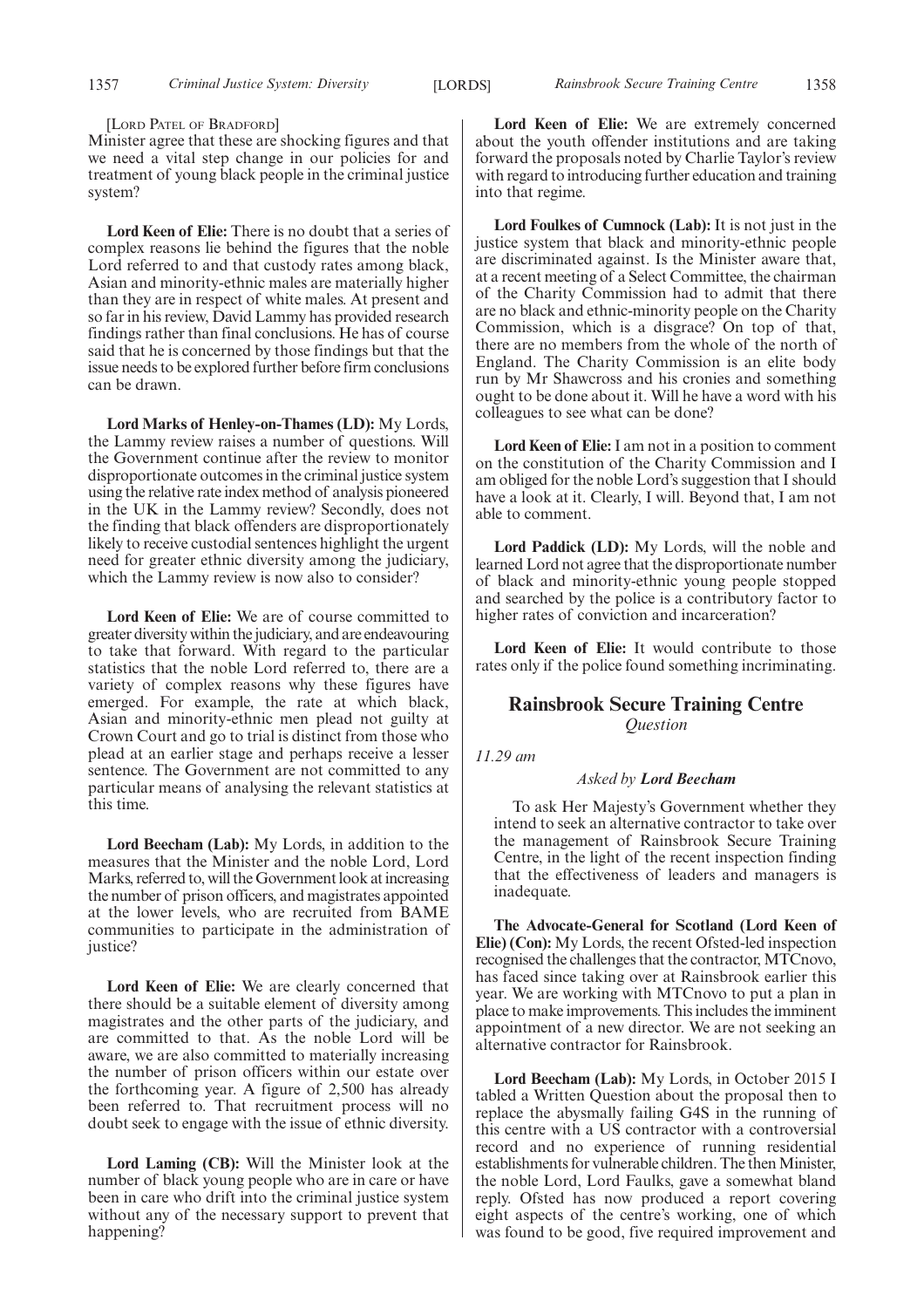two, including the effectiveness of leaders and managers, inadequate. Among the disturbing revelations, the report states that: reported levels of violence remain high, the use of force and restraint continues to be high; there are shortages of staff and an urgent need for the staffing situation to improve. How long are the Government willing to wait before taking action to ensure that this centre is managed effectively and safely?

**Lord Keen of Elie:** The Government are taking action to ensure that this centre and other centres are managed effectively and safely. In quoting from the report, it might be appropriate to look at some of the more positive observations made by Ofsted with regard to MTCnovo. As the report points out, and as the noble Lord is aware, the company took over this establishment from G4S in May of this year, but as Ofsted observed, the,

"transfer arrangements were poor and problematic … the inherited staffing arrangements led to too few staff transferring to the new provider".

However, the new provider has,

"responded with speed and purpose to recruit more staff as a priority…Many staff and managers are demonstrating commitment and fortitude during this period of complex change".

On the matter of safety, Ofsted observed that,

"the vast majority of young people report that they feel safe. In the survey completed for the inspection … 93% reported that they felt safe",

in the institution.

**Lord Marks of Henley-on-Thames (LD):** My Lords, it has been stated that Rainsbrook had a new provider as recently as May this year. However, the transfer appears to have been bedevilled by poor arrangements for continuity of staffing and low staff levels, as was identified in the recent inspection. As has been said, high levels of violence and indeed bad behaviour are going unchecked because there are too few staff. Can the noble and learned Lord tell us what lessons the Government have learned from this inspection report about future arrangements for changes of provider?

**Lord Keen of Elie:** It is apparent that perhaps we have to apply more care to the transfer arrangements for institutions of this kind. Indeed, it has been proposed that the original transfer plan for Rainsbrook, which was to complete in November 2016, will probably extend to March 2017 in order to address these issues.

**Lord Foulkes of Cumnock (Lab):** My Lords, has the House noticed that the Questions put to the Government Front Bench today have been answered by one Member from Wales and two from Scotland, while from the Opposition Front Bench we have had one Scot, and from the Back Benches a number of Scots, notwithstanding the excellent contribution by the noble Lord, Lord Forsyth? Does the Minister agree that this shows the value to this House of a whole United Kingdom and that we should redouble our efforts to fight the separatists who would split us asunder?

**Lord Keen of Elie:** I concur with the noble Lord's observations and would observe that this Government are committed to ethnic diversity.

**Lord West of Spithead (Lab):** My Lords, the last two Questions have been looking at incarceration. The Minister may be aware that at this time 77 years ago the "Graf Spee"put itself voluntarily into incarceration in Montevideo because it had been outfaced by three British cruisers—three of the 420 ships we had in the Royal Navy at that time. No doubt the noble and learned Lord will wish to congratulate the small handful of survivors of that very famous victory.

**Lord Keen of Elie:** Absolutely.

#### **Health and Social Care**

*Motion to Take Note*

*11.34 am*

#### *Moved by Lord Harris of Haringey*

That this House takes note of the case for effective service user representation in health and social care, and of the case for enhancing the independence and capacity of Healthwatch England and of local Healthwatch groups.

**Lord Harris of Haringey (Lab):** My Lords, I am sure the whole House will want to begin by placing on record again its condolences to the noble Lord, Lord Prior of Brampton, who would under other circumstances have been replying to the debate. We are sorry he is not here because of both the circumstances and what he would have brought to the debate as a former chair of the CQC.

I begin by declaring some personal history. For 12 years I was director of the Association of Community Health Councils for England and Wales, which was then the statutory body representing the interests of NHS users at national level and supported a network of 200 or more member community health councils. That is what I bring to the debate.

I apologise in advance if my remarks are coloured by that experience, but it is good to start by considering why patient involvement matters. It begins with the interaction between patients and clinicians, or service users and those who are caring for them. The Eurobarometer qualitative study on patient involvement, produced by the European Commission in 2012, summarised this well, saying that better communication is the central idea of patient involvement:

"For patients, this meant practitioners explaining to them the diagnosis and treatment. For practitioners, it meant patients describing symptoms and keeping them updated".

The objective is a partnership between the clinician and the patient. There is evidence that where such partnerships exist they improve the outcomes of treatment because the patient is more committed to the treatment proposed and understands it better.

Patient involvement is also critical to service design and organisation. Those responsible for a service often have little understanding of what it is like to use the service in question—although, I have to say, they think they do. The reality is different. A senior clinician or senior manager inevitably ends up being treated differently if they suddenly become a service user.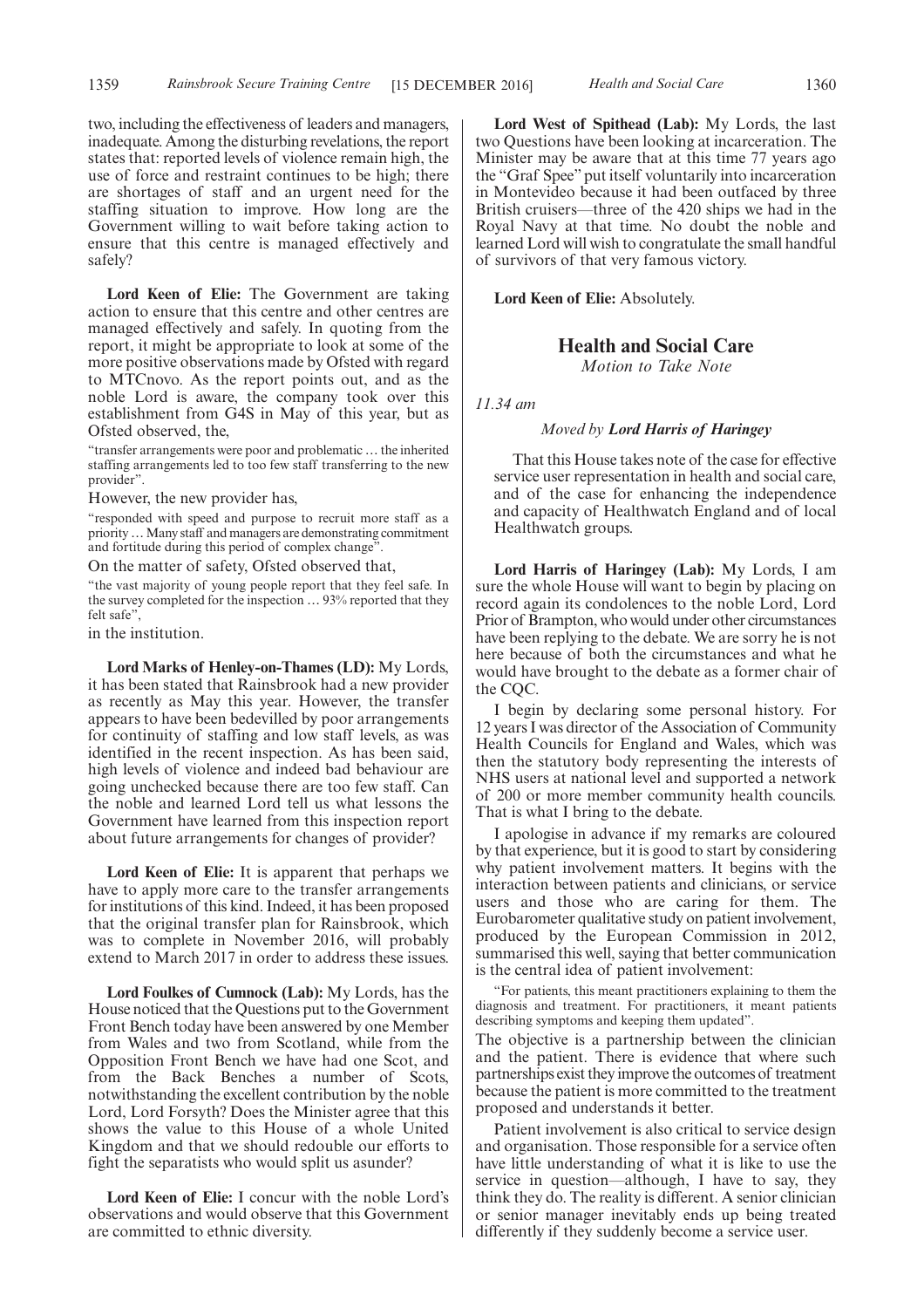#### [LORD HARRIS OF HARINGEY]

At the risk of boring your Lordships, I mention a personal anecdote, which one or two may have heard before. This point of not knowing what the service is really like was brought home to me rather forcefully almost 30 years ago. After speaking at a conference, I began to feel increasingly unwell. To cut a long story short, shortly afterwards I found myself at my local accident and emergency, being prodded by a junior doctor, who was clearly completely baffled—as, indeed was I—as to what might be wrong with me. He then did what a junior doctor always does under those circumstances: he follows the protocol, which is to say, "So tell me, Mr Harris, what do you do for a living?". I know that I should under those circumstances have lied in the interest of getting the true personal experience, but what I actually did was say, "Well, in fact, I'm the director of the Association of Community Health Councils". The junior doctor then went behind the curtain. Of course, it is a fallacy that you cannot hear what is going on on the other side of that curtain. I could hear him phoning the consultant: "I think you should come down, sir. He says he's the director of the Association of Community Health Councils".

That, of course, is the experience when any senior clinician or senior manager is taken into a casualty department or tries to use a service. The reality is that services are better if they reflect the needs of the users of that service, which is why putting patients first at the centre of the NHS has been the mantra underpinning every government statement on the NHS since it was founded in 1948. The noble Lord, Lord Lansley, who is about to speak, will recall using very similar words during his time as Secretary of State. Incidentally, on the issue of personal experience, I seem to recall seeing all sorts of statements on what various clinicians would like to do to the noble Lord if they ever found him in their care, but fortunately that never happened during his period of brief notoriety in that role.

The most recent iteration of this mantra was probably NHS England's five-year forward view, which advocated involving communities and citizens,

"directly in decisions about the future of health and care services". Since 1974, successive Governments have supported different models of involving the public in shaping services and of representing the voice of service users. First there were community health councils, until they were abolished in 2002 and replaced by patient and public involvement forums, which were in turn replaced by Local Involvements Networks—LINks—in 2008. They in turn bit the dust with the arrival of Healthwatch as part of the Health and Social Care Act 2012.

That Act had a tortuous passage through Parliament. Somewhere along the way, the model intended for Healthwatch at local level was changed. Those changes were given very little parliamentary scrutiny despite my personal best efforts, when I warned that the late changes to the Bill risked weakening the new bodies by starving them of resources and laying them open to conflicts of interest with local councils, which were to be their paymasters. The arrangements for Healthwatch England would inhibit its independence and effectiveness.

I am sorry to say that the concerns I expressed then have been borne out. Healthwatch England remains a sub-committee of a regulator, the CQC, a body that is already overstretched and to which requests for action and, from time to time, criticism may be directed by Healthwatch England or local Healthwatch. For Healthwatch England to be located there compromises its independence and must limit its scope to highlight when the CQC is not being as effective as it should be. Recent changes appear to have made Healthwatch England's relationship with the CQC even more subservient, with changes to the chair and chief executive being used as an opportunity to make the role even more subordinate to the CQC.

I am grateful to have received in advance of this debate a letter from David Behan, chief executive of CQC, seeking to reassure me of the independence of Healthwatch England from the CQC, but in it he records:

"The National Director for HWE will be line-managed and accountable to myself as the CQC Chief Executive"—

apparently a new distinction. He further states:

"The HWE Chair is already accountable to the CQC Chair",

and that the strategy of Healthwatch England has to be submitted to the CQC board for endorsement. That hardly sounds like independence.

Healthwatch England is reasonably generously resourced for what it does, with a budget of £4.5 million, but in 2015-16 it could not spend that and used only £3.7 million, a 17.3% underspend. A very small proportion of that goes on developing and supporting local Healthwatch. Nor does local Healthwatch feel that Healthwatch England is there for them and they have little scope to influence it or its work.

Healthwatch England also seems to fail in capturing and articulating the views and concerns of local groups, so much so that a private company, Glenstall IT, has stepped into the void by collating reports and publications of local Healthwatch groups, something you might have expected Healthwatch England to do, and selling the digest back to 2,000 health and social care professionals. The fact that Healthwatch England is not doing the job means that a private company has come in to sell it back to the people funding the system.

What about the resourcing of local Healthwatch groups? In 2013-14, the Department of Health passed over £43.5 million to be included in the local authority block grant to fund local Healthwatch organisations, but the total funding given to local Healthwatch groups in that year amounted to only £33.5 million—£10 million had disappeared along the way. That is before taking into account the cost of the cumbersome arrangements for competitive tendering and commissioning through third parties imposed by those late changes to the Health and Social Care Bill.

While there was £33.5 million in 2013-14, that fell to £31.8 million in 2015-16 and again to £29.9 million in this financial year—a third less in cash terms than the DoH thought was necessary and had handed over three years earlier. I warned the Department of Health that this would happen and that other pressures on local authority budgets would produce this squeeze, yet it acquiesced in allowing the money to go across unring-fenced. Was this a deliberate attempt to hobble patient representation and independent local scrutiny?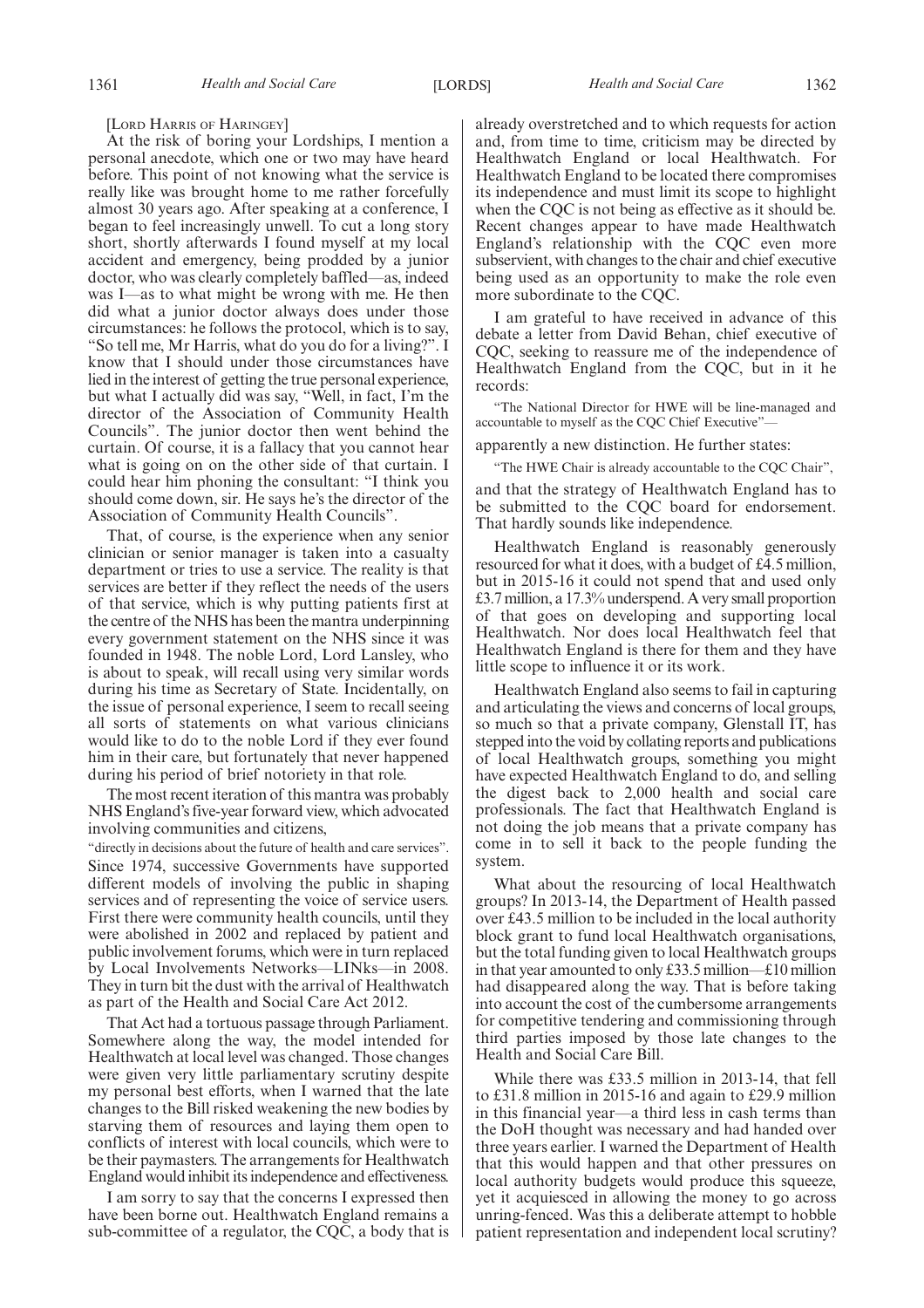There is a big variation in the funding of individual local Healthwatch groups. Bristol provides £400,000, while Manchester only £80,000. Are the needs of the citizens of Manchester for effective patient representation one-fifth of those of the residents of Bristol, whose population is 50,000 less? Some areas have seen big cuts year on year: Barnsley down 25%; Blackpool down 50%; Bradford down 25%; Ealing down 25%; Harrow down 40%; Hounslow down 50%; Leicestershire down 30%. I could go on.

Some of the reductions are of course a consequence of the enormous continuing pressure on local council finances, but how much is it a consequence of local Healthwatch having a role in monitoring local social care provision—the responsibility of the same local authority that fixes their budget and may perhaps not like the criticism that an effective local Healthwatch group might occasionally have to make? Local authorities have a conflict of interest here and I am told of a number of local Healthwatch areas where this has had a deadening effect, particularly on the willingness of paid staff members to criticise those who provide their monthly paycheques.

One example is of a 30% reduction in funding imposed on Oxfordshire Healthwatch by Oxfordshire County Council, which seemed to follow, as night follows day, from criticisms that the local Healthwatch had made of the county council record on social care—precisely the job that Healthwatch was created to do. As one of its board members tells me, "The cut inflicted on us drove us to relinquish our strategically located premises close to the CCG headquarters and move to the cheapest possible accommodation on the edge of a farmyard in remote countryside. We have had to cut back on project work, assistance for voluntary groups and a range of community engagement activities. All this arose because our funding was not independent and ring-fenced, and was routed through a body we had criticised".

In Manchester, the city council swallowed most of the Healthwatch budget, leaving what has been described to me as, "a puny organisation. They are not very effective and they don't relate to any of the other patient organisations". As the King's Fund put it in its review carried out for the Department of Health:

"Local Healthwatch organisations are very small in comparison to the potential scope of their statutory activities, and the population and services they cover".

The effectiveness of the input that local Healthwatch can provide is critical at present, as the sustainability and transformation plan process rolls forward throughout the country. According to NHS England, this process is supposed to be about building and strengthening local relationships, and service users should be at the heart of the process.

How has this worked out? Frankly, it is very variable. In some areas—Sheffield, Staffordshire and Bath—there is good involvement, but not in others. In Berkshire, Devon and County Durham, local Healthwatch was neither involved nor consulted. In Liverpool, local Healthwatch complains that the process has not been open or transparent. Its chair says, "We have not yet had the opportunity to review or scrutinise the detail of the plan". In the East Riding, there has been no involvement. The MP for Tottenham had to ask a Parliamentary Question to find out who was consulted during the development of the STP for North Central London. None of the local Healthwatch groups was part of the transformation board. As one local Healthwatch rep from elsewhere in the country put it, "The STP thing is a nightmare. They think we patient reps are just a box to tick and the patronising attitude from some is breathtaking".

Local Healthwatch also has the important power to enter and view services, but the King's Fund study for the Department of Health found that this power was used in a wide variety of ways, with some of the case study sites doing none because they were unclear about what would justify an enter and view visit. Many local Healthwatch groups only carried out visits on a prearranged basis. Some saw it as a routine part of their intelligence gathering, while others felt it was only justified when "serious or multiple concerns are raised". Clearly, there is no guidance and local Healthwatch organisations are left time and again to reinvent their own wheels.

As one local Healthwatch activist put it to me, "Too many of us do little E&V. What they do is announced and done by employed staff who have a vested interest in not rocking the boat", because their salaries are paid by those they are inspecting. All this comes at a time, as the CQC admitted recently to the Health Committee, when it is struggling to manage inspections of establishments every other year. Local Healthwatch could provide an enormous resource to supplement and inform inspections by the CQC, but its potential enthusiasm is simply being stifled.

None of this should be taken to imply that the work done by hundreds, maybe thousands, of local Healthwatch volunteers is not valuable. I am aware, of course, of the many dedicated staff supporting them, but the reality is that the Department of Health has set up a deliberately flawed system. In the name of localism there is allowed to be an enormous variation in how local Healthwatch organisations structure their governance, as highlighted in the King's Fund review. As a result, there is a lack of clarity in who speaks for local service users. Is it the board, is it its members, is it the host organisation, is it the staff or is it the volunteers? As a result, the authority of that voice is undermined. The King's Fund criticised the lack of transparency of local Healthwatch and, as one volunteer put it, its structure and governance should follow the same pattern everywhere and not be determined on the whim of a local authority or a private host company.

It could be so different. As the King's Fund review said:

"Some of the challenges that local Healthwatch face could be addressed through greater support, advice and shared learning on how to operate effectively".

The tragedy is that Healthwatch has enormous potential. It could be a tremendous force for good in enabling health and social care services to be much more effective and user-centred. It should not be a box-ticking exercise or provide a woolly voice, but provide effective scrutiny with real influence and a real ability to involve the public. That is what the vast majority of those engaged in Healthwatch activities want to do but, alas, their ability to fulfil that role has been hampered by the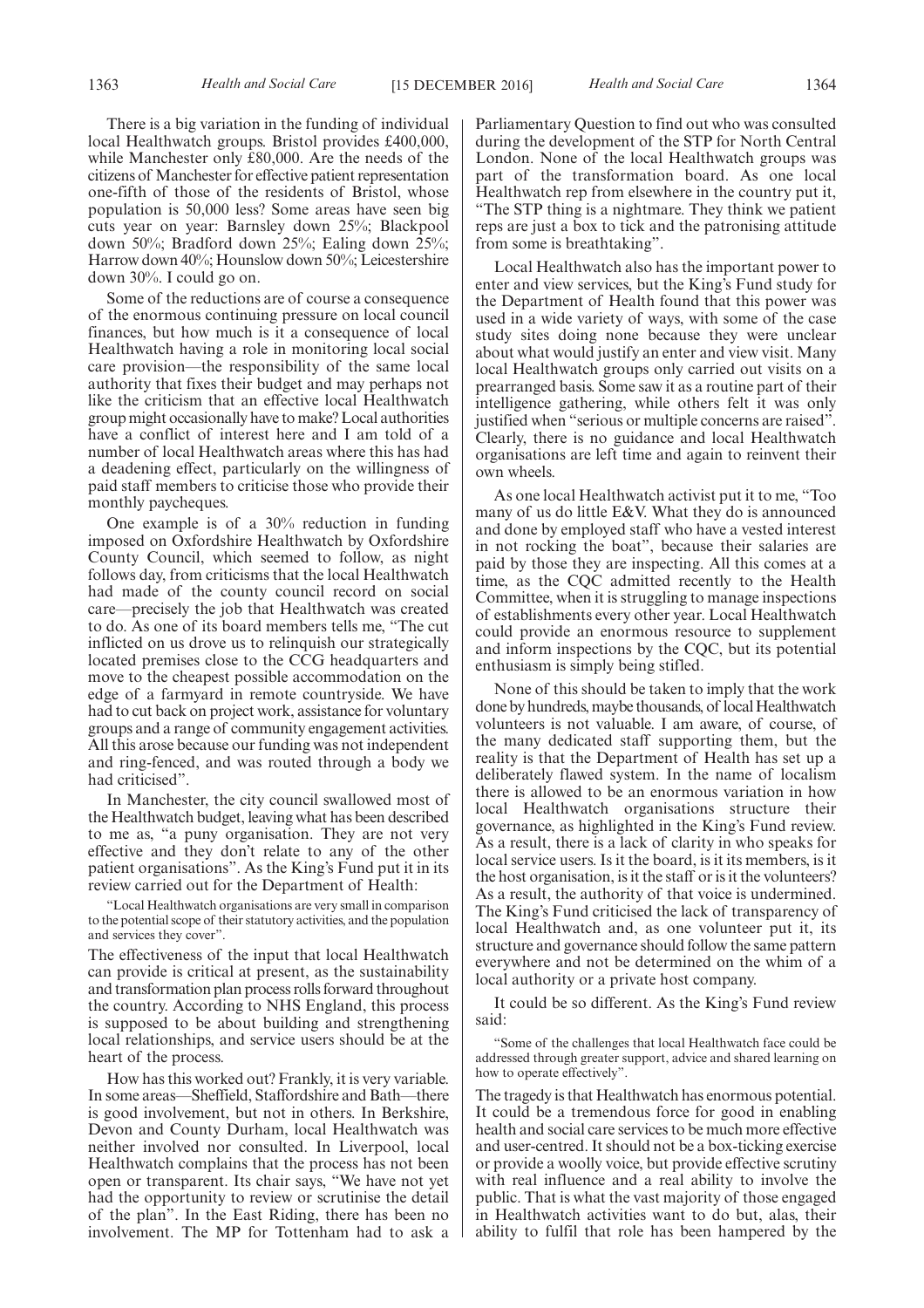#### [LORD HARRIS OF HARINGEY]

cack-handed way the system was established, by the department's failure to prevent the erosion of funds and, just possibly, by the fact that too many local and national service managers would prefer a quiet life, without having to respond to an effective user voice. I beg to move.

#### *11.51 am*

**Lord Lansley (Con):** My Lords, it is a privilege to follow the noble Lord, Lord Harris, and I pay tribute to him for his commitment over many years to patient and public involvement in health and care. The House is grateful to him for once more bringing these issues forward so that we can debate them, and I am glad to contribute. I join with him, as I know all noble Lords will, in sending our condolences to my noble friend Lord Prior of Brampton, whose father was a mostesteemed Member of both this House and another place and will be much missed.

The noble Lord is quite right about visiting hospitals. As it happens, I think that I visited the great majority of hospitals in this country in the course of being shadow Secretary of State and Secretary of State, but I was admitted to hospitals only when I was the shadow Secretary of State. If the noble Lord thinks that being the director of the Association of Community Health Councils sends a junior doctor into a flap, he should see what happens when the shadow Secretary of State arrives.

I am in completely the same place as the noble Lord on what is at the heart of patient involvement in healthcare. It is the principle of shared decision-making: "No decision about me without me", as I enunciated it. That was not my original phrase but I adopted it. That should be a driving sentiment and form a cultural shift in how healthcare is delivered in this country. It is often still honoured in the breach rather than the reality but there are mechanisms to make it happen. They are not really structural; they are fundamentally clinical and cultural, and provide for shared decisionmaking not just in clinical guidance.

I remember, not so long ago, a very promising programme for preparing shared decision-making. The first that I saw was about prostate cancer; those who are familiar with what prostate cancer is, and what it means, will understand that the decisions made about treatment are very personal and important. They are not derived simply from what your clinician tells you should happen but are very much about one's personal view. We have seen in quite recent scientific evidence that the clinical direction might often take people in a way which they would find less than immediately helpful, from a personal point of view.

Patients having the opportunity to exercise the choices that emerge from shared decision-making—clinical choices and choices on treatment and service provision—is at the heart of it. However, the debate about Healthwatch is not about shared decision-making for patients, and we should not confuse the two. There is nothing in the role of Healthwatch which should take away, or in any way substitute for, the central responsibility of any healthcare or care service provider to involve the public in scrutiny and engagement when designing their own activity. There is nothing which should stop them from ensuring that individual patients and care users are involved in their own care and the decisions relating to it.

In my view, Healthwatch is not about that. It may well look at whether people are doing that and comment upon it, but the responsibility lies with the providers of services, not with some external and independent regulatory function. The noble Lord said that it is a deliberately flawed system. I do not agree that it is flawed nor, certainly, that it is in any sense deliberate. The essence of the system is that there are providers of services, those who commission those services and those who regulate them. As we have seen in many other areas of public life, particularly where the Government are involved, it is in the regulatory function that we are looking for independence and scrutiny and, among the regulatory functions, one that is about being the champion for the consumer, the service user. That is what Healthwatch is about: providing within the independent process of regulation a voice that is dedicated to the consumer. It is not without precedent in other areas. For example, Postwatch, which I am sure many noble Lords will remember, was part of the Postcomm regulator but was also an independent consumer champion on behalf of users of postal services. In a sense, that was exactly the model that was to be used and that the Health and Social Care Act implemented for Healthwatch.

The noble Lord, Lord Harris, rather swiftly glossed over the fact that community health councils were abolished under the last Labour Government. He recited it as if one was followed by another which was followed by another, so there were patient and public involvement forums, then there were LINks and then there was Healthwatch. Let me make it to clear to him—I know he would, in truth, acknowledge this—that my experience of community health councils in my constituency was positive. Many of us were aghast in the early part of the Labour Government at their plan to abolish them. We knew perfectly well why they did it: it was because they said things that were inconvenient and unhelpful. Patient and public involvement forums then led to a significant deterioration in the voluntary effort. They virtually saw the paid staff giving executive support to community health councils abolished and the impact lessened. Under LINks, the impact lessened still more and even more of the immensely valuable volunteer effort that went into PPI was lost as a consequence.

Frankly, we did not create Healthwatch on the basis that we were simply rebadging something that had come before. We were setting out to recreate the independence and impact that we had seen in the best community health councils in the past, and I think that is the measure by which we should judge it. Last year's King's Fund report indicated that many in local Healthwatch think that they have made progress. I think Anna Bradley was an excellent chair and that she would probably say that within the structure she was working in, she made progress, but there is still a long way to go. With Imelda Redmond, the new chief executive and new chair in due course, we need Healthwatch England to assert itself much more. My view is very straightforward: it is independent. It is erroneous to suppose that Healthwatch England's position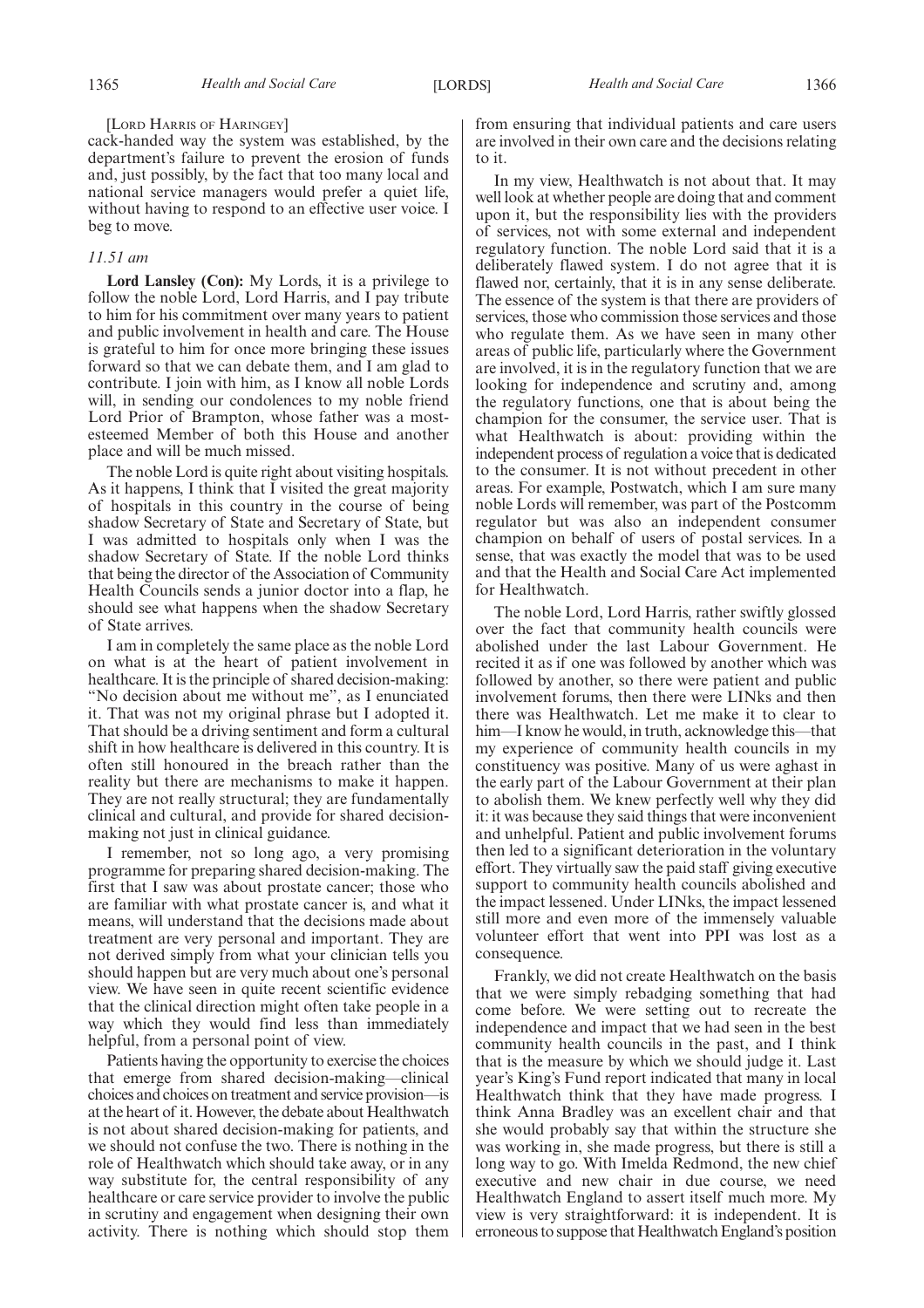1367 *Health and Social Care* [15 DECEMBER 2016] *Health and Social Care* 1368

as part of the Care Quality Commission is not independent. The Care Quality Commission is independent of the commissioners and providers of services, and it is the job of CQC and Healthwatch England to be external, independent, rigorous scrutineers of the performance, and sometimes the design, of the services that are provided to users. Within that, Healthwatch England should use its place within CQC to leverage the power of CQC, which is undeniably great inside the system, to be active on behalf of consumers—patients and care users—in giving them access to the services they want and, especially, to the kind of shared decision-making which is at the heart of this debate.

In my view, it is evident that at the moment the CQC does not see Healthwatch England as giving it that sense of what consumers want for priority-setting and helping to determine CQC's activity and priorities. Equally, CQC should not be seen, to the extent perhaps that it sometimes is, as trying to put Healthwatch England into any kind of box and saying, "Your job is PPI, and you should not be impacting on what our priority decisions are in relation to scrutinising the service and reporting on it". That is where it should be, as part of the CQC's role is about bringing to bear the powers of the overall organisation. But remember that local Healthwatch organisations and Healthwatch England have their own powers, including powers of entry and scrutiny which were not available to their predecessor organisations and not there before. They should use them, although they are not a substitute for the overview and scrutiny of local authorities or for the democratic accountability of those authorities.

The solution reached in 2012 was won in a coalition Government, where the involvement of local government was very much at the heart of the Liberal Democrat participation in decision-making on that Bill. That is why local Healthwatch organisations are, in part, where they are in relation to local government. But we need now to recognise that as you progress inevitably sometimes people lose sight of the powers they have got, the potential they have and the structure that is available. It is not a flawed structure; it is viable structure, but it depends on those who participate in it using their powers to the full and, in particular and most significantly, on local authorities and the CQC recognising that they must use, amplify and assist the voice for the patient and the care user represented by Healthwatch nationally and locally, and not marginalise it.

#### *12.02 pm*

**Baroness Pitkeathley (Lab):** My Lords, there are very few people who know as much about patient participation as my noble friend Lord Harris, so it is entirely fitting that he should lead this debate. I join others in sending condolences to the noble Lord, Lord Prior, and regret that he is not here—by which I mean no disrespect to the noble Baroness, Lady Chisholm, who I know will have more than an adequate response for this debate.

I have never heard anyone say that patient participation should not be encouraged or that it is in any way undesirable. On the contrary, I have heard the praises of patient participation sung over 40 years or so. Sadly though, its history is not marvellous and we have not made as much progress towards the reality of "nothing about me without me" as the rhetoric might suggest. But being critical of the progress of patient participation as a policy does not mean being critical of individual transactions and relationships between NHS staff and patients. On the contrary, I should point out that my own experience as a patient has always been good. Although I was, at one point in my life, in hospital for six months, I have no complaint to make on that score. In the whole of that time nothing was ever done to me—no procedure was started or undertaken with my consent—without asking my opinion and acting on my opinion when I gave it. Your Lordships might point out that there are not perhaps many Baronesses with an interest in healthcare on NHS public wards, but I always perceived the same care and respect being given to my fellow patients, however frail they were and however poor their English was.

But putting patients first in policy terms is easy to say and hard to do, as the various attempts over the last 20 years have shown. As the King's Fund has observed, despite pockets of good practice, there has been a lack of systematic progress, and it suggests three reasons for this. The first is a lack of clarity about what involving patients and people in healthcare actually means, so people and staff are confused about what is expected. The second is the power issue. The involvement of patients challenges orthodoxies, vested interests and established ways of doing things. If you share power with patients, which everyone says they want to do, it means that someone—the doctor, the nurse, the administrator—has to give up a bit of their power, and that is hard for them to do. The third reason the King's Fund opposes this is that it may have been a goal but was never a priority across the healthcare system.

It is important to recognise that patient and public viewpoints and opinions can make a genuine contribution to debate in shaping national policy and enhancing accountability. It can also help you to manage resources better, as what patients actually want may be less than what professionals imagine they want. The previous attempts to set up effective means of harnessing patient and public views have been set out by my noble friend. We all remember CHCs. I do not think PALS has been mentioned thus far. LINks, forums and the Commission for Patient and Public Involvement in Health have all bitten the dust amid a storm of criticism that they were not representative, too bureaucratic, not good value for money and so on. Many would argue that they were never given either adequate time or resources to prove themselves.

I am on record as saying I was not a fan of the Health and Social Care Act 2012, which in my view has had a deleterious effect on health and social care because it put in place a disastrous and unnecessary reorganisation even though a pledge had been given when the Government came to office that no such reorganisation would take place, and which distracted the hardworking staff of the NHS at a critical time. However, in spite of the late changes to the Bill that my noble friend pointed out, the setting up of Healthwatch seemed like a ray of hope, a concerted attempt to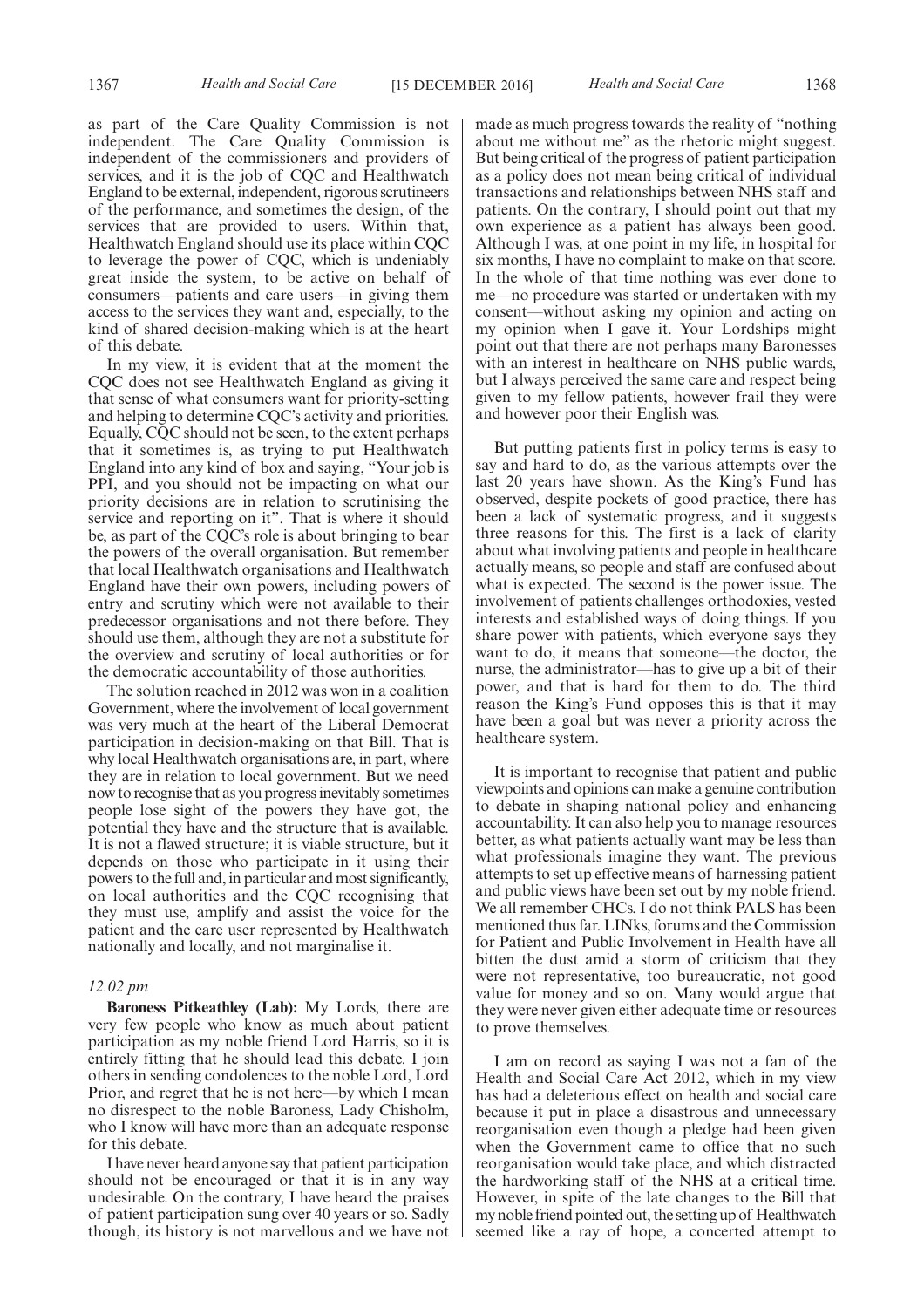bring the voice of the patient and consumer into planning and a means of feeding back the actual patient experience.

The vision for Healthwatch is inspirational. It seeks a society in which people's health and social care needs are heard, understood and met so that people can shape their own care, influence its delivery and hold services to account. I commend the work of its first chair and CEO, together with its board, in setting up the organisation and beginning to establish public trust. The combination of local organisations, fully linked into local concerns, with a national body to influence public policy could provide the best chance that we have yet seen to establish effective service-user representation. The current state of health and social care can leave no one in your Lordships' House in any doubt of how much that is needed.

As we have heard, though, there are two big issues facing Healthwatch. First, it is only as strong as the performance of its local organisations. Funding at local and national level is being squeezed, with about half of local bodies reporting reductions, and in the current year the funding is one-third less than the £44 million originally allocated to local Healthwatch organisations for them to carry out their statutory duties. We should remember that their complaints work is just that—a statutory duty. Many local Healthwatch organisations are already reporting that the situation next year will be even more difficult.

It is now widely accepted that a major problem facing health and social care is the need for service redesign—the integration of budgets across health and social care, for example, and more rationalisation of hospital services. Unless we involve patients and families in this debate, we will waste time and money on dealing with the resistances that such changes inevitabily bring about, so it would be a wise investment to support local Healthwatch. That is clearly not happening, as my noble friend has reminded us.

The second major issue facing Healthwatch, as we have heard, is about independence. Healthwatch was conceived as independent at both local and national level. The trust of the public depends on that independence. The closeness to the CQC—its subordination, some would call it—has compromised this, but there is some feeling too that the Government are too sensitive to criticism, and the decision not to renew the contract of the outspoken first chair is perhaps evidence of that. We have heard that this defensiveness is widespread at local level too.

This has been an all-too-frequent result of previous attempts to set up effective patient representation, from CHCs through to the Commission for Patient and Public Involvement in Health and the other organisations we have heard about. What happens is that Governments commit to effective patient representation with a big fanfare. Then, the body starts to act effectively, asking for change and giving patient feedback. Then the Government of the day say, "Hang on a minute, we did not want that kind of feedback".

If they are really committed to patient and public involvement, governments at local and national level must stop being defensive, be confident about the positive role that the voice of patients can play and use the feedback received to improve services, which is surely the aim not only of patient representatives but of the Government themselves. I hope that the Minister will assure the House that that is indeed the aim of this Government and that they remain committed to a strong, vibrant Healthwatch at both local and national level.

I could not be more delighted by the appointment of Imelda Redmond as the new CEO of Healthwatch nationally, and wish her well. Let us please learn from the history of patient and public involvement, and not make the same mistakes again.

#### *12.10 pm*

**Baroness Brinton (LD):** My Lords, I, too, thank the noble Lord, Lord Harris of Haringey, for instigating this important debate and add my condolences to Lord Prior's family: his voice will be sadly missed, not just in this House but in the whole of the health and social care sector, to which he devoted much of his political life.

As a patient and service user with rheumatoid arthritis, a life-limiting condition, I have extensive experience of the NHS, but also of the charitable sector, which I suspect is not often mentioned in patient engagement. In particular, I put on record my thanks to the National Rheumatoid Arthritis Society for its advocacy and support, Arthritis Care, which, before I was in my wheelchair, kept me out of one with tai chi for people with disabilities, and Arthritis Research UK, for its medical and practical daily living research.

Over the years, the NHS has launched a number of initiatives to improve patient engagement, and the words are very fine. It is interesting to note from the 2015 report from the think tank Reform entitled *Expert Patients* that the NHS constitution was established to drive greater patient engagement yet, according to one survey, 76% of patients had not heard of the constitution before receiving any treatment and only just over half were aware of their right to choice of NHS services. According to a survey three years ago, nearly 100% of patients wanted to access their electronic records but 67% did not know where to start to get them.

The 2002 Wanless review of health spending projected that higher levels of public engagement could both improve health outcomes and reduce cost—very important in our society 15 years on, with a significantly ageing population and real pressures on our health and social care sector. Under Wanless's fully engaged scenario—your Lordships will remember that he had three scenarios about how seriously the NHS could implement engagement—a key component of healthcare expenditure was public behaviour: not how the service responds over the next 20 years but how the public and patients respond. The problem is that public and patients need education on how to respond. It is absolutely clear that costs could be reduced if that were the case, but I think most patients with experience of the NHS would say that their experience was patchy—even expert patients such as myself, who probably have considerably more than the average interaction with the NHS.

Patient awareness is entirely reliant on information and attitude support from every quarter. It was interesting to hear noble Lords contribute their experience of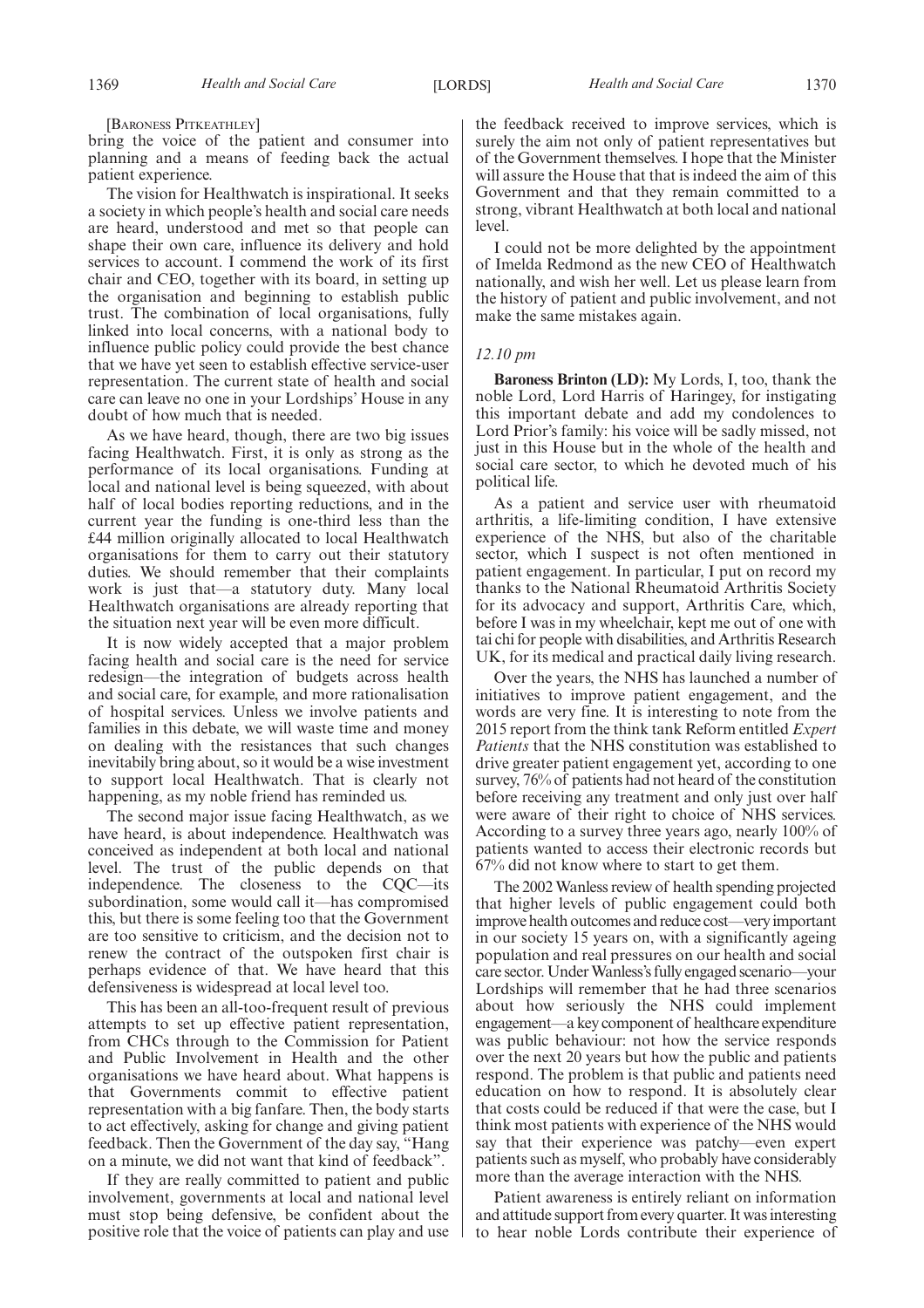A&E. On an unfortunate visit to A&E when people thought I was coming down with an infection, I was told by the A&E consultant that I knew too much about my disease; whereas my consultant is always keen to ensure that his patients know and understand exactly what is going on, so that they can recognise problems. Continuing my theme of using rheumatoid arthritis as my exemplar of where it can work extremely well, the British Society for Rheumatology service care pathway articulates very clearly how even non-health interactions are vital. Patients' understanding of the need for an improved diet and making sure that they get out and meet new people, that a life-limiting disease will also affect their emotional life, that they will need to address that and get help when they need it, and that they need self-awareness of both their disease and self-worth, because people often end up having to give up work—all those things, and the informal education you get from that, will increase confidence. It will also improve health and decrease anxiety, provide better sleep, make patients want to try new things and increase their motivation. All those things then have a knock-on effect for every part of the society that they are in, whether it is with family, work, friends or, very importantly, in the healthcare sector.

Just to give noble Lords a picture of what was happening with rheumatoid arthritis 20 years ago, people with my level of disease would spend perhaps three spells in hospital a year—perhaps a week at a time when they had a flare-up—and they had very little access to physiotherapy. Five years ago, in-patient stays were virtually removed, but treatment was being given as with cancer treatment: you would go in for a half-day a month for an infusion. Now most patients with the sort of disease that I have are self-injecting at home and—whisper it carefully—have interaction with the private sector, which delivers my injections and provides support in the early days to make sure that all is going on well. So it is not just about acute hospital times and costs. With this one disease, through the attitude of the consultants working with patients, the entire patient pathway has been completely transformed within five years and is unrecognisable from that of 20 years ago.

NHS RightCare has articulated very well some of the issues about how we increase patient pathways at an earliest possible date. One or two very good examples are offered by Professor Matthew Cripps, of fictional pathways. The first is for someone with diabetes. In our current standard care system, at the age of 45, after two years of a bit of trouble, Paul—this fictitious patient—goes to the GP, who does tests. She is a good GP, but she does not understand about diabetes pathways, so she manages his condition with diet, exercise and pills, but it is not working. Five years on, he has given up smoking and is reducing his drink. He is certainly managing his exercise, but his condition has worsened and, within two years, he is facing amputation of a leg; his condition further deteriorates, with heart problems as well, and within a few years he dies. The alternative patient pathway would mean that from the moment he first went to his GP, the entire health system would have picked up his support. He would be referred to specialist clinics for advice and support, including on stopping smoking, changing his diet and making sure that he got the right exercise. That first journey costs £49,000 to the NHS; the second, where the condition is managed over the same period, costs £9,000. So not only do we have a happy patient with a significantly reduced exposure to his disease but we have a significant cost saving to the NHS.

The other example is of elder care, which is often not talked about with patient experience. Not many people are aware that the time that somebody aged 65-plus who goes in after a fall, say, spends in hospital can equate to a year per week in muscle deterioration, so that you could come out after five weeks in hospital five years older. Or, if you spend, as is currently common with delayed discharge, 10 weeks in hospital, you could have aged 10 years in your body, with all the concomitant problems that go with that.

It is extremely important that every single part of the health and social care system participates in patient involvement. Wanless predicted that we could save a significant amount of money, but the Reform think tank updated his figures and said that by 2021, with real engagement, the NHS could save £1.9 billion, rising to £3 billion by 2063.

Simon Stevens, in his first speech as chief executive of the NHS, said:

"At a time when resources are tight, we're going to have to find new ways of tapping into ... sources of 'renewable energy' by,

"boosting the critical role that patients play in their own health and care".

The example that I just gave from RightCare shows that it is not consistent in the NHS, nor indeed is the balance that we have as a society between health and social care working for us. The public health and social care system—which is where, importantly, Healthwatch comes in; I will not repeat the issues about its funding—is absolutely vital.

I spent a day with Healthwatch Stockport just over a year ago. The groups do not perceive themselves as regulators. They understand that it is part of their role but they are absolutely clear that they represent the voice of the people who use services and carers, and that they have responsibility for overseeing those services and reporting concerns back. There is that regulatory role but it is about the community work that they are doing. I saw this with ordinary people, the patients who had developed their own interest, working as the voice back to the NHS to make sure that things were working in Stockport. It was an extremely impressive community operation.

I support Healthwatch and the health and well-being boards as absolutely vital in local development. The noble Lord, Lord Lansley, is right to say that this was a priority for the Lib Dems when they were in government. The problem we face these days is that the funding gap, both for local councils and for social care, is creating a real problem. The King's Fund said that a £2.4 billion funding gap as a result of the refusal to fund social care in the Autumn Statement is very real. That is one reason why the Liberal Democrats made it absolutely plain that we must prioritise funding immediately—not wait until next year's local government settlement can come in to start to deliver. We hope the announcement will follow later today; it has been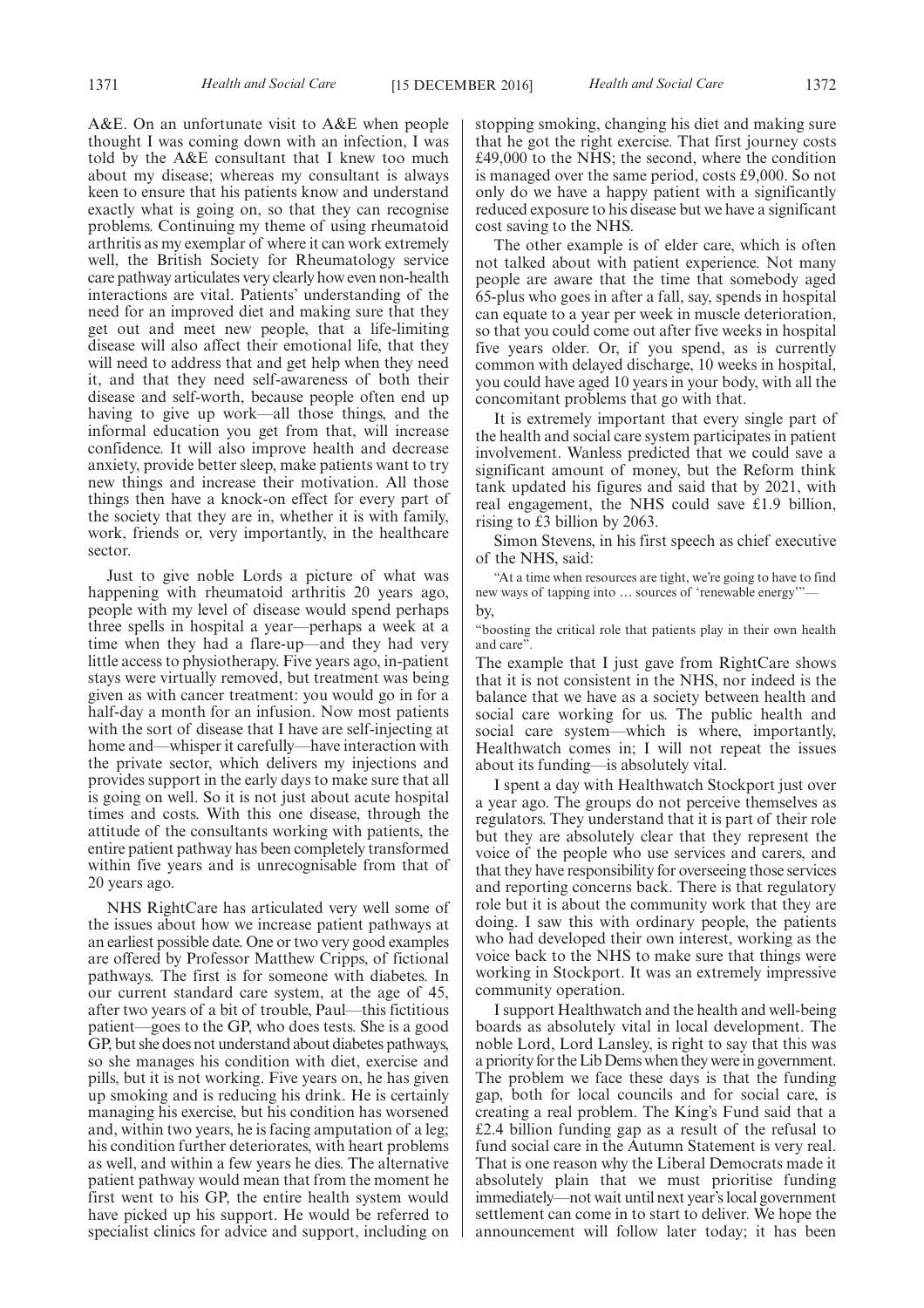#### [BARONESS BRINTON]

widely leaked. Two per cent per annum over three years of increased council tax to 3% over two years in council tax is not new money. That will not solve the problem, nor will it resolve the issues about patient engagement.

#### *12.22 pm*

**Baroness Masham of Ilton (CB):** My Lords, I thank the noble Lord, Lord Harris of Haringey, for having secured this debate, which for some time I have thought needs discussing. I join other noble Lords in sending our thoughts at this time to the noble Lord, Lord Prior. I also congratulate the noble Baroness, Lady Chisholm of Owlpen, for taking on the extra load. As we draw near to Christmas, the ill, disabled, frail elderly people and the vulnerable homeless should be in our thoughts at this time.

We hear a great deal about the patient-centred health service. This should not just be words; patients and patient associations should be part of the system and the patients' voice should be listened to. They should be part of the team, not just a number to be dealt with. I declare an interest as president and founder of the Spinal Injuries Association. We have a wealth of knowledge collected over the years, which we are only too pleased to share with anyone who may be interested. It is a catastrophic situation if you break your neck and become paralysed. SIA supports members and their families. We have a very complex health system. With so many different bodies it is difficult for even health professionals to know their way around and who is responsible for what.

I support flexibility of care and encouraging health and social services to work in co-operation and communication, which must be the best way. But the fact is, both the National Health Service and social care are in crisis due to pressure and shortage of doctors and other staff, so there are demands on the services and a lack of funds to cover the increasing needs of patients who expect and want a high quality of care.

Growth in the workforce has not kept pace with the growth in patients. The Government ought to do a comparison between the UK and Germany to understand why patients seem to get a better service in Germany. When new life-saving drugs come on stream, German patients get them quickly while our patients have to wait, and sometimes never get them. This debate addresses the effectiveness of the local Healthwatch network and its independence from sponsoring local authorities, and the role of Healthwatch England. Healthwatch England and the local Healthwatch organisations have a number of statutory duties such as promoting and supporting the involvement of local people in the commissioning, provision and scrutiny of local care services.

The health and social care reforms of 2012 set a powerful ambition of putting people at the centre of health and social care. To help realise that ambition the reforms created Healthwatch in every local authority area across England, and Healthwatch England is the national body. Healthwatch is supposed to be unique, in that its sole purpose is to understand the needs, experiences and concerns of people who use services,

and to speak out on their behalf. Knowing this debate was to take place, I asked many people if they knew about Healthwatch and what it is supposed to do. Not one of them had heard about it, including my sister-in-law who is Lord Lieutenant of the East Riding of Yorkshire.

North Yorkshire is bigger than the whole of Belgium, and that county has only one local Healthwatch, situated in York. There are many problems at the moment in rural areas, with community hospitals and care homes being closed, but I have never heard a comment from Healthwatch supporting the local communities. If there is an important health issue, it is the Patients Association which is asked to comment by the press. Perhaps this debate will help to expose some of the problems. I feel that Healthwatch bodies do not represent rural areas; they are situated in large towns and cities and are spread too thinly to do the job of helping communities. Last Friday morning, my secretary telephoned the Healthwatch in York to get some information but she got only an answerphone. She left a message but we never got a response.

I want to tell noble Lords about a positive project. Independent Age, a voluntary organisation, has joined with Healthwatch Camden. Independent Age has developed a quality assessment for care homes based on the things that older people and their families want and need. Because Healthwatch Camden has a statutory right to enter care homes on request, it has partnered with Independent Age as part of a pilot programme. This will increase the amount of information available to older people when making decisions about their care, as there is often not enough transparency over which care homes are good and which are not. It is good to hear of bodies working together. So much time and energy is wasted when organisations work in silos.

North Yorkshire's health watchdog, the county council's Scrutiny of Health Committee, will hold a high-profile conference on 16 December—tomorrow—in response to NHS England's plan to reorganise services in the area. The Government are rolling out sustainability and transformation plans—STPs—which cover 44 different areas of the country and are intended to accelerate the implementation of the five-year saving plan. The fear is that plans are being rushed through and modelled around the needs of urban centres, depriving the needs of rural areas.

The county has already seen reductions in health provision, with the closure of the Lambert Memorial Community Hospital in Thirsk and the downgrading of the maternity unit at Northallerton. The distances in rural areas can be immense. People do not mind travelling long distances to specialised expert services, but for respite care and general medical matters they need to be nearer home. Can the Minister give an assurance that the special needs of rural areas will be safeguarded across the country? There is suspicion of STPs, which do not seem to be open and transparent.

Everyone wants a thriving NHS, not a failing service. Many people thought that if they voted for Brexit, the money saved would go to the NHS. They will feel that they were led up the garden path if things do not get better.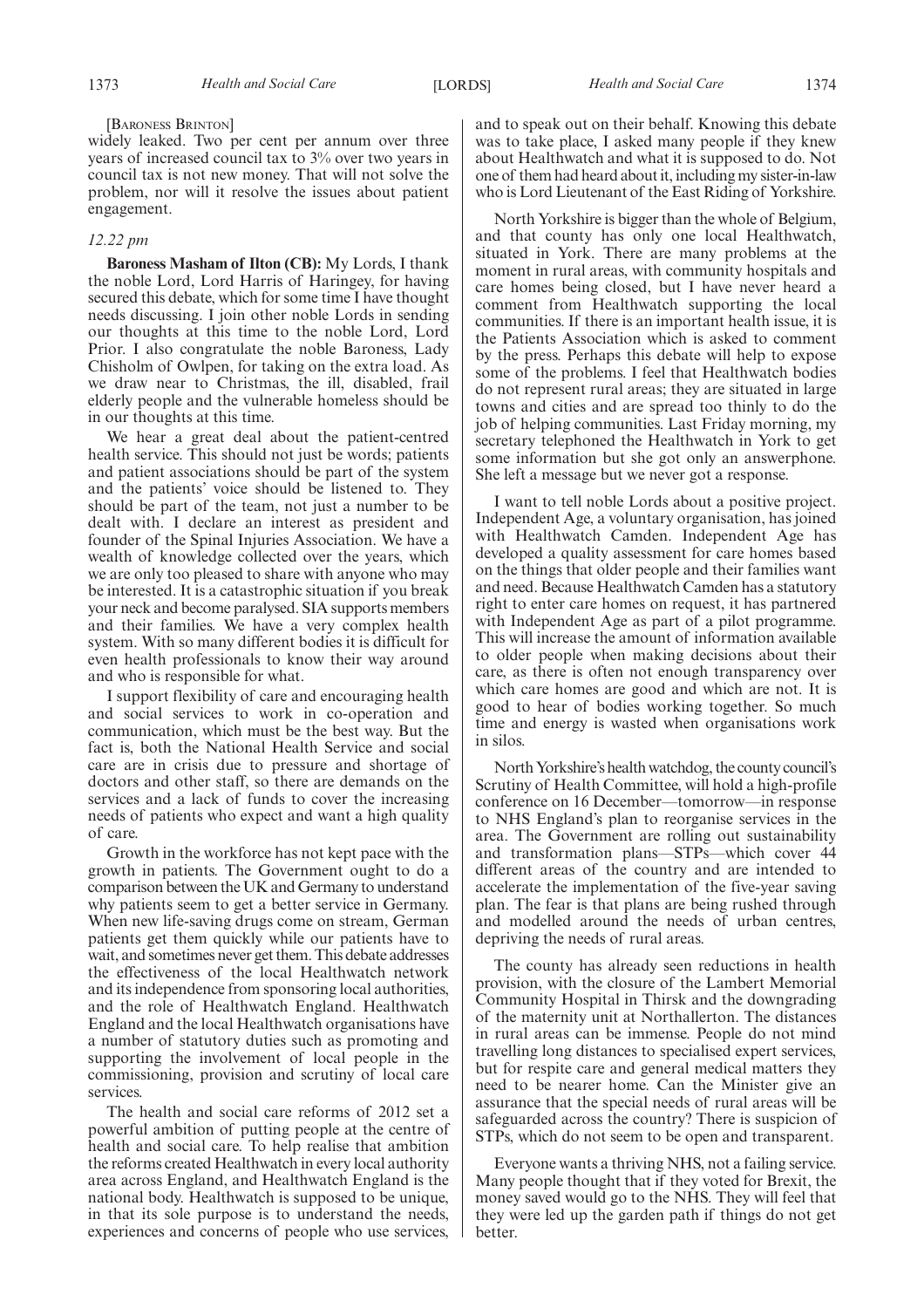#### *12.32 pm*

**Baroness Warwick of Undercliffe (Lab):** My Lords, I thank my noble friend for introducing this debate and commend him for his continuing interest in this issue. I join with other noble Lords in offering condolences to the noble Lord, Lord Prior. The headlines earlier this week following the Care Quality Commission report sharing the experiences of families seeking information about the death of a relative make this, regrettably, a timely debate. I declare an interest as chair of the National Housing Federation, and in a moment I will say something about the importance of the role of housing associations in supporting users of social care. First, however, I will support my noble friend in his comments about Healthwatch England.

Just over a year ago, NHS England published its *Patient and Public Participation Policy*, which pledged to,

"work in partnership with patients and the public, to improve patient safety, patient experience and health outcomes; supporting people to live healthier lives".

Those are laudable aims. The problem in achieving them—as the King's Fund and others have pointed out—is that it is not entirely clear what involving people in health means; and when you attempt it, difficulties arise because often this challenges vested interests and the established way that people do things. Yet, as the chief executive of the CQC, David Behan, has said, what distinguishes many of the good and outstanding services that exist is the way that they work with others: hospitals working with GPs, GPs working with social care, and all providers working with people who use services.

Those services, we hardly need reminding, are under increasing pressure. This makes the role of Healthwatch England and local Healthwatch groups all the more important. As other noble Lords have said, having a local voice for users of the health service is critical to the development of the service. They are the only organisations with an overall view of an entire local health and well-being system. Their responsibility to use public experience to drive service improvement is a vital one. We now have a network of local Healthwatch organisations across England's 152 local authorities, supported by more than 6,000 volunteers. Almost four years on, it is certainly right to ask about their effectiveness.

I share the concerns already voiced about Healthwatch England's independence. When it was established in 2012, it was hosted by the CQC but reported directly to the Department of Health. A restructuring this year means that the national director now reports directly to the chief executive of the CQC and aims to "work more closely" with the CQC. How free will Healthwatch England be to criticise the CQC if it is embedded within it? A too cosy relationship makes it harder to be a critical friend.

I think that the point about relationships is particularly important when it comes to local Healthwatch groups, which are commissioned by local authorities. Large organisations such as local authorities and NHS bodies tend to understand the world through analysis of quantitative data and research evidence. This contrasts with the way that individuals and communities operate, where the emphasis is on personal experiences and the

stories that describe them. To be effective, local Healthwatch needs to operate between the two—to bring the public into the discussion in a way that is understood and accepted by these large organisations.

However, I believe that the groups must also be at arm's length from local authorities. They must be prepared to ask difficult questions and to have enough knowledge to square up to consultants or hospital chief executives, and perhaps tell them that they are not doing a good enough job. We know that this was part of the problem in the tragedy of Mid Staffordshire.

It is easy to forget that local Healthwatch groups are still small and relatively new organisations, still developing their expertise. I wonder to what extent local authorities and health trusts are helping Healthwatch by, for example, including an explanation of the Healthwatch role in inductions for new staff, by briefing managers on the role and activities of their local Healthwatch, or by agreeing what good practice should be when working with the local Healthwatch on an investigation. The effectiveness of a local Healthwatch can be helped by bigger players in the system.

My noble friend also referred to the capacity of Healthwatch England and local Healthwatch. It is a concern to me that the funding for local Healthwatch groups is still not ring-fenced. I have heard the arguments for local autonomy and the rationale for not telling local authorities what to do but, if the end result is that some regions or councils are not using the money for its intended purpose, this can surely only harm the local community and the patients in those areas.

I should like to mention here the work of housing associations. Our social care system is at crisis point for both patient and taxpayer. A recent National Audit Office report, *Discharging Older Patients from Hospital*, highlights a problem that we are all too aware of but the figures are still startling: £820 million of taxpayers' money is spent every year on unnecessary acute care and 2.7 million patient days are wasted waiting for transfers from hospital which have been delayed. If we did more to help older people recover at home, rather than in hospital, the estimated savings would be around £640 million every year. Housing associations are helping to make this happen, and I want to give one example.

Curo, a housing association in the south-west of England, has over 13,000 properties and a successful care and support division. Its "step down" service is made up of six homes that have access to a care team round the clock. Patients are discharged from hospital and move into a home in the service for a set period of time, agreed with their clinician when they leave hospital. They receive individually tailored care and support, and are given opportunities to familiarise themselves with telecare options for when they move on from the service. This reduces the likelihood of further readmissions to hospital.

The step down service was commissioned in 2011 by Bath and North East Somerset Council and the local clinical commissioning group with funding from the better care fund. It has enabled emergency discharge from hospital as part of a wider "discharge to assess" pathway, providing a value-for-money route for hospital discharge where assessments can be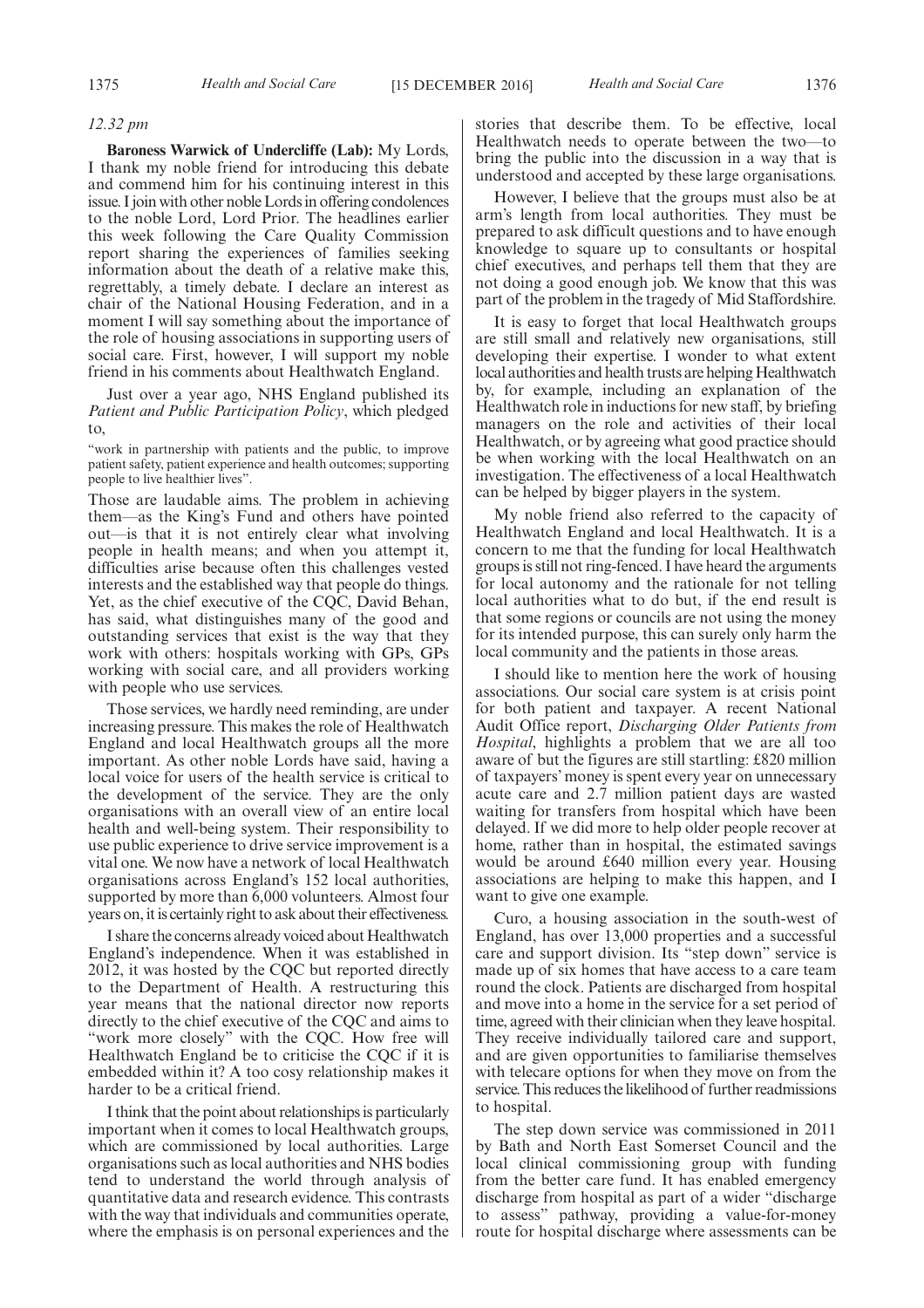[BARONESS WARWICK OF UNDERCLIFFE]

conducted outside a primary care setting. It has been recommissioned and continues to deliver a cost-effective solution for discharge and reablement, particularly for older people.

The financial benefits are huge. It is estimated that an excess hospital-bed day costs £303 per day or over £2,000 per week. In contrast, Curo's step down facility costs £60 a day. In 2015-16, Curo delivered 1,721 days of step down from hospital, equating to a saving to Royal United Hospitals Bath NHS Foundation Trust of over £520,000—or £390,000 once costs are taken into account. Feedback from patients who have benefitted from Curo's services reflects the value, independence and dignity of care from a housing-led service around hospital discharge.

This is just one example of a housing association scheme that is saving the NHS money and helping people to recover with dignity. Working in partnership with the NHS and local Healthwatch groups, so much more could be done. If the Government wish to ensure that the health and social care system works for everyone, more incentives to work together need to be provided to encourage new and alternative approaches to delayed hospital discharge. The current consultation into the future of supported funding offers the perfect opportunity for the Government to work with the sector to end this crisis in provision.

It is clear to me that now, more than ever, we need independent evidence-based thinking to address key public health concerns. Healthwatch England's special inquiry last summer into the lack of care for vulnerable people discharged unsafely from hospital made the headlines and highlighted the need to put patients at the centre of health and social care. But reports have real value only if they are listened to and acted on. The case for supporting Healthwatch England and local Healthwatch organisations to grow their expertise and experience in undertaking this sort of work is undeniable.

#### *12.41 pm*

**The Earl of Listowel (CB):** My Lords, in listening to the noble Baroness speak about housing concerns, particularly for the elderly with health conditions, I am reminded how important it is for policymakers, senior decision-makers and those who hold the money to visit people in their own home to see for themselves what the circumstances are. I suggest that on top of listening to service users, we need to see them in context if we are to really understand what we need to do.

I will concentrate my comments on the service-user element of the debate in the name of the noble Lord, Lord Harris. I want to ask the Minister this question: will she look at how she can improve continuity of mental health care for young care leavers in transition, after the age of 18 and into their early 20s? In much legislation, we recognise the continuing needs of care leavers, who have rights up to the age of 25. I suggest that we need to see that in the mental health care that they receive. Perhaps the noble Baroness might take this to her colleague and ask him to talk to the expert working group on the mental health of looked-after children.

I also join your Lordships in expressing my condolences to the noble Lord, Lord Prior of Brampton, and his family. I thank the noble Baroness for stepping in in his absence. I am also grateful to the noble Lord, Lord Harris, for calling this important and timely debate.

Noble Lords have expressed concern at the lack of White and Green Papers in various legislation in recent years. It seems to me that, if we want to engage service users, we need to follow the proper process. I welcome the fact that the Government have recognised this and will do it more in the future. The Committee stage of the Children and Social Work Bill is going on in the other place. During the Second Reading debate, the honourable Member Tim Loughton said that this aspect of the Bill is a,

"very radical proposal that warranted at least a Green Paper and a White Paper and proper consultation, but there was none".—[*Official Report*, Commons, 5/12/16; col. 52.]

The hon. Member Mrs Emma Lewell-Buck commented:

"In short, it is a Bill about children and social work with negligible input from children and social workers".—[*Official Report*, Commons, 5/12/16; col. 73.]

Those are the concerns expressed about a current Bill. I should say that I welcome very much what the Government are trying to achieve in that Bill and so much of their work in that area. However, I think that there has been an omission in the past to consult properly in a way that would allow service users to be fully involved in developing policy and legislation.

I declare my interest as a patron of the Who Cares? Trust, recently rebadged as Become. It was established many years ago to ensure that children in care in different local authorities were fully aware of their rights. It published *Who Cares?* magazine, so that young people in care would know their rights whichever local authority they were in. Over the past 16 years, the Who Cares? Trust has clerked the All-Party Parliamentary Group for Looked-After Children and Care Leavers. That group brings 40 young people in care and care leavers into Parliament once every two months while the House is sitting. They come from all over the country and are different ages. The honourable Member Edward Timpson MP was our chair for a couple of years and the honourable Member Tim Loughton was our chair at another time. I would be interested to hear what it meant to them to have this contact with their service users. I think that it contributed to them being highly successful Ministers and I note that when Tim Loughton became a Minister he set up various panels of young people in care and leaving care to consult with regularly. As Minister of State, Edward Timpson has sustained those service user groups. Both Ministers took the trouble to visit the parliamentary group each year to present what the Government were doing and to hear the young people's views.

Many noble Lords have commented on the importance of service user involvement to good policy, and I should add how therapeutic it can be for young people. Some 60% come from families who have experienced serious abuse and many will never have felt that their voices were heard before entering care. To come into Parliament or speak in a Children in Care Council meeting to senior members of the local authority are positive experiences. Of course, they need to feel that action is taken on concerns that they raise.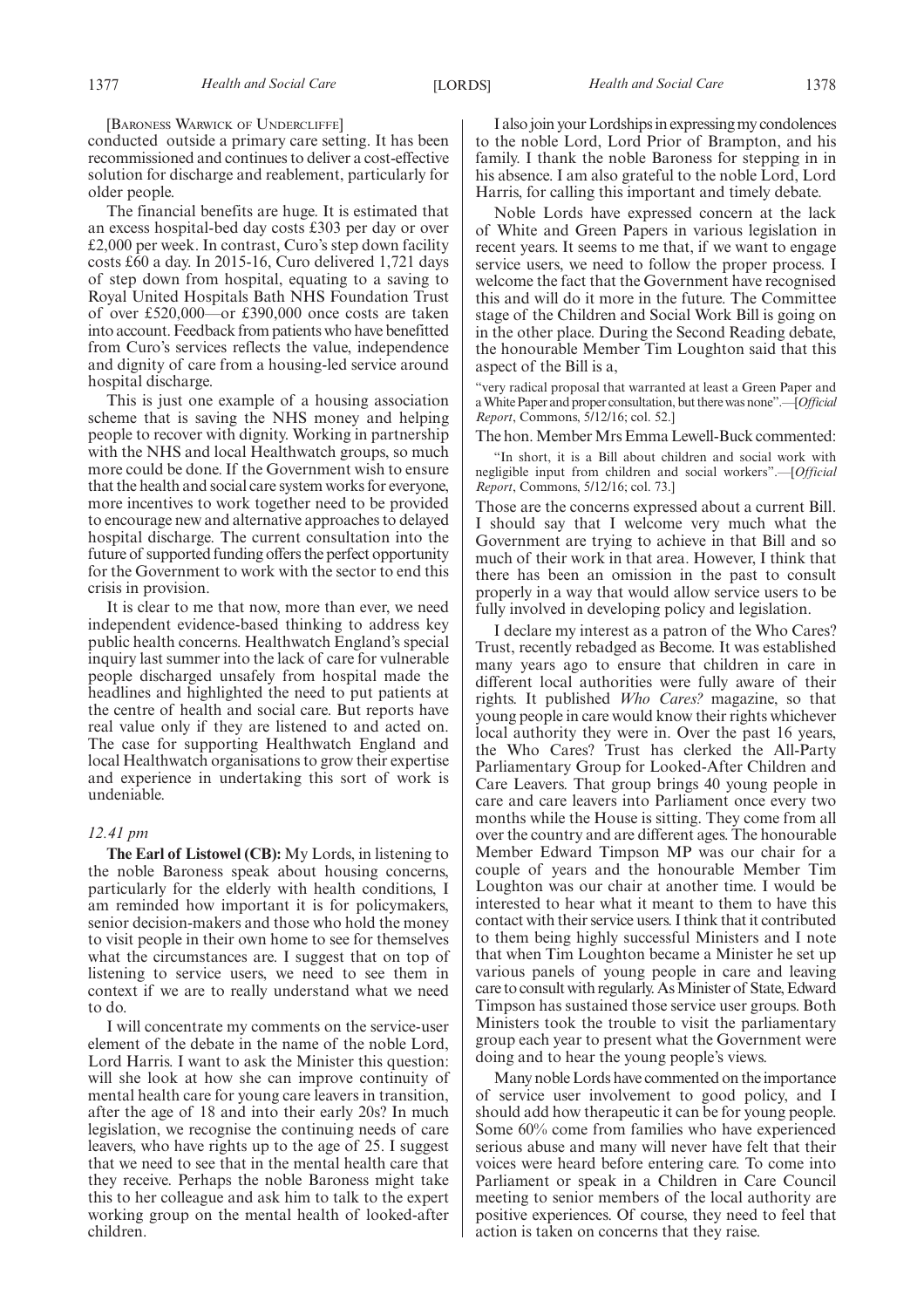I point out a few pitfalls that can arise around user involvement. It is important not to assume that because we are listening to a service user we no longer need to listen to the professionals. I have a sense that in the past one would consult service users many times and hear their views without properly consulting the professionals—I refer to experienced practitioners who are still in practice and not too far from the front line—and taking their views about how hard it is to bring about changes that meet the requirements of service users. I emphasise that point.

With regard to young people and children, of course in law the Children Act 1989 makes it clear that it is our duty to listen to the wishes and feelings of children, but adults remain responsible for their interests. Just because a child or young person says they wish to do something does not necessarily mean that we should do it. There is a risk of policymakers sometimes assuming that because young people or perhaps other service users say something, it should be done. It needs to be put into context and we need to think about the professionals nearest to them and consult with them.

Such consultation needs to be properly facilitated. There needs to be a context. It can also be very useful for policymakers and those in high authority to build relationships over time with service users so that they can put into context that service user's experience and deepen over time their understanding of that particular service user group's need.

To return to the mental health of looked-after children and care leavers, we had a very important meeting of the parliamentary group last year, which the noble Baroness, Lady Tyler of Enfield, attended and made great use of in the recent Children and Social Work Bill in her successful campaign to push the Government a little further on addressing the mental health needs of looked-after children. We heard at that meeting from a young man who struggled for a long time to access mental health services while in care. Just at the point when he appeared to be gaining the help he needed, he turned 18 and was no longer able to access the help. Similarly, we heard from a care leaver in her early 20s and the mother of two children, about how frustrated she was that she could not access the long-term psychotherapy that she felt she needed to recover from early trauma and thus become a good mother to her children. We also heard about instances of best practice such as at the NHS Tavistock and Portman clinic which provides an all-through service for care leavers up to the age of 21. I look forward to the Minister's comments on that.

While we need to hear the voices of service users, I would encourage noble Lords to consider how very important it is to listen to the professionals in this area such as social workers who work with children in care and those on the front line who have been around for a long time and therefore have a vast amount of experience to help inform policy. I end with the question I set out at the beginning of my speech but I will not repeat it. I look forward to the Minister's response.

#### *12.50 pm*

**Baroness Watkins of Tavistock (CB):** My Lords, I congratulate the noble Lord, Lord Harris of Haringey, on securing this debate, to which I am pleased to have the opportunity to contribute. I join with other Members of the House in offering my condolences to the noble Lord, Lord Prior. I am sad that he cannot be here today but delighted that the noble Baroness, Lady Chisholm, will respond. Perhaps I may declare my interests as outlined in the register.

The briefing paper from the Library rightly identifies how public and patient involvement often appears to be a nebulous and ill-defined concept that means different things to the multiple stakeholders. We heard recently that some health service commissioners in partnerships with local authorities have spent less than 1% of their total budget on mental health/public health initiatives, yet this House has heard consistently about the growing problem of self-harm among adolescents. Investment in public health initiatives in mental health, for example through school nurses, is chronically underfunded. There are ongoing difficulties in accessing children and adolescent mental health services, and indeed I have heard people say that CAMHS stands for "Can't Access Mental Health Services". So where, I must ask the Minister, is the voice for some of the most disadvantaged service users in health and social care? If you cannot access a service, you do not become a user, so what structure do we need in the future to ensure that influencing the health and social care spend will involve the widest range of people in society?

I believe that user representation in health and social care is still biased towards those who speak the loudest and have physical healthcare needs because of cancer, heart disease and diabetes. We are told, for example, that cuts in health visiting of around 20% are likely to be made soon. Again, this will affect a very disadvantaged group, the under-fives. The King's Fund has observed that putting patients first has become a "mantra" of politicians and senior policymakers with the aim of ensuring,

"a stronger voice in decisions about health and care, and that services should better reflect their needs".

I will not go over the national structure of Healthwatch which has been so ably described by other speakers, but it is important to note that areas of good practice have emerged. However, it is acknowledged that there has not been systematic progress in the field of Healthwatch and user representation. As outlined by others, the King's Fund gives three core reasons for this, the first of which is a lack of understanding of what involving people in health decisions means. As outlined by the noble Baroness, Lady Pitkeathley, this is working well at the clinical level but at the strategic level is it often much more problematic. It is difficult, suggests the King's Fund, because it challenges "vested interests" and current "orthodoxies" about the way funding is controlled, as well as asking whether it really has been a priority. The differences in Healthwatch's allocations as outlined by the noble Lord, Lord Harris, show that although I was going to argue that Devon is underfunded, when compared with Manchester it is doing well. That reflects the difficulties of prioritising in different places.

In fact, some real advances have been made. User involvement is seen as a real priority in the context of the phrase that other speakers have referred to: "No decision about me without me". That is a key part of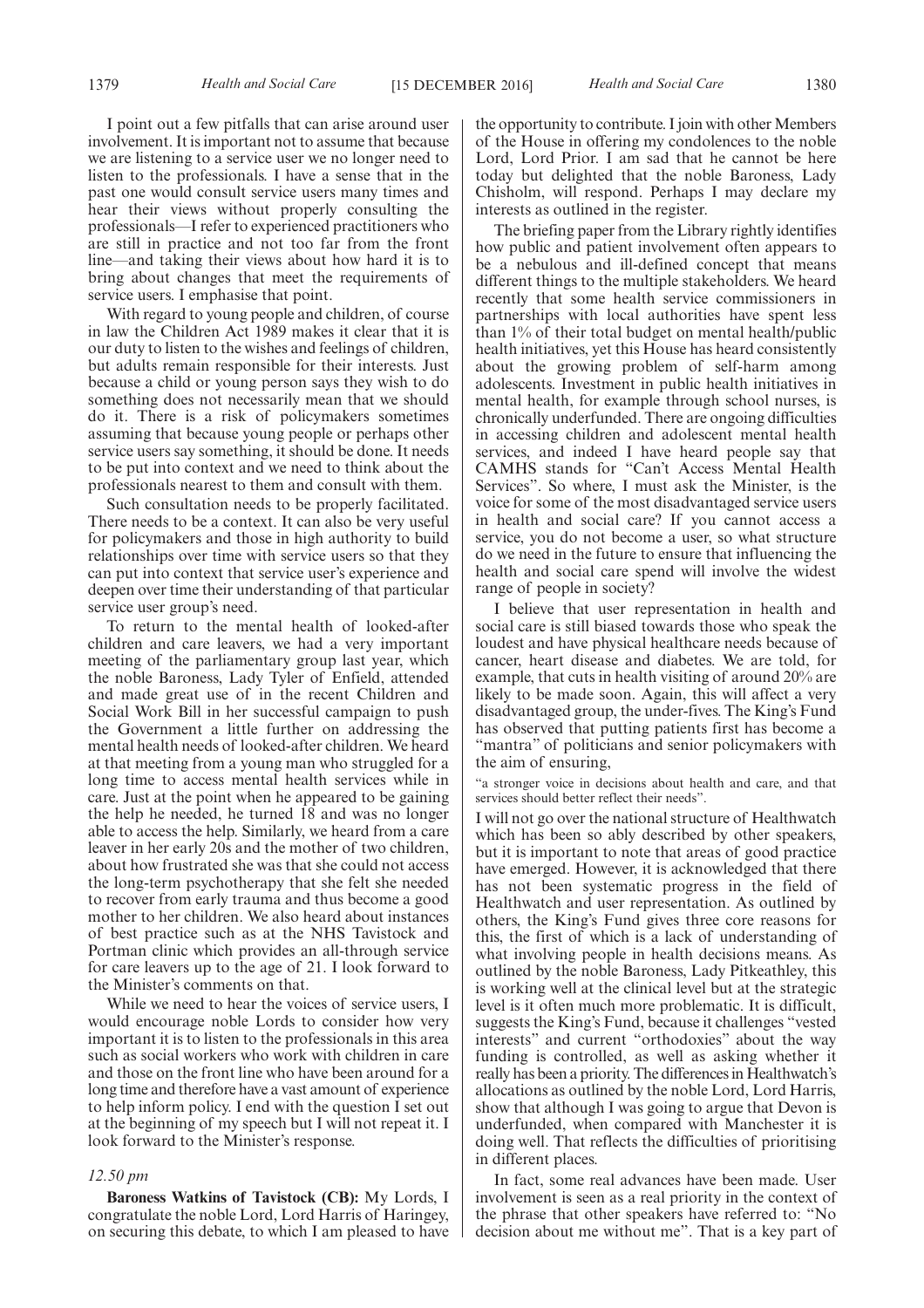#### [BARONESS WATKINS OF TAVISTOCK]

any university healthcare curriculum designed to prepare students for professional registration, whether as a nurse, midwife, doctor or physiotherapist. I assure noble Lords that in my own nursing education 40 years ago, which was not dissimilar to that of the noble Baroness, Lady Chisholm, it was not a key part of our curriculum. User involvement in their own care plans is now an established expectation.

Problems emerge when the healthcare professional and patient—or user—cannot access the right care at the right time because of lack of investment or priority. If I go to my GP with a breast lump that he thinks might be cancer, we will both agree that I should be assessed by a specialist team within two weeks. In most parts of the country, this will be achieved. Hypothetically, if I go to the GP with a 12 year-old daughter who is cutting her arms and losing weight, the GP may agree with her that she should be assessed by a child and adolescent mental health team within two weeks. She may at that point be ready and willing to go for this assessment, but in many areas of the country it is quite likely that it will not be arrangeable within two weeks. Indeed, in some parts of the country, the reported waiting time for such an assessment exceeds six months.

This moves the debate on to the extent to which patients and service users really influence how much is spent on different healthcare services by different bodies. The new strategic development plans are designed to have this debate at a local level, using approved networks to try to get the most appropriate healthcare spend for the vast majority of the population. I believe the SDPs are fundamental to the redesign of health and social care services and that Healthwatch is fundamental to engaging the local communities in this process.

How do I think we are doing where I live in Devon? I asked the chair of Healthwatch Devon to assist me by saying how much she feels they are involved in the SDP process in Devon. I will give your Lordships some idea. There are three Healthwatches in Devon, all of which agree that the definition of patient and public involvement needs clarification, following the numerous NHS documents and references to involvement of patient and public experience in service review, engagement and consultation.

In Devon, the three Healthwatches have come informally together through their chairs to work with the SDP to lobby for engagement and consultation, but they point out to me that the three chairs of Healthwatch are not engaging fully with the community because they have neither the time nor the resources to do so. However, they are also very confident that they are endeavouring to pursue the role of advocate for the community and challenger of the commissioner as independently as they can, but they say that, given they are funded by the LA, they also see the need to work in partnership with strategic players if they are to achieve respect and understanding of the drivers and strategies integral to service review, and therefore lobby at the most senior level for patient and public involvement. These are two roles that many academics have pointed out are to some degree in conflict.

While it is clear that CCGs are required to consult Healthwatch, there is not necessarily a requirement to accept its recommendations. Indeed, the Francis report raised concerns about its flexible framework, suggesting that there needs to be greater consistency.

The health budget is indeed under consistent and prolonged challenge. It is vital that local communities reach sound conclusions about their strategic development plans. As has been pointed out, in many rural areas it is being suggested that community hospital beds should be closed to reinvest the health service pound into rehabilitation services that would more readily reach the population through swift access at home to physiotherapists, occupational therapists and nursing. Yet that changeover will need transitional funding if it is to be conducted safely. Any debate about SDPs will be difficult, but I urge the Minister to ensure that young people are involved in working with Healthwatch and other patient user networks to influence the development of sound mental health and learning disability services as well as the appropriate redistribution of services and resources for physical health provision. To do this, I suggest that Healthwatch, or an equivalent structure, needs to be less nebulous and mandated to include independent scrutiny of the comprehensive health services, including public health and social care. Only in this way will local people have real influence in shaping the degree of services that are needed to meet the challenges in local communities.

#### *1 pm*

**Baroness Walmsley (LD):** My Lords, I congratulate the noble Lord, Lord Harris of Haringey, on introducing this debate and I add my condolences to those expressed to the noble Lord, Lord Prior, on the loss of his father. I congratulate the noble Baroness, Lady Chisholm of Owlpen, on the way she has stepped into the breach this week. There has been a lot of health business, so she has been kept very busy.

This has been an interesting debate. The main issues to come out of it have been the independence and funding of Healthwatch England and local Healthwatch; what the Government really want out of PPI; and the difficulty of defining what a good system of service user representation should look like.

Like the noble Baroness, Lady Watkins of Tavistock, I was interested in the King's Fund's analysis. I shall not repeat them, but it asked three very interesting questions that need to be answered to look at what would make a good service user system. That was a very useful analysis.

Although highly desirable, user representation has a chequered history. Phoebe Dunn, a policy researcher at the King's Fund, has observed:

"Local Healthwatch organisations represent the latest in a long line of attempts to give patients and wider communities an effective collective voice".

Since the 1970s, successive Governments have implemented a series of structures, beginning with the community health councils, followed by the patient and public involvement forums in 1973, with the LINks replacing those in 2008. Interestingly, along with health services, they also covered state-funded social care and were,

"designed to reflect a more integrated approach to social care".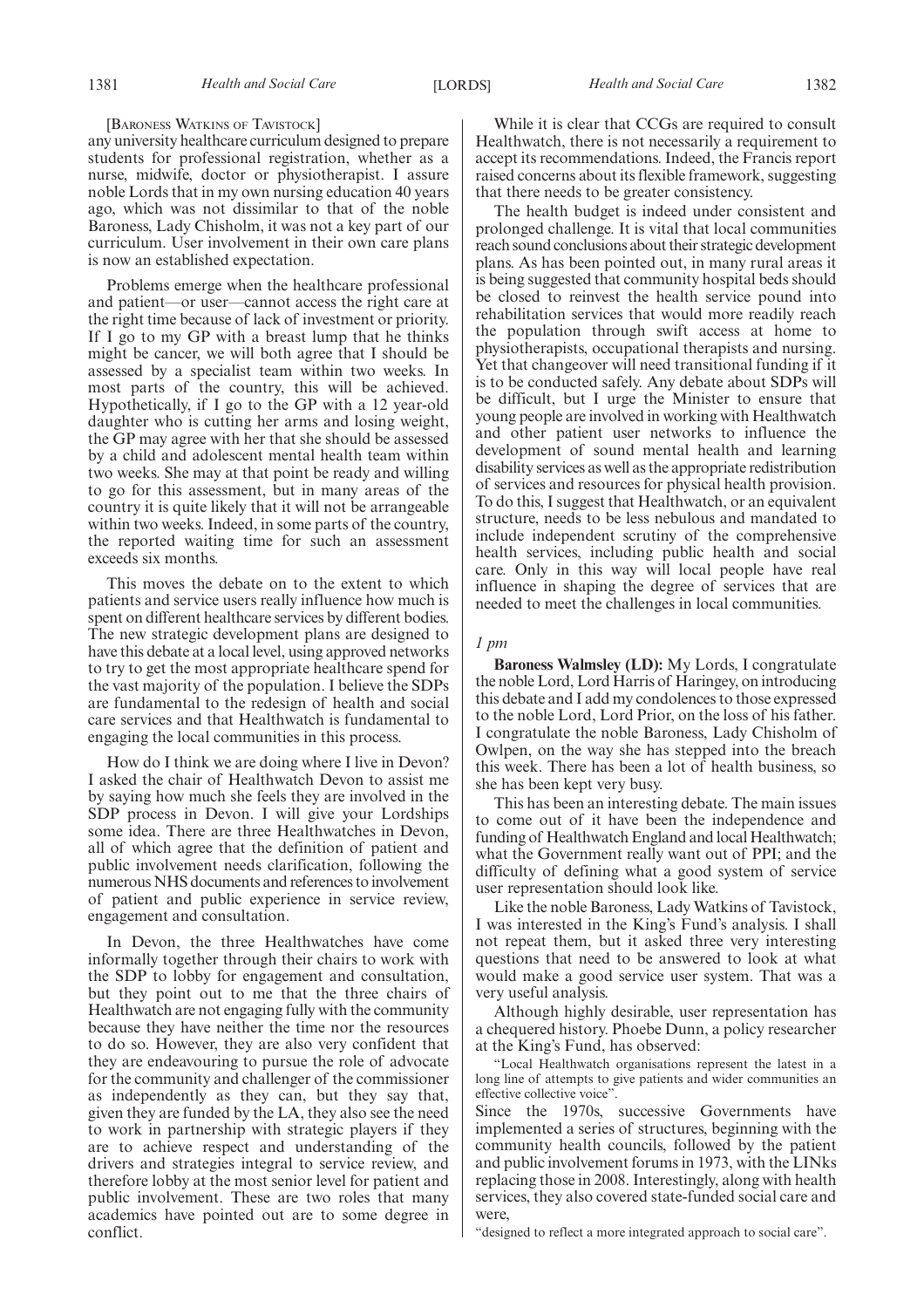We are still trying to do that eight years later. Dr Pam Carter and Professor Graham Martin, from the University of Leicester's Department of Health Sciences, have suggested:

"Successive reforms arguably demonstrate political commitment to, and sustained high-level interest in, PPI in its various organisational forms".

I am sure we can agree about that, but we do not appear to have achieved it just yet.

Healthwatch's establishment was part of the coalition Government's desire to increase public involvement in how the health and social care system worked. The 2010 White Paper, *Equity and Excellence: Liberating the NHS*, which set out the coalition's vision for the future of the NHS, stated:

"We will put patients at the heart of the NHS, through an information revolution and greater choice and control".

I want to comment on what the noble Lord, Lord Lansley, said about that and clarify the situation. The Liberal Democrats indeed wanted local authorities to be involved, but we warned against the funding coming directly from local authorities because, of course, they are commissioners and providers of the services. My noble friend Lady Jolly emphasised that to me a little earlier, because I was not working on health at the time.

Over the years, ways to consult patients and the public have been set up, but they quickly either become subsumed by NHS organisations or are effectively ignored, although their suggestions are always politely listened to. Healthwatch was meant to be far stronger and more influential than those bodies that went before. Part of this intention came in response to the Mid Staffs scandal. The Francis report commented on the shortcomings of the various PPI policies of the past. In the case of Stafford's main hospital, the report argued that,

"patients and relatives felt excluded from effective participation in the patients' care".

It also suggested that the policies that followed the community health councils did not succeed in giving patients a voice. It stated:

"It is now quite clear that what replaced them, two attempts at reorganisation in 10 years, failed to produce an improved voice for patients and the public, but achieved the opposite".

In the current climate, it is unfortunate that local Healthwatch funding is provided by local authorities because of the drastic funding cuts for local government. It is not surprising, I suppose, that some of the funding provided has not reached local Healthwatch. There is also the cumbersome bureaucracy mentioned by the noble Lord, Lord Harris, which causes some of the money to seep away. Healthwatch is saying all the right things but, without proper funding, even the best policy and the best structure will fail to fulfil its brief.

One good example of the contribution of service users and their carers used to be the Experts by Experience programme, which the CQC uses to augment its independent inspections. These are skilled workers who have personal experience of using health and social care services. They provide the patient perspective to inspectors. Sadly, since three-quarters of this programme was taken over by Remploy, the number of experts used by inspectors has fallen considerably because of serious shortcomings in the way the programme is now run. I know the CQC is looking carefully at that.

A group of Experts by Experience and former experts—some have now given up in disgust—gave evidence to the House of Commons Health Select Committee and this has been published. It makes very sad reading. The contracts in different parts of the country were awarded to two different companies, with the majority going to Remploy. Problems with the Remploy contract have been well documented and I do not have time to go into all of it, but the real victims in this sad saga have been the most vulnerable people in society, whose views are not sought in as expert a way as they should be during inspections, at least in three of the four regions of the country. I am looking forward to the comments of the Commons Health Select Committee on that evidence.

The hot topic in health at the moment is the STPs, the sustainability and transformation plans. There was recently an article in the Consultation Institute magazine which gave the views of Paul Parsons, who is actively working with institute clients, considering how best to implement STPs. He believes that some common themes are emerging from conversations with commissioning leaders since the first STPs started to seep into the public domain. First, commissioners are not yet won over to the principle of an open public dialogue about the principles and objectives contained in the plans they have published; secondly, each appears to be concerned with the extent to which they have met their legal responsibilities on public involvement in developing the plans; and, thirdly, there is a range of acceptance of, or resistance to, the concept of formally giving the public a chance to comment on the plans at this stage.

Each of the 44 commissioning partnerships are at different stages in their change process and have different challenges in their area. NHS England recognises that and is keen that the plans involve a range of stakeholders and are all led locally. So it is understandable that guidance does not provide a paint-by-numbers approach to the public engagement requirements of these exercises. But Parsons feels that a lack of specific guidance can create some inertia in the system that prevents organisations wanting to be one of the first to commit to a course of action, including consultation on the plan itself. He outlines the advantages to commissioners of formally engaging on the plans at an early stage with patients and the public. He says that it would, first, give STP partnerships the chance to fine-tune the content and understand the priorities that key stakeholders would apply; secondly, help identify people and groups who want a say in the plans; and, thirdly, give the partnerships an opportunity to reduce the risks of challenge later in the process by documenting that they have met the requirement for public involvement at an early stage.

The noble Lord, Lord Harris, mentioned the NHS *Five Year Forward View*, which sets out a vision for the future of the NHS. As we know, it was developed by the partner organisations that deliver and oversee health and care services, including NHS England, NHS Improvement, Health Education England, the National Institute for Health and Care Excellence, Public Health England and the Care Quality Commission. I note that that list does not include any patient-centred organisations. I want to ask the Minister why the Government did not insist that it should do so.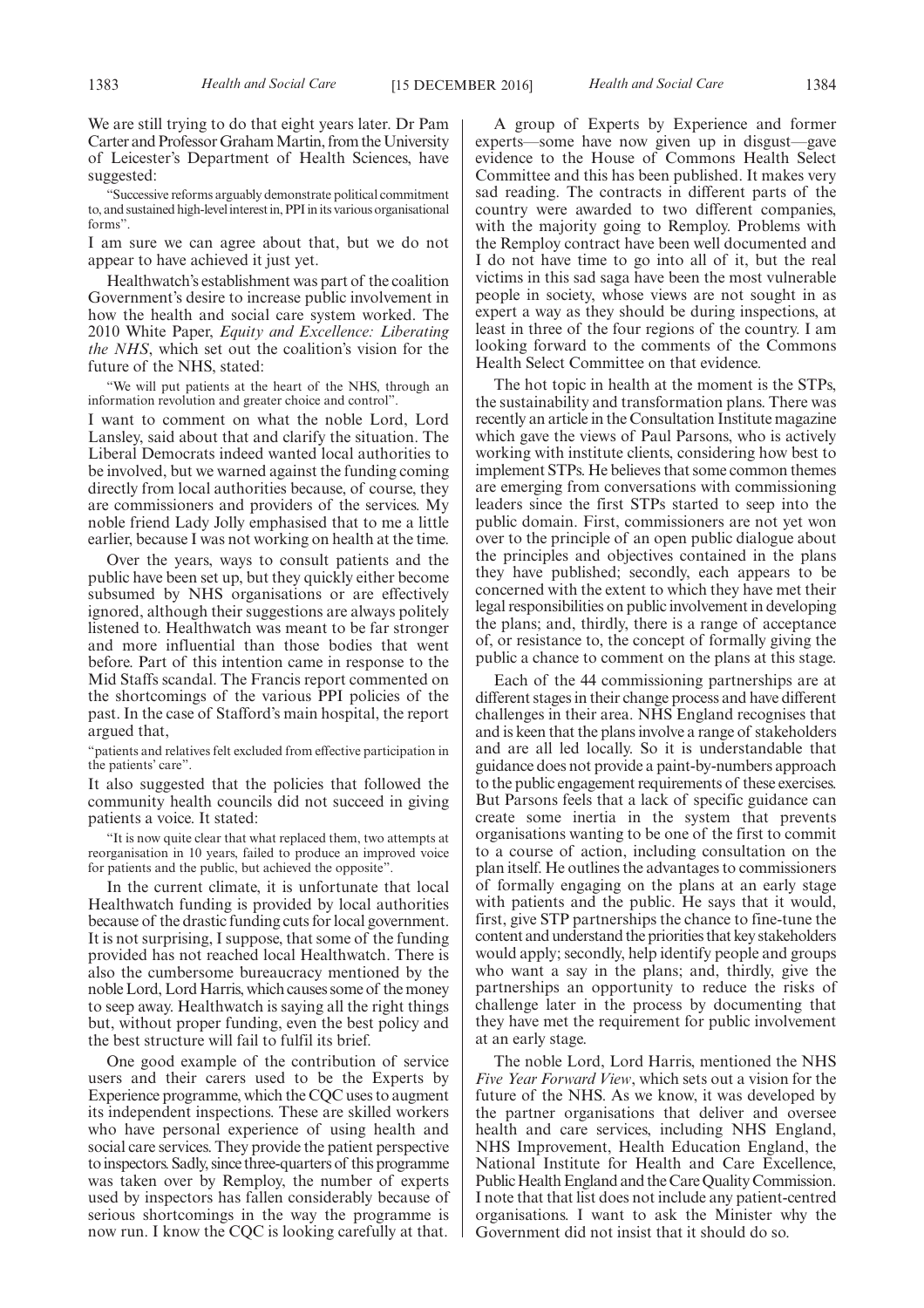#### [BARONESS WALMSLEY]

Some experts, such as David Gilbert, co-director of the Centre for Patient Leadership, believe that the basic premise is that in the NHS all patient consultations end up with the professionals saying, "Thanks, but now we will go back and decide what to do". That is very unfortunate, even if it is only the impression of one person. He explained in a recent lecture why he feels we must move forward to a model of patientinfluenced change and away from the current model of "them and us" that exists between professionals and patients. The simple fact is that patient involvement results in better services. Does the Minister agree?

#### *1.11 pm*

**Lord Tunnicliffe (Lab):** My Lords, I, too, would like to be associated with the condolences from all parts of the House to the noble Lord, Lord Prior of Brampton, and his family. Nevertheless, I have utter faith that the noble Baroness, Lady Chisholm, will answer all our questions in her normal, thorough fashion.

I, too, congratulate my noble friend Lord Harris on securing this important debate. He has a long and distinguished record of championing involvement of the public, patients and staff in key decisions about the future of health and social care. He speaks with great authority. It is a timely debate, five years on from the introduction of the Health and Social Care Act 2012. This was a huge Bill, as your Lordships will recall, providing an unnecessary, disruptive and costly reorganisation of the NHS that David Cameron had said his party had no intention of doing. Noble Lords will also recall the Government's unprecedented "pause" in the face of widespread opposition to the Bill while a full-scale consultation exercise was undertaken through the NHS Future Forum.

It is worth reminding ourselves of the Future Forum's ambition, which led many to hope that it could mark the start of the sea-change in consultation and involvement, independent scrutiny and shared decisionmaking that was needed. To quote the forum's report:

"Involvement must extend beyond the decisions about an individual's care, and apply to decisions that affect the design and provision of care for communities: as part of designing services for a particular group or condition; in strategic decisions about commissioning of services at the local level; and at a national level, in decisions about commissioning and the operation of the health and wellbeing system … commissioners cannot expect to design integrated, efficient pathways to deliver high quality care if they do not involve the people who will be using the services in their design, as well as patient representatives and patient organisations".

As we know, the Health and Social Care Act created duties to involve patients and the public at all levels of the health and well-being system. Most importantly, this year's guidance to CCGs states that they must:

"Involve people early on, not as an afterthought".

Unfortunately, too few CCGs have put this into practice. As we have heard on sustainability and transformation plans, the "afterthought"approach has sadly dominated in many of the 44 footprints.

I have a number of questions for the Minister. On reporting back to NHS England on their participation approach, can the Minister provide any analysis of the information provided by CCGs? Can she confirm whether there is a breakdown of the best and worstperforming CCGs or areas in this respect? What action is being taken by NHS England to address poor performance and to seek improvements in involving and consulting local patients and communities, including local Healthwatch groups? During the passage of the HSC Act, the noble Earl, Lord Howe, spoke at length about how the legislation would lead to,

"a fundamental shift in the balance of power away from politicians and on to patients themselves".—[*Official Report*, 9/11/11; col. 269.]

If this was the case, why has NHS England removed patient groups from membership of the patient and public voice assurance group, leaving only individual members of the public to hold NHS England to account?

The noble Earl said that Healthwatch groups will act as the independent eyes, ears and voice of patients and service users in a local area. The Future Forum was ambitious in the key leadership role it wanted national and local Healthwatch organisations to play. As we have been reminded, there was concern across the House about the authority and independence of Healthwatch England in the light of the Government's insistence on its relationship to the Care Quality Commission. The Labour Benches strongly supported full independence. The Future Forum clearly saw Healthwatch England, with sufficient funding, as,

"one of the key national players in the new system".

The extent to which it has been able to fulfil this role so far has to be questioned, given the scale of budget cuts to Healthwatch organisations, the overall funding crisis in the NHS and social care, and the fragmented NHS structures which have made integrated working even more difficult to achieve.

The Healthwatch network received 5.9% less funding this year than last year, and 31.3% less than was given to councils for local Healthwatch groups ahead of their first year in operation. The recent Autumn Statement could have addressed this, or addressed some of the wider funding issues in the health service. Sadly, the Chancellor chose not to act. For the record, under its first chair, Anna Bradley, we felt that a good start was made in establishing and developing Healthwatch England. The Government's failure to reappoint her when her term of office ended is a mystery. She was an excellent ambassador for the organisation, interacting with the health and social care community to explain the watchdog's work, meeting local Healthwatch groups and listening to the voices of local people. Some excellent work was undertaken.

The Healthwatch report on hospital discharge, *Safely Home*, with its particular focus on the elderly, people with mental health conditions and the homeless, was just one example of the strategic overview and scrutiny function that Healthwatch must play if it is to be an effective watchdog of care and performance. However, the Government must give Healthwatch England and the local groups additional support if they are to truly fulfil their role. The King's Fund has identified local groups' lack of capability and their need for additional advice and resources as they seek to gain legitimacy and credibility in their communities. How do the Government propose to address the patchy and fragmented local system that has emerged thus far?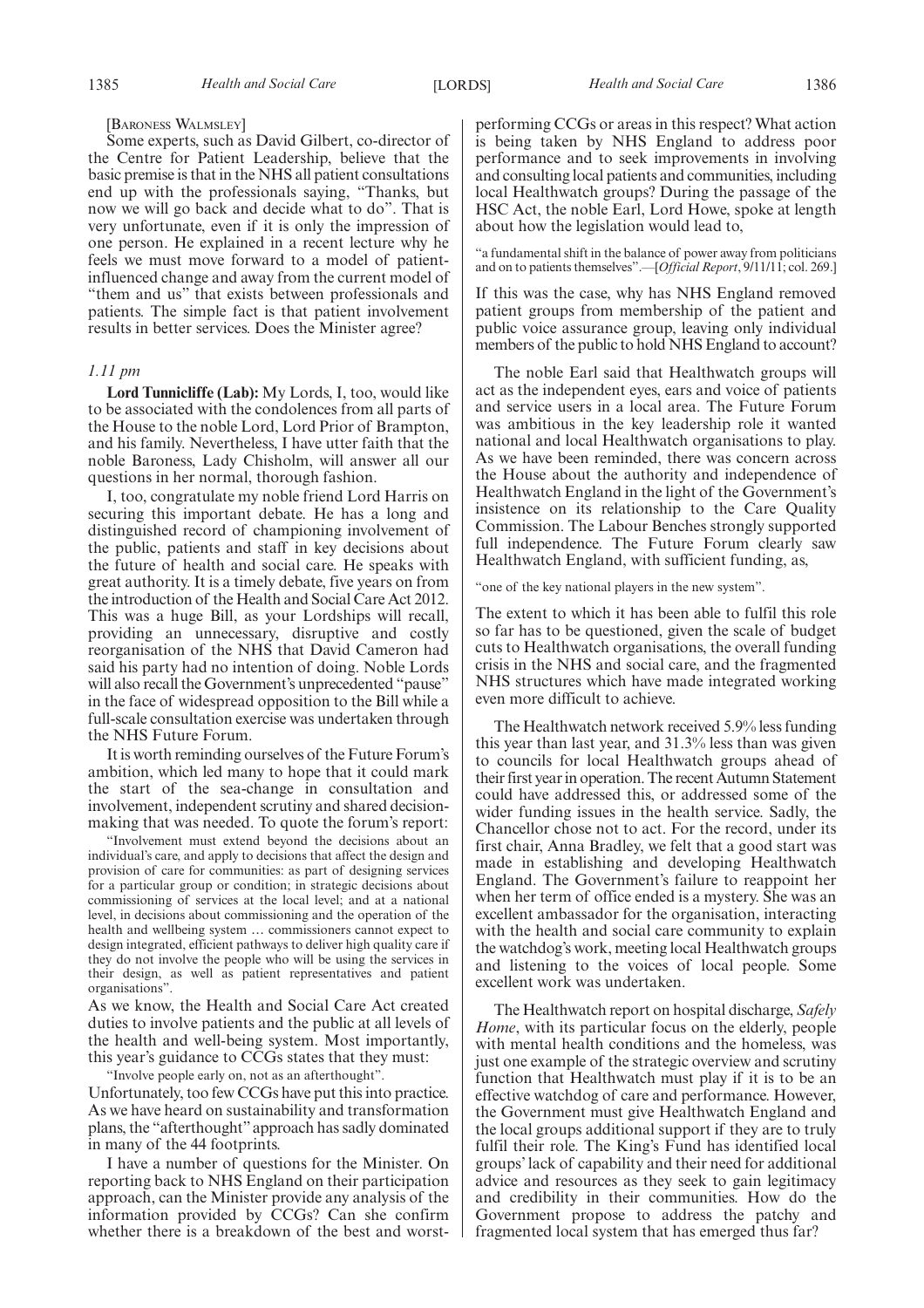Finally, I turn to sustainability and transformation plans. Specifically, I record my concern about the huge inconsistency in the roles and treatment of local Healthwatch groups as these "footprints" are created by health and care organisations across the country. Despite the Government's commitment that STPs would provide a means for communities to shape their local health and care provision, a number of local Healthwatch groups have reported being frozen out of the decisionmaking process or involved at only a superficial level at the very latest stages. In light of these concerns, and wider concerns that STPs are merely vehicles for cuts to local services, can the Minister confirm what steps the Government are taking to ensure all local Healthwatch groups are properly consulted on the contents of the STP in their area?

The Labour Party took important steps to promote user participation in local health and social care provision. This Government's stated intentions on user representation are honourable but, as we have heard in this debate, there is a growing body of evidence that patients' voices are not being heard and, in some cases, not even being sought. Healthwatch England and local Healthwatch groups have the potential to play a significant role in ensuring that health and social care provision reflects the needs of local communities, but they must step up to the mark and speak out forcefully when needed. Almost five years after the passage of the Health and Social Care Act, the Government must act to deliver on the promises they made to patients. It is incumbent on the Government to provide proper resourcing to Healthwatch and to include other specialist user groups in discussions where they have relevant expertise. Only by properly listening to the views of patients can we have a health and social care service that responds to their needs.

#### *1.20 pm*

**Baroness Chisholm of Owlpen (Con):** My Lords, I thank the noble Lord, Lord Harris, for securing a debate on this important issue and for his kind words, and those of other noble Lords, towards my noble friend Lord Prior of Brampton. I know that they will be much appreciated. I also wish that my noble friend was here but I will try to answer the questions raised and, if I fail to do so now, I will make sure that I do so in writing. I shall also try to put the department's view.

Capturing, listening to and acting upon the views, preferences and experiences of individuals, including those mentioned by the noble Earl, Lord Listowel, and the noble Baroness, Lady Watkins, such as young people in care, those with mental health issues and all types of service users, and of communities, is crucial if we are to deliver the first-class services that people not only expect but deserve. Healthwatch England has two principal roles: first, to gather intelligence locally, which it can then feed back into the CQC and its inspections; secondly, to be the strong voice of users of care services at a national level. There is a powerful rationale for its close working relationship with the CQC. The CQC needs to hear the patient voice in the exercise of its responsibilities, while service users benefit significantly from Healthwatch being able to trigger action by the CQC where it finds that things are going wrong.

The recent changes to the accountability arrangements mean that Healthwatch England remains a statutory committee to the CQC, with its chair a CQC non-executive director. Under the new arrangements it retains a line of accountability to the Secretary of State, via the CQC chair, because the Healthwatch England chair is a Secretary of State appointment. The national director of Healthwatch England reports to the CQC chief executive on a regular basis. They continue to remain accountable to the Healthwatch England committee for delivering Healthwatch England plans. The CQC will be responsible to Parliament for the effective delivery of its statutory duties and finances, and for the delivery of the statutory functions of Healthwatch England through its framework agreement with the Department of Health. In future, the CQC will be responsible for allocating sufficient funds to Healthwatch England to deliver its role and statutory duties.

Let me stress that Healthwatch England's important role is not changing; there is no change to the functions set out in legislation. The Healthwatch England committee will continue to set its own priorities and publish its own business plan and annual report. We expect it to continue to act as a strong, independent voice for patients and share its findings with the system. These new arrangements reflect the changed landscape since Healthwatch England was set up. The Government remain committed to strengthening the role of patients and communities, with greater focus on local leadership of the health and care system, and we have given the Care Quality Commission itself a stronger role in hearing patient views.

A big part of Healthwatch England's role is to work with the Healthwatch network to provide leadership and support, as each local Healthwatch builds its profile and impact on local services. In answer to the question from the noble Lord, Lord Tunnicliffe, about a patchy and fragmented system, it is a priority for Healthwatch England. In fact its number one priority as set out in its business plan for 2016-17 is:

"To provide leadership, support and advice to local Healthwatch to enable them to deliver their statutory activities and be a powerful advocate for services that work for people".

Healthwatch will continue to develop its own business plan and priorities. It will also continue to produce an annual report, which will be laid before Parliament.

This Government have a collective ambition that the people of this nation should have their voices heard, and have local health and care services designed and delivered around their local needs. Whether that be helping to set up a new local community provider of domiciliary care services in Cornwall or investigating mental health services in Birmingham, proper involvement and representation is indeed required to amplify this citizen power and to influence change. This is where local Healthwatch organisations fulfil a pivotal role. Their aims can be neatly summarised as: giving citizens greater influence over the commissioning and provision of local services; using people's experience of services to bring about improvements locally and nationally; and providing local people with information about health and social care services, and their choices in respect of those services. I am very pleased to inform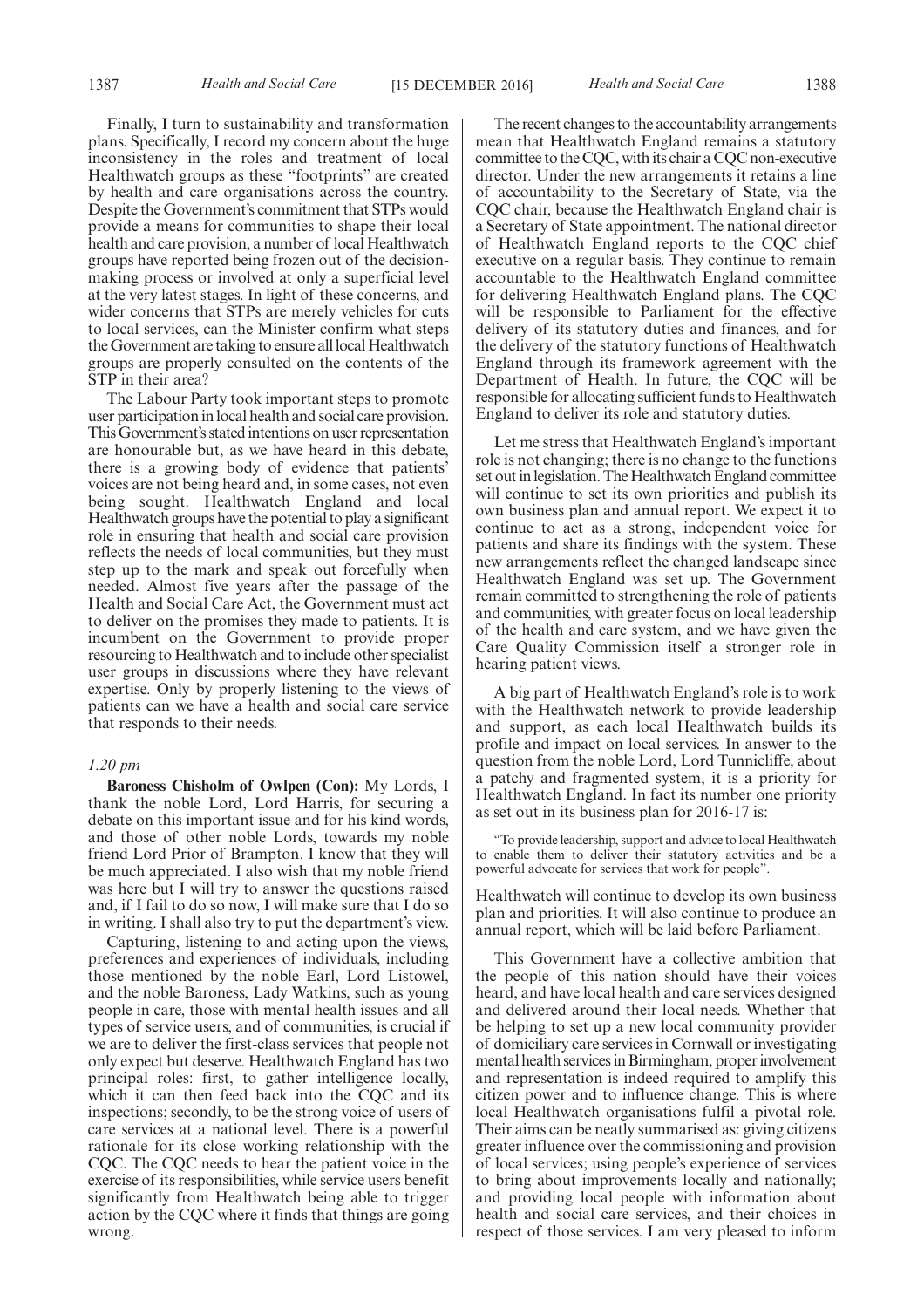[BARONESS CHISHOLM OF OWLPEN]

the House that these aims are now a reality for many local Healthwatch organisations up and down the country.

None the less, I am aware that there is some concern about the perceived lack of independence of local Healthwatch organisations which are funded by, and accountable to, their local authority. I do not consider that the funding and accountability arrangements for local Healthwatch organisations undermine their effectiveness or independence. We are not aware of any specific accusations that a local Healthwatch has felt unable to raise issues for fear of repercussions. Local Healthwatch organisations set their own priorities, based upon information and intelligence gathered on issues relating to local health and social care services. Their place on the local authority health and well-being boards helps to promote their independent role in representing the views and experiences of local communities.

Local authorities are well practised in commissioning organisations to deliver services that benefit communities and, at the same time, scrutinise the council. Local Healthwatch organisations also have independence in that they will be able to feed information directly to Healthwatch England, ensuring that a local voice has influence at a national level. Healthwatch England is assisting by providing leadership, support and advice to local Healthwatch organisations to enable them to deliver their statutory activities and be a powerful advocate for services that work for people.

However, the fact needs to be acknowledged that local authorities are facing challenging funding decisions. In such times, it is crucial that in fulfilling their statutory duty to commission local Healthwatch, local authorities have the freedom to ensure that their arrangements meet the needs of their local population and represent value for money. Central control of local funding decisions would diminish the voice of local communities and ignore other voluntary or partnership arrangements that a local authority may already be funding for the benefit of its population. But let me be clear on one important point: local authorities are still accountable for the funding that they allocate to local Healthwatch.

This Government are committed to transparency around local Healthwatch funding. Healthwatch England publishes figures showing how much councils are spending so that local communities can hold their councils to account. Your Lordships may have seen Healthwatch England's report on 2016-17 local authority funding. I will say up front that the data show that some local Healthwatch organisations have large reductions in their funding. It is in the interests of local authorities and other local care system partners to have a wellperforming local Healthwatch that will help to drive up the quality of local services. Those local authorities will need to demonstrate how their local Healthwatch organisations can still carry out their duties effectively. None the less, I am pleased that Healthwatch England reports that local authorities are recognising the overall value of local Healthwatch and, when compared with other council-run services, are continuing to invest. This is encouraging.

I now turn to some of the questions that were raised by noble Lords during the debate. The noble Lord, Lord Harris, talked about local Healthwatch not influencing CQC inspections. CQC actively seeks intelligence from patients, the public and staff prior to its inspections, including from local Healthwatch. The noble Lord and the noble Baroness, Lady Warwick, raised a point that I want to emphasise. Local Healthwatch has an independent voice and its statutory powers to relay patient and user voices at national level remain unchanged and unfettered.

The noble Lord, Lord Harris, also said that there is underspending and that not enough is spent on local Healthwatch. Going forward, much more of Healthwatch England's resources will be spent on supporting local Healthwatch as this strand is being given a stronger priority by Healthwatch England. Changes to the governance and organisation of Healthwatch England reducing the duplication of, for example, corporate functions mean that Healthwatch England will be able to refocus more of its resources on its essential duties, especially on supporting local Healthwatch. It retains independence of voice and will continue to speak truth unto power, including, where necessary, to the COC itself.

Several noble Lords, including the noble Lord, Lord Harris, spoke about problems with IT. The IT company concerned, Patient Experience Library, provides an existing service which draws together a range of reports and reviews from organisations across the country. Healthwatch England subscribes to the service rather than going to the expense and duplication of setting up a parallel system. Healthwatch England also undertakes analysis of the reports as part of its national role to understand and relay the user voice and concerns to national decision-makers. The service is a subscription service, and local Healthwatch organisations are free to decide how to spend their funds.

My noble friend Lord Lansley mentioned the independence of Healthwatch England within CQC. I agree with him that Healthwatch England is independent and acts as a rigorous scrutineer to use its place within CQC as leverage to support the voice of users. As my noble friend said, Healthwatch England has powers to challenge at national level which were not available to predecessor organisations, which puts it in a unique place to bring the voice of users to national decisionmakers.

The noble Baroness, Lady Pitkeathley, made, as always, an extremely good speech on this subject. She comes with so much knowledge. She mentioned Healthwatch England's subordination to the CQC, as did several other speakers. Local authorities are accountable for the funds they allocate to local Healthwatch organisations to ensure that they meet their statutory functions. Healthwatch England will be closely monitoring the ability of local Healthwatch organisations to deliver their statutory functions while also continuing to engage with local authorities in order to support the sustainability of local Healthwatch organisations.

The noble Baroness, Lady Masham, asked about the profile in local communities, particularly rural communities. Simon Stevens and Jim Mackey wrote a letter on 12 December to STP leaders saying how important local engagement is and that rural areas must be included in this. It is an ongoing problem which we must keep addressing.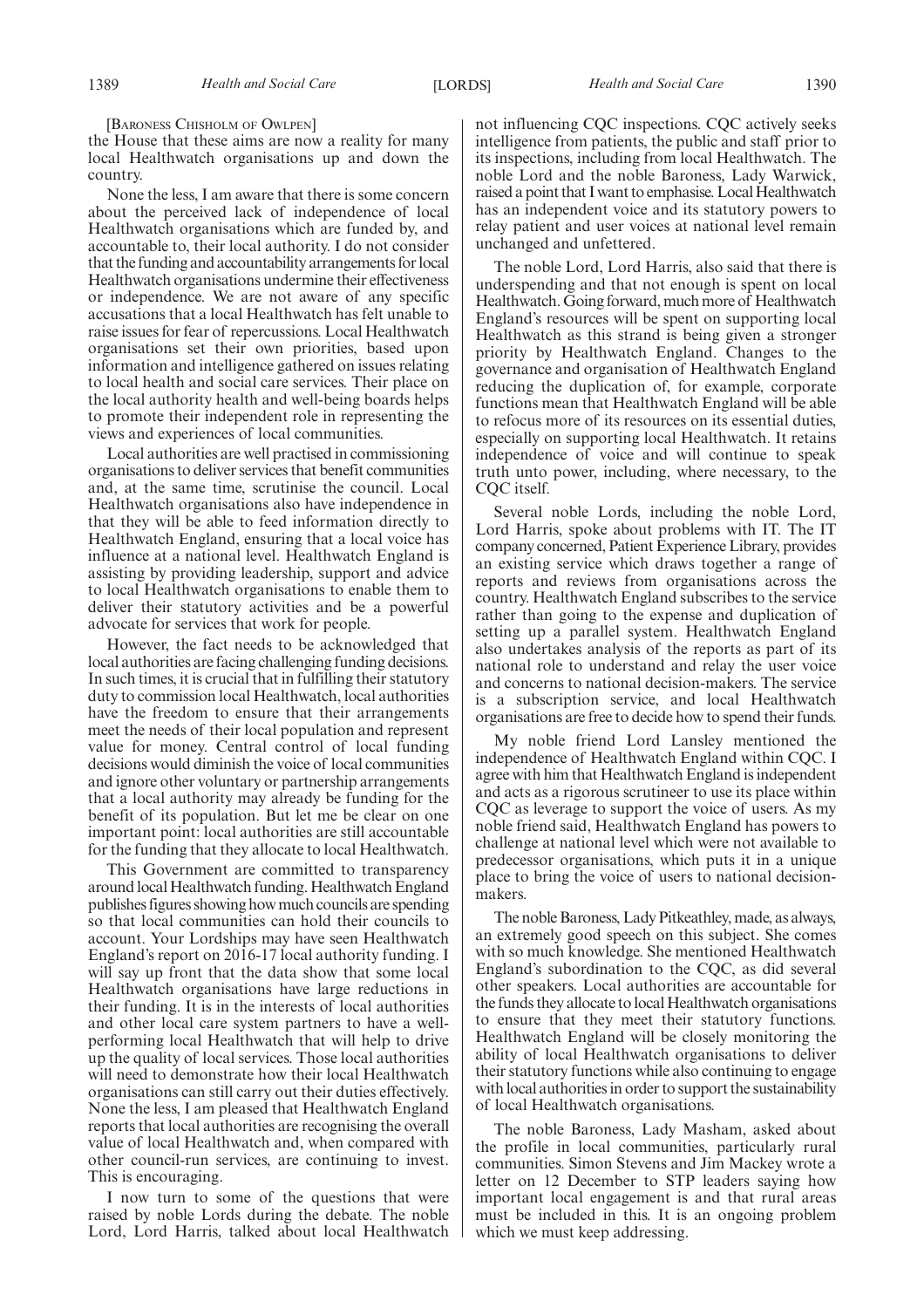The noble Earl, Lord Listowel, mentioned the important problem of continuity of mental health between young and old. I am going to take that back to my noble friend Lord Nash. This is a problem that keeps cropping up, and it is something we must keep bringing up. It is very important. There is no doubt that there is a problem when you leave children's services and move on to adult life. People are definitely slipping through that net, so I will take that back.

The noble Baroness, Lady Walmsley, mentioned the experts by experience groups. CQC is strongly committed to the involvement of patients and service users in its inspections. The new contracts for experts by experience provide a more flexible and cost-effective method of engaging service users to carry out this important role. CQC is taking action to improve contract delivery, which has indeed been less than what is required in some areas of the country. Meanwhile, CQC has been very clear that there has been no diminution of the involvement of service users in the inspections programme.

The noble Lord, Lord Tunnicliffe, raised several very important questions. One was about providing analysis of information provided by CCGs. There is no analysis, but each CCG has to publish an annual report, and these reports are taken into account as part of the CCG assurance process with support provided to those not performing to a suitable standard. The noble Lord also asked whether there is a breakdown of the best and worst performances of CCGs or areas in this respect. NHS England does not do this. It focuses on supporting, not naming and shaming.

The noble Lord also asked NHS England to address poor performance in involvement. NHS England offers bespoke support according to local need. It is currently refreshing the statutory guidance for CCGs in partnership with local Healthwatch, voluntary organisations, patients and the public. He also asked about removing patient groups from the membership of the patient and public voice assurance group. I understand that this is not to be the case and that the membership of that group has been reviewed to refresh and strengthen it.

I hope I have answered all the questions, but I shall make sure that I go back and read *Hansard* to see what else the department needs to consider following this very important debate. Effective representation of the public voice is vital if we are to have a health and care system that meets the needs and preferences of individuals and local communities. Healthwatch England and local Healthwatch are powerful champions for this public voice and, as the noble Baroness, Lady Walmsley, said, the patient voice is vital.

#### *1.38 pm*

**Lord Harris of Haringey:** My Lords, I am enormously grateful to all noble Lords who have contributed to today's debate. I am particularly grateful to the noble Baroness, Lady Chisholm, for standing in at short notice and speaking from the Front Bench, and to my noble friend Lord Tunnicliffe, who at even shorter notice has stood in for our Front Bench, who are also away for reasons of illness and other matters.

This has been an interesting debate, and lots of important points have been made. I particularly welcome the point made by the noble Lord, Lord Lansley, that shared decision-making in terms of the individual should happen anyway, irrespective of the structures in place. He outlined—and I do not dispute it—that when he was Secretary of State the Government's objectives in creating Healthwatch were good, and the intention was to improve the system. It is just a question of how well it has worked subsequently. He asked a very valid question about why the Labour Government abolished community health councils. That is a question that I certainly asked at the time. I am sure that, had he been in his place, my noble friend Lord Hunt of Kings Heath, who was the Minister at the time, may well have wanted to comment on those matters. The fact that the arrangements that were then put in place were felt not to be working only a few years later suggests that perhaps the model was not absolutely right.

My noble friend Lady Pitkeathley, along with a number of other contributors, talked about the whole point of the involvement of patients being that it challenges the existing power structures and orthodoxy, which therefore produces a backlash. She also made the point, which I agree with, that in the Bill that ultimately became the Health and Social Care Act, the creation of Healthwatch was potentially a ray of hope in terms of how things would progress.

The noble Baroness, Lady Brinton, quite rightly reminded us of the role of the voluntary sector and the way in which users can shape the different patient pathways that are available. That too is something that often gets neglected. The noble Baroness, Lady Masham of Ilton, talked very pointedly about the lack of local knowledge about Healthwatch and its role, as well as the suspicion that is growing about the STP process which could be extremely important, because it is intended to be transformational—in terms of the lack of openness and transparency. It is an important process, which is why it was so vital that health service users and social care service users were fully involved in the process.

My noble friend Lady Warwick of Undercliffe talked about how the role of local Healthwatch could be critical and said that it was one of the few organisations that really has an overview across the health and social care divide. She highlighted the concerns about the changed relationship between Healthwatch England and the CQC. She also reminded us, very importantly, of the potential role of housing associations. The noble Earl, Lord Listowel, talked about the value of senior people listening to service users. That is the essence of most of the models that have existed over the years—senior people directly hearing the voices that are there. The noble Baroness, Lady Watkins, also made that point when she talked about challenging the orthodoxy. She made interesting points about how users should influence and shape things.

I was very amused by one element of the speech made by the noble Baroness, Lady Walmsley, because she said it was not the Liberal Democrats who had said that the structure should work through local authorities. In that case, I am beginning to wonder whose idea it was. The noble Lord, Lord Lansley, speaking 10 years ago about the previous system, said that LINks may "struggle to be credible as long as they are funded through local government". Just a few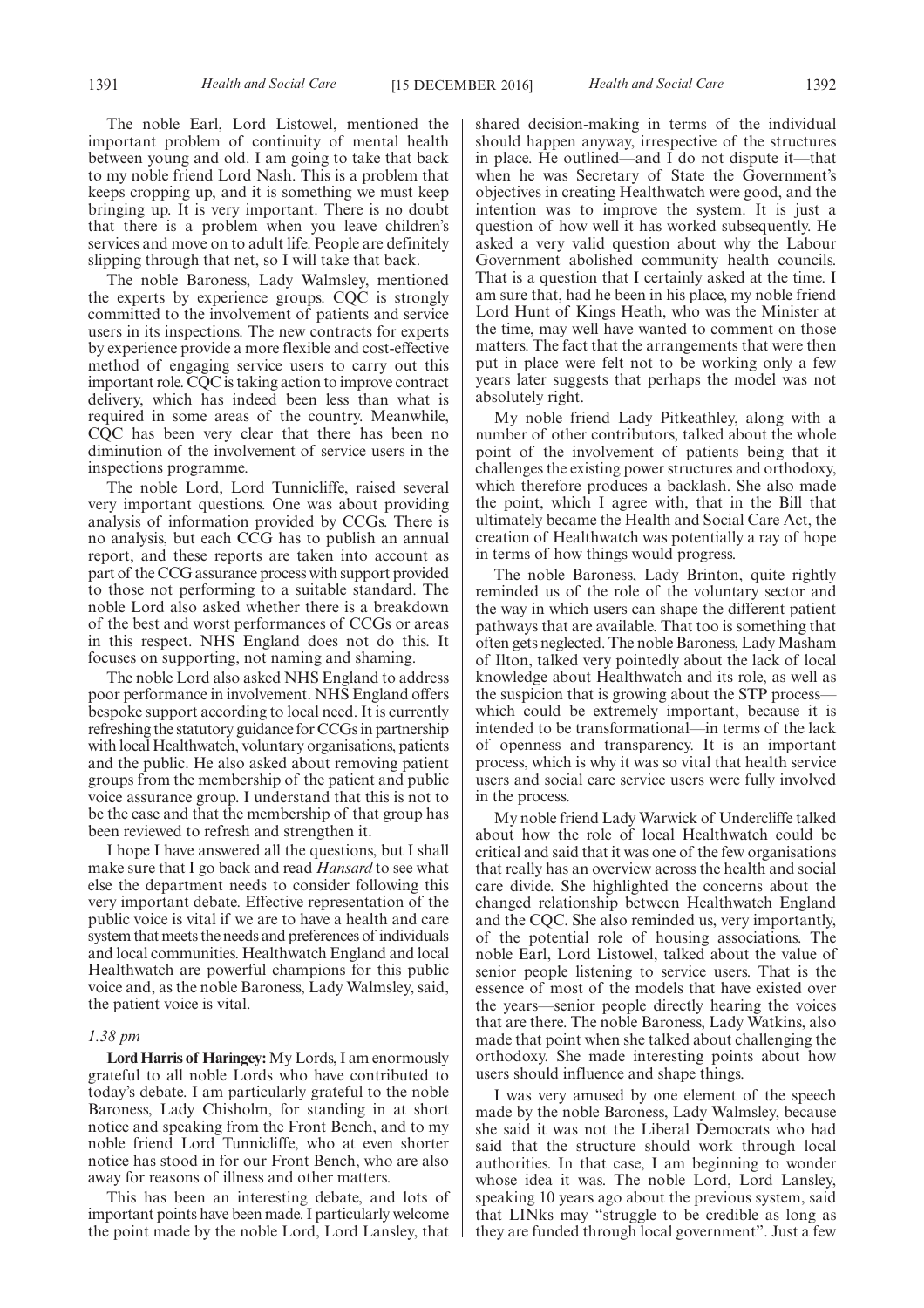#### [LORD HARRIS OF HARINGEY]

years later, he felt impelled by something or someone—we now know it was not the Liberal Democrats—to say that the new system should be funded through local government, with the consequences that I have described.

The noble Baroness, Lady Chisholm, in her reply, tried to reassure me about the relationship between Healthwatch England and the CQC, and reiterated what I already see as the accountability lines which render independence slightly more difficult. She then told us that the CQC would in future be deciding the funding of Healthwatch England, which seems to put even more into question the way in which that independence would operate. She also talked about local councils' accountability for how much they allocate to Healthwatch England. This is very important, but the sanction Healthwatch England has available—which I think we have discussed before in your Lordships' House—is that it can send a letter to the council lead saying it is not good enough. As a former council leader, I know what response I always gave to letters saying that something that my local authority was doing was simply not good enough.

In conclusion, I am grateful to all noble Lords who contributed to the debate. There is a great warmth around the House about what could be achieved by Healthwatch, both locally and nationally, and the message going back to the Department of Health must be that it is important to build on the Healthwatch network. If it really wants to get this right, and deliver what all your Lordships have said they want to happen, then it needs to resource local Healthwatch organisations properly through a freestanding Healthwatch England. I suspect we might then well find that we have a system which genuinely delivers a user voice and influence into the centre of health and social care in this country.

*Motion agreed.*

#### **Child Sexual Abuse: Football Clubs**

*Question for Short Debate*

*1.45 pm*

#### *Tabled by Lord Addington*

To ask Her Majesty's Government what action they are taking to respond to the multiple allegations of child sexual abuse within football clubs.

**Lord Goddard of Stockport (LD):** My Lords, on behalf of my noble friend Lord Addington, and at his request, I beg leave to ask the Question standing in his name on the Order Paper. I think the Minister and I would agree that we have both drawn the short straw today, for different reasons, but I hope we can have an interesting debate on the subject, which is not the most pleasant one.

Football—the beautiful game, which we gave to the world—is in crisis at the moment over allegations of sex abuse. All I wanted to do when I was young was to play football. There was only one thing wrong with that, which was that I was not any good at it. Somebody who was very good at it was a chap called David White. He rang me when he heard I was speaking today, and I met him on Sunday. He started playing football at five years of age. His father took him everywhere, and he clearly had the ability and the skill. At 16, he signed professional papers for Manchester City; at 18 he made his debut. In his career he played almost 400 games, scored 100 goals and won an England cap. He was a good footballer. He scored the first Premier League goal for Manchester City when the league was formed in 1991. You would think his life was complete.

I went to meet David for three hours. The story he told me was a difficult one, but one he wants to be heard, for a number of reasons, which will become evident. When he was 10, a coach at a local football team said he was taking the team to Spain for a week to bond, to learn to work together and to learn about different cultures and lifestyles. He said it would be good for the boy, whose parents happily sent him on his way to Spain with all the other lads. On the second day in Spain, the abuse from the coach started. The boy is 10 years of age, in Spain; he does not speak Spanish, there are no mobile telephones and he is at the mercy of this coach for a week. It is absolutely appalling. He comes back and has the dilemma of whether to tell his father—he knows what the consequences of that will be, including probably prison for his father—or to keep quiet. He kept quiet and told nobody. For 20 years, he told nobody.

The police called in about 1999, asking about abuse and whether he had any evidence of it and whether he knew about anybody else or had been involved himself. He said, "No, I knew nothing about any of this", because he still had his father. His father was alive and he knew what it would do to him, so he denied it. Then it was in the newspapers. His mother asked him about it and he denied it, but in the end he could not deny it, and explained it all to her one night. He told me that that was cathartic and lifted the weight off his shoulders, as it had been in the back of his mind all his career. His mother was made to promise not to tell his father they had separated by now—and his father, who died a few years later, never knew, for which he is really grateful. He and his mother now knew, but no one else knew for another 15 years, until Andy Woodward admitted that he was abused. David and other footballers then came forward to say that they were as well.

You think that is the story, but then at 6 pm on Sunday, I get a phone call from his mother, who wants me to go and see her to discuss the matter. So on Monday, I left this Chamber on the 6 pm train back to Manchester, and then got in my car and drove to Eccles to meet his mother, an absolutely wonderful woman. In her mid-seventies, she lives in Eccles and is still active in the community. As you go in, there is a photograph on the wall of Harold Wilson in the Rose Garden with a number of people, some of whom Members to my right may remember. Her father was Jack McCann, the Labour MP for Rochdale from the late 1950s to about 1972, when he unfortunately died. So she is a socialist in background. She is at the heart of the community now, attending Christmas parties and so on. We sat for a couple of hours, and what came from her was a sense of guilt. There is a disconnect between your head and your heart; your head tells you that it is not your fault and these things happen, but your heart tells you that you should have looked after your son and somehow you are responsible. The more you tell the story, though, the more people understand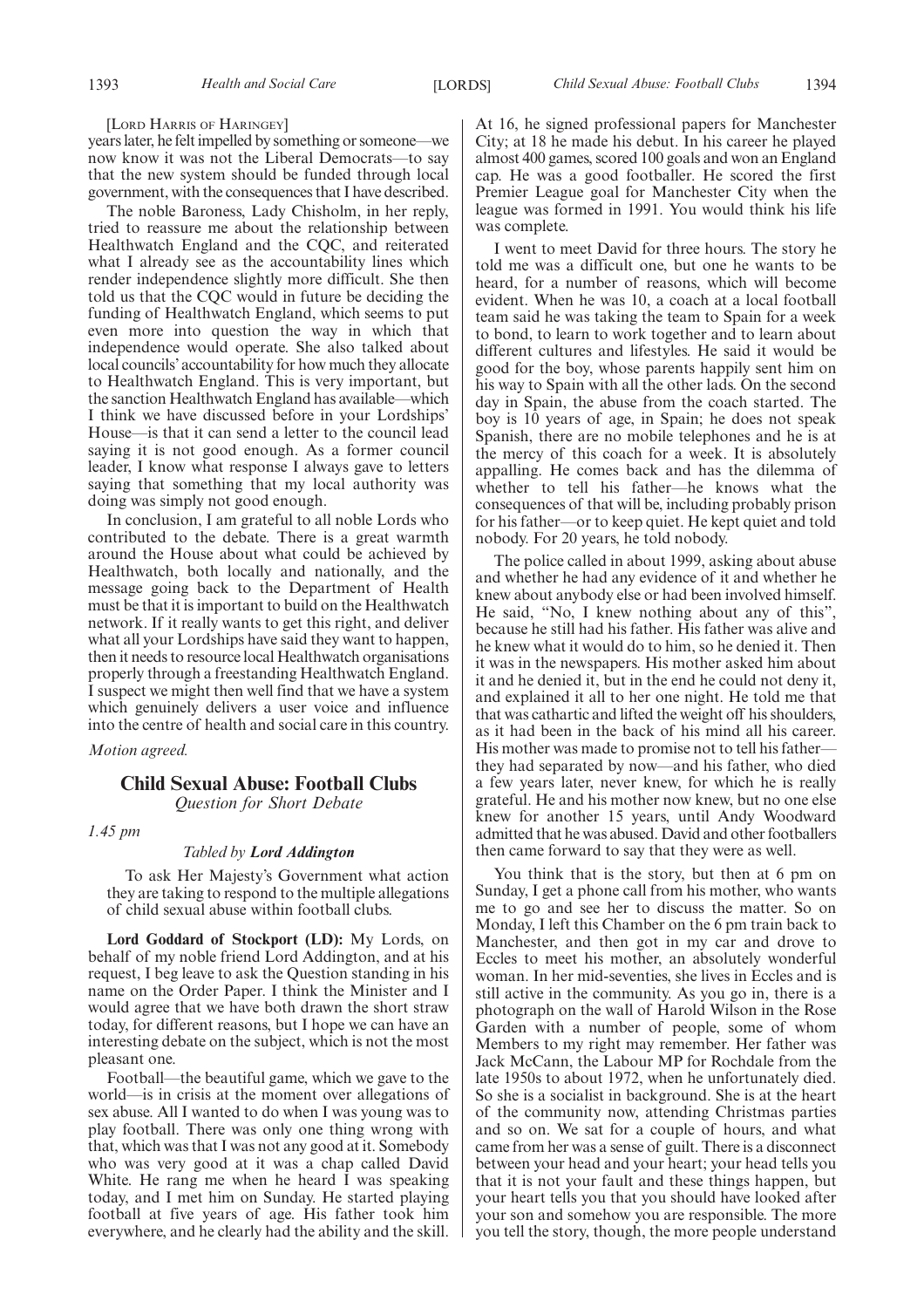it and the less that guilt is there. I hope that telling David's story today will help other people to come forward and explain the problems that they have had.

David White has no problem with the FA or with the football club. He is not seeking compensation or publicity. All he wants is for this not to happen to anyone else. There have been big changes now. I have met people from the FA; I met James MacDougall yesterday and we had a good discussion. There are checks and balances now in the football league and the FA. I would say it is one of the safest industries for young boys and girls to go into because those checks and balances are second to none and the child protection unit works really well.

However, the approach needs to be more holistic. As David said, these people operate down paths. If they go down the path of football and we cut that path off, that is great, but what is to stop them opening a little judo club in Urmston, a badminton club in London or a dance school in Newcastle? It is the holistic problem that David wants challenging. It is all very well for these organisations to begin to run to cover, call for reports and say it is all very terrible, but there needs to be an outcome from this. That outcome has to be the message that, "If it doesn't feel right, tell someone", together with a phone number.

What David wants is for the football league and the Premier League, the people with the big money, to be a conduit for all other sports to pull together and get this to happen. I cannot make it happen and neither can noble Lords, not even the Minister, because children do not listen to us—they listen to Wayne Rooney, Andy Murray or Lewis Hamilton. People like that should be persuaded to pass that message down to children. Now, unlike 1979, children have mobile phones and are all on Snapchat and talking to each other. There is much less chance of these people manipulating and frightening them and making them their "special people" because they have no one to talk to.

What David wants is for people to understand the darkness and despair. He tells me he could have played more for England and for his football clubs. He would have a fantastic two or three weeks where he would score goals but then something would trigger him, the mist would come over him and he would be useless for two or three weeks. Managers would say, "He's a great footballer but he doesn't put his heart into it", or, "He's a great footballer but he's a Champagne Charlie". They did not know what David was going through. I would like to ask some of the managers who have managed David White to pick the phone up and chat to him now, because he was not not trying—it was just that he was in a place where it was almost impossible for him to function. Then that would go, and he would carry on. This is a difficult subject for me, and indeed the House, to talk about, but I emphasise that if we can get the message right this will not happen for anyone else. That is the most important thing that we want to happen.

I ask the Minister for her view on the following. David White, an ambassador for Manchester City who does corporate hospitality, also does the commentary for Radio Manchester on match nights. Last night City played Watford, but he had a phone call from the BBC saying that it no longer wanted his footballcommentating services until, in its words, "this matter is dealt with". That is incredible and unforgivable of the BBC. He is a victim; he has not been charged, he is not giving evidence and he is not sub judice—he is just a person—yet the BBC has arbitrarily decided that he cannot speak about football any more. Does the Minister think that was a sensible thing to do? Does it send out the right message to people to come forward, to help to change the situation? I do not think the situation is as bad now as it was. That was then; in the 1960s and 1970s there was a different culture. It still needs addressing, though, and there are far more people in far more sports in the same situation. I hope the Minister will address those points.

#### *1.55 pm*

**Baroness Bertin (Con):** My Lords, a good friend of mine stood in the witness box nearly 20 years ago and helped to successfully prosecute a sports teacher who had abused many boys over a long period. I still vividly remember his fear of people finding out. He knew he wanted to stand up and testify but he never wanted to speak about it ever again, and who can blame him? I do not think we can ever overestimate how hard and painful it is to open up about abuse. So for Andy Woodward and others to publicly speak out is incredibly brave—even more so against the sometimes macho backdrop of football.

I praise the swift response of the NSPCC. For many victims, an anonymous helpline is the only way that they can bear to talk about it, and is often the first step on the road to reporting it officially. The NSPCC's work offering support and guidelines to clubs over the past decade will have helped to prevent further abuse, one hopes, but there can be no room for complacency. Predatory abusers will always be on the lookout for new ways to fool the system. That is why it is so important for clubs, volunteers and parents to work together to ensure that sensible vigilance is maintained, and to equip children with an understanding of what is appropriate and give them the confidence to speak out if behaviour is not suitable.

It is clear the Government are taking this issue extremely seriously, but can the Minister give any more detail about how they are supporting non-statutory organisations in their work to help victims of abuse? According to figures obtained by the NSPCC, a shocking 90% of those who experience abuse at an early age develop mental health issues by the time they reach 18. Can she reassure the House that victims will be able to draw on the support of properly trained specialist professionals across the police, social work and the NHS? Intervening early and offering focused help and support is crucial in rebuilding lives. It must not be left until a crisis point has been reached.

The Football Association has rightly understood how grave this situation is. However, is the Minister confident that its inquiry will be independently run and published in full when the time comes?

Many parents may be surprised to learn that not all sports clubs are regulated. Clubs that receive public funding have to meet the highest safeguarding standards, but privately-funded clubs are not required to have stringent systems, while some newer sports with no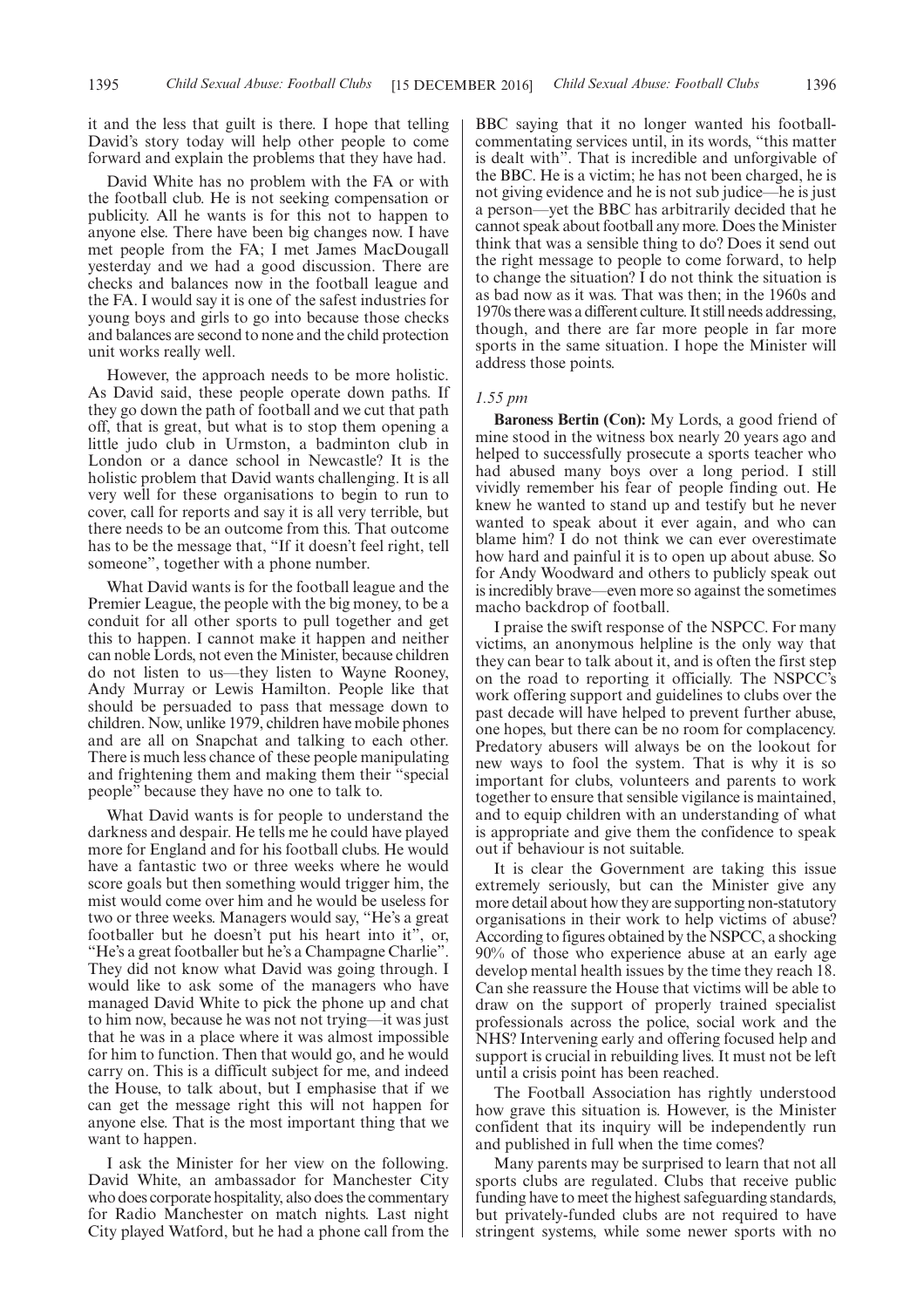#### [BARONESS BERTIN]

national governing body may not be required to DBS check at all. Does the Minister think that greater transparency for parents may be helpful in this regard?

Despite all this, it is important to remember that the majority of coaches and volunteers have children's best interests at heart, and that children up and down the country are able to flourish and play sport thanks to their dedication.

#### *1.58 pm*

**Baroness Grey-Thompson (CB):** My Lords, I very much welcome this debate. It is sad that we are in this position, although perhaps not surprising considering the number of cases that we have heard about outside sport. I admire the bravery of those who have come forward; it is a huge burden to carry. Right now the focus is on the abuse of children and that is quite right, but we should not forget adults and the potential for longer-term grooming, and those who can be vulnerable by being involved in sport. It is true that sport has a dark side; it is a place where you can get close to children and build a relationship with them and their families.

I declare an interest in that I was asked to do the review of duty of care by the right honourable Tracey Crouch, the Minister for Sport in another place, after the Government's sport strategy *Sporting Future* was published in late 2015. I am due to report to the Minister shortly. I thank her for starting this work, and I am indebted to her officials at DCMS for the time that they have given me. It would be unfair to cover the details of my review or its conclusions before the Minister has had the chance to formally review it, but recent events bring into stark focus what duty of care means in sport, and what it means to participants. In the simplest terms, it means that at all levels, we treat people how we would like to be treated ourselves.

Sport has a special place in the nation's heart—and quite rightly. There is much celebration of success, whether it is a medal at the highest level or a grass-roots game. Sport is amazing. It means a lot to us as a nation. As an individual, it is about developing your physical and mental health and well-being. For me, it changed my life. But driving a positive culture that has duty of care at its heart is a fundamental responsibility of leaders, managers and coaches at every level in every organisation in sport.

If someone knows that something inappropriate it is happening, they need to feel able to step forward and bring about change without fear of recrimination. We must have an opportunity for whistleblowers to raise concerns. We have seen that a lack of duty of care has resulted in behaviours and actions which are unacceptable and furthermore should not be tolerated in sport. We have seen what that has led to.

Participants should not feel that they are just a number on a spreadsheet. The drive for success and the desire to win should not be at the cost of the individuals involved. What we have seen has been dominated by fear. There is fear of not being believed. There is fear that a young participant's word will not be taken against a trusted, respected and successful coach—and the words "successful coach" hide many things. There is fear of letting their family down. There is the expectation, if they play sport; there is the amount that families put into a child who has a dream. The biggest fear is that your dream may be taken away from you. It is amazing what people will tolerate to hold their dream true to themselves. There is no place for fear within our sports system.

I have never experienced sexual harassment in sport, but I have many friends who have. Some of the culture that exists in sport is tough: there is training and commitment. If we think outside sport, there is dance, there are the arts. That is what it takes to achieve, but a tough and challenging system should not equate to abusive relationships. The bottom line is that those in sport should be safe and free from bullying, abuse and harm. Sport cannot think of itself as something different or special.

I believe that things have changed in recent years and that measures are in place that safeguard those who currently participate, but then and now participants have the right to be free from harm. Then and now, they have a right to be free from bullying. Then and now, they have a right to be free from sexual harassment and sexual abuse. We cannot assume that it has just gone away; nor can we assume that it is just in football.

I know how seriously the Government are taking this issue—I have been party to many meetings and discussions in recent weeks—but I hope that the Minister will confirm that the Government are doing everything they can to close the loopholes that exist in sport around criminal record checks and reporting, and that they are looking at wider funded and non-funded sports which want to have safeguarding policies in place. Sport is too special to allow these individuals to have a place in it.

#### *2.02 pm*

**Baroness Vere of Norbiton (Con):** My Lords, and so it goes on. Another day, another part of our society has to face up to the enemy within, whether it is now or many, many years ago. So far, we have had Churches, charities, hospitals, schools and others—all sectors that should have the highest level of care and safeguarding for young people—but they have been and sometimes are being found wanting.

The Question asked today is what the Government should be doing about it. It is without doubt that victims of these crimes have suffered enormously and have shown great courage in standing up to talk about what happened to them. I am sure that all of us in your Lordships' House would commend them on their bravery and hope that, if others have suffered, they, too, decide that now is the time to speak up, because time is of the essence: for the accuser, but also for the accused.

The grown-up sons of a friend of mine had an experience recently. She was woken by a knock on the door very early one morning, allowed to make one phone call and then had to sit in her sitting room all day, guarded by the police, as her house was searched. All devices were removed, including hers, and her sons were taken away for questioning.

To cut a long story short, it was a hugely traumatic experience for all concerned, and it went on and on. The sons were asked to report back to the police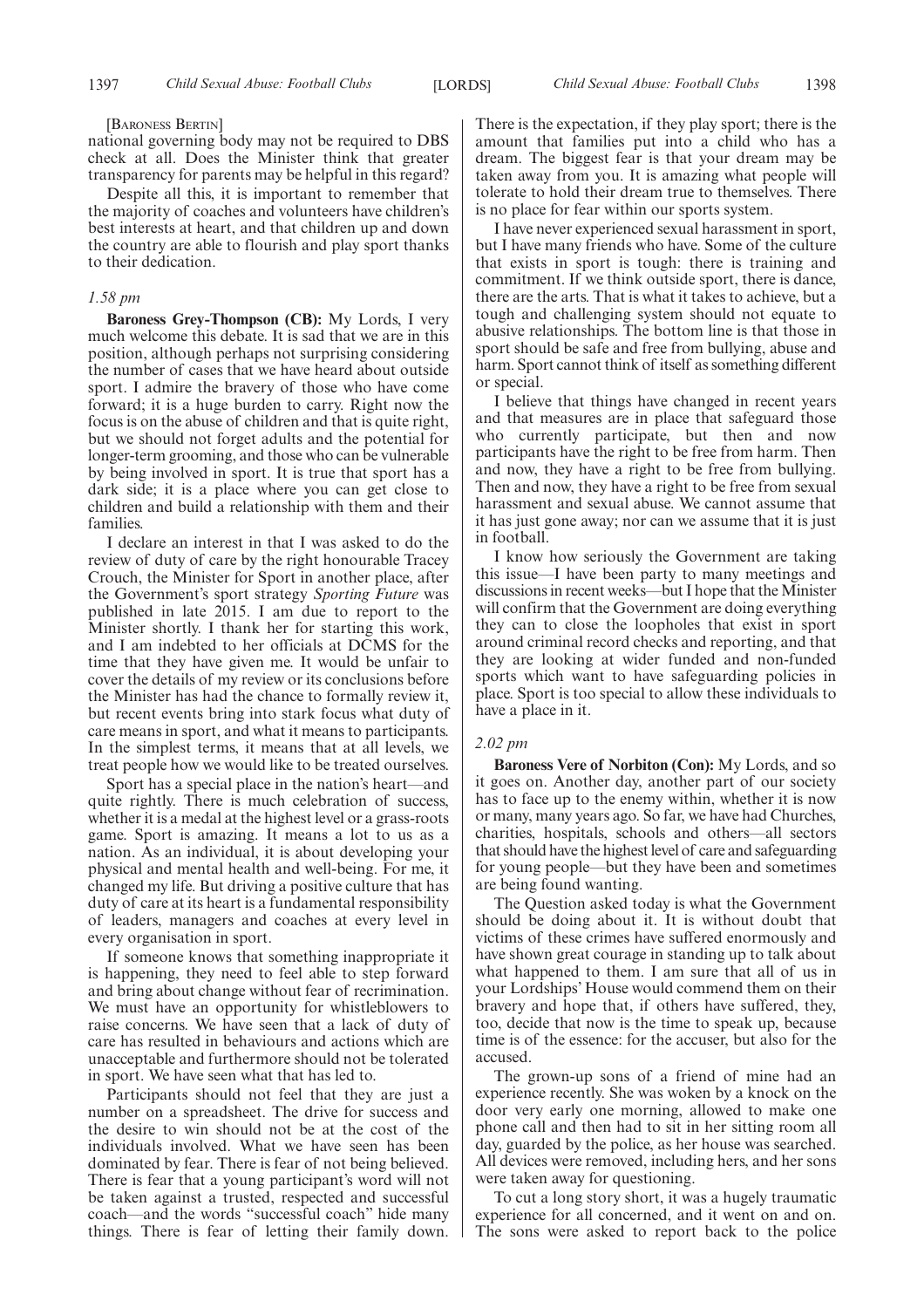station again and again. On one occasion, they turned up and were told: "Didn't you get the letter? We don't need you today". The letter actually arrived the next day.

After well over a year, it was all finally over. One son was completely exonerated of any wrongdoing; the other was given a bit of a slap on the wrist for something he did many years previously which was not malicious, possibly not even illegal, but quite stupid. I am sure that all of us with teenage children know that they do stupid things.

I am not saying that the police are wrong in most of their actions—of course they are not; they must investigate fully—but the impact on that family was enormous, although there was no wrongdoing. The impact on the boys, in particular, was massive. One lost his job; the other was at university and his studies were severely disrupted. Whatever must be done—and I agree that we must do things—in this case and in all others it must be done quickly, effectively and with minimal distress to all those involved, both accuser and accused, because sometimes they have not done something wrong.

What does this mean for the recent revelations surrounding football? First, I sincerely hope that all affected individuals come forward and speak up so that the full scale of the issue can be understood. Then I hope that all those charged with investigating the actions of the few are empowered and resourced such that they complete their investigations as quickly as possible; and then that action against those who have abused is swiftly taken. It would be a terrible shame to blight the hard work of the vast majority of those in football, who love the game and are as appalled as we are to hear about these events. We must investigate, take action and allow everyone, in football and beyond, to try to move on.

#### *2.06 pm*

**Baroness Brinton (LD):** My Lords, for those of us who have for decades supported football at all levels, from being the mum on the touchline on the Sunday boy's league through to being a season ticket holder at professional games at various levels, the recent revelations cast an ugly shadow on the beautiful game. That is why I start by paying tribute to all those who have had the courage to come forward and witness through their personal stories, saying what until now has been unsayable.

We know that child sexual abuse is a society-wide problem. The problem has been getting everyone in society to accept that. The one good that can come from these revelations is that it will, I hope, become easier for others who have been abused to come forward in future.

Anne Longfield, the Children's Commissioner, in her 2015 report on protecting children from harm, cites the following in her assessment of the impact of child sexual abuse in the family environment, but it is just as pertinent outside the family environment:

"Many victims do not recognise that they have been sexually abused until much later in life … Victims and survivors face considerable barriers to telling anyone and accessing help … Child-sexual abuse … casts a long shadow over the life of victims and survivors".

I particularly welcome the proposal this week that a trust should be established to assist former young footballers who have been abused. The scale of abuse is huge, and no doubt there is more to follow in football and other sports where coaches come into contact with young people.

However, it is of deep concern that victims' charities and organisations are not currently regulated by any governing body, statutory or voluntary. In effect, that means that anybody could establish a charity without the necessary qualifications. This in itself raises safeguarding issues, especially due to the vulnerability of the victims. That is why I tabled amendments to the Policing and Crime Bill that would place statutory duties on elected policing bodies and the Commissioner for Victims and Witnesses to ensure that quality standards are developed, published and adhered to.

Your Lordships' House debated the amendments and agreed to them on Monday night and, if implemented, they would ensure that a quality standard in relation to the provision of victims' services was prepared and published. They would also ensure that the quality standard is reviewed at least every five years; and that, in preparing the quality standards, the commissioner and the policing bodies would have a duty to consult the public. These quality standards would cover appropriate qualifications: minimum standard of experience; correct indemnity insurance; compliance with data protection and safeguarding laws; complaints procedures; regulatory bodies to take complaints and ensure that the standards are adhered to; and a strict compliance with the victims'code. Those quality standards would ensure much-needed services for abused boys and girls, men and women in sports and elsewhere, and that they are adhered to to protect everyone. Can the Minister help us to progress these when the amendments return to the Commons?

Finally, I mention the excellent work of Mandate Now, the campaigning group, which makes the important point that we need mandatory reporting of possible child sexual abuse, which we do not have. Here I pay tribute to my noble friend Lady Walmsley, who has long been advocating this in your Lordships' House. Mandate Now makes it plain that the FA's own safeguarding policy is confused and inconsistent. While it says that it is mandatory to report, when it is not, its procedures are only guidance, not a requirement on its bodies. Worse, it is not clear who should undergo a criminal records check. When will mandatory reporting be introduced, and when will those inconsistencies be clarified? The time for prevarication on this is now over.

#### *2.11 pm*

**Lord Ouseley (CB):** My Lords, listening to the noble Lord, Lord Goddard, introducing this debate and telling the story of David White was truly moving. Like many people in this country, I have heard some of the stories and experiences of former professional footballers who have told their stories, and that is the moment when it gets through to you that there is a real problem that has to be tackled. As the noble Baroness, Lady Brinton, said, very often we do not understand what child sexual abuse really is. From my own experience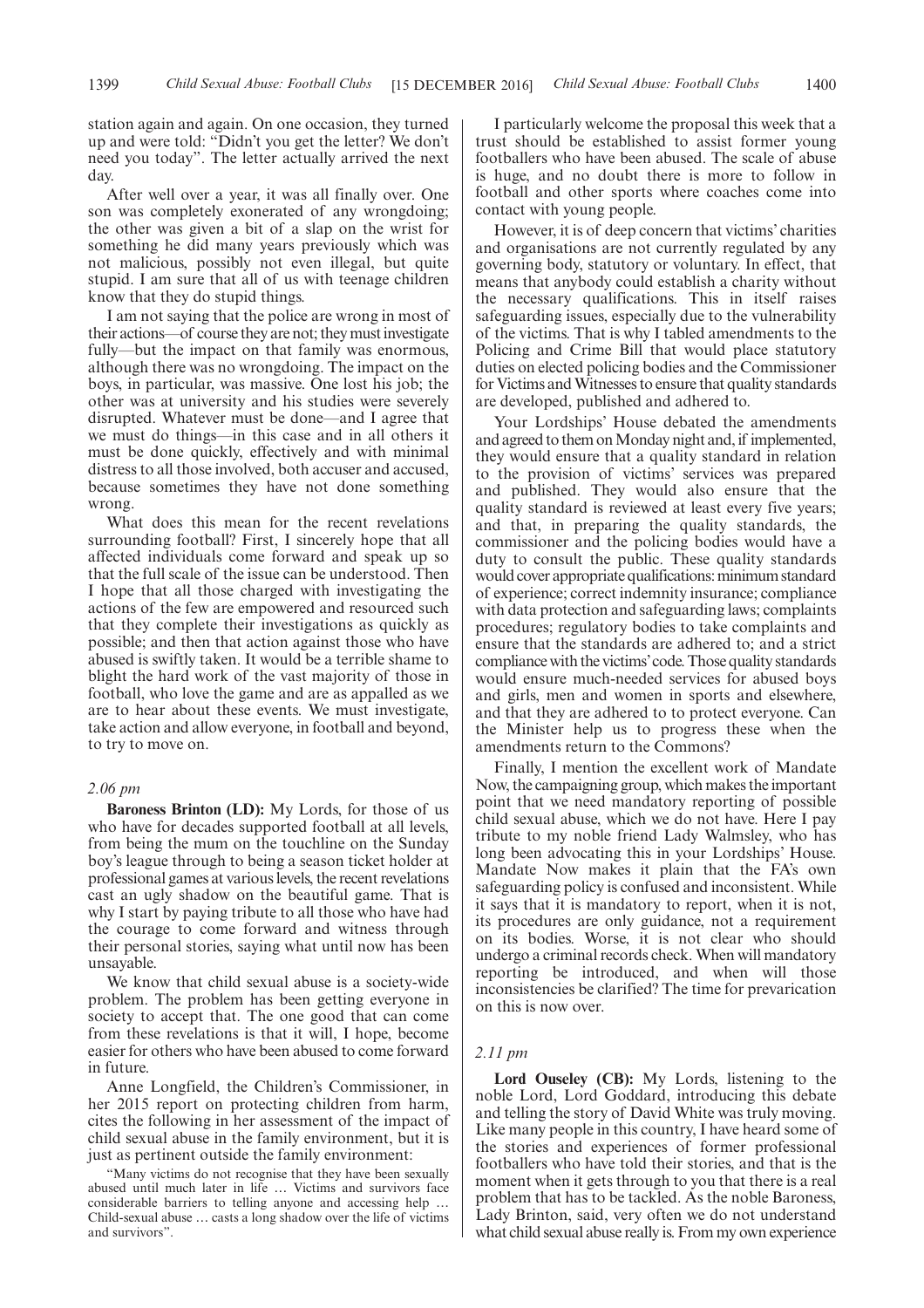#### [LORD OUSELEY]

of playing football as a youngster, some of the things that went on we would call child sexual abuse now—but certainly, in those days, we did not.

Child sexual abuse as we understand it now is abhorrent; it is criminal. It occurs in the UK, and not just in England—inquiries are going on in Scotland, Ireland and Wales—on a scale that requires urgent government action if it is to be reduced and eliminated. It thrives because there is often a lack of moral leadership locally and nationally on issues like this; there is a prevalent culture in an environment frequented by children of fierce secrecy and shame. The sex predators know how to exploit those environments; they carry their confidence on their shoulders, believing that they can get away with whatever they do. We salute those individuals who have come forward to share their experiences of abuses which have haunted them, some for as long as 40 years. They now want understanding, support, investigations and answers.

Several local inquiries have been launched, and the FA has set up its own national independent inquiry, led by Clive Sheldon—and it is for government to oversee the content of that, to ensure that it is truly independent and provides us with the answers that are necessary, not only for those who have complained but for all of us who have an interest in ensuring that action is taken. I hope that it will be able to shed light on what happened—when, how, why, who did what and who did nothing when they should have done something, what is happening now and how effective and appropriate the current safeguarding arrangements are covering all those who work with children and young people in football at every level. Of course, the police services are pursuing their own investigations, and Operation Hydrant is co-ordinating police investigations. These are all very important actions, as part of providing us with the information that we need to know about what is happening to provide safeguarding while we wait for those answers.

Football is a massive national industry, involving families, their children, paid staff and volunteers, some within the control and the ambit of safeguarding and some not. There is currently a network of 8,500 designated safeguarding officers, carrying out 55,000 criminal record checks, with 35,000 people going through the safeguarding children training each session. But we should recognise that this latest scandal of child sexual abuse must be seen within a wider context of how abuse against children is taking place—the culture of shame, fear and secrecy that enables it to thrive. There is so much domestic violence, rape and child sexual abuse being committed, on a scale against children and women—and, occasionally, men—which requires strong action and leadership. We look to government to seek the action that it takes within the context of the inquiries about football to deal with it and give leadership on that bigger scale.

#### *2.15 pm*

**Lord Holmes of Richmond (Con):** My Lords, I thank the noble Lord, Lord Addington, for securing this debate and the noble Lord, Lord Goddard, for introducing it. In those thanks, I express incredible sadness at the reason why we have to have this debate.

We have only one national sport in Great Britain and, for better or worse, at the moment that is football. The headlines in recent weeks have not been made by the top goal-scorer, promotion, or the relegation positions of particular clubs; it has been a far darker side of not just football or sport generally but society. Those statistics run like this: more than 1,700 calls so far have been made to the NSPCC helpline; 21 police forces are investigating, to date, 83 suspects, involving 98 clubs, at every level of football in every region of the United Kingdom. We have to ensure that every allegation is thoroughly and fully investigated. Everything must be out in the open, with no cover-ups and no smoothing away, no hush-ups this time around. Does the Minister believe that the Football Association and other football bodies have the competency to conduct an independent and thorough inquiry and fulfil their responsibilities in this respect?

That was then—what about now? I have serious concerns as to whether football is in shape, not just to investigate these horrific historic events but to deal with the potential abuse taking place today. Is the governance in place? What about values and culture? When you consider the rather pick-and-mix approach that football has taken to inclusion, equality and stadia, never mind this most fundamental issue of safety, does it have the right structures, attitude, approach and culture that we need from a modern organisation in sport today?

As other noble Lords have said, this obviously goes wider than the sport of football. Does my noble friend the Minister believe that all sports have the right governance, culture, systems and approaches in place to ensure not just that all historical events are fully and thoroughly investigated but that nobody today should have to suffer or experience the events that have come out over recent weeks—events that have shown the darker side not just of sport but of our society, which none of us can allow to continue for want of good governance and for want of the right culture?

Sport, the media, the health service—we are talking about society. The only way that we can ensure that people have a positive experience in sport—the fun, the enjoyment, the excitement, the reason why we all love sport—is if that is built on the bedrock of safety for all concerned. This has to be the first principle and the starting point. We can only reform this issue across society if every element plays its part, starting with sport. Does my noble friend believe that football is competent to investigate the historical cases and competent to go forward and ensure an exciting, fun experience for all who seek to enjoy it?

#### *2.20 pm*

**Baroness Newlove (Con):** My Lords, I know that my time is very limited and I am grateful to be able to speak in this important debate, although it is quite a short time to talk about this abuse. As Victims' Commissioner for England and Wales, I have found it very saddening to hear about this abuse. It is very courageous of everybody to come forward about what has happened to them. We must recognise their courage and not use it just to tell a story. I will keep my speech short and just ask when the Government are considering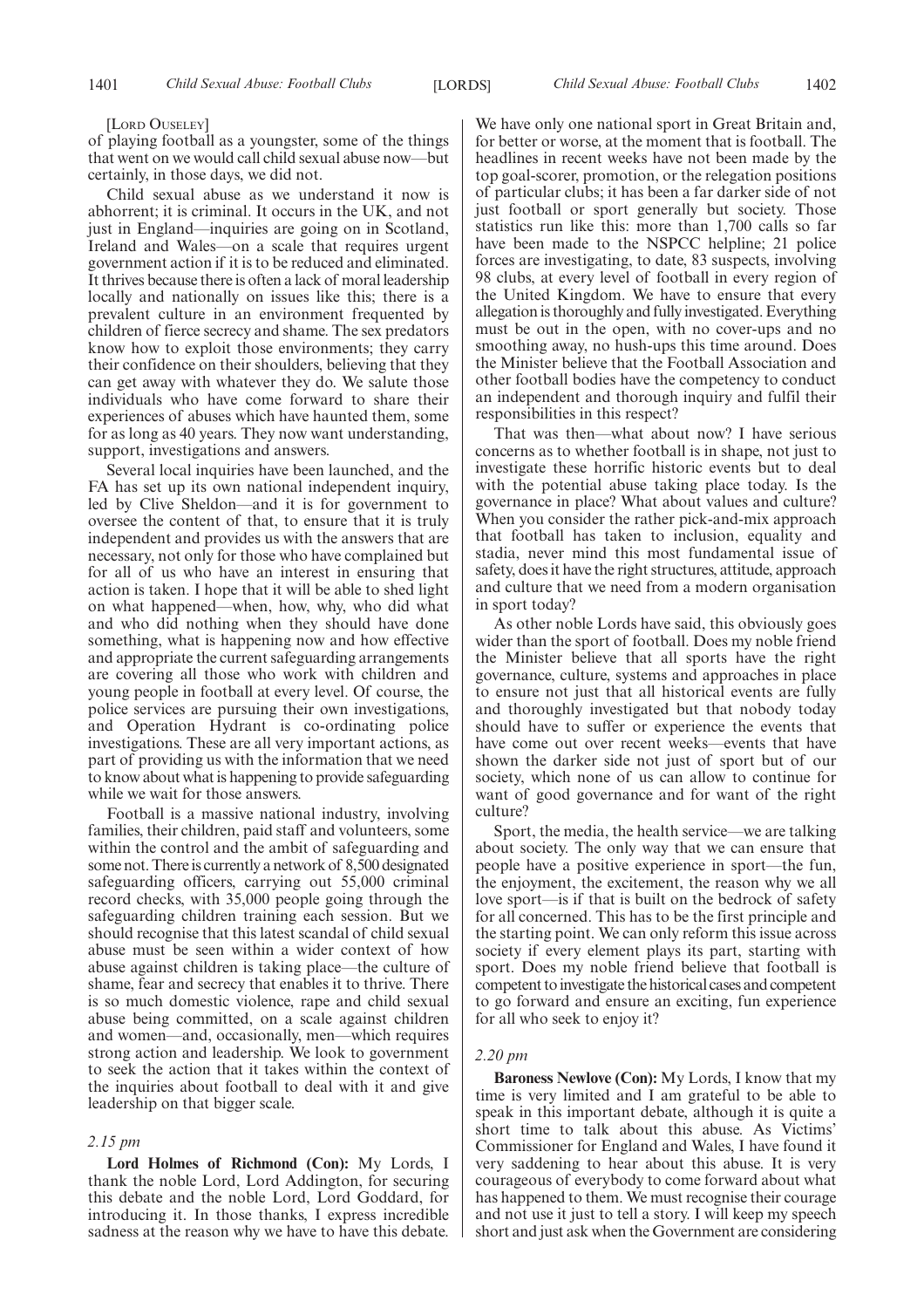looking into investigating this child sexual abuse within football. I want to make sure that everybody co-operates and that health, schools, colleges and housing, to name a few areas, are involved. This has to be a seamless package, to ensure that all victims and survivors get the right support as we go forward.

We must also ensure that we have enough practitioners qualified to assist survivors. Good intentions are laudable but, on their own, they are simply not enough. I know from working with NAPAC—the National Association for People Abused in Childhood—that there has been a tenfold increase in abuse survivors coming forward. We need to ensure that we have quality training for support workers so that they can give the right support to abused survivors. This is only the beginning of the journey that they have spoken about—we have to ensure that their future is supported. This means that there will have to be money put into the pot, which must be from central funding. We cannot have a postcode lottery. All police and crime commissioners have a purse for victims' services but we cannot hide behind that—we must ensure that funding comes from central government to make sure that everybody has the same level of support as they go through their journey. Anything short of that is not good enough. Can the Minister ensure that there will be enough funding? We need to understand how to progress, but first and foremost we must make sure that survivors have access to that support.

What saddens me today is that child sexual abuse is being talked about in a lot of areas. Everybody has different terms of reference but, as Victims'Commissioner and a victim of crime myself, I do not want to see this issue placed in silos. We have a sexual abuse inquiry that is looking at establishments and we are also now looking at football associations—but what about the victims in all of this? We cannot work in silos. These victims have been very courageous in coming forward. This is not window dressing; it is these victims' lives. We have to ensure that we create a happy, healthy sport where people can feel safe.

#### *2.23 pm*

**Baroness Walmsley (LD):** My Lords, I start by saying how impressed I have been by the bravery of those footballers who have found the strength to talk about their painful childhood experiences; I thank them for what they have done. We all have a duty to ensure that their suffering has not been in vain. I have talked to some of them, including Ian Ackley and Paul Stewart, and it is clear that their main motivation is to try to ensure that these terrible experiences are not suffered by vulnerable children in the future.

I have long been a campaigner for mandatory reporting. I and many of the footballers feel that if we had had a legal duty to report 20 years ago, someone would have told the authorities about their suspicions—indeed, there were disclosures in some cases—and the abuse would have stopped. This is what children want when they disclose abuse. They want action and they want the abuse to stop. The Government agreed in 2014 to have the public consultation on mandatory reporting, which has recently ended. The responses have not yet been published and, of course, neither has the Government's response. It took them over 18 months

from promising the consultation to actually reporting it. I do not want to wait for another 18 months before they respond to the views expressed. When will the responses be published and when will the Government respond? In doing so, will they take seriously the victims' demands for legislation to try to ensure that this never happens again? Will the Government now accept that all the guidance, training, professional sanctions and so on have not worked? Not all the cases that the police are investigating are non-recent. It is still happening. Mandatory reporting would include national sporting bodies, so some of this abuse could be stopped before more young people are damaged for life.

I am not looking for custodial sentences for those who ignore suspicions of child abuse and fail to report it to the authorities, but I am looking for a criminal offence and a fine, not in order to criminalise people who work with children, most of whom do wonderful work, but to act as a disincentive to the perpetrators. If they know that thousands of eyes are watching and they have a legal duty to report what they know, some will be deterred from acting and many will be caught before they damage any more children. One of the footballers said to me yesterday that if parents realised that no legal duty to report exists—just guidance and professional sanctions—they would be more hesitant about exposing their children to the opportunities that are so readily taken up by paedophiles. Current measures have patently failed to protect children and it is time to go further.

I believe that those who have reported suspicions in the past, and risked damage to their own careers, would be protected by a law that mandates them to report what they know. Mandatory reporting works in Northern Ireland and in Australia, where a seven-year study has been carried out by Professor Ben Mathews. He found that there was initially an increase in reports, but resources must be made available to deal with them. I fear the Government have resisted this for as long as I have been pressing for it because of money. That fact is being disguised by spurious claims that increased reports would prevent services being provided for the worst cases. In the end, MR would save money because of the mental health costs avoided and lives destroyed. Ian Ackley's late father raised his concerns 20 years ago. I have here all his letters from organisations which passed the buck and said that they could not do anything until the Government acted. Do we have to wait another 20 years before the Government act?

The Government have resisted demands for legislation on MR for years. Ian Ackley was in a supermarket yesterday and was charged 5p for a plastic bag. He says that if the Government can legislate to save plastic and marine life, surely they can legislate to save children. I remind the Minister of how few people used seat belts until it became illegal not to. Legislation is not a silver bullet but it works. Will the Minister agree to meet with me and some of the footballers to discuss how we can move forward?

#### *2.27 pm*

**Lord Stevenson of Balmacara (Lab):** My Lords, as many other noble Lords have said, football is not simply a sport or pastime but more important even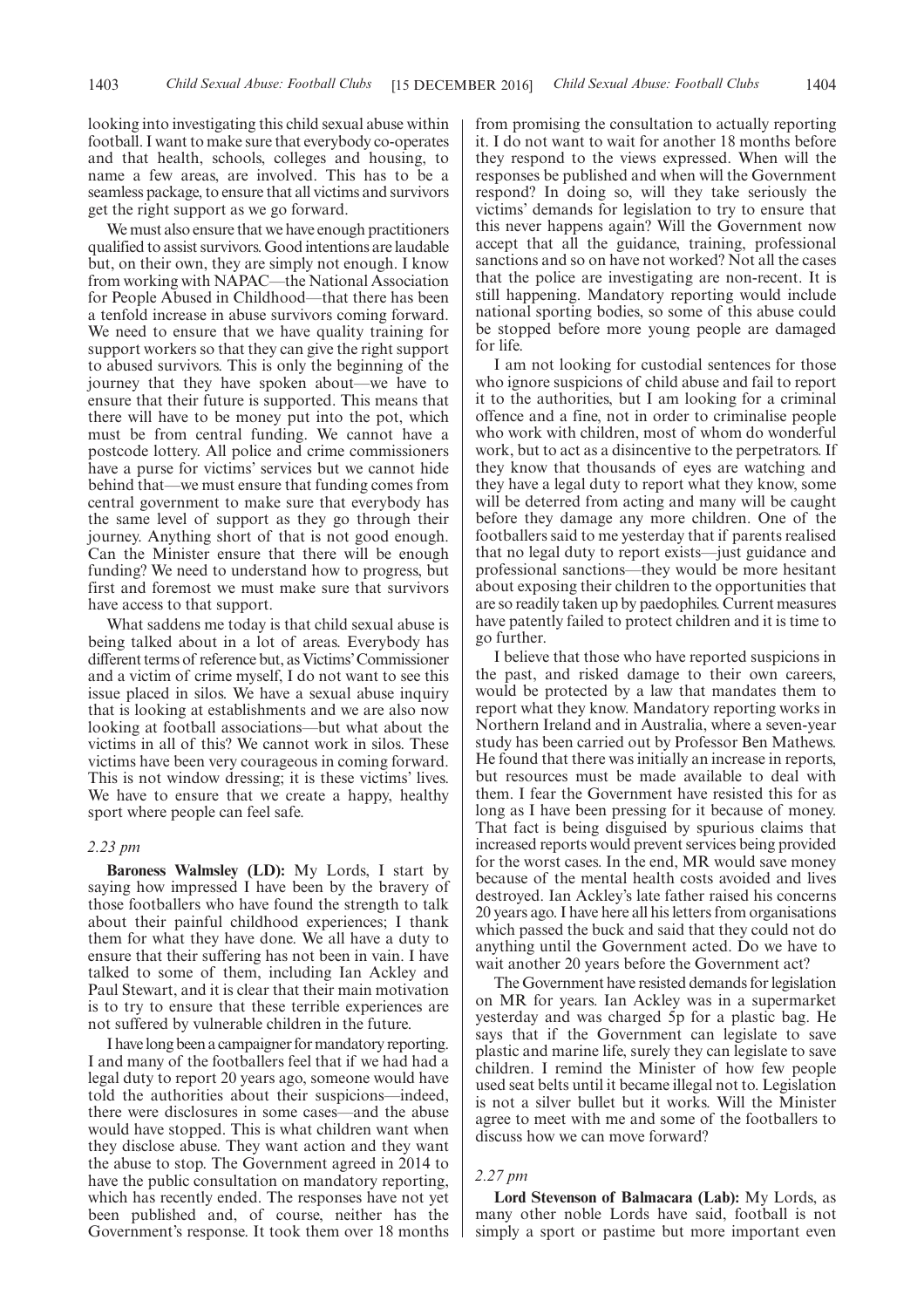[LORD STEVENSON OF BALMACARA]

that life and death. It is part of our national fabric, and the news that we have been hearing has shocked us all. I did not know some of the details that have been revealed today but I felt that David White's story, as mentioned by the noble Lord, Lord Goddard, was very moving indeed and got to the heart of the problem.

We have to reassure parents that everything possible is being done. When we last spoke about this issue in the House, I said that it had the makings of a major scandal. As the noble Lord, Lord Holmes, mentioned, since then the number of football clubs that have been named has gone from six to 98 and all tiers of the game have been affected. Twenty-one police forces are now opening investigations and the helpline set up by the NSPCC is working extremely well—sadly so. It has become a UK-wide scandal and needs a high-level response.

I reiterate our support from these Benches for the actions the Government have taken so far; I am sure they are taking this issue very seriously. However, it is important that we get reassurance today about what the strategy is and whether it will be all-encompassing, as it needs to be, and in particular whether the victims will be supported in that. I pay tribute to the Minister for being here for the whole morning and still on her feet—well, not quite, but I am sure she will be shortly. When she responds, I would be grateful if she shared with us, after telling us last month that the department was in touch with all sporting organisations, what the preliminary responses have been. We need to know whether this is restricted to one or two sports or whether it goes—as I think we fear—to all sports, whether or not they are, as it were, in the same league as football.

Although the FA is doing as much as it can on this issue and the independent report is valuable, do we not now need a proper independent inquiry to pick up on all the points that have been mentioned today? It has been said that the independent inquiry into historical child abuse is competent to look at this issue. Can the Minister confirm that that will be the case and, if not, what steps will be taken? What is being done to ensure that the question which underlay the speech of the noble Lord, Lord Goddard, is answered—namely, is it now safe for today's children? As I think other noble Lords said, reports and prosecutions may not be enough in this case. We need an educational initiative and an all-sports initiative, and we need access to help to be signalled more clearly. We probably need leadership from within the sport, and a number of top sports people need to be involved in that.

In a vain attempt to maintain my physical health, I sometimes run at the weekend. Usually, it is an excuse to take the dogs out. My route takes me past the local secondary school. Last Sunday, I noticed several hundred young children out there having what seemed to be the time of their lives. It is a measure of the way this scandal has hit me that I could not see that and enjoy the innocence that was obviously on display. Rather, I worried about what was happening behind the scenes, and the darkness that we have talked about. We need to think more clearly about some of the points made by the noble Baroness, Lady Grey-Thompson, about duty of care. That is a very important initiative which I hope will be supported when she produces her report. She talked about the right to be free from sexual harassment. It is now well past the time that we had mandatory reporting.

#### *2.31 pm*

**Baroness Chisholm of Owlpen (Con):** My Lords, I offer my thanks to the noble Lord, Lord Goddard, who spoke so movingly about how tragic this issue can be, and about the bravery of people who come forward, whose only wish is that this does not happen to anyone else.

This is a very important debate. It is clear from the considered and heartfelt contributions we have heard that this is an issue which strikes right to the heart of our society. It raises many important and, in some cases, uncomfortable questions. It is right that we do not shy away from any of these questions. We must look at what these recent allegations tell us about our national game and learn all that we can to ensure that children playing football and, indeed, all sports today and in the future are as safe as they can possibly be.

The noble Lord, Lord Ouseley, made an interesting point about how—thank goodness—awareness on this issue has changed over the years. I pay tribute to the former footballers who have so bravely come forward to talk publicly about the abuse they have experienced. We have seen the impact this has had, with so many people now coming forward to the police and the NSPCC helpline to talk about their experiences. It is only through people talking about abuse that we can hope to identify perpetrators, bring them to justice and ensure that no one else has to endure the suffering that child sexual abuse can cause. It is only through people talking about abuse that we can ensure victims and survivors are offered the support they may need.

As has been reported, the Football Association has launched an inquiry into its past processes, to be led by Clive Sheldon QC. This review will look at who knew what and when, and what action was, or should have been, taken. The full terms of reference for this review have been published, and the FA has given assurances that the process will be as transparent and open as possible. The child protection in sport unit will also be conducting a review of the FA's current child protection processes to ensure that these are as robust as possible. We have seen further actions from the FA, such as the excellent video featuring Wayne Rooney and other English captains, encouraging people to speak up if they have any concerns, as the noble Lord, Lord Goddard, pointed out.

As my noble friend Lord Holmes mentioned, it would be naive to think that this is an issue that affects only football. We must be open to the possibility that this is an issue across other sports as well. To that end, the Minister for Sport has written to more than 40 sports to ask them to redouble their efforts relating to child protection. She has asked them to ensure that they have processes in place to manage non-recent allegations, and that their current child protection processes are as robust as possible. The Culture Secretary and the Home Secretary have also chaired a meeting with some of the biggest sports, the police and sports agencies to ensure that current processes are in place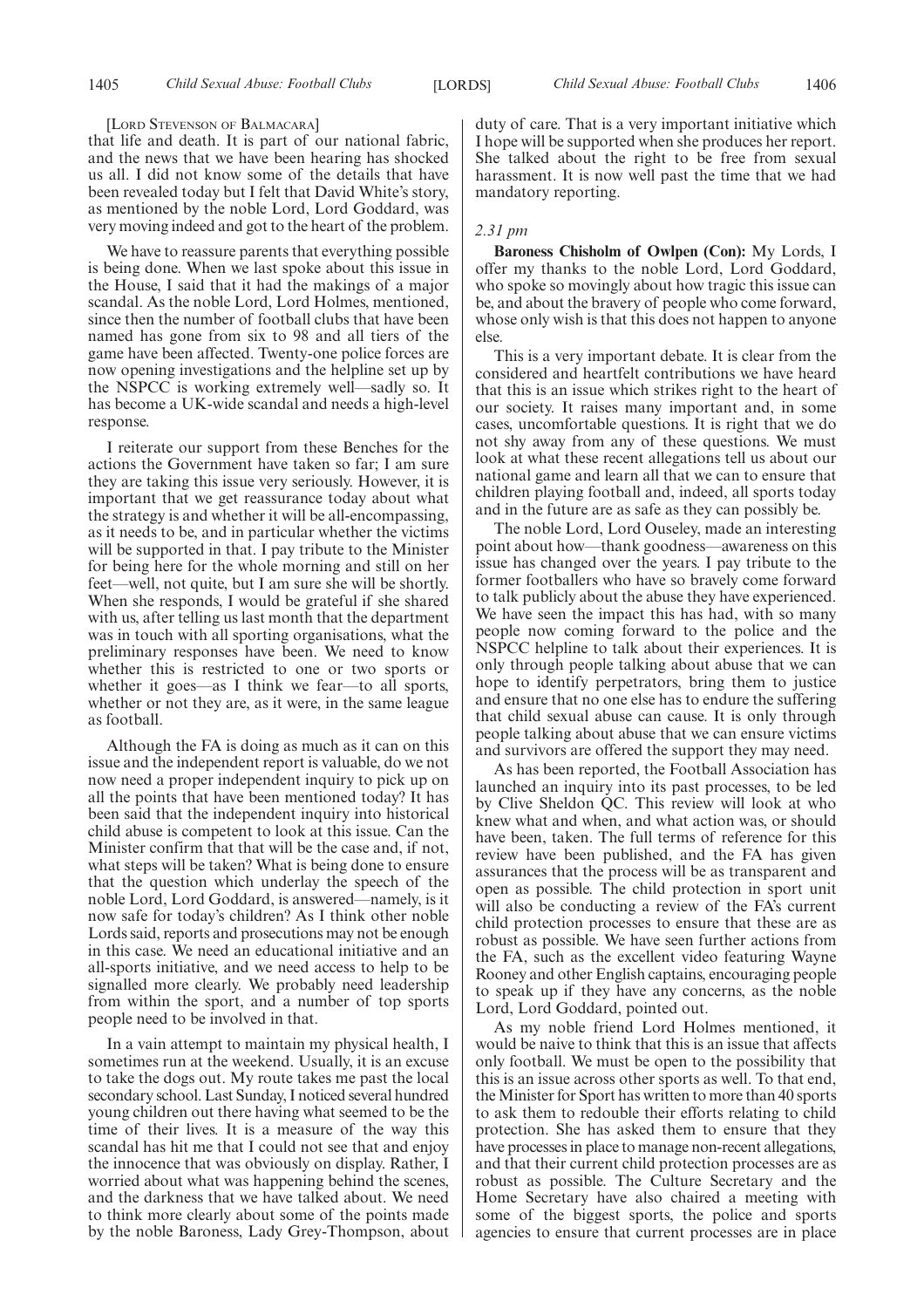and as strong as they possibly can be. This demonstrates the strong cross-government co-operation on these issues. We are working with sports bodies, as a matter of urgency, to identify where systems and processes can be strengthened still further, and how government can support them in doing so. We look forward to receiving the report of the noble Baroness, Lady Grey-Thompson, on the duty of care in sport, which is looking at safeguarding issues.

Noble Lords asked several questions. The noble Lord, Lord Goddard, asked about David White being taken off a BBC programme. This is obviously a decision by BBC Radio Manchester. We applaud Mr White's bravery in coming forward to talk about the abuse he has suffered. It is thanks to the courage shown by him that so many others have come forward. As noble Lords can imagine, I cannot comment on the details of this case. However, I understand that the BBC is saying that it made the decision on legal advice. That is all I can say at present, but at least the noble Lord has raised the issue.

My noble friend Lady Bertin referred to victims of non-statutory organisations. In January 2016, the Government announced that the £7 million funding for non-statutory organisations supporting victims and survivors of sexual abuse, including child sexual abuse, will continue in 2016-17; £4.7 million has been provided directly to police and crime commissioners to support organisations working with victims and survivors locally; £1.7 million has been allocated as an uplift to female rape support centres; and £0.6 million has been distributed directly by the Home Office to organisations working with victims and survivors of sexual abuse over a large geographic area. We have funded bids across a broad spectrum of activity, including services such as counselling, advocacy, helplines, online support, outreach, raising awareness and training. We recognise that service providers are under considerable pressure, and this funding will ensure that victims will receive the support they need, when they need it.

My noble friends Lord Holmes and Lady Bertin and the noble Lord, Lord Ouseley, all raised the issue of confidence in the FA. I think that I have more or less covered that, but we should allow the FA the opportunity to carry out its review. As I said, it has taken a number of steps to ensure the transparency and independence of the review into past practices, including through the appointment of the independent QC, Clive Sheldon, as mentioned by the noble Lord, Lord Ouseley. It has also published the terms of reference and committed to publishing any reports, where possible.

The noble Baroness, Lady Brinton, brought up the statutory responsibilities of the police and asked about amendments to the Policing and Crime Bill, on which she and I have spent long hours. I will take her comments back to the department and no doubt we will have further conversations on the subject.

I thank the noble Baroness, Lady Grey-Thompson, for the incredible work that she is doing. I know that the Minister for Sport is looking forward to receiving the noble Baroness's report, which will be considered seriously, and I think will result in a lot of measures that we need to take forward being put in place.

As regards closing loopholes in background checks and reporting, the Government are determined to do all they can to help prevent child sexual abuse and are keen to understand where more can be done, including with background checks. The Department for Education and the Home Office carried out a joint consultation on mandatory reporting. I understand that responses are being considered at the moment, and that a response will be forthcoming shortly.

My noble friend Lady Vere talked about the speed of police investigations, and I understand her point on that. It is important to remember that the police do a fantastic job in challenging circumstances, and I know that they do everything possible to ensure that investigations are carried out as swiftly and efficiently as possible.

The noble Lord, Lord Ouseley, asked about government leadership, and I welcome his comments very much. The Home Secretary and Culture Secretary met sports bodies, including the Football Association, yesterday. The Government entirely support sports in ensuring that they have the robust processes in place to prevent child sexual abuse.

My noble friend Lord Holmes mentioned football governance. My honourable friend the Minister for Sport has had several discussions with the FA about governance, including on Monday, where she was clear that the mechanism is through compliance with the new code of governance for sport, which was published in October.

The noble Baroness, Lady Walmsley, talked about whether the Government's response will be published. As we know, the Government launched a consultation in July on possible new measures relating to reporting and acting on child abuse and neglect, including the introduction of a new mandatory reporting duty or a new duty to act. It is important to get this right, which is why we have sought views from practitioners and professionals as well as the wider public. The consultation closed on 13 October. We are carefully considering responses and will update Parliament on the Government's conclusions in due course. I will of course pass on to the office that the noble Baroness would like a meeting. I am sure that it can be arranged, although it will be with somebody who is far more able to answer her questions than I am.

The noble Lord, Lord Stevenson, brought up several points, which I will probably have to write to him about, as he knows. We now have a constant correspondence back and forth. We may find that quite a lot of his questions will be answered when the review led by the noble Baroness, Lady Grey-Thompson, appears shortly.

I end by saying that the protection of our children and young people is of paramount importance, and the Government will give whatever support they can to ensure people can take part in sport safely. This is ridiculous—this is probably my last debate in this House before I go to the Back Benches, and now I am getting all emotional, which is stupid. I am sorry. I will pull myself together immediately. The vast majority of people take part in sport with no experience of abuse, and likewise, most people who work in or volunteer in sport do so with people's best interests at heart. But no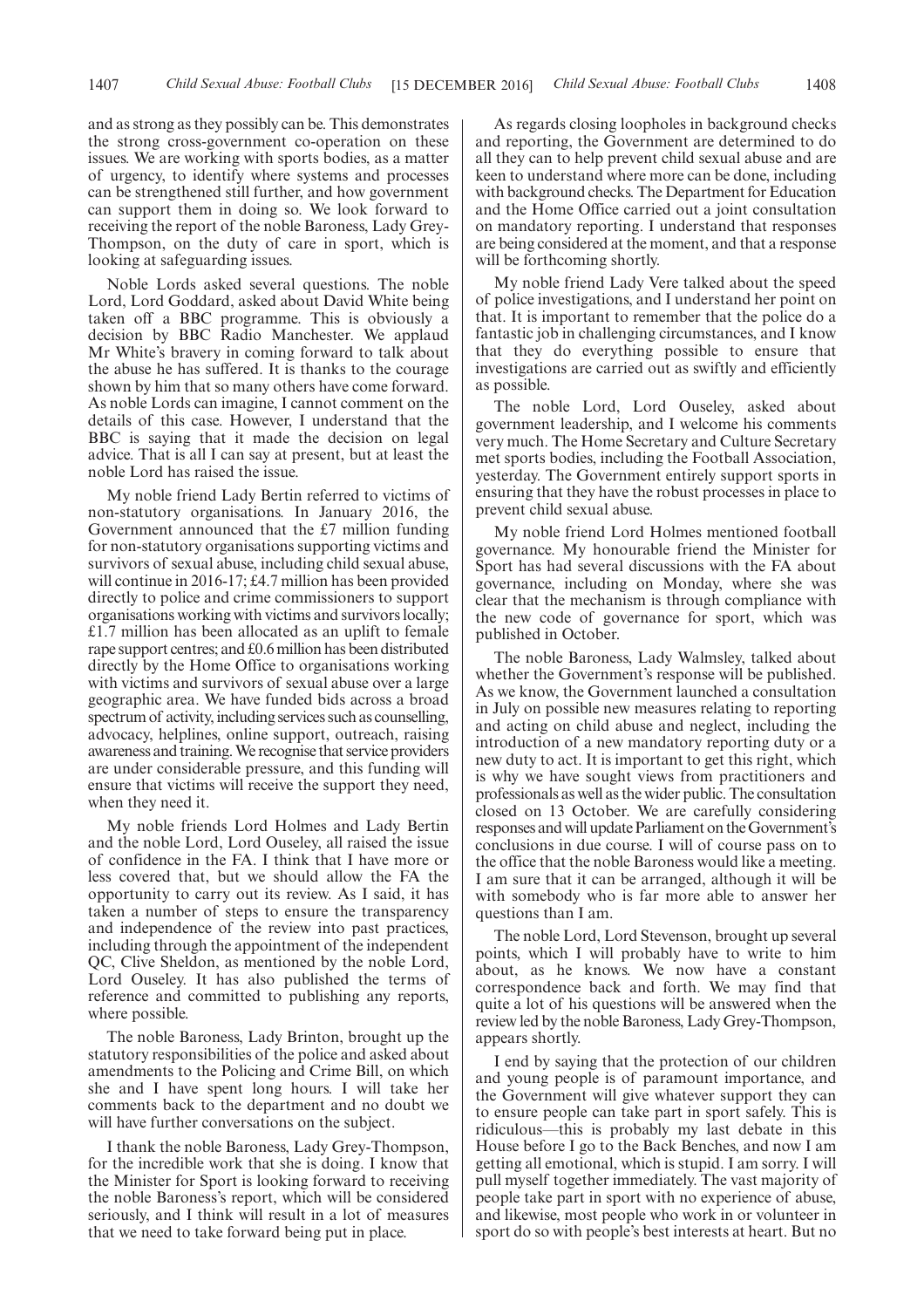[BARONESS CHISHOLM OF OWLPEN]

abuse in sport can be tolerated, and we must do all we can to ensure that sport in this country remains something of which we can be proud.

#### **Local Government Finance Settlement** *Statement*

#### *2.42 pm*

**TheParliamentaryUnder-Secretaryof State,Department for Communities and Local Government and Wales Office (Lord Bourne of Aberystwyth) (Con):** My Lords, with the leave of the House I will now repeat a Statement given earlier today by my right honourable friend the Secretary of State for Communities and Local Government. The Statement is as follows.

"With permission, Mr Speaker, I will make a Statement on funding for local authorities next year. Local government accounts for almost a quarter of public spending, and it is making a significant contribution to reducing Labour's record-breaking budget deficit. Councils have dealt with this admirably; public satisfaction with local services has been maintained. There is much that other parts of the public sector can learn from councillors across the country when it comes to delivering value for money, but no one is disguising that more can be done to improve efficiency and further transform services.

In last year's spending review we delivered a flat cash settlement for local government, which gives councils more than £200 billion to spend on services over the course of this Parliament. In February we published a historic four-year offer for councils, and core spending power figures have been made available in the Libraries of both Houses. The added certainty provided by the four-year offer will increase stability for councils as we transition to a world where they retain 100% of locally raised taxes to fund local services. By 2020, we will see local councillors deciding how to fund local services using local money—true localism in action.

Meanwhile, stronger incentives to support local firms and local jobs may increase business rate revenue for local government as business expands. In the new year we will introduce a Bill to provide the framework for the new system, with trials beginning later in the year. The March Budget announced that London and the devolution deal areas of Greater Manchester and Liverpool City Region will pilot 100% business rates retention. I can confirm today that these authorities have reached agreements to begin rate retention pilots in 2017-18. I am pleased to say they will be joined in this by authorities in the devolution deal areas of the west of England, Cornwall and the West Midlands.

The new homes bonus is an important part of our commitment to reward communities and authorities that embrace ambitious housebuilding plans. It also provides valuable income for councils seeking to grow their local economies, and they can spend it as they see fit. Since its introduction in 2011, over £6 billion has been paid to reward housing supply and over 1.2 million homes have been delivered. But, for all its success, the system can be improved.

A year ago, we consulted on a number of possible reforms to the scheme. Having studied the results closely, I can today confirm that, from next year, we will introduce a national baseline for housing growth of 0.4%. Below this, the new homes bonus will not be paid. This will help to ensure that the money is used to reward additional housing rather than normal growth. From 2018-19 we will consider withholding NHB payments from local authorities that are not planning effectively by making positive decisions on planning applications and delivering housing growth. To encourage more effective local planning we will also consider withholding payments for homes that are built following an appeal. A consultation on this will take place in due course.

We will also implement our preferred option in the consultation—to reduce the number of years for which payments are made from six years to five years in 2017-18, and to four years from 2018-19. This will release important funding for adult social care, recognising the demographic changes of an ageing population, as well as a growing population.

I am sure that all Members on both sides of this House agree on the need for action to meet the growing cost of caring for some of our most vulnerable citizens. Every year, councils spend more than £14 billion on adult social care. It is by far the biggest cost pressure facing local government. The spending review put in place up to £3.5 billion of additional funding for adult social care by 2019-20, allowing local government to increase its spending on this service in real terms by the end of this Parliament. However, more needs to be done.

Over recent months, we have listened to, heard and understood calls from across the board saying funding is needed sooner in order to meet short-term pressures. Today I can confirm that savings from reforms to the new homes bonus will be retained in full by local government to contribute towards adult social care costs. I can tell the House that we will use these funds to provide a new dedicated £240 million adult social care support grant in 2017-18, to be distributed fairly according to relative need. I can also confirm the indicative allocations of the improved better care fund we published last year. The Department of Health will shortly be confirming allocations of the public health grant to councils for next year.

Last year we agreed to the request by many leaders in local government to introduce a social care council tax precept of 2% a year, guaranteed to be spent on adult social care. The precept puts money-raising powers into the hands of local leaders, who best understand the needs of their community and are best placed to respond. In recognition of the immediate challenges faced in the care market, we will now allow councils to raise this funding sooner if they wish. Councils will be granted the flexibility to raise the precept by up to 3% next year and the year after. This will provide a further £208 million to spend on adult social care in 2017-18, and £444 million in 2018-19. These measures, together with the changes we have made to the new homes bonus, will make almost £900 million of additional funding available for adult social care over the next two years.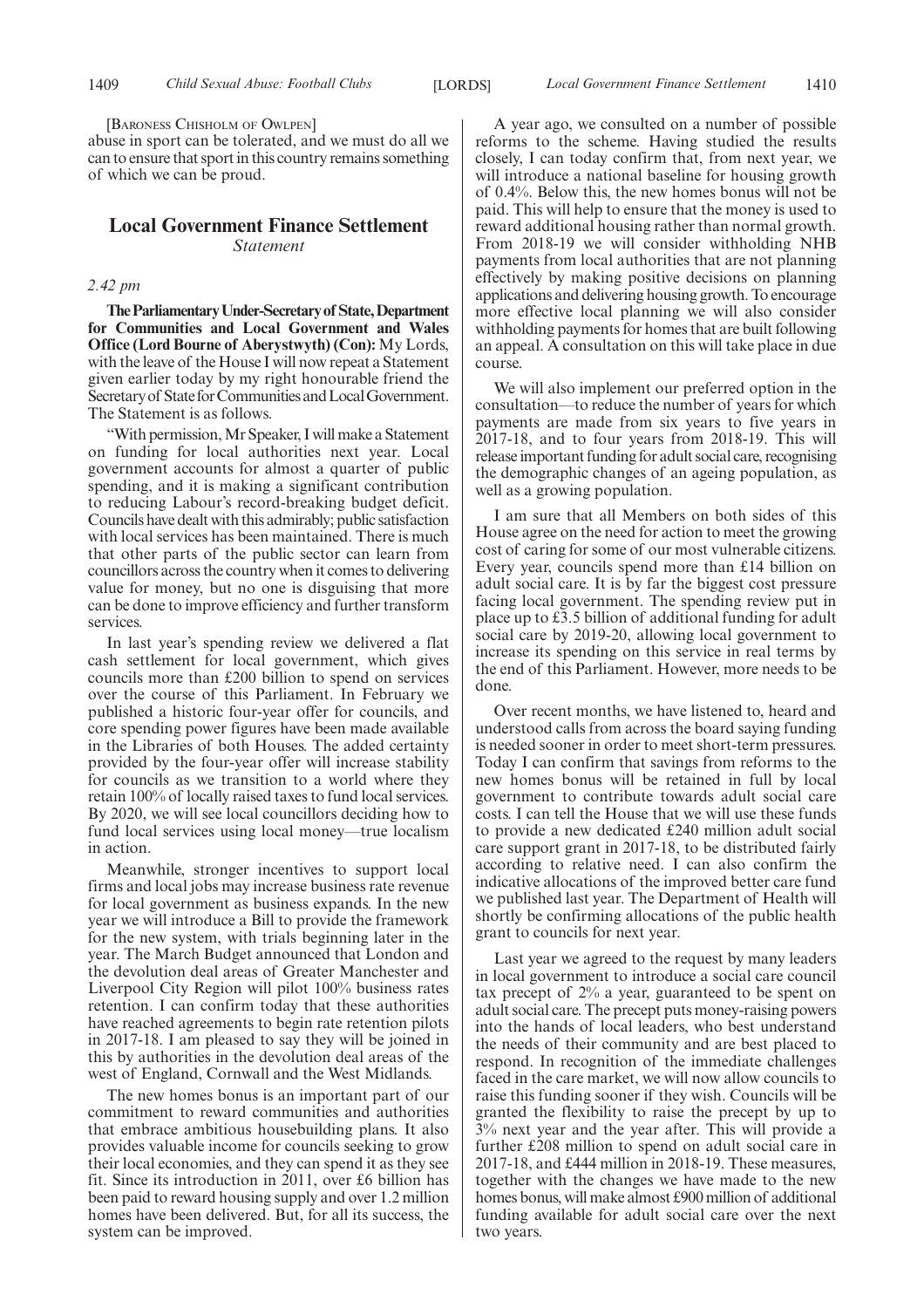However, we do not believe that more money is the only answer. There is variation in performance across the country that cannot be explained by different levels of spending. Some areas have virtually no delayed transfers of care from hospital. But there is a 20-fold difference between the best and worst performing 10% of areas. It is vital that we finish the job of integrating our health and social care systems. We know that this can improve outcomes and make funding go further, helping people to manage their own health and well-being and to live independently for as long as possible.

There are already some strong examples of where this works. For example, in Oxfordshire joined-up working has seen delayed discharges plummet by over 40% in six months. Meanwhile, Northumberland has saved £5 million through joining up with its local health trust, reducing demand for residential care by 12%. The better care fund is already supporting this, with £5.3 billion of funding pooled between councils and clinical commissioning groups last year. But we also want to make sure that all local authorities learn from the best performers and the best providers, and we will soon publish an integration and better care fund policy framework to support this. In the long term we will need to develop reforms that will provide a sustainable market that works for everyone who needs social care.

We also need to recognise that demographic pressures are affecting different areas in different ways, as is the changing cost of providing services. So we are undertaking a fair funding review to thoroughly consider how to introduce a more up-to-date, more transparent and fairer needs assessment formula. The review is looking at all the services provided by local government and will determine the starting point for local authorities under 100% business rate retention. This is an opportunity to be bold and an opportunity for bottom-up change. We are working with representatives from local government on the review and I will report on our progress to the House in the new year.

Council tax is a local decision, and local councils will need to justify social care precept rises to their taxpayers. They will need to show how the additional income is spent to support people who need care in their area and how it improves adult social care services. However, it is worth noting that the extra flexibility to raise funding for adult social care next year will add just £1 a month to the average council tax bill. The overall increase to the precept in the next three years will remain at  $6\%$ , so bills will be no higher in 2019-20.

In our manifesto we made a commitment to keep council tax down, and this is exactly what has happened. Since 2010-11, council tax has fallen in real terms by 9%. By 2019-20, hard-working families will be paying less council tax, in real terms, than they were when we came to power.

However, last year we saw a worrying 6.1% rise in precepts by town and parish councils. That is why, earlier this year, we consulted on extending council tax referendum principles to larger town and parish councils. These councils play an important role in our civic life, and I understand the practical considerations of scale. So we have decided that we will defer our proposals this year, while keeping the level of precepts set by town and parish councils under close review. I expect all town and parish councils to clearly demonstrate restraint when setting increases that are not a direct result of taking on additional responsibilities. I am also actively considering with the sector ways to make excessive increases more transparent to local taxpayers.

This local government finance settlement honours our commitment to four-year funding certainty for councils that are committed to reform. It paves the way towards financial self-sufficiency for local government and the full devolution of business rates. It recognises the costs of delivering adult social care and makes more funding available sooner, and it puts local councillors in the driving seat and keeps bills down for hard-working taxpayers. I commend it to the House".

#### *2.53 pm*

**Lord Kennedy of Southwark (Lab):** My Lords, I thank the noble Lord, Lord Bourne of Aberystwyth, for repeating the Statement made in the other place earlier today.

This is a settlement that will leave the people of England paying higher taxes and getting worse public services for their money. It will not pay for a single extra carer this winter. With a current crisis in social care and care budgets stretched to breaking point, we have heard nothing from the noble Lord that will give any comfort to those who need good-quality care or to their anxious loved ones.

The Association of Directors of Adult Social Services was already raising the alarm this summer, but the response from the Government was to refuse to accept that adult social care was underfunded. Even now, have we really seen anything that leads one to believe that the Government are serious about dealing with the crisis in adult social care? We have seen £4.6 billion axed from social care budgets since 2010; 1.2 million people not getting the care they need, according to Age UK; and the service at tipping point, according to the Care Quality Commission. In addition, as the noble Lord, Lord Porter, the Conservative chairman of the Local Government Association, has made clear:

"Services supporting our elderly and vulnerable are at breaking point now".

So what do we have? We have blame put on councils, a fair funding review and an increase in council tax. Can the noble Lord confirm how much new money is available to tackle this winter's social care crisis? Will he also confirm that the further increase in council tax next year will not plug the funding gap for next year either? Does he regret that before the 2010 general election senior figures in his party chose to kill off cross-party talks on how to fund social care going forward? Then there was the Dilnot commission, whose recommendations have been shelved until at least 2020.

Why should we have any confidence that the noble Lord and his party are serious this time about sorting out social care funding? Can he tell us more about the fair funding review? What is the timetable for it? This is, after all, an immediate crisis and we have elderly and vulnerable people who need action now—they cannot wait for the review.

Will the review also address the worsening postcode lottery for social care and other services? In the most deprived areas of the country, social care spending fell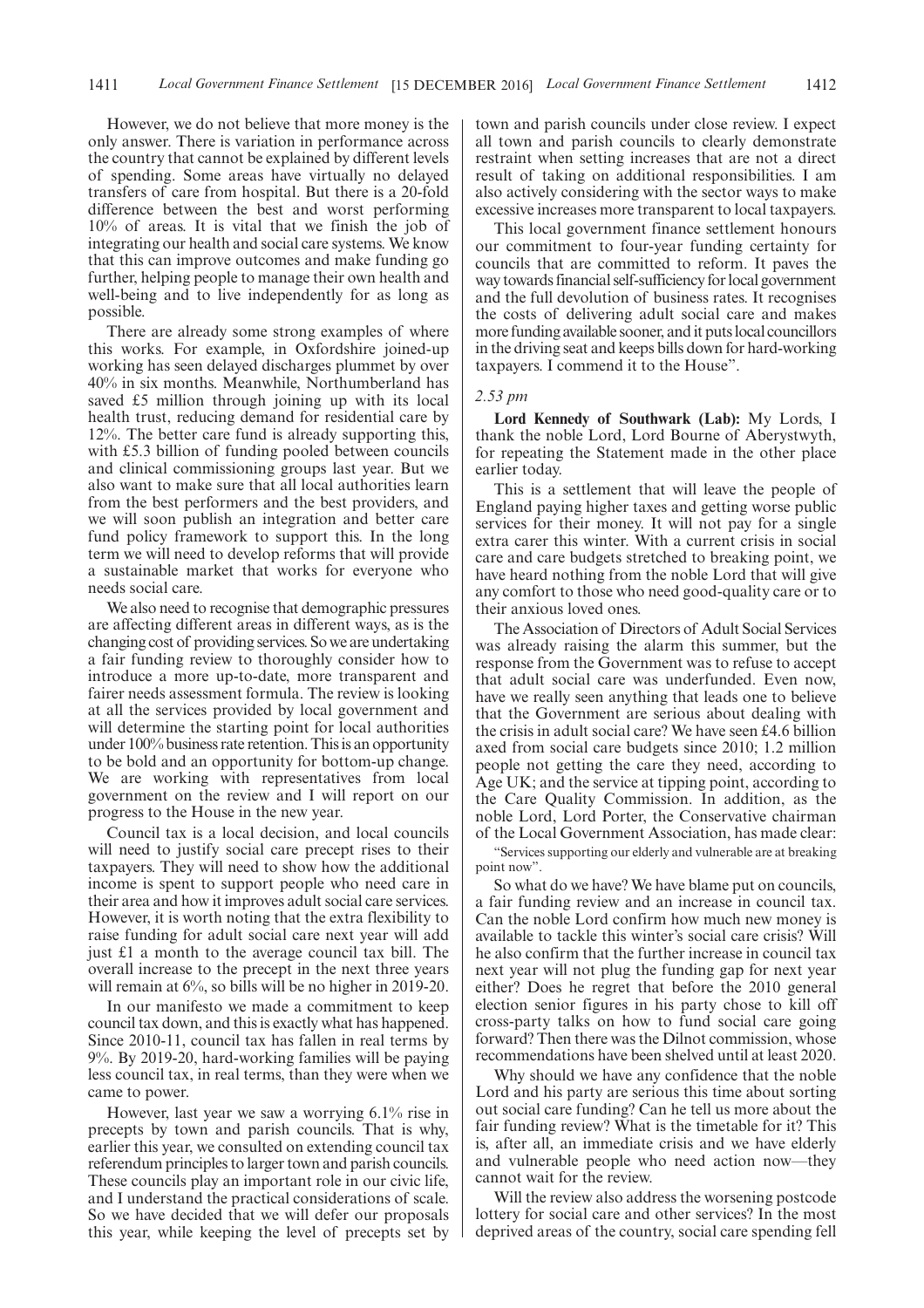#### [LORD KENNEDY OF SOUTHWARK]

by £65 per person as councils were hit particularly hard by government funding cuts, but it rose by £28 per person in the least deprived areas. And will not the social care precept only further entrench inequality? Blackpool, one of the most deprived unitary authorities in the country, faces a 31% reduction in spending between 2011 and 2019, while Wokingham, one of the least deprived areas, faces a fall of just 4% over the same period. When will the Government address that injustice?

I pay tribute to local authorities, councillors and local authority staff up and down the country who are doing their best to plug the funding gap to cope with huge rising demand for care and increasing costs. In 2014 alone, councils diverted £900 million from other services to maintain adult social care services.

Since the Prime Minister came to office, there has been much talk of help for those who are just about managing their finances, However, that seems to have gone out of the window today. The fact is that we need deeds as well as words. The Prime Minister has decided to put up council tax in every part of England again. She told us:

"If you're from an ordinary working class family, life is much harder than many people in Downing Street realise".

I think we can all agree with that statement. She also said:

"You have your own home, but you worry about … the cost of living",

the state of your area and the services you rely on, and you worry whether you can pay the tax bill at the end of each month. Today, the Prime Minister, the Secretary of State and the noble Lord have decided to make things just a bit harder for those hard-working families. On top of council tax rises this year, there will be a 3% rise in 2017-18 and another increase in 2018-19—a 17% rise in council tax compared with 2015, all decided in Downing Street.

The Conservative Party, which once claimed to be in favour of low taxes, is putting up taxes every year until the next election. If you are a band B council tax payer in Blackpool, this will take twice as much as a proportion of your income as it will if you are a band B council tax payer in Wokingham. For some, it will mean the support they had hoped would be there for an elderly relative will not be, while for others visible public services such as street cleaning will be cut ever closer to the bone. There will be even fewer youth centres and more libraries will close.

Can the noble Lord say more about the proposals to, as he says, encourage more effective local planning by making positive decisions on planning applications and housing growth? I have to say to him that it is not councils being slow in approving housing planning applications that is the problem—that is just political dogma from the Conservative Party. We need to deal with the problem of land-banking by developers that just sit on land with planning applications but do not build the houses. What we need is real, urgent action so that the homes that we need are built quickly to deal with the housing crisis. What we have seen here today is too little, too late, with needs unmet, hopes dashed and social care in crisis, and complete and abject failure on the part of the Government to get a grip on the situation. It is not good enough.

In conclusion, I apologise that I did not at the start make my usual declaration of interests as a local councillor in Lewisham and a vice-president of the LGA.

**Baroness Pinnock (LD):** My Lords, I declare my interests as a local councillor in the Metropolitan Borough of Kirklees and as a vice-president of the Local Government Association.

I am rather relieved today that I am not on the Government's Christmas present list. The Government's Christmas presents are ones you pay for with your money, not theirs. A clearer, more transparent picture of today's Statement is this: the Government, in the four-year deal to local authorities, are slashing the grant they give to local government by 56% over the planned period. This, of course, has a disproportionate impact on those councils that, because of need, rely more heavily on government grants to provide the services that the Government demand of them. The effect so far has been that council spending has, for the majority of councils, fallen like a stone. Some spend 44% less on all services, excluding schools, than they did six years ago. An average metropolitan council serving 400,000 people spent £377 million in 2010 and £257 million this year, according to an analysis of figures by the ONS. The consequence is that hard-pressed councils have even had to cut services to vulnerable adults and children. A crisis has ensued. Care homes are closing down and the impact on the NHS is there for all to see. The Government's response in this time of good will is to give local authorities their own money and label it a social care grant. The funding has been taken from the new homes bonus and redistributed. No doubt there will be winners and losers, and it will be no surprise to me if the winners are those who need it least.

The Government have given local authorities not one but two presents this year. The second present is to allow councils to collect and raise the Government's social care tax—so those who are just about managing will be even more hard pressed. Worse still, this largesse from the Government does not do any more than apply a sticking plaster to the gaping wound that is social care, while the patient is bleeding to death. Local figures tell the story better than the national ones. In Kirklees Council there is already a funding gap of £12 million in adult social care because of rising demand. The social care tax of 3% will provide £3.3 million of extra funding, but there will still be significant cuts to be made in social care services.

The new homes bonus reallocation provides no new funding; it is just reallocating and relabelling the same money. What is given is also taken away. Existing new homes bonus funding is being used to prop up libraries, parks and road repairs. These services will now be even worse off, so outlook is bleak for many councils, and there is not much seasonal good will there.

Does the Minister believe that the scale of the crisis in social care requires more than two years of a 3% tax rise to meet existing needs? If not, how does he anticipate plugging the remaining gap? Will he discuss with his colleagues the potential to bring forward increases to the better care fund which are planned for 2020, so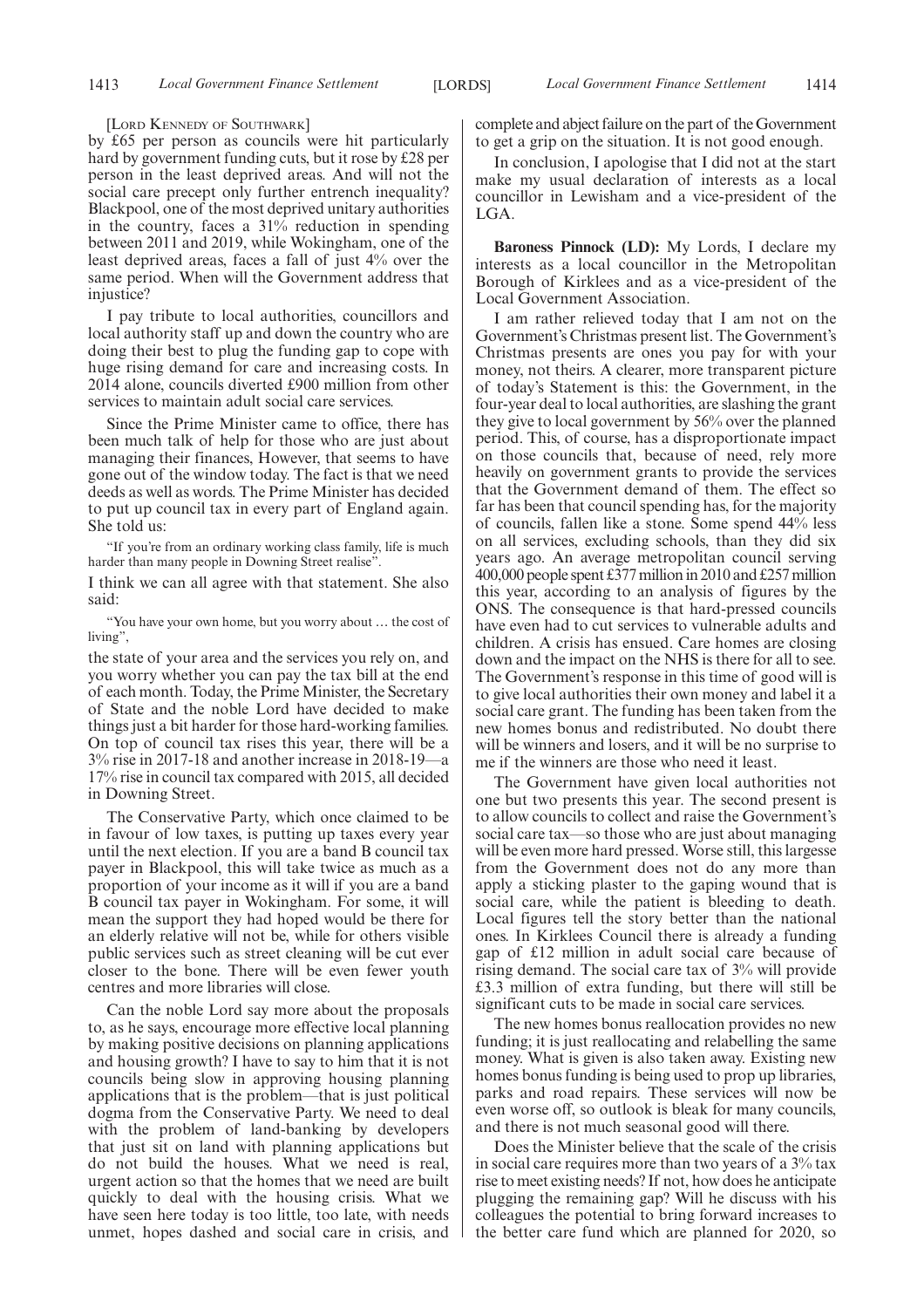that the integration of health and social care can be accelerated? Can he explain how those families that are just about managing will manage the 6% rise in council tax imposed by the Government? Does he expect all local authorities to survive intact under the burden of these pressures?

**Lord Bourne of Aberystwyth:** My Lords, I thank the noble Lord, Lord Kennedy, and the noble Baroness, Lady Pinnock, for their contributions. I will try to answer the questions that they have asked. First, as I have indicated, councils and councillors perform an incredible job with great success—their approval ratings make other levels of government envious of the extraordinary work that they do. I must take issue with the basic thesis that the Government have not answered the call for additional needed money for adult social care. This is additional needed money for adult social care, as I was at pains to announce today, recognising the problem with £900 million additional funding over two years. It is more than the 3% precept: it is £240 million in the next year specifically earmarked for social care spending and that will be allocated according to the fair funding formula for those in the greatest need. That is something that we should welcome.

In addition, I was at pains to point out that the fair funding review that is going forward will help in this direction. I indicated that my right honourable friend the Secretary of State will be making a report back to the House next year, and that will no doubt be reflected in your Lordships' House too. Meanwhile, now that we have announced additional money, the health and social care integration that is going on and that will be completed by 2020 has in excess of £6 billion to help with health and social care integration, which is key to dealing with this problem. As I indicated, this is not just about money. Clearly, money is central, but it is not the only factor. I repeat that there are authorities across the political divide performing much better than others. We are available to provide information to authorities on the best-performing authorities, so that that information is more widely available.

We recognise the issue that needs to be addressed, and I think we are addressing it. We have consulted on the changes in the new homes bonus, which were referred to. This is not something that has happened out of the blue—it was consulted upon. It is sharpening the incentives; it is not stopping the new homes bonus but introducing a floor at 0.4%. It is scaling down the legacy changes, but authorities will continue to benefit from this. Meanwhile, the savings have been specifically channelled into helping to address the problem in the area correctly identified by the noble Lord, Lord Kennedy, and the noble Baroness, Lady Pinnock, as needing attention. I would have thought that that was to be welcomed. I think this provides cheer to the sector, in recognising that we are addressing the urgency of the situation with additional money in the way that I have expressed.

#### *3.07 pm*

**Lord Beecham (Lab):** My Lords, the Government are qualifying themselves for nomination for the Nobel prize for complacency in how they are addressing the problems facing local authorities. Since 2010, when Salome, in the perhaps unlikely form of Eric Pickles, offered up local government as a prize to central government, which led to the largest share of cuts in any area of government expenditure going to local government, councils have struggled manfully to maintain services. I refer to my interest as a member of Newcastle City Council and a vice-president of the LGA. In Newcastle, we are heading, by 2020, for a £291 million a year cut from what was being provided in 2010. That is a remarkably high figure. It amounts to about £1,000 per head of the population per year. How are councils supposed to maintain services?

The Government's complacency is reflected in the remarkable assertion that added certainty will provide "increased stability"—the stability of the graveyard for councils—and that,

"By 2020, we will see local councillors deciding how to fund local services using local money".

But of course, there are inadequate amounts of public money. This will apparently be, "true localism in action". It is more likely to be inaction in local government, because councils will not have the capacity to deliver the services that their people need.

The Government go on in this Statement, unilluminating as it is, to talk about how the,

"extra flexibility to raise funding … will add just £1 a month to the average council tax bill".

Councils have not been able to increase council taxes beyond a very limited amount over recent years, so if it is being permitted now to raise council tax by this modest amount, why has that not been available beyond the 2% limit imposed on local authorities in previous years?

The Statement is worse than that in a way because it goes on to say that councils will be able,

"to support people who need care in their area",

and show,

"how it improves adult social care services".

It is not a question of improving adult social care services; it is a question of trying to maintain adult social care services against rising costs and, increasingly, rising demands for which no provision is being made.

It is remarkable that the new homes bonus is relied on to transfer one part of local government money to another area. That rather eliminates the whole point, one would have thought, of the new homes bonus, which was supposed to encourage housebuilding, which the Government may have noticed is desperately in need of increasing.

Local councils and, more importantly, their residents are facing an unprecedented decline in services. It is certainly true that some people are not aware of the damage being done because they do not have intimate family knowledge of it. That is why some of the polling suggests that people regard the service as okay. Unless people happen to know members of the family denied services—not able to use a library that used to exist—or do not have children in a school that is under great pressure, they do not get the true picture. The Government are clearly colluding in an attempt to conceal the true picture of what is happening in communities up and down the country.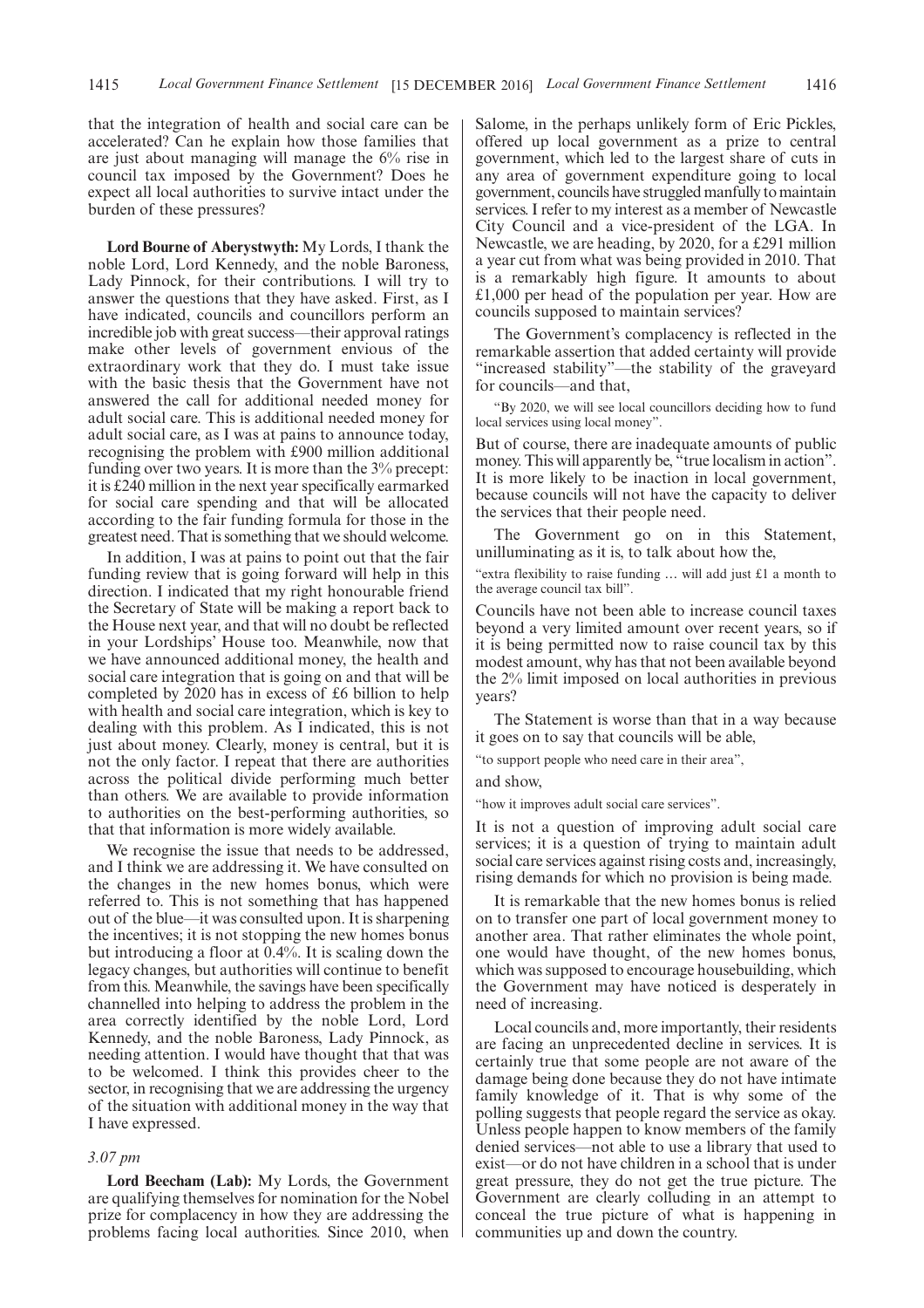#### [LORD BEECHAM]

I have one final point to make in relation to business rates, because this will apparently be the great answer. We do not know how the business rates system will work. We do not know how it will reflect the different yields that will occur in different parts of the country and what method of redistribution will be applied. We do not know, for that matter, how the appeals system will work against the new valuations, which have been controversial in various parts of the country and which may complicate the picture significantly. This finance settlement is unsatisfactory. It is entirely the responsibility of the Government to see that there is a fair distribution directed at meeting needs, and this Statement does nothing to do that.

**Lord Bourne of Aberystwyth:** My Lords, I thank the noble Lord, Lord Beecham, for what was perhaps more a diatribe than a series of questions, but I will try to extract some points that were made in what seemed to me an excessively gloomy speech, although with the noble Lord's characteristic lightness of touch.

First, it is worth pointing out that 97% of councils, across the political divide, have signed up to the four-year deal. The settlement that we have reached recognises that there has to be a balance of interests—of council tax payers and looking at the problems of the age, specifically the very serious problem of adult social care. The noble Lord said, incorrectly—I think I am quoting him correctly because I wrote it down—that no provision was being made for adult social care. That is patently not the case.

#### **Lord Beecham:** No.

**Lord Bourne of Aberystwyth:** I think that is what the noble Lord said. I wrote it down. In fairness, he then went on to cite the use of the £240 million funds, so perhaps a careful reading of what was said will indicate that one of us is wrong. However, I think he did say that no provision was being made for adult social care. We have allocated £240 million in the next financial year, from savings from the new homes bonus, which is specifically to address what I acknowledge is a serious issue. That, together with the precept and the ability to reprofile the increase in the precept of 3% and 3% then 0%, recognises £900 million additional spending in the next two years. That is a significant amount for what is, admittedly, a serious issue.

I will home in on an area that the noble Lord quite fairly raised in relation to the business rate retention. As noble Lords are probably aware, there will be legislation on this in the new year. It will be introduced into the Commons first and will come subsequently to your Lordships' House, so there will be more detail about how that will operate well ahead of it coming to us.

**Lord Shipley (LD):** My Lords, I declare an interest in that I, too, am a vice-president of the Local Government Association. I found the settlement announcement today to be extremely worrying. I think it contains a major mistake in its use of council tax, which is a property tax—and an out-of-date property tax because it needs a number of higher bands. It is being used to make up for a failure by central government to fund adult social care adequately. Despite the extra tax that

can be raised, it is still inadequate because there will still be a huge gap between income and expenditure in adult social care. Secondly, councils with a lower council tax base will get less money than councils with a higher council tax base. Thirdly, the settlement will end up leading to further cuts in other services, such as more library closures and reduced levels of service in universal services such as leisure centres that are enjoyed by many local people.

I accept that there was a consultation on the new homes bonus, but it is nevertheless a big worry to see so much money diverted from that to help to fund adult social care. Will the Minister agree to publish the modelling done by the department on the impact of that on individual authorities? I also point out to the Minister that there is no mention in the Statement of planning fees. There is an implicit criticism of local authorities for not building quickly enough, but the constraints on staffing being produced by cuts have meant that there are simply fewer planners in post. It would help enormously if the Government would permit there to be a variation in planning fees to allow local councils to appoint more planners to recoup that cost.

Finally, I associate myself with what was said about business rate devolution. I am in support of 100% business rate devolution, but I am deeply worried by the impact of that on those councils that cannot grow as fast as some others. That is why the fair funding review becomes so important, because we must not end up in a position in which there is full local control of budgets but actually the income for some councils is much lower than they need to run an average level of services that residents and businesses have a right to expect.

**Lord Bourne of Aberystwyth:** My Lords, I thank the noble Lord, Lord Shipley, for his contributions and will try to pick up on the points that he quite fairly made. First, in relation to the equity of the settlement, he will be aware—and perhaps I should clarify—that the £240 million fund available next year will be channelled to authorities in relation to need. I hope that that picks up the particular point he raised.

Planning fees are not mentioned in the Statement because its more laser-like focus is on other issues, but that is something that I hope will be covered in the housing White Paper that will be issued in the new year. Perhaps we can pick that up then.

I note the points made by the noble Lord on business rate devolution. They are quite fair, but I repeat that business rate devolution will be the subject of legislation next year which obviously will be considered in detail by both Houses.

On the fair funding review, I have indicated that the Government are very much committed to this. My right honourable friend the Secretary of State has said that he will report on the review in another place in the new year, and no doubt we will pick it up from there. It is an important part of getting this right, as is health and social care integration, which is key to the whole issue and is being driven forward by the Government.

I come back once again to what I think is a very important point. We want to ensure that the performance of the best-performing authorities across the political divide is picked up across the piece by all local authorities.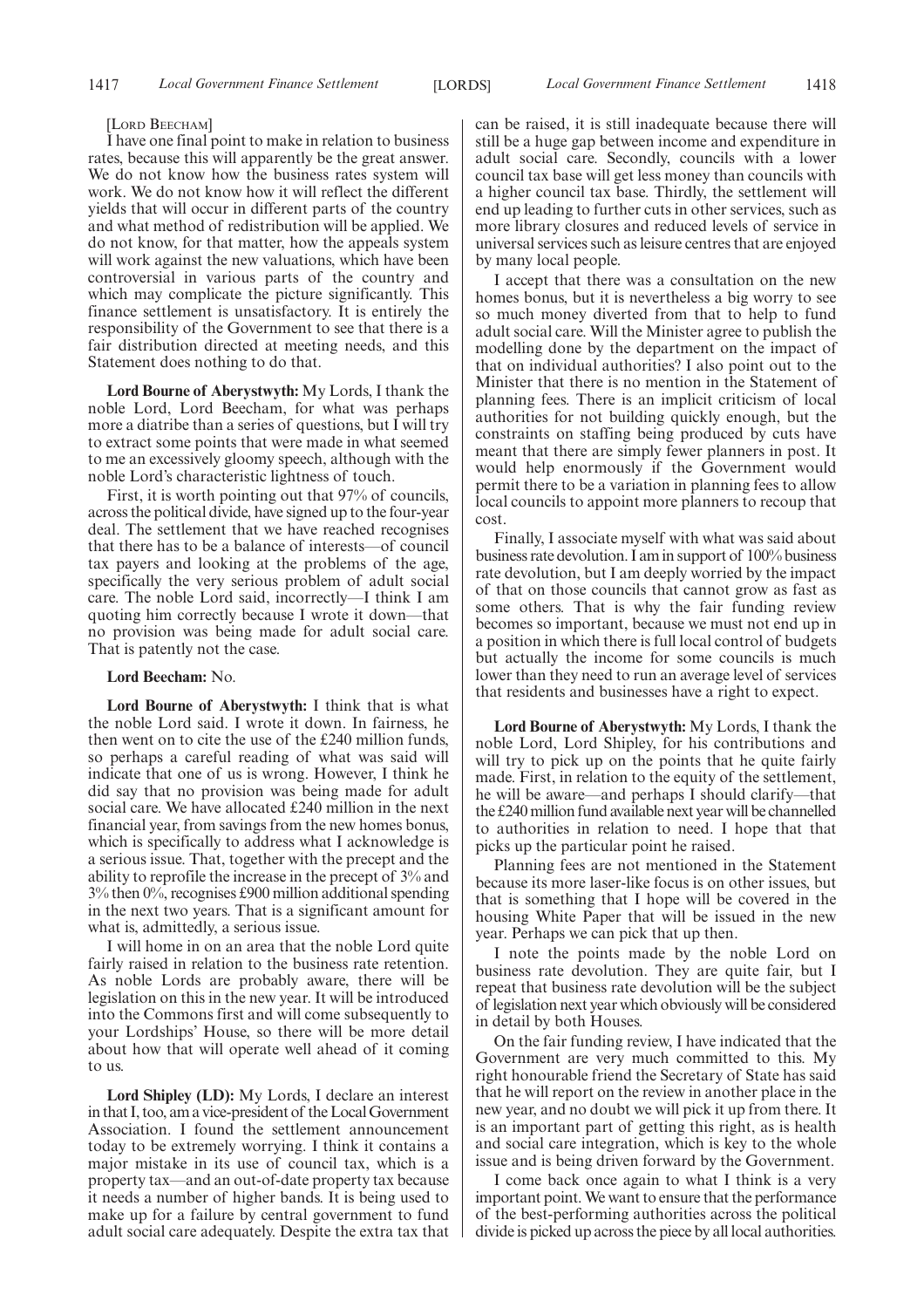**Baroness Donaghy (Lab):** My Lords, perhaps I may make a couple of points and then ask a question in relation to the schools funding announcement made earlier this week. First, it is always the depths of December when we get the local government finance announcement, and no doubt we will have a debate on it in the depths of January. I do not know if this is absolutely inevitable, but in the six years that I have been in the House, it is during those two months when local government finance announcements are, shall I say, slipped out.

Secondly, the £240 million announced for the adult social care support grant would be just about enough for the London Borough of Southwark where I live, so I do not know how everyone else is going to manage. We are talking about a much larger scale and it is quite wrong of the Government to pretend that that relatively small amount of money is going to make any difference whatever. I think that my noble friend indicated that it was about improving social care; I do not think he said that it would not do anything for social care.

Finally, the council tax precept is probably one of the most cynical political moves I have ever seen. Councils that are able to raise money without actually losing an election are probably those which are the least in need, while those that are most in need would not dare to try for the precept. It is wrong to pretend that this is about local autonomy when it is about the Government hiding behind local authorities for their total abnegation of responsibility.

My question is around the schools funding announcement. If I remember rightly it stated that some schools would get more but others—those in larger urban areas, it turns out—will have the equivalent of a 3% cut in real terms. If inflation is included, it will be a real terms cut of 5%. Can the Minister tell the House how that funding announcement for schools relates in general terms to the local government finance announcement? Has any thought been given to how the two will interrelate, or will it be a double whammy for some local authorities?

**Lord Bourne of Aberystwyth:** My Lords, I thank the noble Baroness, Lady Donaghy, for her questions. In terms of where she is sitting, she is much closer to the noble Lord, Lord Beecham, than I am and I apologise if I misheard the point that he made. It appears that that may possibly be the case.

As to these announcements being made at this time of year, as the noble Baroness indicated, the fact that they happen every year at this point means that that is the cycle. It will always be the case that some government business is taken at this time of year and there is nothing particularly to be read into that. I understand what she is saying about the £240 million but it is additional money and is nowhere near all the money that is spent on adult social care. I should make the point that it is additional money and will make a difference, and of course there is always the option of moving forward on the precept with additional spending next year and the year after, which, over the two-year period, comes to some £900 million. That is a significant amount.

In relation to the school funding announcement, I hope the noble Baroness will understand that it is not something I am briefed on at the moment, but I will ensure that she gets a response to what I think was an announcement made by the Department for Education on the issue. I hope that that is appropriate.

**Lord Blunkett (Lab):** My Lords, I do not have a registered interest but I do have an elderly mother-in-law in her mid-80s who has been in hospital for five weeks, so I have a personal as well as a more general interest in this area. I shall be brief. I want to explore the short-termism of the announcement, leaving aside the post-truth nature of the Statement that the Minister has had to read out to us today. The two years of precept increases which are available if local government is able to implement them are, if I am right, to be followed by clawback. If the money is spent on social care, as we all wish, at the end of the period either further deep cuts will have to be made to existing services which are already being cut to the bone, or the services that will have been put in place using the precept will have to be withdrawn. Either way it is an unacceptable prospect. I wonder if the Minister will be able to talk to his colleagues about thinking again about something that is offering a very small short-term plaster followed by an extremely deep wound. That will reverberate around us in terms of the distrust that already exists in politics. From my time in local government I know that it is now fairly obvious that the most deprived areas have been deprived of money the most, and that the most deprived areas are those that are the least likely to be able to raise sums to deal with and meet the challenge of social care. If the Chancellor can win a battle or two in Downing Street, surely intermediate care and perhaps bringing forward the better care fund would be a way of bridging the gap between those who are in hospital and need substantial support and those in the community who need continuing support—and let us just get this right.

**Lord Bourne of Aberystwyth:** My Lords, I thank the noble Lord, Lord Blunkett, for his contribution. I should say first that I do not recognise the charge of "post-truth". We have responded to what is an immediate need with immediate action. On the particular charge of clawback, that is not the case. What will happen is that it will be 6% over the three years, but of course the base will increase in each of those years. I do not recognise the accusation of clawback as being in any way accurate.

On the broader point about fair funding, it is well made, and I have indicated a commitment to the fair funding formula and suggested, which I will again, that my right honourable friend the Secretary of State will be providing more information on it in the new year because this is key to getting things right over the longer period. I have also indicated that the better care fund, and now the improved better care fund, will have had £6 billion invested in it over the period. It will contribute to the integration of health and social care which, as I say, is key to getting this right. That is why the money is needed both now and in the interim, but we are expecting far better integration by the end of the Parliament in relation to health and social care, as well as addressing the issue of delayed discharges, which should ease the pressures that we are seeing at the moment.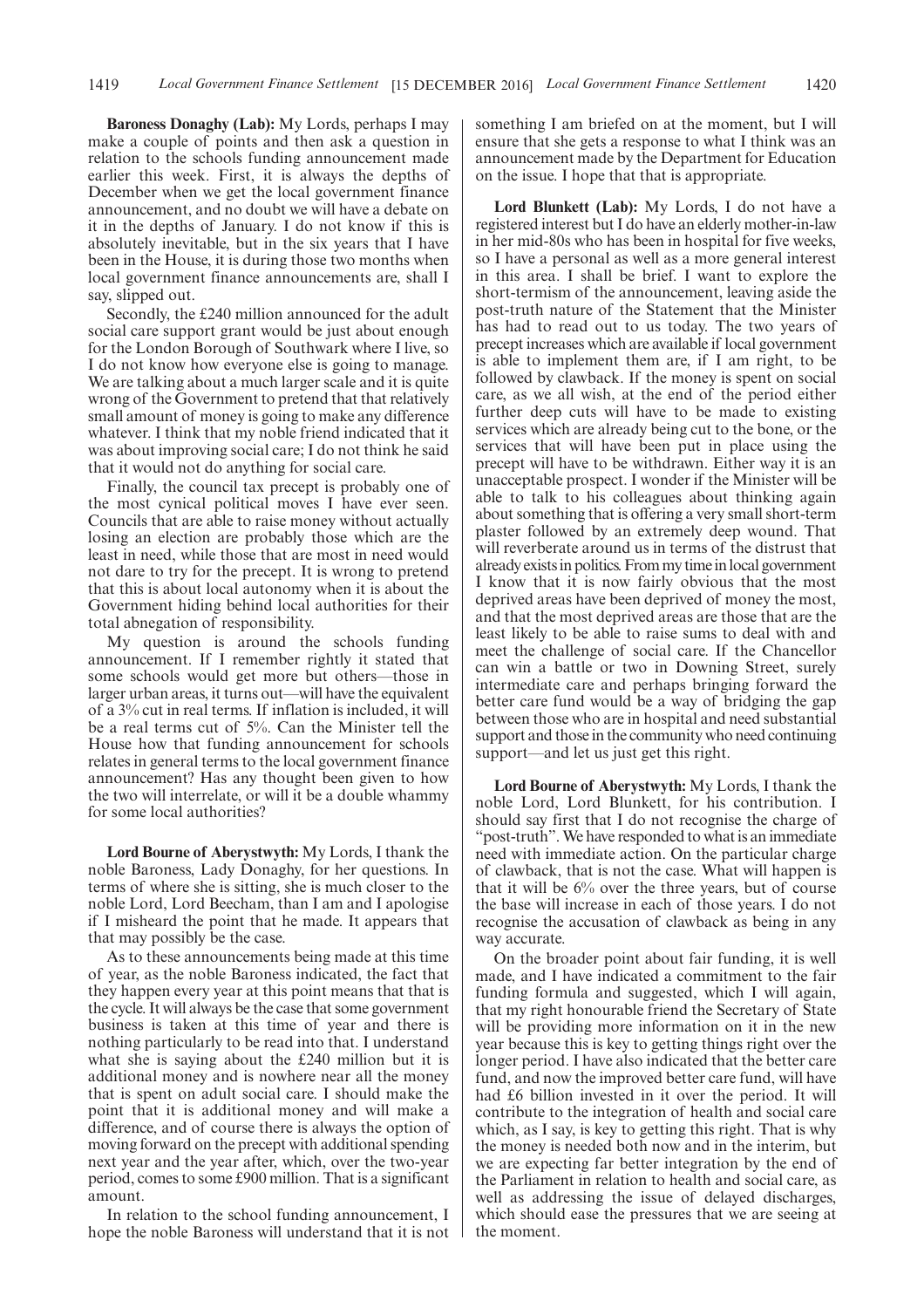1421 *Local Government Finance Settlement Road Traffic Accidents* [LORDS] 1422

**Lord Liddle (Lab):** My Lords, I declare an interest as a county councillor in Cumbria and someone who is not a vice-president of the Local Government Association. Perhaps I may express my sympathy for the Minister in having to come before us with such a pathetic Statement. Does he not recognise that the fundamental problem the Government are facing is that they cannot meet the expectations of the public for decent schools, decent health and decent social care on the financial perspective they have set out of reducing public spending to 36% of GDP by 2020? We have to fundamentally reconsider that objective.

Will the Minister give us some indication that there might be just a little bit of joined-up thinking in the Government and assure us that this extra social care fund which is being provided will be directed at those parts of the country where the NHS is suffering from severe bed-blocking problems, as is the case in my own county of Cumbria? These issues are really threatening the provision of decent healthcare in our area.

Thirdly, I want to make a point that no one else has made. The Statement contains a threat to the most local of local democracies; I am talking about parish and town councils. In my experience—there is a town council in Wigton in the area I represent in Cumbria—they do not have big budgets, but they are trying to use money to make up for community grants for helping swimming pools and local leisure facilities that have inevitably been cut back by county and district councils as a result of the scale of the cuts in grant that the Government have implemented. To try to restrict their freedom of action is, frankly, petty.

**Lord Bourne of Aberystwyth:** My Lords, I thank the noble Lord, Lord Liddle, for his contribution. The picture he presents is at odds with the picture of local government achieving, and being recognised as achieving, around the country. Yes, there are challenges we are meeting, not least dealing with delayed discharges. As I have indicated, that is essential to the Government's thesis; the Statement indicates that too. It is important that we deal with the issue of integrating health and social care, and £6 billion—not an inconsiderable sumwill be invested in that. We hope that by the end of this Parliament the position will be much better than it is now. This is not an entirely new problem—not that I am suggesting the noble Lord said it was—but one that has grown up over time. Therefore, it is a problem that will take time to solve.

On the particular point the noble Lord made about parish and town councils, once again I do not recognise this action we have taken against them. We have recognised the very important role they fulfil. As a Government we are keen to ensure that council tax increases are kept to a minimum. I hope the noble Lord will agree that that is fair. They have gone up excessively in the past under successive Governments, but, as I have indicated, at the end of this Parliament they will be lower in real terms than they were when we came to power in 2010. That is a significant achievement. Meanwhile, I assure the noble Lord that we will work with parish and town councils to ensure they continue to offer the quality of services they currently do, to help them in that regard and to ensure they have continuing value for money on that front.

### **Road Traffic Accidents: Hand-held Mobile Devices**

*Motion to Take Note*

*3.31 pm*

#### *Moved by Baroness Pidding*

That this House takes note of the case for adequate measures to ensure the reduction of road traffic accidents caused by motorists using handheld mobile devices whilst driving.

**Baroness Pidding (Con):** My Lords, on 10 August, Tracy Houghton, her sons Ethan and Joshua, and her stepdaughter, Aimee Goldsmith, were tragically killed on the A34 by an HGV driver while they were returning from a camping holiday. This incident could have been so easily avoided had the driver not been distracted by his mobile. Judge Maura McGowan said that his attention had been so poor, he might as well have had his eyes closed. A loss of attention can have devastating consequences.

The fact is, this could happen to anyone, because unfortunately too many people are guilty of using hand-held mobile devices behind the wheel. It is because of this that I have called for this debate.

We have a problem on our roads. From 2011 to 2015 there were 2,106 accidents, resulting in 103 deaths, caused by drivers being distracted while on their mobile phones. And yet, the number of fixed penalty notices issued in England and Wales for using hand-held mobiles while driving fell significantly—from just over 123,000 in 2011 to just under 17,000 in 2015—despite the number of accidents caused by drivers being distracted by their mobiles remaining fairly constant throughout this period. They are the result of the use of mobile devices not just for making calls, but for playing music, looking at maps and directions and texting, among other things—looking down at devices rather than at the road ahead. The problem is obvious. The reaction times of drivers on their mobiles are much slower than of drivers not using hand-held mobile devices. Mobile-using drivers have impaired judgment of their visual environment, and impaired decision-making skills. Their braking times increase compared with drivers not using mobiles.

One study showed that talking on a hand-held mobile posed a risk four times greater than that posed by undistracted drivers. That is on a par with those driving intoxicated. Another study by the Virginia Tech Transportation Institute found that texting while driving conferred a risk of collision 23 times greater than driving undistracted. This is indeed a real problem.

We rightly take drink-driving very seriously and there are substantial public campaigns against it. While, admittedly, that contributes to more deaths on the roads, we need to consider the issue of hand-held mobile devices in cars much more seriously. Alcohol, speeding and fatigue are generally viewed as greater threats to road safety because they are the major causes of crashes internationally. Because of this, these issues dominate road safety campaigns and the time of police officers on our roads. I am calling for us to investigate and understand the dangers posed by driving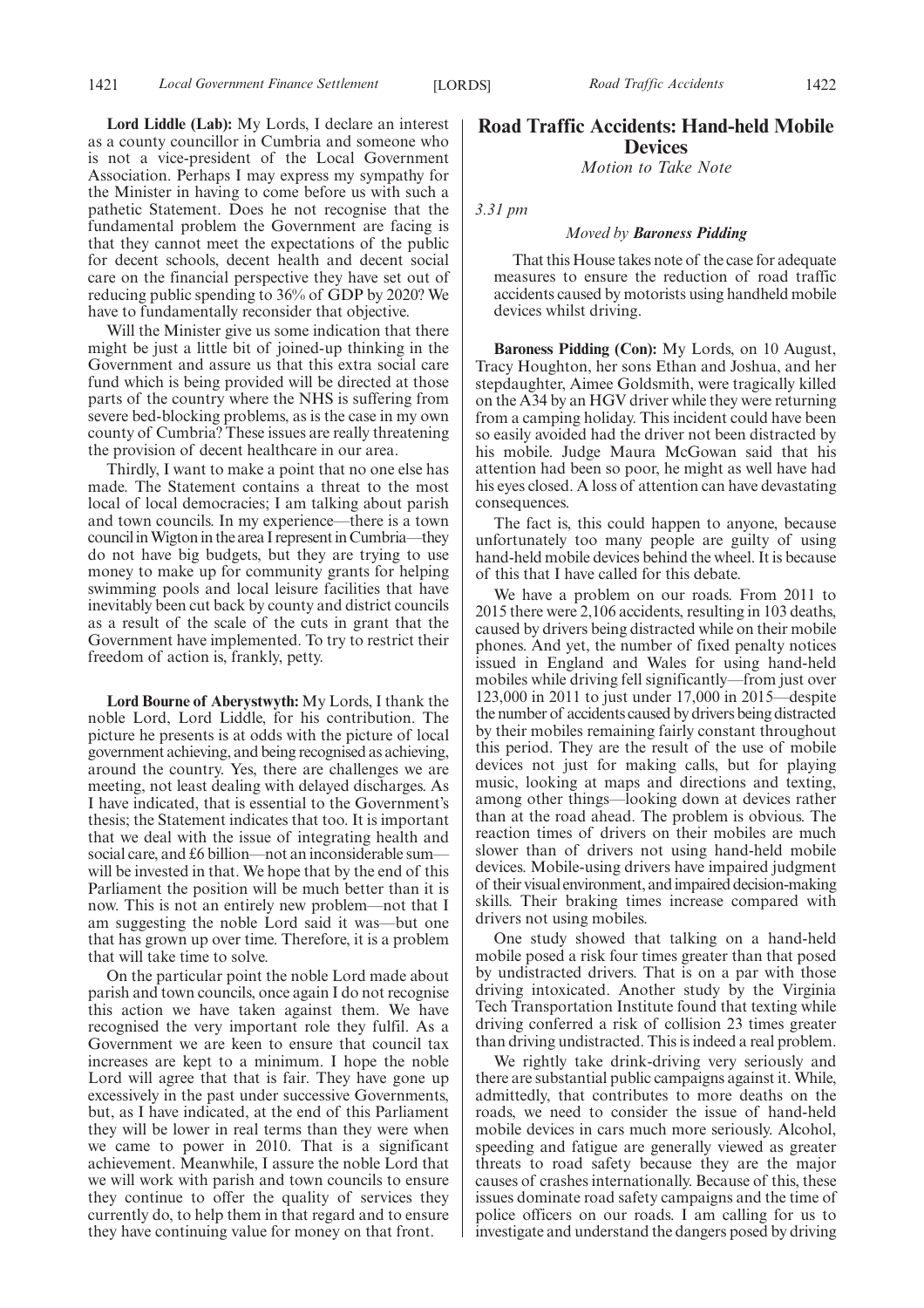with hand-held mobile devices and for us to look at ways to make this socially unacceptable so we can prevent further unnecessary tragedies.

I would also like to highlight the ways we can develop technologies to allow drivers to use their phones behind the wheel. What needs to happen to decrease the dangers posed by driving with hand-held devices is for us to look at ways for drivers to communicate behind the wheel, possibly through smart systems at dashboard level and voice activation.

We all recognise the inherent dangers of driving with a mobile phone. On the basis of responses to the Department for Transport's consultation last month, there is clear support for the proposed change in the law to increase the fixed penalty notice from £100 to £200 and to double the points added to a licence from three to six. As a result, novice drivers would automatically have their licences revoked, which hopefully would act as a strong deterrent. I also welcome new laws that will result in drivers who kill other road users because of mobile phone distraction being given life sentences.

Penalties, bans and prison sentences are all well and good, but to my mind this is too late. We need to stop these incidents happening in the first place. Having a ban is not enough. Evidence from not only the UK but the USA and Australia shows that bans do not have an effect on drivers'long-term behaviour without sustained reinforcement, so it is not enough for us just to increase the fixed penalty notices. We need to continue to campaign so that we can avoid these tragic incidents.

However, these proposed changes do not go far enough. The law would treat car drivers and HGV drivers the same. I argue, and I am sure noble Lords would agree, that the dangers posed by HGVs to the cars around them is substantially higher, given that they are so much larger. HGV drivers already have to go through more stringent tests than the rest of us because their vehicles are more dangerous to other road users if they are driving carelessly. Why, then, should the penalties not be higher for engaging in unsafe behaviour that puts other drivers at risk? In this respect, I believe the proposal does not go far enough and I urge the Government to reconsider it.

We could reduce mobile use in cars by using cameras to catch drivers breaking the law. However, this was rejected back in 2006 by the then Transport Secretary on the grounds of invasion of privacy. Other suggestions, highlighted in a 2003 OECD report, have recommended backing systems that use electronic equipment to block all non-emergency calls from mobiles on our roads. However, the problems raised by this are obvious—nondrivers would be prevented from using their mobiles and the system might aggravate drivers. Furthermore, the system proposed by the report raises difficult questions about the role of government in our private lives. However, on balance, these are questions we need to address.

So if not this, then what? Drivers must be caught using their devices in order to be charged, so police have to be in the right place at the right time. Furthermore, heavy traffic can make it unsafe and impractical to intercept cars. It is harder to spot the offence at night, particularly if the roads are dark, and if drivers' phones are small or on their laps. For those reasons, I recommend that the Government look at campaigns

and ways in which to make driving safer with mobiles. Public awareness and perception are vital, and I commend the media organisations which have campaigned on this issue, including the *Daily Mail*, which has demanded a six-point penalty. I especially congratulate the Johnston Press group and its new investigations unit, which last month ran a series of hard-hitting stories highlighting the gap between sentences for killer drivers and the level of sanctions expected by grieving families. The Drive for Justice campaign, run by titles including the *i*, the *Scotsman* and the*Star*in Sheffield, is a major contribution to the national debate and a significant boost to public awareness. I also welcome Thames Valley Police's new online video detailing the heart-rending fatal incident that I described earlier. Videos like this remind us of the hazards and potentially fatal consequences of driving unsafely. Most importantly, they remind us that we can all help the situation by not using our mobiles while at the wheel. I also welcome this month's Ministry of Justice consultation, although we need to prioritise the prevention of such incidents in the first place.

According to research, perceived self-efficacy is the most important determinant of behaviour change. In layman's terms, this means that we must make people feel like they can actually follow the recommendations and make a personal difference. This should constitute the thrust of any campaign. This year's mobile phone THINK! campaign was hard-hitting. However, I came across it only because I was actively looking for it. I urge the Government to do much more to get this film out into the public domain. I also ask them to look at what they can do to get this year's THINK! film on to more people's social media platforms.

Given that young people are more likely to text and drive, we should target them, making using a mobile while driving socially unacceptable, just as we did with drink-driving and not wearing seat belts. I am sure that noble Lords will recall the use many years ago of public information films in campaigns. I ask my noble friend the Minister: can we not do this? Can we not show short, hard-hitting ads on primetime TV?

My second recommendation is for the Government to look at ways they can make mobile phone use in cars safer. Often, fiddling with our phones while putting calls on speaker constitutes a risk and a distraction in itself. I therefore urge the Government to pressure, encourage or even incentivise car manufacturers to install more inbuilt systems for answering and rejecting calls from our mobiles to minimise the risk of distraction. Resisting the urge to answer a call constitutes a distraction in itself, so ways in which we could answer our phones using built-in systems at dashboard level would undoubtedly reduce risk on our roads.

Other answers may lie in mobiles themselves. In 2005, Motorola was developing the polite phone. It examined driving conditions and routed calls accordingly. If a driver was parked, all calls would go through; in easy traffic conditions, only calls from your most important numbers would ring, with others sent through to voicemail. In the worst driving conditions, everything would be sent through to voicemail. Finally, in the event of an accident, your phone would dial emergency services. With tools such as Google Maps able to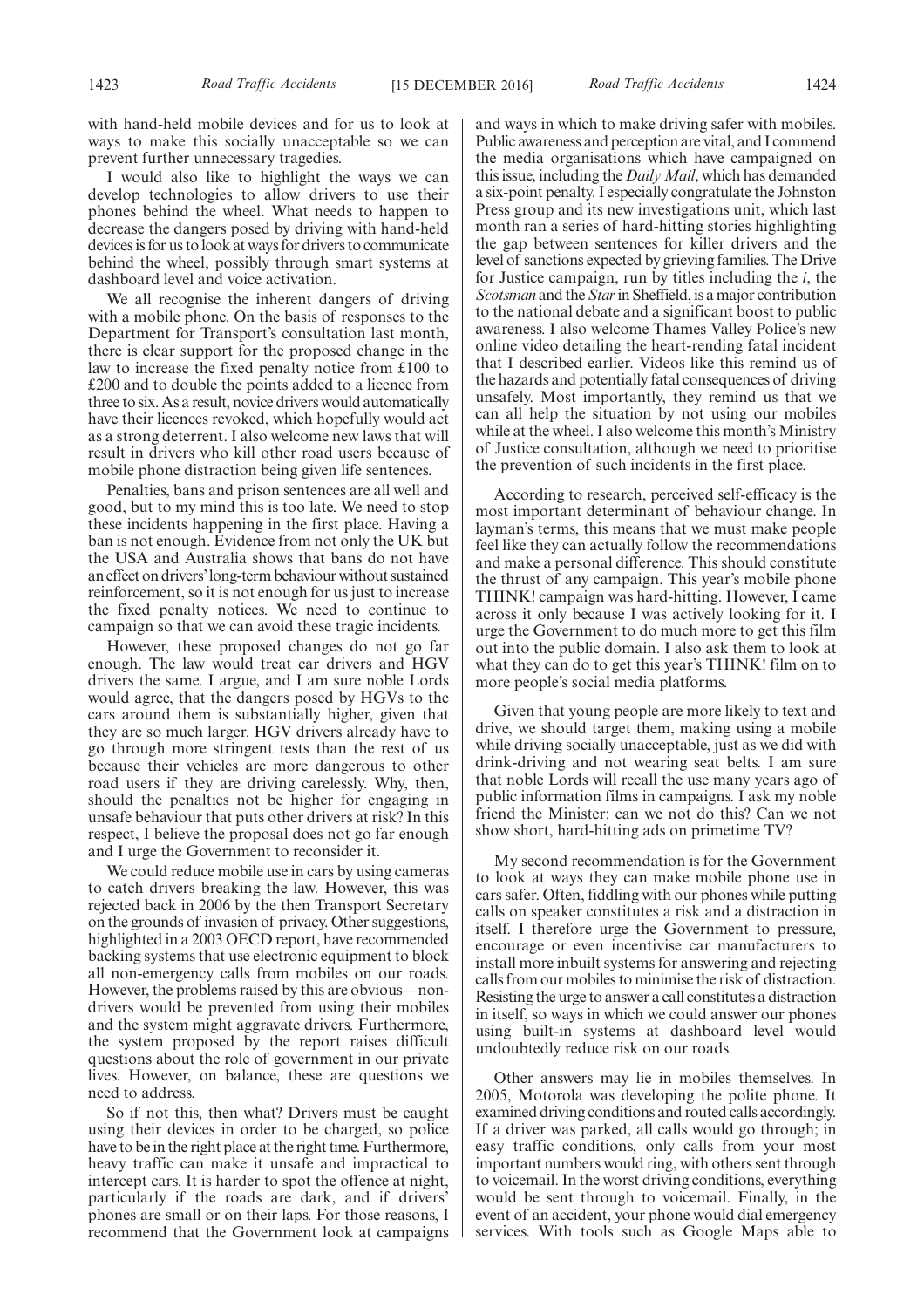#### [BARONESS PIDDING]

calculate traffic conditions on your in-phone sat-nav, I suggest that such technology would be well within our reach.

I emphasise that I do not have all the answers fundamentally, I am not a road safety expert and do not pretend to be—but I can see the dangers posed. In calling for this debate, I am keen to ensure that we look more closely at this area so that we may save lives and prevent other tragic incidents. We need to create a wider debate and discussion around this issue. Such a debate will ensure that the issue remains relevant and that we can work together in this House and in the other place to find answers. I beg to move.

#### *3.46 pm*

**Lord Campbell-Savours (Lab):** My Lords, the House is indebted to the noble Baroness, Lady Pidding, for raising this hugely important issue. I have a particular interest in this debate because I was involved in an accident where the other party was using a mobile phone. After that incident, the other party immediately accepted liability, offered to pay for repairs to the vehicle I was driving and the matter was closed. The police were not involved, nor were insurance companies, but I was left wondering what would have happened in the event that the accident had injured passengers in the vehicle. That set me down the route of considering what options we have open to us.

I think this debate is an interesting indicator of how Parliament gets its priorities distorted. We spend endless hours talking about drink-driving, smoking, parking problems, drug use and whiplash but very little time talking about this issue, which is the subject of much public discussion. We know that almost the entire population under the age of 60 has a mobile phone. I suspect that there are probably more mobile phone users today than there are drinkers, smokers or even drug users.

This debate is about abuse. If you stand on a street corner almost anywhere in the United Kingdom and observe drivers passing by to find out whether they are using their mobile phone, you will be astonished at the numbers who are. Recently, I was standing on a corner waiting for some lights to change near Maidenhead. In the phasing of the lights, discounting one or two of the first vehicles that went through, out of 37 drivers that passed me, 11 were using mobile phones. I believe that what I saw is an indicator of a national problem where the estimates are gross underestimates.

Furthermore, we just do not know how many accidents are caused by mobile phones. The noble Baroness produced some statistics, but I suspect that they are an underestimate. I am not altogether convinced that the police do sufficient investigative work when accidents take place to establish whether the cause of an accident was a mobile phone. Do they stop a driver immediately and say, "Have you been using a mobile phone? Can we have your mobile phone? Can we check whether your mobile phone has been in use?". I suspect that if rapid checks took place we would find that mobile phones were involved in far more accidents.

Last week, I referred to Google as a source of information on these matters. The benefit of Google is that it provides us with some insight into developments internationally into the issue of mobile phone abuse. Much of that debate is going on in the United States of America. The noble Baroness referred to research in America. The *International Journal of Enterprise Network Management* recently published a paper on illegal mobile phone usage detection. The trigger for the paper was a series of studies reporting that 20% of all fatal accidents involving trucks or heavy vehicles in the United States involved the use of hand-held mobile phones at the wheel. Additionally, the National Safety Council, another American organisation, published statistics claiming that 21% of all crashes involved people talking on hand-held mobile phones and a further 3% involved texting. I suspect that the statistics here in the United Kingdom would be very similar, if the truth were known. The truth is that we have no reliable data at the moment on the incidence of hand-held mobile phone usage in road accidents in the United Kingdom. This raises a simple question for me: how often do police officers investigate the use of phones in accidents?

When this issue was raised last week in the House, the Minister said:

"Others in the car may well be using a mobile phone quite legitimately … if the driver is not using a mobile phone but others are, that can be a lifeline … during a trip".—[*Official Report*, 5/12/2016; col. 493.]

This issue of passengers, to which the noble Baroness referred, led me to do some further research. I trawled some American sites and found that engineers from Anna University in Chennai, India, have invented a device that uses radio frequency identification technology to determine whether a car is moving and the driver using a phone. If a driver is using a phone, the device uses a mobile jammer to shut down the driver's phone that is just the driver's phone. The technology allows passengers complete access to their phones, leaving them free to make calls. Will the Minister follow up on that piece of research?

We come to texting. There is a whole variety of jammer products available for in-vehicle use to deal with texting. A company in America called Access 2 Communications Incorporated has designed a piece of equipment called TextBuster. It is a small piece of hardware which is located under the dashboard—as the noble Baroness referred to—and it thwarts texting. Furthermore, it can shut down phone data connection entirely, shutting off email and other internet connectivity. I can even report that, in America, there are DIY jammer kits on the market, available for as little as £25. That equipment has the benefit of a limited effective range of as little as two or three feet, thereby ensuring that it does not interfere with equipment in neighbouring vehicles. Britain's retailers might consider the distribution of such equipment, although I understand that at the moment it would be in breach of the 2006 legislation, which I am sure the Minister will refer to in winding up.

The existence of these sorts of technology begs a simple question. Can we imagine circumstances in which automobile manufacturers could offer to integrate these technologies, just like seatbelts or airbags, within vehicles' Bluetooth systems? Why not make the fitting of such equipment mandatory? That will save lives just as airbags, seat belts and even speed limits do.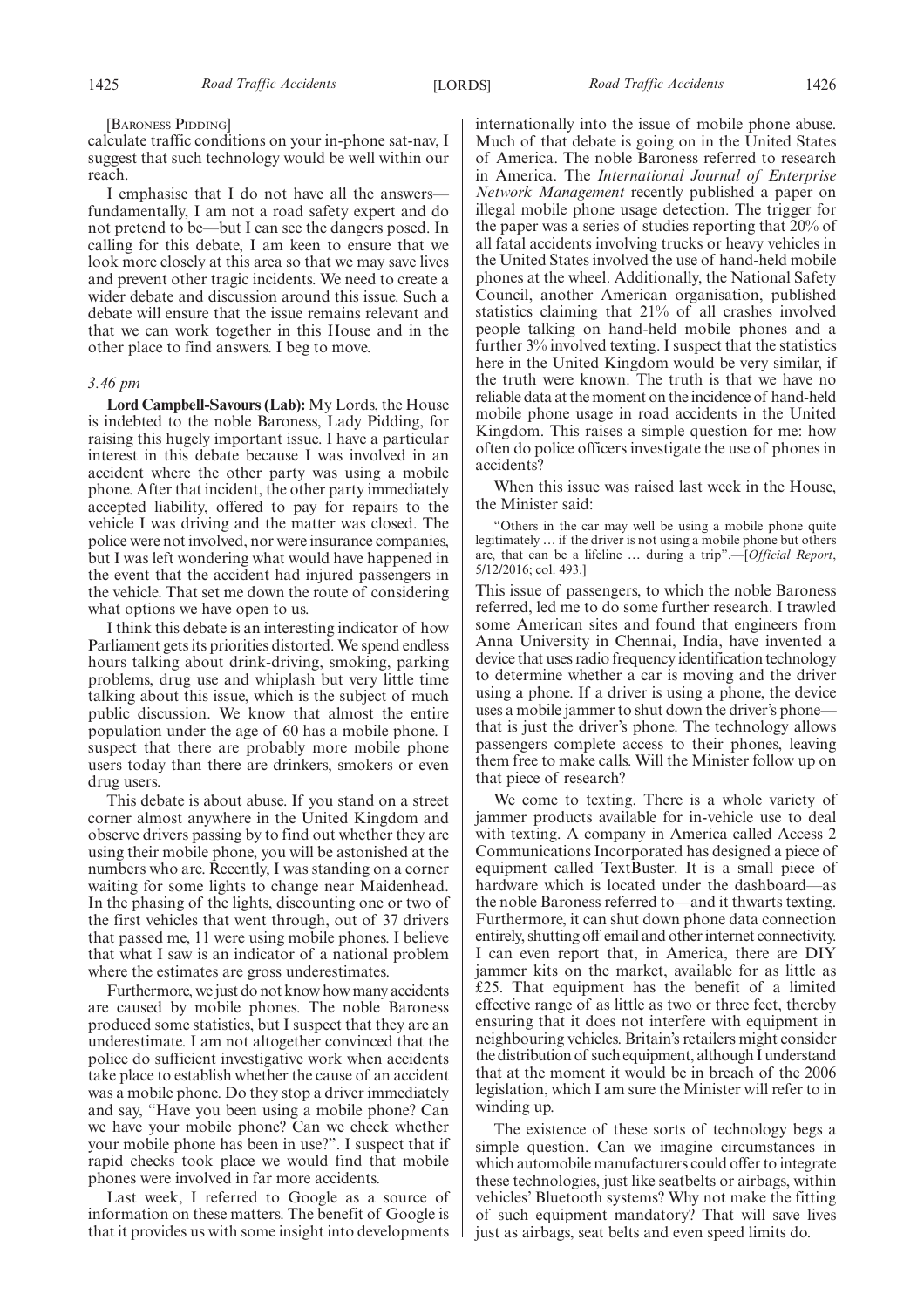Finally, I want to move to another matter, unrelated to mobile phone use but where similar technology issues arise. Jammers can have wider applications and I understand that equipment is now available for interrupting the most frequently used drone frequencies. Drones have become a public nuisance and threaten airline safety, but drone-jamming equipment is now available for operating distances of up to 2,000 feet. The equipment totally disables a drone and will bring it down to earth. Surely we should consider such equipment. I suspect that drone enthusiasts, who pay anything between £30 and £500 in the UK for a drone, would think twice about deploying them in areas where jammers are located if they thought they were vulnerable to destruction—I have airports in mind. Again, Ministers might turn their attention to the possibility of introducing such equipment.

Returning to mobile phones, in my view we need a statutory framework capable of shutting down hand-held mobile phone usage by vehicle drivers when vehicles are mobile. Drivers should be able to use hand-held equipment only when vehicles are stationary, at which time connectivity would be automatically restored. The equipment should be wired into the electrics in a way which prevents tampering by the vehicle's owner. Commercial vehicles, in particular lorries and vans, should be first in line for the mandatory installation of such equipment. Finally, we should amend the Wireless Telegraphy Act 2006, in particular where its provisions deal with signal interception.

I understand that the Government have acknowledged that enforcement alone would not fully address behaviour. They have said that they are,

"willing to work with industry on technology that would encourage better and safer behaviour".

The Government say that they want,

"to take full advantage rapidly developing in-car technology and where it can support safe driving behaviour. However … even with technology such as drive-safe modes it is ultimately the driver that has to take responsibility for their actions".

My case is that, while hand-held equipment is available which can be used in cars, drivers will very often not take responsibility for their actions. You can have all the campaigns in the world, but I suspect that drivers will ignore them. Campaigning in this area is insufficient; we need mandatory provisions and intervention. That is the only way that we are going to save lives.

#### *3.58 pm*

**Lord Woolf (CB):** My Lords, I am pleased to say a few words on this issue. I congratulate the noble Baroness, Lady Pidding, on raising the matter and on the research that she has obviously done. So far as research goes, I also congratulate the noble Lord, Lord Campbell-Savours, on his efforts in that regard. I hope that what they have contributed will be noted by the Minister and, in due course, taken forward in so far as that is practical.

I wish to raise only one specific interest in this matter. One can have immense sympathy for victims of crime, particularly when motoring offences occur as they are engaged in an outing or merely crossing the road, and there is a situation where loved ones are killed. I can see that they would expect the punishment that is, in their eyes, appropriate to what has occurred to them. However, I suggest that that is not the way to deal with what is evidently a problem. There are limits to our ability to use heavier and heavier sentences sentences which are continually rising—to deal with everyday life problems. Such problems are much better dealt with by campaigns to bring home to the public what is really at stake in what they may see as innocent actions.

I go back far enough in the law to remember when—I was a young man and had the task of defending people charged with driving under the influence—it was necessary for a driver to go into the police station and walk along a painted white line. If the driver managed to walk along the white line, it was thought that they had not committed the offence of driving under the influence. It was great sport for young advocates, such as myself at that stage, to take advantage in court of the inevitable stupidity of what was happening and of knowing that the juries before whom the cases came would often think, "There but for the grace of God go I", and therefore had considerable reluctance to convict. We certainly do not want to repeat the mistakes of that time in dealing with this contemporary problem.

We need an education campaign that makes it absolutely clear that driving with a mobile in your hand and speaking into it is extremely ill advised if you want to avoid driving dangerously. We do not want to create specific offences of a different sort. The existing offences are totally adequate to deal with those who drive dangerously and the penalties in those offences are sufficient to act as a deterrent.

In my experience, the sad thing about motoring offences is that, even though they have the most tragic consequences, the people who commit them are usually perfectly decent people who are horrified by what they have done and continue to carry the scars of what they have done for the rest of their lives. That they do so does not act as a comfort to victims of the offences, but it is not a situation where they need to do other than learn the dangers involved in what they are doing.

I urge the Government to do two things. The first is to bring home to the public in an appropriate way the dangers involved, and the second is to increase detection. That was mentioned by the noble Baroness, and I am sure there would not be the number of occasions detected by the survey that the noble Lord, Lord Campbell-Savours, carried out if it was given greater importance in the agenda of tasks to be performed by the police. It may well be that there are all sorts of ways in which their task can be made easier, just as in the case of drink-driving it was possible to devise methods of testing how much alcohol there was in a driver's blood. It could be the same with mobile phones. If they can be jammed as easily as the noble Lord, Lord Campbell-Savours thinks, perhaps that could be looked into as well. But please do not create more offences and please do not rely on imprisonment to improve the situation.

We have a problem in our prisons today, which is very much related to the number of persons serving sentences at this time. It is almost now at a crisis stage. At the same time, by unwise legislation, we have increased sentencing penalties continuously. It is sometimes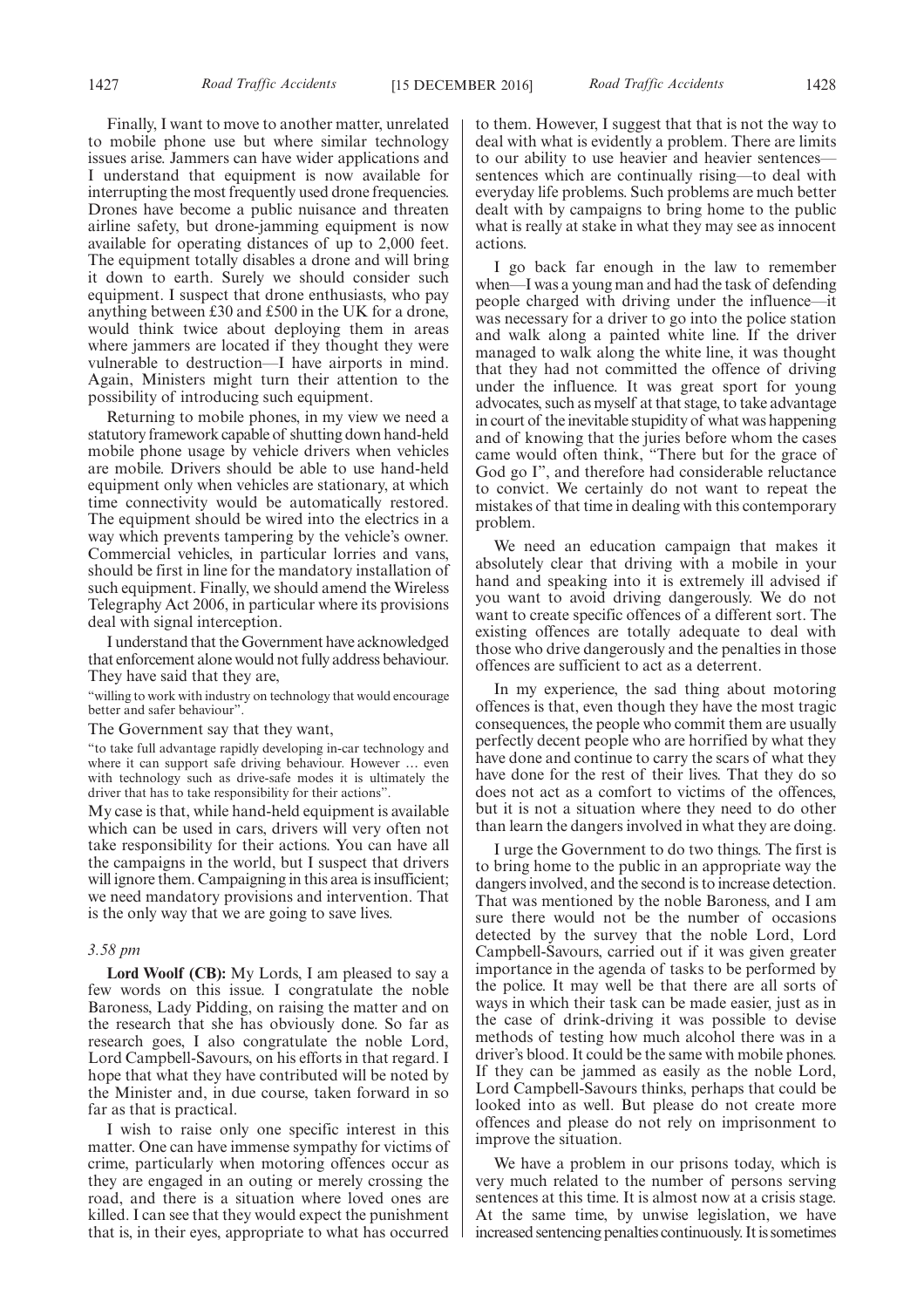[LORD WOOLF]

said, "Oh, of course it's the courts who impose the sentences", and when it is proposed to increase a particular sentence, it is said, "We can leave it to the courts to sentence at the right level". But if you increase the statutory penalty to life imprisonment, as is proposed in the case of killers driving dangerously, for example in the Government's press release, "Killer drivers to face life sentences", you are interfering with the whole pattern of sentencing, which we have devised so that there is a relationship between sentences.

When you look at the pattern of sentencing, you can look at the top and the bottom. At the bottom, no question of imprisonment arises, because the offence will not be punishable in that way; at the top, life sentences are the appropriate sentence for murder. It is the heaviest sentence now available to us. If you do not want the sentences in between to be raised higher across the board, you must be very careful to limit those situations where a life sentence can be imposed. Otherwise, Parliament is giving a message to the judiciary, which it is bound to observe, that the level of sentences expected for this type of offence is life imprisonment. Even in cases of death by dangerous driving, which is of course the equivalent of what we are looking at but with mobile phones involved, at present the maximum sentence, very appropriately, is 14 years. I would have said that is on the high side for the great majority of offences, and you certainly must not extend the embrace of the heaviest sentences to situations other those for which they are strictly appropriate. Otherwise, you are creating something disproportionate.

#### *4.08 pm*

**Baroness Newlove (Con):** My Lords, I thank my noble friend Lady Pidding for drawing the attention of your Lordships' House to the very important issue that we are addressing here today. We should be under no illusions about the untold damage and distress such actions cause to hundreds of families across the country. Many victims are impacted, and this is what I should like to highlight today.

The RAC published a report last week which found that of the almost 2,000 motorists surveyed, 31% admitted to using a mobile phone while behind the wheel. This compares to only 8% when the same survey was conducted in 2014. It may seem harmless to have a quick look at your phone, but the truth is these actions can cause so much misery. A recent study conducted by the University of the West of England, in Bristol, which spoke to crash scene investigators, found that police investigators were seizing mobile phones only in fatal and serious road traffic collisions. Further, in some fatal cases mobile phones were not seized at all for analysis. This means that not only are victims of crime suffering from the impact of a distracted driver on their phone, they are potentially victimised further by gaps in police investigations. I was disappointed to read that, and I hope changes will be made to this approach.

As Victims' Commissioner for England and Wales, I have been humbled by the victims I have met who have suffered from such actions. I have met seriously injured victims, and families who have lost loved ones. Through the actions of others, their lives have been shattered. The impact of road accidents cannot be overestimated. Despite the severity of the injuries or the fact that an individual has been killed, a driver's experience is far removed from the realities of what a victim will experience. The impact on victims needs to be much better understood.

I know there will be some drivers who have caused accidents and harm to their own loved ones, and that they will feel anguish and pain at their actions. That is what I want all drivers to understand. Why put yourself and those you love in a position where you can hurt others and cause so much devastation, just for a few minutes on your phone?

I welcome the Government's intention to put this issue—of reducing mobile phone use when driving—high on their priority list. I welcome penalties for drivers being toughened up. The doubling of fines and points on driving licences will be a good deterrent for some drivers, but we need to look at how this can affect more than just some. There will be drivers who will still get behind the wheel and pay no regard to these changes in the law. We need to make them aware of the huge impacts that they will cause to victims if they continue to ignore these proposals.

Victims need to know that they can be supported. Charities and voluntary organisations are already carrying out much-needed work. I know that police and crime commissioners, responsible for providing some victim services, are also prioritising this issue. I have seen some PCCs set up specialist units with the police to help victims of these tragic incidents, and I sincerely commend them for doing so. I hope to see more of these specialist services in place to help victims and their families, who are so hugely affected.

I strongly believe that reducing mobile phone use will reduce the numbers of victims affected by bad driving habits, but we all need to play our part—every member of society. As the Transport Secretary and noble Lords have said, it is time to make using a mobile phone while driving just as unacceptable as not wearing a seatbelt or drink-driving. We need better education and hard-hitting messages to ensure that the next generation who love social media are aware of what could happen. While it is exciting to pass your test and own a car, it is also quite dangerous. A car is a weapon on our roads that needs to be respected.

This will be a difficult and challenging task, but I ask that this House supports any attempt to help it be a reality—if for anyone, for the victims who become the unintended consequences of bad drivers' behaviour. Their lives are truly over. We have to ensure that we make safety on our roads viable for everyone.

#### *4.13 pm*

**Lord Hunt of Chesterton (Lab):** My Lords, I thank the noble Baroness, Lady Pidding, for tabling this important Motion. I support most, though perhaps not all, of the proposals that she brought forward. Some of us remember that when drink-driving and seat-belt laws were introduced in the 1960s there were many objections from drivers, but of course we soon saw that many lives were saved.

We cannot be complacent when new proposals for safety are made. I have had several colleagues and friends killed in car accidents. I myself was nearly killed when hitchhiking in a once and once-only trip in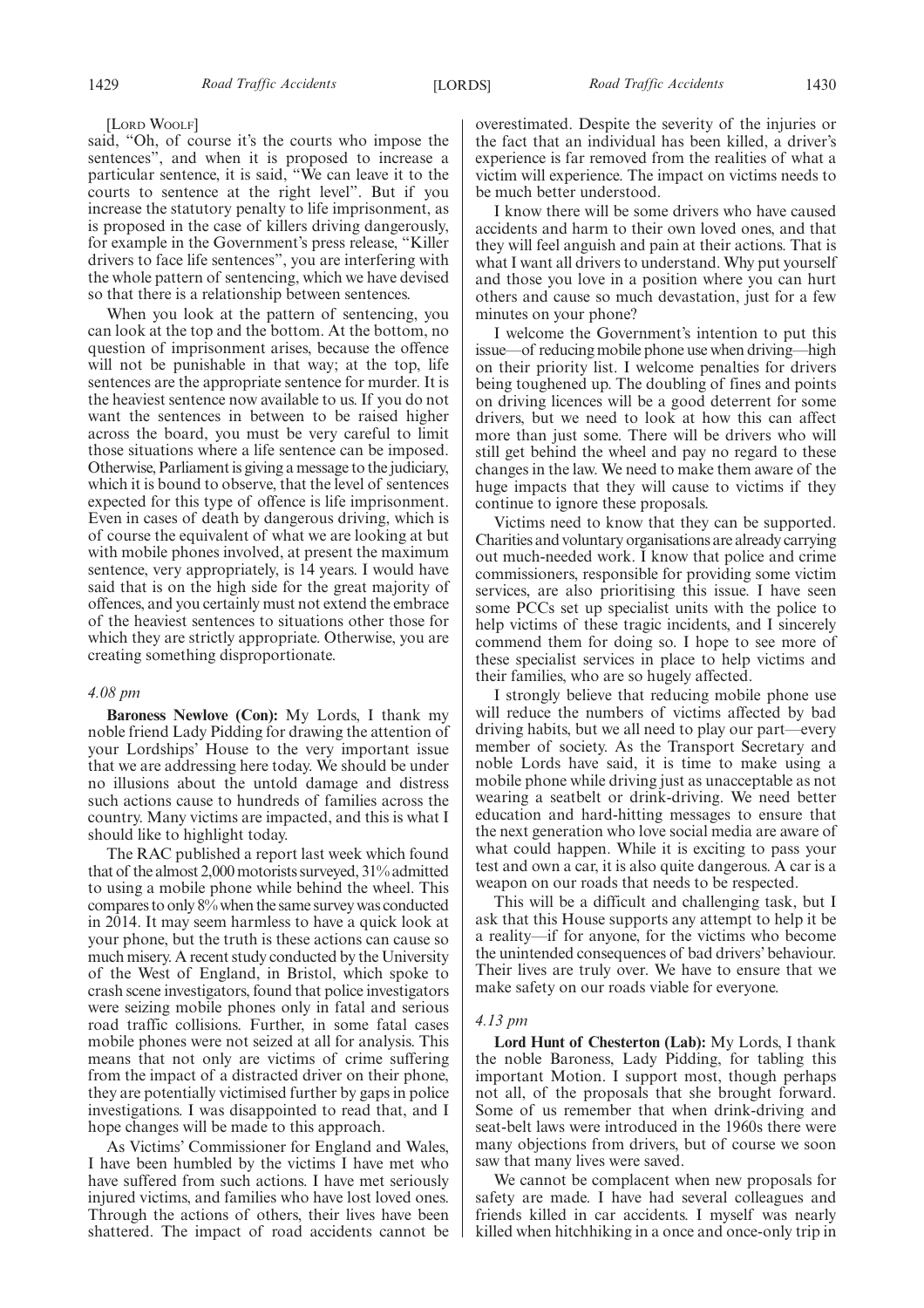a 100 miles-an-hour Jaguar, which nearly hit a tractor. Today we are reading about another cause of deaths: people using mobile phones at the time of the accident. How can we make drivers aware of the dangers and

reform their behaviour? Last year, I was driving through a small town in Somerset at about 35 miles an hour—which, I fear, was above the limit—and there was a speed camera. The police then sent me a letter inviting me to attend a morning's training course to learn about the danger of speeding. I was impressed, as we saw excellent videos of accidents and how to improve one's driving. It was instructive—for example, we learned that driving on country roads is particularly dangerous—but we were not informed about the dangers of driving while using a mobile phone or being distracted by infotainment systems.

I urge the Minister to ensure that these courses should include video and instruction about the accidents associated with drivers. Yesterday, I asked the Library whether there was any instruction in the *Highway Code* about the use of mobile phones. To my surprise, it was only in the most recent edition of 2016, where there is a reference in paragraphs 149 and 150, which are labelled,

"Mobile phones and in-vehicle technology".

The warning is not strongly expressed, and no information is provided about penalties for driving when using mobile phones. Will the Minister consider strengthening those clauses and providing diagrams to show how drivers lose concentration when using mobile phones? Will the Minister also ensure that questions about mobile phones are asked by examiners during the driving test?

The House of Lords Committee on Science and Technology, of which I am a member, is currently considering, among other things, people's behaviour in road vehicles and noticing how it will change as vehicles become partially or wholly self-driving or, as it is said, autonomous. It seems likely that there will be an even greater tendency for drivers to relax their attention not only when the vehicle has a semiautonomous aspect but if they are using mobile phones or infotainment. This is a complex interaction which our committee has not considered, but perhaps we should.

In fact, it is not too fanciful to consider how people's reactions, both physical and psychological, to the movement of the car may be affected by the input from the phone or media system. How will these complex interactions be incorporated in the new semiautonomous vehicles emerging from the German car industry, which seems to be well down the track with new systems in which your car will autonomously react to the cars in front of it, and so on? If that will also take into account the use of the mobile phone by people in front of you and the people in front of them, it becomes even more complex. The Government need to work very closely with the auto industry to analyse and control these extraordinary new developments.

I have two final points. First, why not insist that mobile phones should not sit, as the noble Baroness, Lady Pidding, suggested, nicely and conveniently on the dashboard? I suggest that, if you insist on using a mobile phone, you have a very big, nasty yellow thing sitting on your dashboard, so that everyone in the street knows you are using it. That is the trouble at the moment—you can hide using your mobile phone and no one knows you are doing it. We want to make what people are doing visible to their neighbours. I suggest that mobile phone should be uncomfortable, large, luminous, and seen to be anti-social. That is a new idea, and perhaps not so acceptable on the Benches opposite.

Secondly, the Highway Code in both paragraphs recommends rather strongly that if you want to use your mobile phone or laptop, you should go to a lay-by. That proposal seems sensible, but it will be used only if the Highways Agency greatly improves lay-bys, many of which are not safe and are often quite disgusting.

#### *4.19 pm*

**Baroness Watkins of Tavistock (CB):** My Lords, I congratulate the noble Baroness, Lady Pidding, on securing this debate on such important issues.

The Department for Transport consultation document from November 2016 outlines the government manifesto commitment to,

"reduce the number of cyclists and other road users killed and injured on our roads every year".

I am particularly delighted to contribute to this discussion because, although I am not going to say the date or time, in my early 20s one of my greatest friends was killed while cycling, so I am very moved to be involved in this debate.

It is clear that we need to reduce death and accidents on the roads, and it has been suggested that one method is to reduce the number of drivers of all vehicles who use hand-held mobile phones or devices when driving. We need to remember that it is not just phones; a lot of people use hand-held navigation. Currently, fines for drivers found guilty of using hand-held phones are £100 and three penalty points. For first offenders, at the moment a remedial course is sometimes offered. It is argued that these are not sufficient deterrents to nudge drivers to stop using phones in this manner, and it is proposed that all drivers found using hand-held devices while driving, regardless of whether it is their first offence, should face a fine of £200 and six penalty points. Some, including the noble Baroness, Lady Jones of Moulsecoomb, in a recent letter to the *Times*, have suggested that lifetime bans would send out a message that driving is a privilege that you can lose due to dangerous driving that results in death or injury to another. Such an approach would certainly be less costly than prolonged jail sentences.

Responses to the consultation on changes to the fixed penalty notice and penalty points are overwhelmingly in support of increasing the level of fines and penalty points. Some would argue that those who chose to respond to such a consultation are by very definition a group who would most often want punitive change, and that many of the public would perceive such an approach as unnecessarily harsh. I am not one of these. Having worked as both a clinical nurse and a non-executive director in the health service, I am only too aware of the number of accidents which occur when drivers are distracted.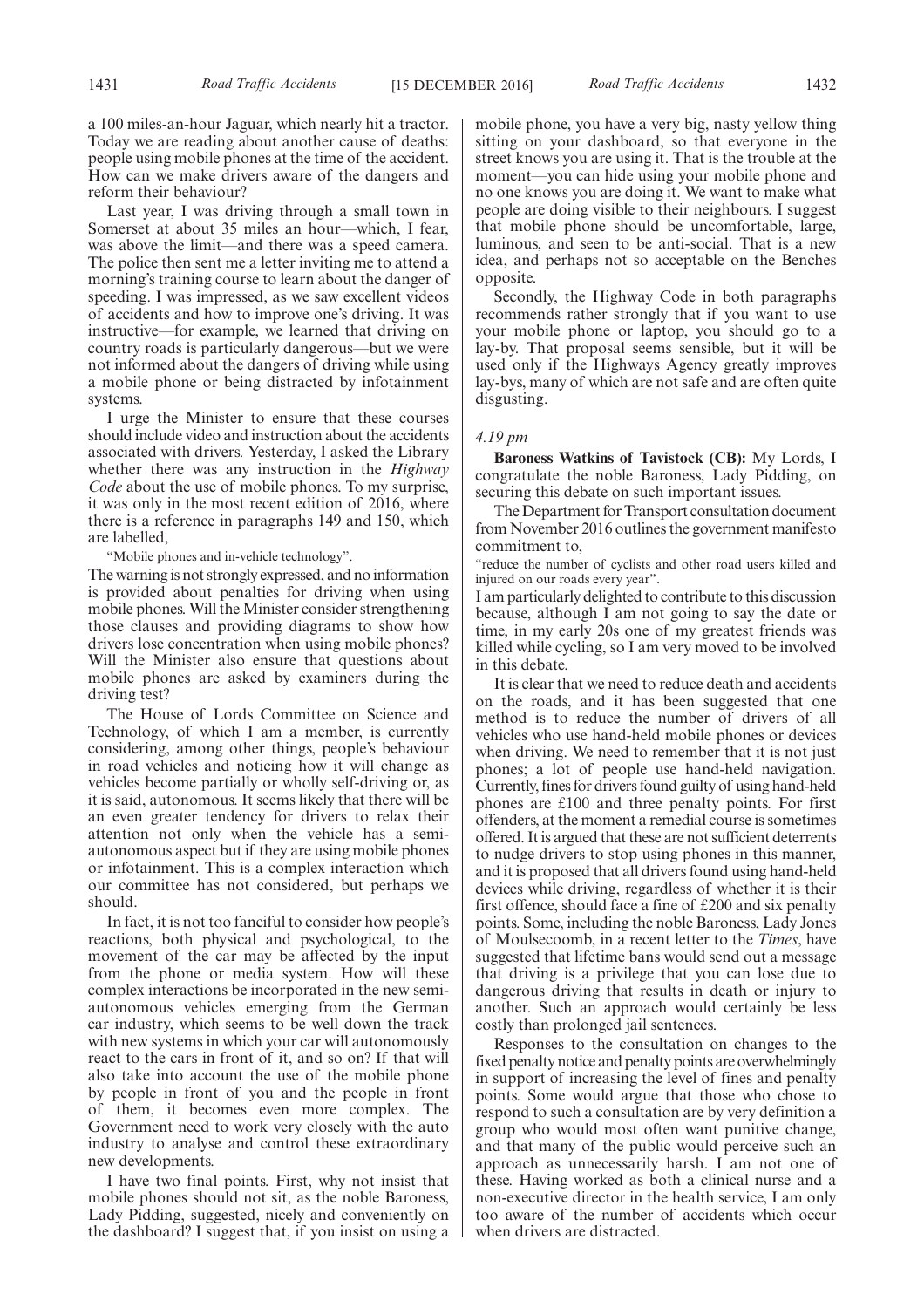[BARONESS WATKINS OF TAVISTOCK]

Distractions are of course not solely attributable to the use of mobile phones. The noble Lord, Lord Ahmad, has reminded us what having many children in the car can do in terms of distraction, something that I also recognise from when I was younger. Distracted drivers can be perceived as at one end of a Likert scale, with the other end of the scale being dangerous drivers. It is very difficult to measure at exactly which point a distracted driver becomes dangerous, although the laws on driving while under the influence of alcohol and drugs have become increasingly strict over the last 50 years. In the 1960s—I actually wrote the 1970s, but perhaps the law came in earlier—it was by and large acceptable for people to drive while under the influence of more alcohol than today's legal limit. The changes to the law on drinking and driving have resulted in significantly fewer people driving while under the influence of alcohol, particularly young people brought up with those new laws. This illustrates that a harsher approach to fines and penalties can be successful. It should be noted, however, that the changes to the drink-driving laws were accompanied by significant educational interventions, as the noble Baroness, Lady Pidding, pointed out, using a variety of media such as television, poster adverts and education in cinemas and schools. Therefore, I argue that any introduction of higher penalties for the use of hand-held devices should be undertaken in conjunction with a significant educational programme, using modern technology support to do so such as Twitter and texting, in addition to television advertising and education in schools, colleges and universities—and why not when you are being orientated to a new job? It was certainly made very clear to me as a district nurse that I could not undertake my duties under the influence of alcohol or drugs. We should probably tell anybody who drives for work that it will be a work-related offence as well to use a hand-held mobile device without stopping the car.

We are told in the Library Note that the proportion of drivers detected using hand-held mobile devices while driving has remained relatively constant since 2002. This is a difficult statistic to validate as we also know that there has been a significant increase in the use of mobile phones in this period. I also note the reference to the RAC and 31% that has just been discussed. Another factor may be that the use of mobile phones while driving is now seen by many people as a minor infringement and fewer cases therefore come to court, rather than that the use of hand-held mobile phones while driving is becoming more socially unacceptable. In any event, the findings of guilt in court have halved, down from a peak of 32,000 convictions in 2010 to 16,000 in 2014—so something is happening. Either we are not taking people to court or people are using them less. Statistically the use of hands-free mobile phones is a minor contributory factor in all accidents reported by the police. The latest figures suggest that it might account for only 1% of fatal accidents. Yet I think that we would all argue that each human life is of value and if improving this issue could save 10 serious accidents a year, this would surely be beneficial.

I have never thought of myself as a victim but when the noble Baroness was speaking I thought perhaps I was in my youth. In the case I referred to earlier, I was able to forgive and get over my grief because it had been a real accident and nobody was at fault. I believe that I would not have been able to forgive and move on nearly as easily if I thought that somebody had been deliberately using a mobile phone or texting and that it had contributed to the accident. It would be of enormous help to victims if we could tackle this issue. For those people who have a real accident, as in the case to which I referred, it is much easier if they can be distinguished from those who are, as it were, flouting the law.

It is clear that driving while using a hands-free kit is legal and that this is safer than using a hand-held device. But we should not fall into a false sense of security—you can be equally distracted with a hands-free device, particularly if you are trying to do something too complicated on the phone while you are driving. I have read about the complicated scientific tools that might be able to provide blocking, but would the Government consider it worth while, when cars have an MOT, for a small suction device to be put in at dashboard level as a kind of cradle for hand-held phones in all cars that do not have proper fittings? These devices are relatively cheap. I have investigated—they can be bought for £5. The big yellow ones are more expensive.

Although I accept that there is no guarantee that a driver would place the phone in such a cradle while driving, if this were combined with an increase in fines and penalty points it may well decrease the number of drivers holding a phone while speaking, because some mobile devices can be used from a distance. It would also reduce the likelihood of drivers looking down at their phones while driving—a point made by the noble Baroness, Lady Pidding. We certainly need to reduce texting by drivers.

I believe that most drivers today who use hand-held mobile phones do so because they believe it is acceptable. By this I mean that "normalised deviance" is occurring. Normalisation of deviance is a term meaning that people become so accustomed to deviant behaviour that they no longer consider it deviant, despite the fact that they exceed the rules for elementary safety. I suggest that this has happened with the use of mobile phones in cars and other vehicles. I therefore broadly support an increase in penalties for the use of mobile devices when driving. I have considered the issue of lifetime bans and do not think that this would be appropriate for first offenders but should be an option for repeat offenders. I would not like to see life prison sentences. Will the Government consider the relatively cheap and simple solution of requiring older vehicles to have phone-holding devices fitted when they have an MOT in the same way that, in an earlier era, people were expected to have seat belts fitted in their cars if they did not already have them? I thank the noble Baroness, Lady Pidding, for initiating this incredibly important debate.

#### *4.30 pm*

**Viscount Simon (Lab):** My Lords, I declare my interests as in the register.

Due to the cost of purchasing and maintaining vehicles, police forces have had to cut the number of traffic officers to help achieve the financial cuts imposed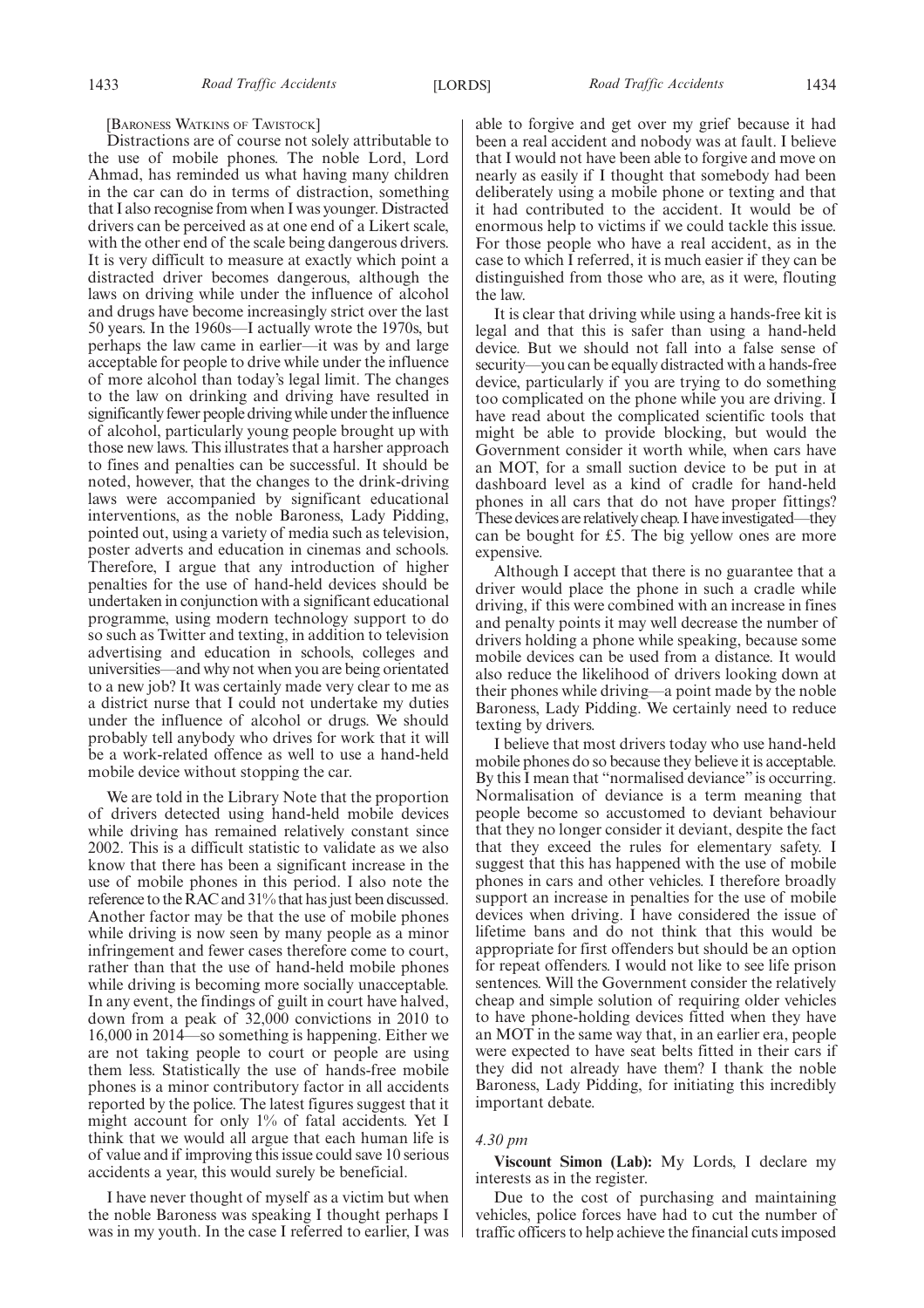on them. The noble Baroness, Lady Watkins, said that the number of these offences in connection with using mobiles had stayed the same over a 10-year period. This could well be due to the cut in the number of traffic officers. I wonder how often noble Lords present today have seen traffic officers'vehicles on a motorway not many, I suspect. It is easy to see a driver who is using a hand-held mobile, and this applies to vehicles of all sizes. However, the driver is not only distracted by using the hand-held device; the person at the other end has no idea of the traffic conditions, which adds to this distraction. Therefore, this issue needs to be attended to.

While slightly wide of this debate, would it not be a good idea if drivers were forbidden to have both ears covered by a device, so that they can hear emergency vehicles? Perhaps such a measure should be applied also to cyclists.

#### *4.31 pm*

**Lord Tunnicliffe (Lab):** My Lords, this is at its heart a debate about dangerous driving, and it is a sobering subject. We have heard throughout the debate of cases in which people have lost their lives, or lost a loved one, because a driver was distracted through using their phone while behind the wheel. It is striking, when you hear about these families, that such devastation has been caused by a few seconds of distraction, something as trivial as a driver wanting to change the song they listen to next. It is a dreadful thing to put somebody else's life in such great danger. Awareness needs to be raised of how dangerous it is. With that in mind, I congratulate the noble Baroness on securing this debate.

It has been more than 10 years since the Labour Government introduced the offence of using your mobile phone while driving. However, use of a mobile phone was a contributory factor in 22 fatal collisions in 2015. The police regard mobile phone use as one of the "fatal four" causes of road accidents, alongside speeding, drink-driving and not wearing a seat belt. Research by the RAC points to things getting worse rather than better. A survey taken in September found that 31% of drivers used a hand-held phone behind the wheel, up from  $8\%$  who admitted to doing so in 2014. Drivers admitted to taking photos and videos while driving, or posting on social media. A sizeable culture shift needs to happen.

Drink-driving used to be accepted as something that happened regularly. It is no longer socially acceptable. People know that it is illegal to get behind the wheel drunk or under the influence. They know why it is illegal. They consider it reckless and know that it puts other people's lives in danger. Public awareness, education and enforcement have all worked together to reduce the number of incidents and the number of people who would ever consider drinking and driving. This is a cause to be hopeful. We know that it is possible to tackle a problem and make our roads safer because it has been done before and so can be done again.

We welcome the Government's decision to increase the penalties for using a mobile phone while driving. Labour has been pushing the Government to act on this issue, which has been worsening in recent years on their watch. The increase from three points to six means that a driver who is caught on their phone twice will face the possibility of disqualification by the courts. Novice drivers who are caught for the first time may have to take their test again. Tougher penalties are part of the package that is needed to demonstrate the severity of the offence and the heartbreaking consequences it can have. Have the Government had discussions about applying an outright ban to those caught using their phone while driving? This is available for those driving or attempting to drive while over the alcohol limit. Is there a reason the Government settled on a six-point penalty? What is being done to educate drivers so that they are aware of the new penalties and that using a phone while driving is a serious offence?

There is a problem of the Government's own making, which they have not yet faced up to. We have the law, education and awareness-raising, and the last part of the puzzle is enforcement. It does not matter how severe the penalty is if we rarely manage to use it. Penalties are hardly a disincentive if they are not applied when they are deserved. It remains far more of a challenge to convince people that behaviour is reckless and constitutes a serious offence if they are never pulled over for it.

In 2010, over 35,000 drivers had court proceedings instigated against them for using a mobile phone while driving. In five years of Conservative-led Government, that enforcement record fell year by year. By 2015, half the number of the drivers were being dealt with in court for this growing, life-threatening offence. The number of fixed penalty notices dropped from over 123,000 in 2011 to under 17,000 last year. Drivers are getting away with it. Mobile phone use is not picked up automatically, as speeding is currently. It takes enforcement, but this Government have cut police resources and depleted the ability of our police forces to enforce the law. Home Office figures show that local areas have lost, on average, 27% of their dedicated road police. We therefore have to ask the Government, if they are taking this offence as seriously as they claim to and as seriously as they should, what are they doing to improve these abysmal enforcement figures?

I will say a word or two about some of the previous contributions. The noble Baroness, Lady Pidding, and a number of other noble Lords talked about smart systems. Those of us who have relatively modern cars have at least semi-smart systems, and there is much to commend them. However, I look to the Government to say what they are doing to advance research into smart systems to make them even more effective. The noble Baroness also raised the issue of public information films. Of course, when the Government came to power in 2010, they cut back quite radically on the use of such media. Some of the campaigns that were run in the 1960s, 1970s and 1980s—not just on drink-driving but on AIDS, for example—were value for money. The Government should reconsider the use of high-quality campaigns.

My noble friend Lord Campbell-Savours shared with us his data-gathering skills and brought home that this is a widespread offence, and considerable effort is needed to tackle it. His idea of immediate automatic checks by the police after anyone has been involved in an accident has some value, and I hope the Minister will react to that. We automatically check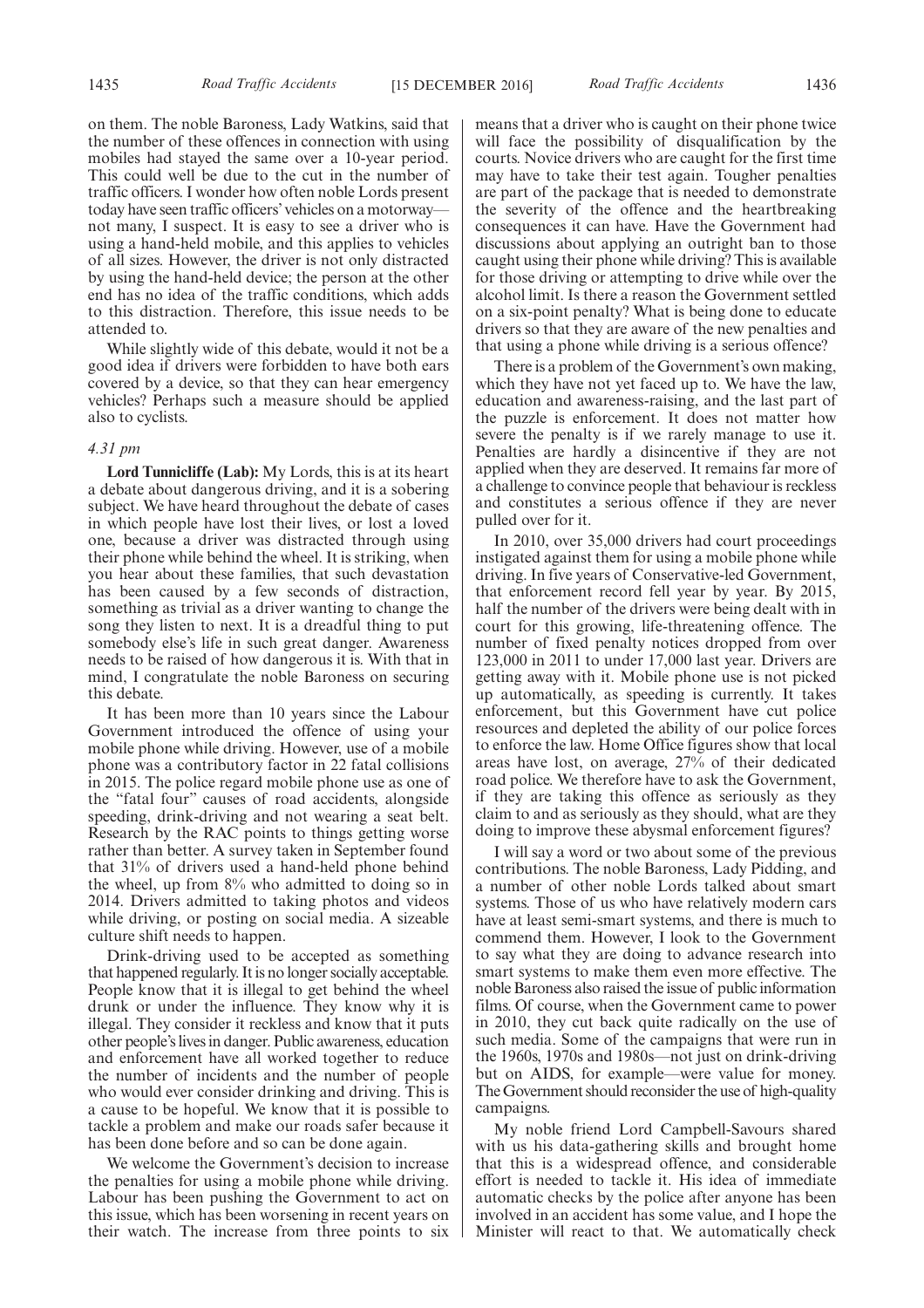drivers for alcohol after an accident, and this would have a similar chilling effect. My noble friend also commended the use of technology.

It was important for us to listen to the noble and learned Lord, Lord Woolf, whose cautionary words on sentence escalation are important. Somehow, in our whole system, we have got it wrong. We have too much incarceration and not enough other thoughtful ways to tackle offences. He told the white line story. I am not an expert on the judicial or criminal world, but my understanding is that where sentences have been overly severe, prosecution rates have fallen because juries have been reluctant to come forward with a guilty finding. There were periods in which the death penalty, for instance, was widely available but not much used because of a sense of revulsion about excessive sentencing. We have to move from relying on very excessive sentences to looking at the whole question of how to change attitudes.

The idea of a campaign was a theme that ran through many of the contributions. The noble and learned Lord touched on that when he talked about people who kill someone in an accident being scarred and having to live with it for the rest of their life. That got to me. The one thing that came out of the drinkdriving campaign that influences my driving behaviour is the thought of killing somebody and wondering how I would live with that for the rest of my life. We somehow have to embed that idea in the souls of our drivers.

I come back to a point that was made by the noble and learned Lord, Lord Woolf. We know that the most powerful deterrent to crime is detection rates. High crime detection rates have a much bigger impact than sentencing. The noble Baroness, Lady Newlove, covered many of the same points. My noble friend Lord Hunt took us back once again to the 1960s. It is very clever, and I do not know how we did it, but culturally people have moved on from that period. The Government should take up his idea of a mobile use element to speeding courses. Such courses are occasions when you have a cultural handle on a driver. The driver has already made the decision to take an educational, as opposed to a punitive, route, and he is possibly in the right frame of mind to absorb that sort of information. It would be interesting to know whether the Government are doing any behavioural research as a means of tackling this problem.

Finally, we were left with a distinction between distractions and dangers. I have spent most of my life in safety-critical industries. The reality is that you always worry about proportionality, and it is something we have to build into this culture. If you are listening to a complex radio programme—"In Our Time" on a Thursday morning is a good example—and trying to manoeuvre in difficult traffic conditions, there is no question but that the act of listening affects your powers of concentration. We have to get people to think in a much more holistic way about their behaviour when they drive. This is an issue on which Members on all sides wish to see progress.

I end my remarks with a rather more hopeful question about how the Government plan to measure success in this area. What sort of monitoring will be done to gauge the effectiveness of the new penalties and the awareness campaign, and to judge what is working and what more may need to be done? Behavioural change, as we know, takes time. It is my hope that we may speed it up a bit by ensuring that drivers know that a couple of irresponsible seconds behind the wheel can cost someone's life.

#### *4.43 pm*

**TheParliamentaryUnder-Secretaryof State,Department for Transport (Lord Ahmad of Wimbledon) (Con):** My Lords, first, I thank all noble Lords who have taken part in this very timely and important debate. In particular, I thank my noble friend Lady Pidding for this opportunity to set out what the Government are doing to reduce road traffic accidents caused by motorists using hand-held mobile devices while driving. We are taking decisive action in a variety of ways, which I will set out in a moment.

My noble friend started her speech in a very poignant way. All of us, across the House and beyond, were deeply moved by the tragic events that we saw not so long ago—in August—on the A34. My noble friend made particular and poignant mention of Tracy Houghton, her sons Ethan and Josh, and her step-daughter Amy, who tragically died in an accident in which the person who was subsequently taken to court and convicted of causing the tragedy was using his mobile phone. In mentioning those tragic events, I also pay tribute to the police in Thames Valley who were involved in dealing with that accident. I am pleased that we have with us today Chief Inspector Henry Parsons, who was involved with those investigations. When such tragic events take place, it is, as many noble Lords mentioned, the bereaved families who often suffer the consequences of what are, at times, the careless actions of others.

Let me reflect on the constructive contributions that have been made in this debate. The Government have introduced legislation to increase the penalties imposed when a driver is caught using a hand-held mobile phone or other similar hand-held device while driving and receives a fixed penalty notice. The number of penalty points added to the driver's licence will double from three to six, and the penalty fine will also double from £100 to £200. The legislation for the increase in penalty points has already been approved in the House of Commons, and we will debate it for approval here next week, on 20 December. The statutory instrument for the increase in the penalty fine will be laid before Parliament using the negative procedure in the new year. Subject to the approval of Parliament, we aim for the new penalties to be effective from 1 March 2017.

I thank the noble Lord, Lord Tunnicliffe, and Her Majesty's Opposition for their broad support for the measures. He and other noble Lords, including my noble friend Lady Pidding, and the noble and learned Lord, Lord Woolf, talked about the importance of education. As noble Lords are aware, there will be a specific THINK! educational campaign from around the time that the new penalties come into force to inform drivers and raise awareness. THINK! is also undertaking a review over two and a half years into how to target child and teen audiences more broadly, which is another point that several noble Lords reflected on.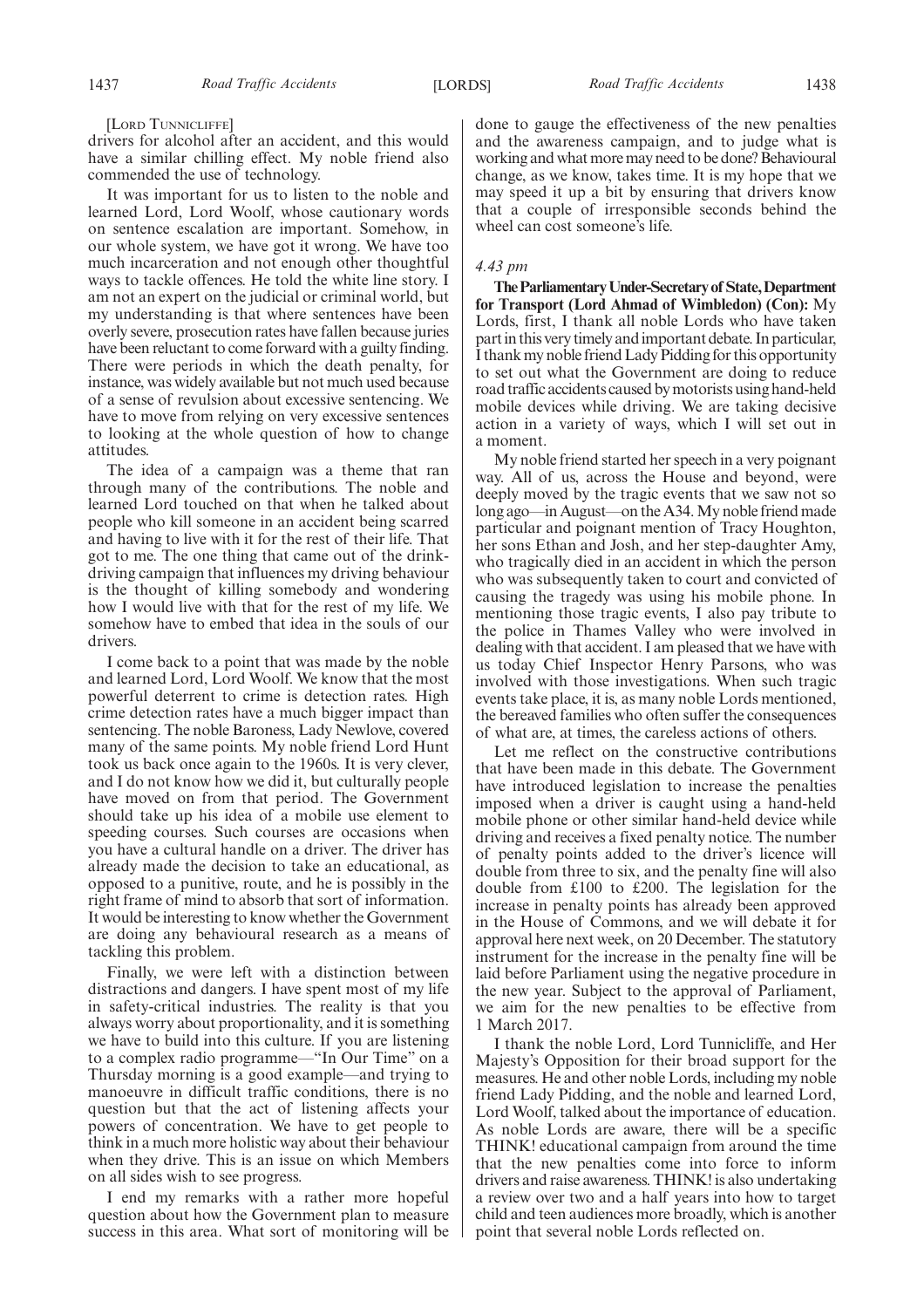1439 *Road Traffic Accidents* [15 DECEMBER 2016] *Road Traffic Accidents* 1440

As well as these forthcoming changes, the Government launched a consultation through the Ministry of Justice on 5 December seeking views on driving offences and penalties relating to causing death or serious injury. The consultation contains proposals on increasing the maximum sentence for causing death by dangerous driving from 14 years to life; increasing the maximum sentence for causing death by careless driving while under the influence of drink or drugs from 14 years to life; creating a new offence of causing serious injury by careless driving, with a maximum sentence of three years; and a longer minimum disqualification period for drivers who kill. I pay tribute to the contribution from the noble and learned Lord, Lord Woolf, who stressed the importance of the issue of education and the caution of life-sentencing in this respect. I encourage all noble Lords to bear in mind that the deadline for the consultation is 1 February. The Government will reflect on the responses that they receive.

The measures I have outlined in response to questions raised by the noble Lord, Lord Tunnicliffe, show that the Government are serious about addressing public concerns regarding drivers who needlessly kill or seriously injure other road users. They also show that the Government are serious about ensuring that those who kill or seriously injure others due to using a hand-held mobile phone or other similar hand-held device when driving face serious punishment through the courts. The noble Lord mentioned the issue of six points. One of the intended consequences of increasing the fixed penalty to six points is that drivers need only commit two mobile phone offences, accruing 12 points, before facing automatic disqualification by the courts. Drivers who habitually use their hand-held mobile phone or other hand-held device when driving face being banned sooner than under the existing system.

In addition, novice drivers who passed their test in the last two years will face automatic revocation of their licence if they commit a single mobile phone offence. Under the Road Traffic (New Drivers) Act, novice drivers can accrue only six points rather than the usual 12 before they face disqualification. To regain their licence they must reapply for a provisional licence and pass a further theory and practical driving test.

The majority of novice drivers are young people below the age of 25, and evidence suggests that young drivers are the group most likely to use a hand-held mobile phone while driving compared with other drivers. As a group, young drivers also are already disproportionality represented in the numbers of fatalities and seriously injured. Given the risk that they pose, there is a need for a strong deterrent to their offending behaviour. It is proportionate that the consequence of a single mobile phone offence may mean disqualification. We must aim to effect behavioural change among this group—the drivers most likely to offend and use their hand-held mobile phones when driving—to make progress in improving road safety, which was a point well made by the noble Baroness, Lady Watkins of Tavistock.

My noble friend Lady Pidding asked specifically about heavy goods vehicle drivers. Drivers of heavy goods vehicles and passenger service vehicles who commit this offence will continue to face the possibility of the traffic commissioners, who regulate HGV and PSV operators, using their powers to review and possibly suspend the driver's vocational licence entitlement to drive these vehicles. Given the greater impact that such large vehicles have in accidents, I believe that that is proportionate but I will also reflect on the suggestions made by my noble friend. All these various elements come together with the aim of making the use of a hand-held mobile phone or other hand-held device while driving as socially unacceptable as drink-driving—a point reflected on by several noble Lords.

Hand-held mobile phone use while driving is very dangerous and was a contributory factor in 22 fatal accidents in 2015. Behind these statistics there are individual tragedies, some of which we have heard about today, caused by drivers who have acted selfishly, insensitively or carelessly. Each one of those is a needless tragedy, and we must bring these numbers down. The families are understandably very upset and angry that a close relative of theirs was killed because of something that could so easily have been prevented. The Government also recognise that using a hand-held phone when driving has become widespread. The RAC *Report on Motoring*, published in September 2016, mentioned by my noble friend Lady Newlove, suggests that increasing numbers of drivers are using a hand-held mobile phone at the wheel. It reports that 31% of motorists said they used a hand-held phone behind the wheel compared with 8% in 2014. The number of drivers who said they sent a message or posted on social media rose from 7% to 19%.

In 2014, the Department for Transport commissioned roadside observational studies which showed that around 1.6% of drivers are using a hand-held mobile phone at any given moment. We will conduct a similar exercise in this respect once the new penalties are in place. We all accept that driving ability is clearly impaired by using a hand-held mobile phone and studies have found that it potentially impairs driving more than driving above the drink-drive limit. The Royal Society for the Prevention of Accidents has calculated that a driver is four times more likely to crash when using a mobile phone while driving.

The police also regard driving while using a hand-held mobile phone as one of the fatal four causes of accidents, along with speeding, drink or drug-driving and not wearing a seatbelt. Several noble Lords talked of this. It is clear that change is needed, which is why the Government are taking action and responding to the public to take tougher action. I also accept that it is also about a change of culture and behaviour. Increasing the fixed-penalty notice to six points makes it among the highest penalty points when a fixed penalty is issued.

Noble Lords have also talked about offering offenders an opportunity to take the driving test. The Government have been following this. Currently police forces can offer an alternative to penalty points in the form of courses, but it is our view that drivers should not be offered a remedial course instead of a fixed penalty notice. There is a place for education, but the Government are clear that using a hand-held mobile phone when driving should be penalised to deter reoffending, which is similar to the approach we have taken to drink-driving offenders. This again was a point well made by the noble Baroness, Lady Watkins. We are considering the options for a model under which drivers committing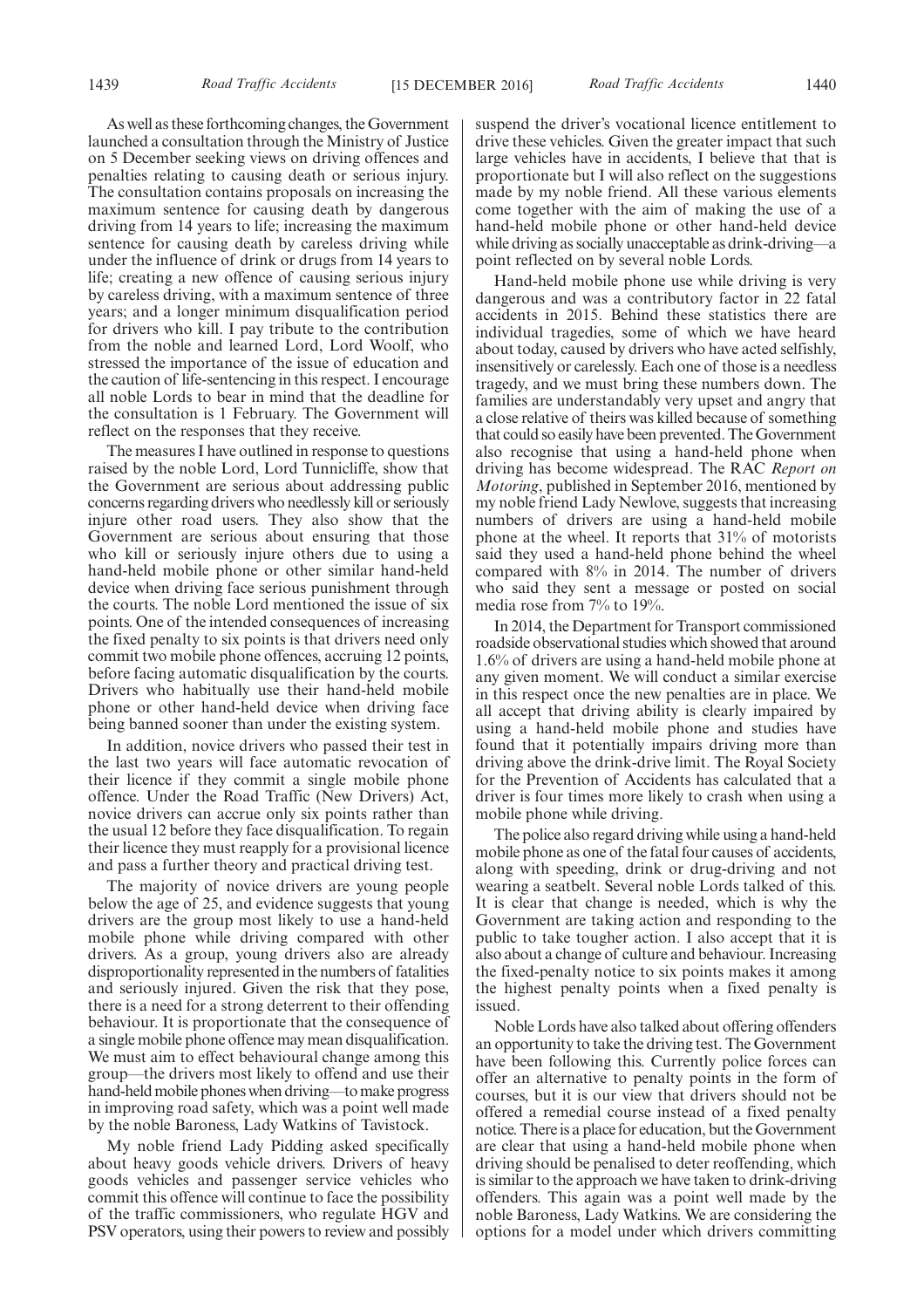#### [LORD AHMAD OF WIMBLEDON]

this offence will receive a penalty in combination with education on the risks of using a hand-held mobile phone or other devices while driving. The noble Lord, Lord Hunt, and the noble and learned Lord, Lord Woolf, both pointed out the importance of education and we will work with police and road safety groups to develop a practical model, taking legislative action if required in due course.

The noble Lord, Lord Hunt, asked about specific reviews. The department is planning to conduct a roadside observational survey that will monitor mobile phone use as a follow-up to the one carried out in 2014. He also made a number of practical suggestions about the driving test and making amendments to the Highway Code, which I shall of course take back to reflect on. He suggested as a way forward the use of a large yellow mobile phone so that all can see it. That is something for the phone manufacturers to reflect on, but as he talked about it I noticed that every Member of your Lordships' House quickly checked the size of their own mobile phone. As we can see, the approach of the manufacturers is somewhat different. Phones are becoming more discreet and are designed to be light, but who knows what the future holds? Certainly his other practical points are well made.

Several noble Lords referred to semi-autonomous vehicles. The Government are investing a great deal in smart car technology and we are talking to manufacturers. The noble Lord, Lord Hunt, made further practical suggestions in that respect which I think are important to reflect upon.

The penalties we have been discussing are in respect of those using mobile phones while driving. However, as the noble Viscount, Lord Simon, pointed out, we need to look at all road users. Only yesterday, as I was being driven back to the department and was looking at my next briefing, suddenly the car had to brake sharply because a pedestrian using his mobile phone decided to walk into the middle of the road. The importance of education for all users, whether car drivers, cyclists or pedestrians, was a point well made by the noble Viscount.

The question of banning mobile phone use for all those in a vehicle was raised, and the noble Lord, Lord Campbell-Savours, has raised this with me in Parliamentary Questions. Of course it is difficult for the police to witness from the roadside a hand-held mobile phone in operation but I hope that, through our educational process, drivers will become more responsible. If someone is driving poorly because they are distracted by a phone conversation or because they are checking social media, even if they are using hands-free technology, the police can check mobile phone records and prosecute for other offences such as dangerous driving, which may incur higher penalties. I will come to the point made by the noble Lord about technology in a moment.

Let me assure noble Lords that, make no mistake, drivers who behave recklessly or inconsiderately must understand the consequences of their actions. Noble Lords may be concerned about how we will enforce the new penalties. The increase in penalties will have a deterrent effect on people committing hand-held mobile phone offences while driving and, as I have said, the

THINK! campaign will greatly assist in this respect. Any action will be in addition to current enforcement practice, including the current pilot being undertaken on the strategic road network of loaning police forces an HGV cab to spot offenders, something noble Lords may have followed in the press recently. The level of effective roads policing is not necessarily dependent solely on one factor such as the number of officers specifically engaged in roads policing at any one time. It is of course for police and crime commissioners to identify their local needs and, in consultation with the chief constable, to draw up appropriate plans. But as my noble friend Lady Newlove pointed out, in her important role as the Victims Commissioner, she is already seeing demonstrably good practice across the country in this respect. The chief constable will, of course, retain operational independence and then deploy appropriate resources to the priorities agreed in the policing plan as they see fit. I am delighted that I am joined by my noble friend the Minister at the Home Office, because we will work together at the Department for Transport and the Home Office to establish what practical options are available.

There are often calls for technology to help drivers be more compliant. These need to be looked at very carefully and we invited views as part of the public consultation at the beginning of the year. The noble Lord, Lord Campbell-Savours, raised phone-jamming equipment in cars to stop drivers using their mobile phones. While it may be a simple idea, it has drawbacks, as we have previously discussed. It will prevent others in the car using mobile phones. However, he talked about different research. It is important to reflect on the research and I will certainly welcome any feedback from him on the work that has been developed in this regard. We will certainly look at whether there are ways that a driver could be isolated from using their mobile phone, but not to the detriment of others. That is worth looking at further.

Mobile phones can be fitted with a motion detector that cuts out the signal when it detects motion. Again, the noble Lord, Lord Campbell-Savours, talked about technology and drones. A consultation on drones will be issued shortly; I draw the noble Lord's attention to that. He was right that I, as the Aviation Minister at the DfT, know full well the merits of geo-fencing—for example, to prevent the use of drones in areas they should not be progressing into—in particular on issues of safety. We are also aware that a number of companies have developed "drive safe" modes. The industry is working together with government to ensure further development can be made in these areas.

On whether car manufacturers should do more, there is already a set of guiding principles that, when applied during the development of a product, should lead to a design that can be safely used in a vehicle. I am sure this debate will further inform research in that area.

The Government are fully aware of the case for reducing road traffic accidents due to the nature and use of hand-held mobile phones or other similar hand-held devices when driving. That is why we are introducing legislation to increase the penalties for this offence, alongside the planned launch of a new THINK! Campaign, and directly asking police forces not to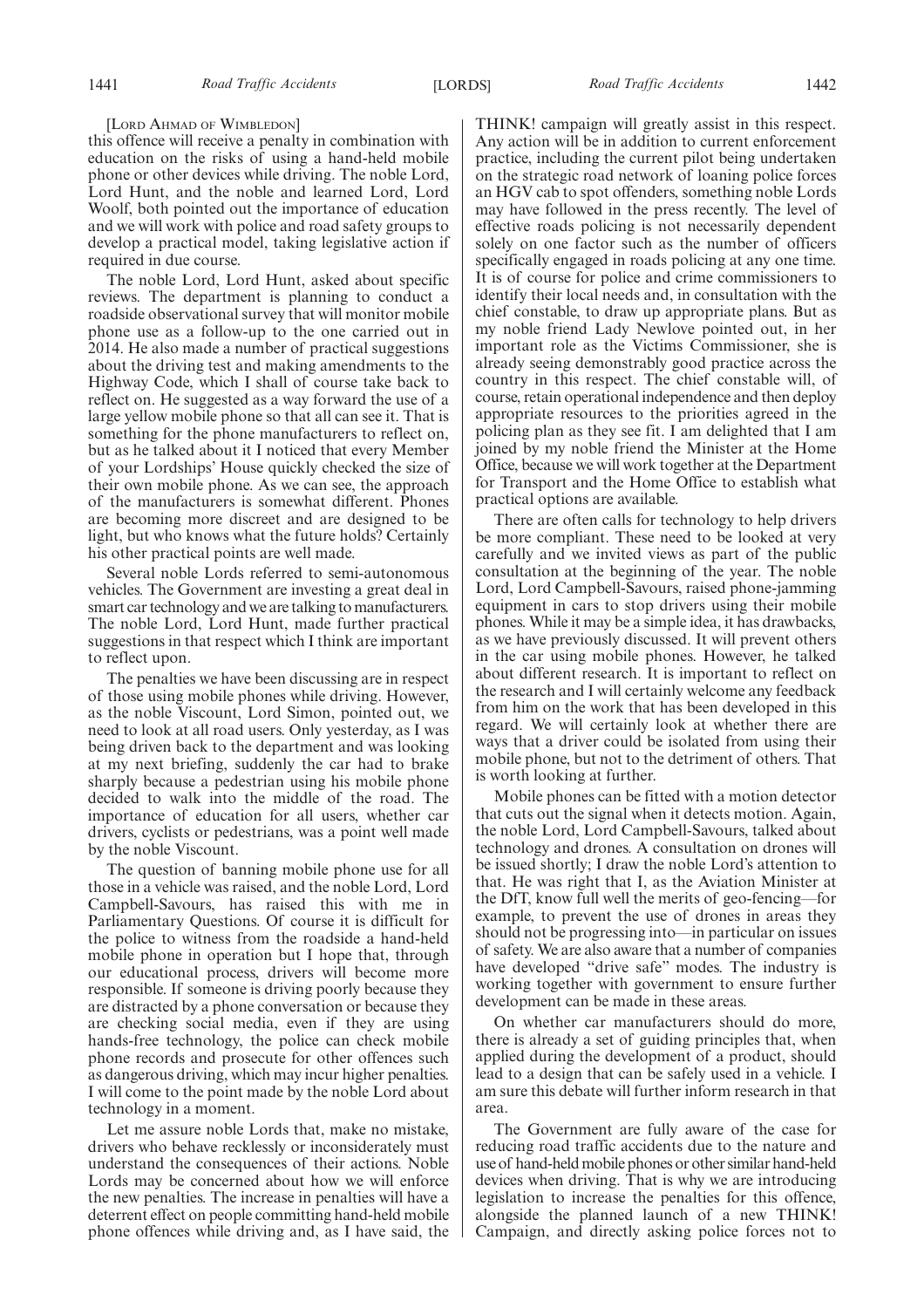offer diversionary courses to those who commit this offence, but, where a course would otherwise have been offered, to impose a fixed penalty notice instead. However, the courses are an important part of education. Several practical suggestions were made regarding how further education can be followed up. That is an important suggestion that we will reflect on.

I thank all noble Lords for their contributions to this important and timely debate. We had a Parliamentary Question on this not so long ago and we will debate the important legislation next week. It is important to reflect on the fact that these actions are necessary and important to take because of the tragic events we have seen recently on our roads. Use of technology is a good thing. The evolution of mobile phones reflects how technology has developed. As it develops, we need to ensure that anyone who is a road user also reflects on the importance of safety.

In thanking all noble Lords once again, in particular my noble friend Lady Pidding, I underline that the Government regard this as a priority. There can be no better poignant words than those of my right honourable friend the Prime Minister when she reflected on the tragedy that has impacted on many people. On hearing of that, she said:

"Sadly we have seen too many times the devastating and heartbreaking consequences of using a mobile phone while driving". As she concluded her remarks on that tragedy:

"A moment's distraction can wreck the lives of others for ever".

#### *5.03 pm*

**Baroness Pidding:** My Lords, on my entering your Lordships' House just over a year ago, it said in the Letters Patent that I should be given a voice. It is with the immense privilege of being given that voice that I have brought about this debate. I am still on a very steep learning curve and this is the first debate that I have tabled. I am grateful for the time that has been afforded to me and most grateful for the speeches made by all noble Lords. I am encouraged that there has been a great deal of agreement today, with many common threads. I know that many other noble Lords who were not able to be with us today also feel very strongly on this issue, as we saw in Oral Questions last week.

I also thank my noble friend the Minister for his full and detailed reply. I welcome the steps the Government are taking and, picking up on that common thread, I hope that great investment will be put into the public awareness campaign and, working alongside the media, in getting it out into the widest possible domain. I was encouraged by what the Minister said about considering action in relation to HGVs and about the education and awareness campaign.

Before closing the debate, I want to acknowledge the fantastic work done by emergency services throughout the country in dealing with horrific road traffic accidents, and the amazing support, often unrecognised, that our police give to bereaved families. I join the Minister in citing in particular the work of Thames Valley Police and the support they have given to the Houghton and Goldsmith families.

By having this debate, we have raised the profile of a very important issue and given an opportunity for a wider discussion. As such, the debate can only have been very worth while. I know this is not an easy issue to solve, but I hope we can move a step closer to seeing a reduction in the number of incidents caused by the use of hand-held mobile devices in cars and, as a consequence, the prevention of future fatal tragedies.

*Motion agreed.*

### **Terrorism Act 2000 (Proscribed Organisations) (Amendment) (No. 3) Order 2016**

*Motion to Approve*

*5.06 pm*

#### *Moved by Baroness Williams of Trafford*

That the draft Order laid before the House on 12 December be approved.

**The Minister of State, Home Office (Baroness Williams of Trafford) (Con):** My Lords, the threat level in the UK, which is set by the independent Joint Terrorism Analysis Centre, remains at "severe". This means that a terrorist attack in our country is highly likely and could occur without warning.

We can never entirely eliminate the threat from terrorism, but we are determined to do all we can to minimise it. Proscription is an important part of the Government's strategy to disrupt the full range of terrorist activities. The group that we now propose to add to the list of terrorist organisations, amending Schedule 2 to the Terrorism Act 2000, is National Action. This is the 21st order under Section 3(3)(a) of that Act. This is the first time we have laid an order for a right-wing group. Proscribing this neo-Nazi group sends a strong message that we will not tolerate terrorist activity here, regardless of what motivates it.

As noble Lords will appreciate, I am unable to comment on specific intelligence. However, I can provide a brief summary of the group's activities. National Action is a racist, neo-Nazi group that was established in 2013. It has a number of branches across the UK, which conduct threatening street demonstrations and activities aimed at intimidating local communities. Its activities and propaganda materials are aimed particularly at recruiting young people.

National Action's ideology promotes the idea that Britain will inevitably see a violent "race war", which the group claims it will be an active part of. The group rejects democracy, is hostile to the British state and seeks to divide society by implicitly endorsing violence against ethnic minorities and perceived "race traitors". National Action has links to other extreme right-wing groups abroad, including in Europe. In May 2016, National Action members attended Buchenwald concentration camp, where they carried out Nazi salutes and posted images of this online.

The Government's counter-extremism strategy challenges extremism in all its forms. Alongside this and our Prevent work, we will continue to monitor whether extremist groups have crossed into terrorism.

This is a relatively small group which has only been in operation in the UK for a few years, but the impact of its activities has been felt in a number of UK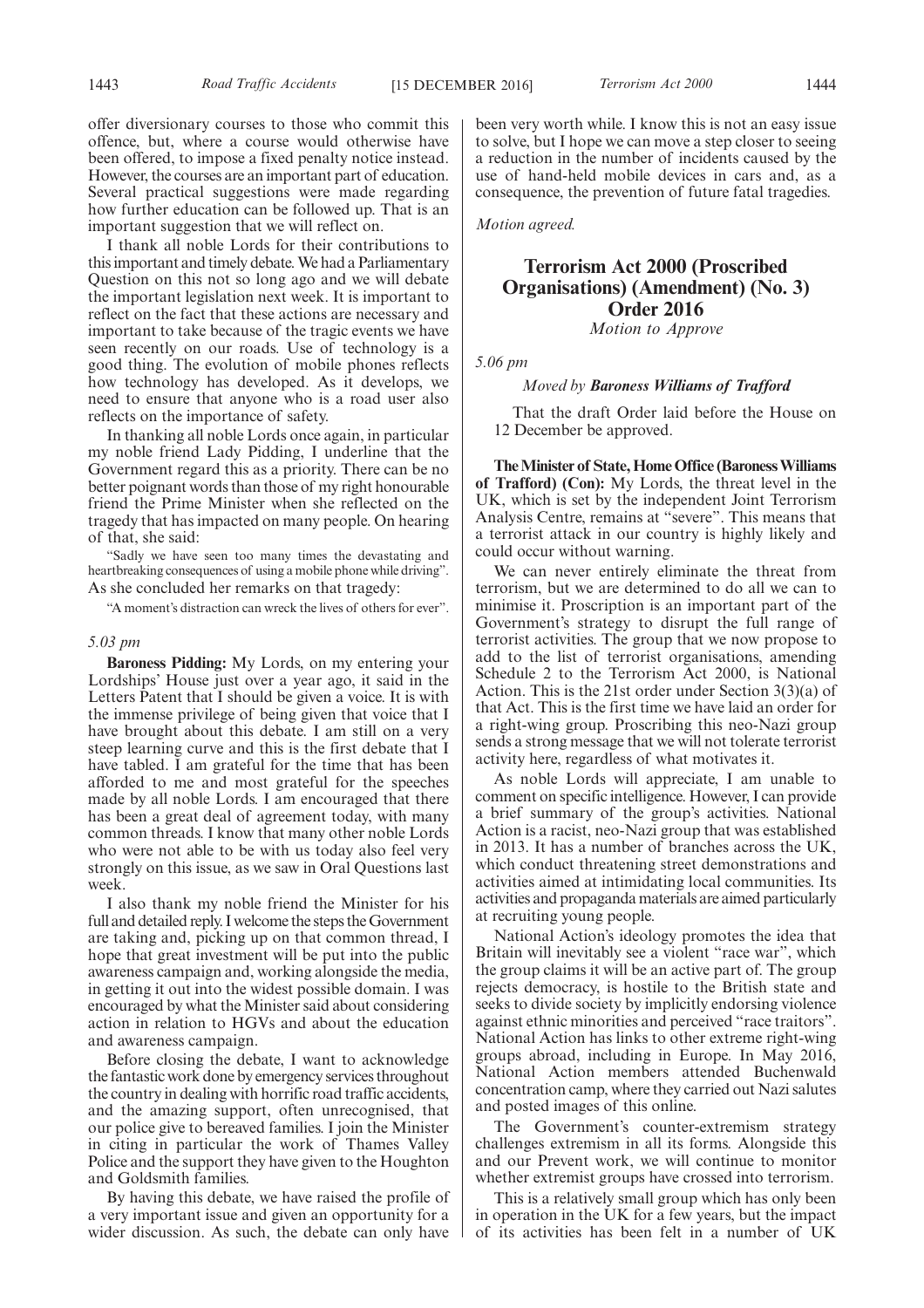#### [BARONESS WILLIAMS OF TRAFFORD]

communities. Since early 2016, the group has become more active and its activities and propaganda material have crossed the threshold from extremism into terrorism. National Action's online propaganda material, disseminated via social media, frequently features extremely violent imagery and language. It condones and glorifies those who have used extreme violence for political or ideological ends. This includes two tweets posted by the group in 2016 in connection with the murder of Jo Cox, which the prosecutor described as a terrorist act. One states, "Only 649 MPs to go". Another contains a photo of Thomas Mair with the caption, "Don't let this man's sacrifice go in vain. Jo Cox would have filled Yorkshire with more subhumans!". The group has also disseminated an image which was doctored to condone and celebrate the terrorist attack on the Pulse nightclub in Orlando in which 49 people lost their lives, and another depicting a police officer's throat being slit.

There are people who may have become aware of these messages who could reasonably be expected to infer that these acts should be emulated; therefore, such propaganda amounts to the unlawful glorification of terrorism. Section 3 of the Terrorism Act 2000 provides a power for the Home Secretary to proscribe an organisation if she believes it is currently concerned in terrorism. If the statutory test is met, the Home Secretary may exercise her discretion to proscribe the organisation. In considering whether to exercise this discretion, the Home Secretary takes a number of factors into account, including the nature and scale of an organisation's activities and the need to support other members of the international community in tackling terrorism.

Proscription in effect outlaws a listed organisation and makes it unable to operate in the UK. Proscription can also support other disruptive activity, including prosecutions for other offences, and acts to support strong messaging to deter fundraising and recruitment. Additionally, assets of a proscribed group are liable to seizure as terrorist assets. The Home Secretary exercises her power to proscribe only after a thorough review of the available relevant information and evidence on an organisation. This includes open-source material, intelligence material and advice that reflects consultation across government, including with the intelligence and law enforcement agencies. The cross-government proscription review group supports the Home Secretary in this decision-making process. A decision to proscribe is taken only after great care and consideration of the particular case, and it is appropriate that it must be approved by both Houses.

Proscription of this group will prevent its membership growing and help to prevent individuals who might be vulnerable to radicalisation, and possibly at risk of emulating the terrorist attacks that National Action glorifies, being drawn into the group's extreme ideology. I beg to move.

**Lord Davies of Stamford (Lab):** My Lords, I think the Government are doing the right thing with this organisation and the House will be grateful to the noble Baroness for having set out in some detail why action is necessary. I have just one question. The noble Baroness rightly said that if an organisation of this kind is proscribed it is possible to seize its funds, but I take it that any organisation that knows it is going to be proscribed would takes its funds out of the jurisdiction, or otherwise distribute them so as to put them beyond reach. Has it been possible in this case, and would it normally be the Government's practice, to freeze these funds in some way before the announcement of the proscription?

**Lord Rosser (Lab):** I thank the noble Baroness for her explanation of the purpose of the order. The order was, as I understand it, agreed by the Commons yesterday and we hope that it will be agreed in your Lordships' House this afternoon. We welcome and support the order. As the noble Baroness said, it amends Schedule 2 to the Terrorism Act 2000 by adding the neo-Nazi National Action to the list of proscribed organisations concerned in terrorism. The Minister also set out the provisions of the relevant parts of the 2000 Act, as well as the relevant part of the 2006 Act, which amended Section 3 of the 2000 Act. I do not intend to repeat those provisions.

#### *5.15 pm*

As has already been said, National Action is a racist, neo-Nazi group. It was established some three years ago and is virulently racist, anti-Semitic and homophobic. Its online propaganda material, which it puts out through social media, frequently features extreme violent imagery and language. It condones and glorifies those who have used extreme violence for political or ideological ends. As the Minister said, this has included tweets posted by the group in 2016 in connection with the murder of Jo Cox MP, which the prosecutor described as a terrorist act.

I would like to ask just two questions, although I want to make it clear that we welcome and support the order. First, how easy or otherwise will it be for this organisation to get round the order? Can it do that simply by renaming itself or setting up another organisation, which may not be all that difficult? Is it more complicated for an organisation in this position to get around the order which we hope will be made this evening? Secondly, are there any other right-wing organisations—I stress, without naming them—of similar views, means of operation and objectives to National Action in the sights of the Government for adding at some future stage to the list of proscribed organisations?

**Baroness Hamwee (LD):** My Lords, I too thank the Minister for her careful explanation. I will not oppose the order, but this is a moment for reminding ourselves of the distinction between distasteful and, in a nontechnical sense, offensive speech and the promotion of terrorism and other actions which are the criteria for proscription. In that connection, I would like to remind myself and the House of the importance of freedom of speech.

The Minister described some of the activities of National Action. I have read of its advocacy that, when it assumes power, those who promote liberal values, tolerance and multiculturalism will be "in the chambers". She referred to photographs taken in what had been gas chambers. It has used the phrase "Hitler was right"; it is quite clear what it means by "the chambers". When one of its members was jailed for a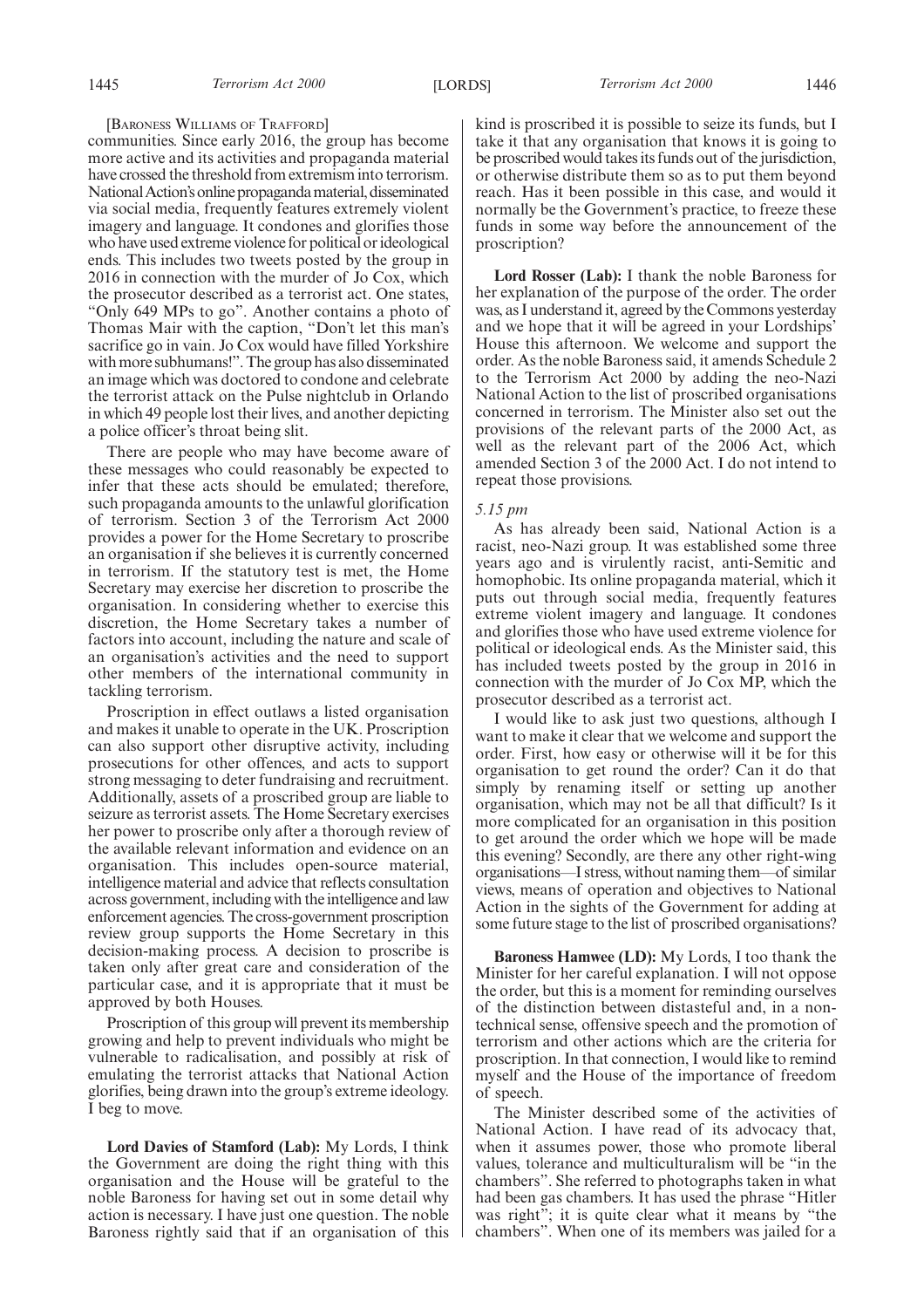series of anti-Semitic tweets against the Member for Liverpool Wavertree, National Action led a campaign to have him freed. It clearly supports violence to achieve its political goals and has gone well beyond the bounds of free speech, into advocating violence and engaging in acts to "compel, coerce or undermine" the Government, which is engaging in terrorism.

However, that is a stronger definition of terrorism than in the current legislation. This definition was first advocated by my noble friend Lord Carlile of Berriew in 2008, when he was the Independent Reviewer of Terrorism Legislation. It was supported by David Anderson, the current reviewer, in 2014. National Action clearly falls within both the legal and recommended definitions of a terrorist organisation, but I wonder whether the Minister has anything in her brief about these recommendations. David Anderson also recommended that proscription should be for a limited period and subject to renewal. I would be grateful if the Minister could say whether this order is time-limited or in some way subject to review.

As the Minister said, this is the first order against a right-wing organisation that advocates terrorism. I understand—I think these figures are from the National Police Chiefs' Council—that the number of far-right referrals to the Prevent programme increased from 323 in 2014-15 to 561 the following year, which must be the most recent year for which we have figures. Does the Minister have any comments on that?

These Benches support freedom of speech and this proscription, and it has occurred to me, listening to this debate, that an organisation such as this infringes the right of free speech for the rest of us.

**Baroness Williams of Trafford:** I thank noble Lords for their constructive comments. The noble Lord, Lord Davies, asked about the freezing of funds. As I outlined in my speech, it is entirely possible and we freeze assets, but we do not comment on whether individuals are being considered for an asset freeze. If that were the case, it would be an operational issue for the police and the Treasury.

On how easy it is to get round the order if an organisation is renamed or a new organisation is set up, if organisations change their name, they remain proscribed. We can, of course, also lay a name change order to clarify that they remain proscribed. We most certainly keep extreme right-wing groups under review, as we would with any other type of proscribed organisation, but we do not routinely comment on whether an organisation is under consideration. I hope that answers noble Lords' questions. I thank noble Lords for their comments.

*Motion agreed.*

#### **Misuse of Drugs Act 1971 (Temporary Class Drug) (No. 2) Order 2016** *Motion to Approve*

*5.22 pm*

#### *Moved by Baroness Williams of Trafford*

That the Order laid before the House on 23 November be approved.

**The Minister of State, Home Office (Baroness Williams of Trafford) (Con):** My Lords, I extend my thanks to the Advisory Council on the Misuse of Drugs for its advice, which has informed the order. I also congratulate Dr Owen Bowden-Jones on his appointment as the new chair of the council, as announced in yesterday's Written Ministerial Statement.

This order relates to methiopropamine, commonly known as MPA, as well as to its simple derivatives. This compound has been controlled under a previous temporary class drug order—a TCDO—which expired on 26 November 2016. If this order is made, MPA, as well as its simple derivatives, will be subject to temporary control under Section 2A of the Misuse of Drugs Act 1971 for a further 12 months. This will allow the ACMD to gather and consider more evidence in order to make a substantiated recommendation for permanent control under the Misuse of Drugs Act 1971.

MPA is a stimulant psychoactive substance which is similar in its chemistry to methamphetamine and has similar effects to that substance, such as stimulation, alertness and an increase of energy and focus. Side-effects reported include abnormally fast heart rates, anxiety, panic attacks, perspiration, headaches, nausea, difficulty breathing, vomiting, difficulty urinating and sexual dysfunction.

The ACMD has reported that MPA initially emerged as a replacement drug for the methylphenidate-based compounds which had been temporarily controlled under a previous TCDO. Of particular concern was the potential high risk of bacterial infection and local tissue damage due to MPA being injected.

The ACMD notes that the initial TCDO has been effective in halting the problematic proliferation of MPA since it was first introduced in November 2015. The effectiveness of the TCDO has been particularly evident in areas of Scotland where instances had been reported previously. Although anecdotal, the evidence indicates that the prevalence and the use seen prior to the TCDO seem to have abated, particularly in relation to intravenous injection. Notably, Police Scotland, which initially alerted the ACMD to the possible displacement of MPA from ethylphenidate has reported reduced instances of injecting MPA; the number of phone call and database inquiries to TOXBASE—part of the National Poisons Information Service, which provides NHS healthcare professionals with a 24-hour, year-round clinical toxicology information service—regarding MPA have reportedly decreased; and there has been a reported decrease in the availability of MPA in online markets.

Parliament's approval of this order will enable UK law enforcement to continue action against traffickers and suppliers of temporary class drugs while the ACMD gathers evidence. The order also sends out a clear message to the public, especially to young people, that these drugs carry serious health risks. We know that the law cannot, on its own, deter all those inclined to use or experiment with these drugs. However, we expect the TCDO to continue to have a notable impact on the availability of and in turn the demand for these drugs.

As well as our legislative response, we continue to take action to reduce the demand for drugs and ensure that those who become dependent have access to the support that they need to recover. We will continue to update our public health messages to inform the public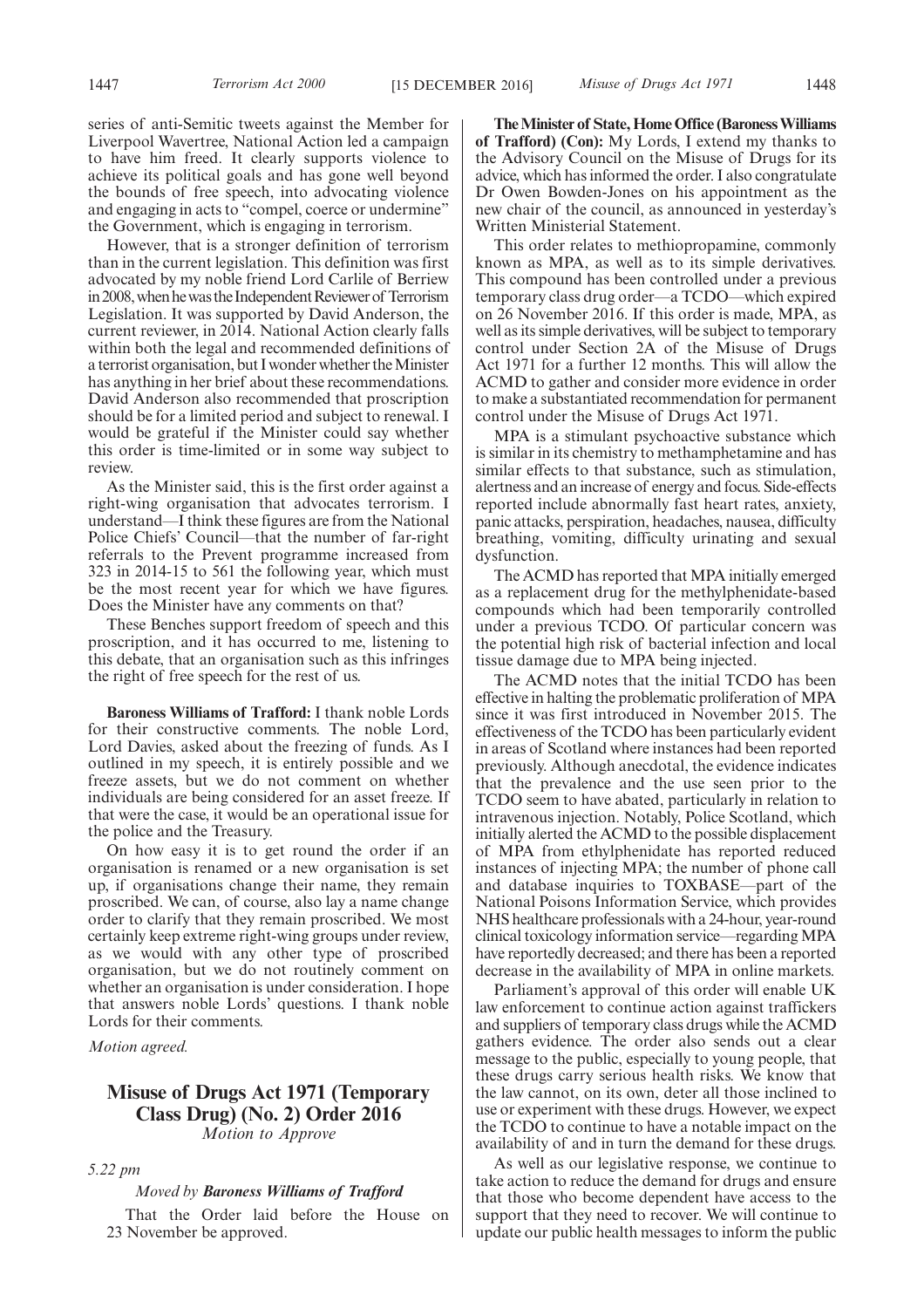[BARONESS WILLIAMS OF TRAFFORD]

of the harms of new psychoactive substances using the latest evidence gathered from early warning systems. With that, and apologies for the use of so many acronyms, I beg to move.

**Baroness Hamwee (LD):** My Lords, I have one concern, which I did not expect to have until I read the Explanatory Memorandum. This is of course the second temporary order in respect of MPA, and the memorandum tells us:

"The Secretary of State has received a recommendation from the ACMD that an order should be made on the basis that this substance is a drug that is being misused"—

we have heard about that—

"and that the misuse is having harmful effects".

However the Explanatory Memorandum goes on to report the ACMD's,

"difficulty in finding any significant data relating to harms, seizures and prevalence",

of MPA since the first order. Can the Minister comment on that? I do not of course advocate the use of any drug, but if the ACMD has not been able to show evidence of harm, is there a danger that by banning this drug we might be pushing people towards harm from another drug that is used instead of it, rather than protecting them from it? It seemed an interesting pairing of comments, if you like, in the Explanatory Memorandum. Since we are talking about temporary orders, and the first temporary order has not apparently provided the opportunity to do what we would have expected it to do, it would be helpful to have a comment on that on record.

**Lord Rosser (Lab):** My Lords, I thank the Minister for her explanation of the purpose of the order, which we support. As has been said, it replaces the Misuse of Drugs Act 1971 (Temporary Class Drug) (No. 3) Order 2015. That order provided for temporary controls on the drug methiopropamine, known as MPA, which made it an offence to produce, import, export, supply or offer to supply it. The 2015 order expired after 12 months. This order replaces that 2015 order and continues the controls for another 12 months.

As has been said, the Secretary of State has the power to make a temporary class drug order as long as two conditions are met: first, that the drug is not yet classified as a class A, B or C drug, and, secondly, that the Secretary of State has consulted with or received recommendations from the Advisory Council on the Misuse of Drugs and has determined that the drug in question is being or is likely be misused, has harmful effects and should be subject to controls.

MPA is a psychoactive substance similar to methamphetamine. Controls were placed on MPA at the recommendation of the ACMD. The ACMD's assessment was that MPA was dangerous and had side-effects including anxiety, panic attacks and difficulty breathing, and had apparently been implicated in 22 deaths between 2012 and 2015. The ACMD also reported that MPA had become an injecting drug of choice. Following 12 months of temporary controls, however, the ACMD has reported anecdotal evidence that usage has declined. Police Scotland has reported reduced instances of injection, and the ACMD has pointed out a number of other reasons for believing that its use may be in decline, to which the Minister has already referred and which I do not intend to repeat.

The ACMD has also reported that currently there is insufficient evidence on harms, seizures and prevalence of MPA for it to make a permanent recommendation. That is why it has recommended that the drug, in all its variations, be subject to another 12 months of temporary control to allow it to gather and consider more evidence before it makes a substantive recommendation.

I hardly imagine that the point I wish to make is one that the Minister will be able to answer, but I will raise it nevertheless. We support the order, as I say, but we do not appear to have been provided by the ACMD with any reason why it believes, since sufficient evidence has not come to light in the first 12 months of an order, that sufficient evidence is likely to come to light in the next 12, which this order would cover. I merely put that point to the Minister but I imagine that, quite justifiably, she will say that that is something for the ACMD to comment on. Still, it seems a slight weakness in the letter from the ACMD to the Parliamentary Under-Secretary of State, which contains its recommendation, that it remains rather silent on why it believes that that evidence may become available in the next 12 months, bearing in mind that it has not been available in the 12 months to date.

**Baroness Williams of Trafford:** I thank both noble Lords for their comments, wisely asking why the ACMD thinks it can gather evidence in the next 12 months when it could not in the previous 12. In fact it has had only six months to gather evidence. I have gone through some of the harms, side-effects and problems as well as the results of the temporary order in Scotland. The evidence of the harms, to bolster the ACMD advice, will be available shortly, but the reality is that it has had only six months to gather the evidence, which is why it is asking for a further 12.

On the noble Baroness's point about displacement activity, the Psychoactive Substances Act 2016 should deter displacement to other drugs. With those explanations, I beg to move.

*Motion agreed.*

### **Immigration (European Economic Area) Regulations 2016**

*Motion to Regret*

*5.34 pm*

#### *Moved by Lord Rosser*

That this House regrets that the Government have laid the Immigration (European Economic Area) Regulations 2016 with insufficient explanatory material to allow the House to gain a clear understanding of the instrument's policy objective or intended implementation; that they have not provided the House with key guidelines needed to direct how provisions are to be interpreted; and that there has been no prior consultation for a significant change in practice for courts and tribunals considering the restriction of freedom of movement. (SI 2016/1052) 14th Report from the Secondary Legislation Scrutiny Committee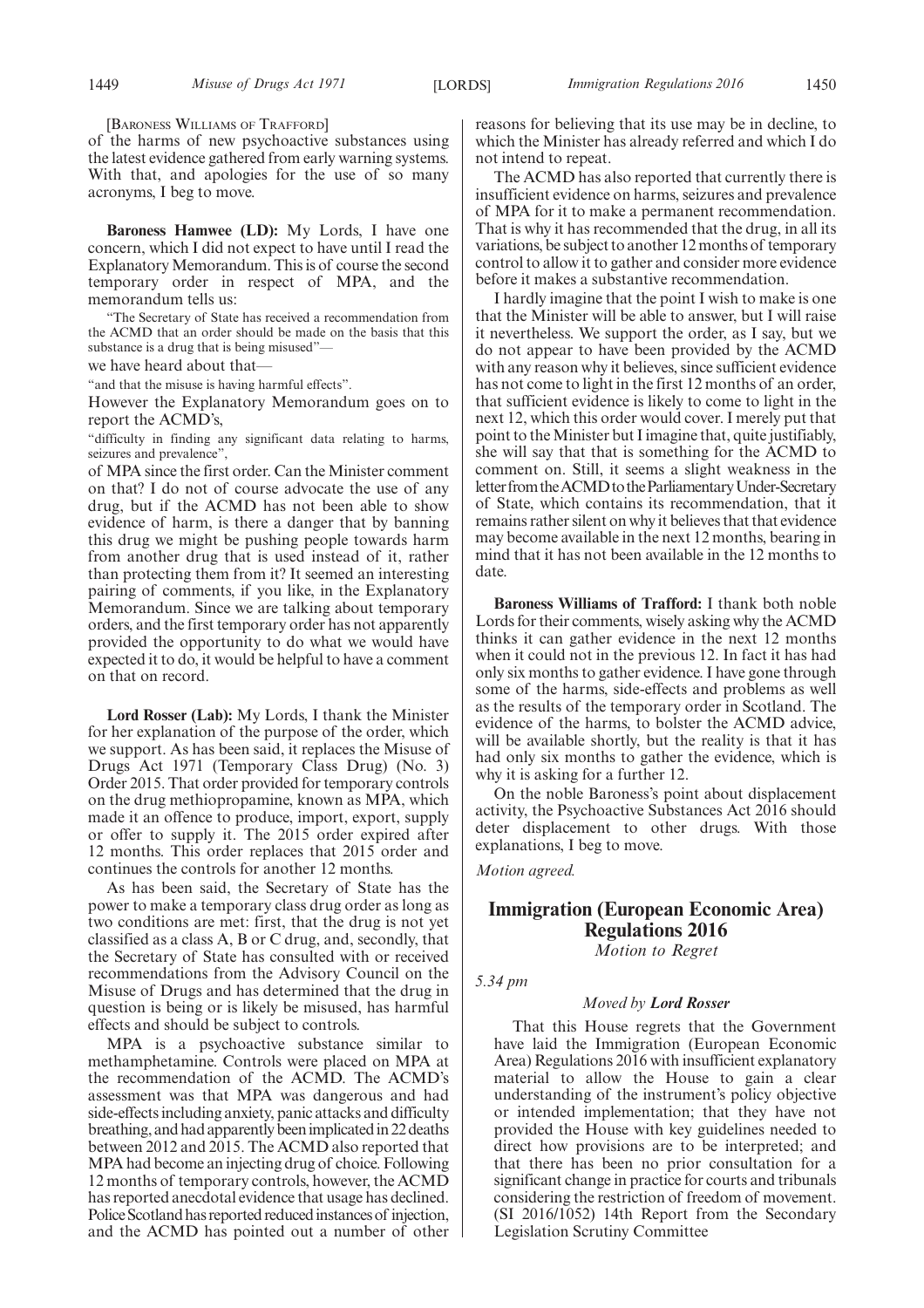**Lord Rosser (Lab):** My Lords, I want to go through in some detail what has led me to table the Motion and why I think an explanation from the Government is required. It relates to the findings in two reports: the 14th and 17th reports of the Secondary Legislation Scrutiny Committee. I am not sure that the Motion can be regarded as a surprise. To put it in context, the Home Office is something of a regular offender when it comes to getting on the wrong side of the committee. In its final report of the previous Session, it included a section on the annual work of the committee. Paragraph 36 stated that as a result of the number of deficient Explanatory Memoranda, a new ground for reporting an instrument had been introduced at the beginning of the 2014-15 Session:

"the explanatory material laid in support provides insufficient information to gain a clear understanding about the instrument's policy objective and intended implementation".

#### The paragraph concluded:

"There are, however, still far too many EMs that use obscure jargon or tell us what the instrument does without giving us sufficient context to judge whether the change is significant or appropriate. The Home Office, Defra, DWP and the Ministry of Justice have been particular offenders in this session".

The Home Office provided two of the 13 instruments reported for inadequate information last Session: the statement of changes in immigration rules and the Asylum Support (Amendment No. 3) Regulations 2015. The regulations which are the subject of my regret Motion are apparently one of only two instruments reported on the ground of insufficient information so far this year. I am advised by the Committee Office that the Secondary Legislation Scrutiny Committee does not report in this way to the House when there are just minor glitches. It is done only, as with these regulations, when the missing material is vital to a proper understanding of the policy.

So what are the issues raised by the committee? First, Schedule 1 sets out for the first time a non-exhaustive list of the "fundamental interests of society" which a court or tribunal must have regard to when considering restricting the right of EU citizens and their families to move and reside freely within the territory of the member states. The committee states:

"We are surprised that so significant a change should be implemented by a negative instrument, and also that it was undertaken without any prior consultation".

Paragraph 8 of the Government's Explanatory Memorandum, on consultation, asserts:

"The 2016 Regulations in large part consolidate and clarify the provisions under the 2006 Regulations, modernising the language used and simplifying terms where possible in line with current drafting practice. Therefore, no external consultation has been undertaken".

That would be a convincing explanation of the need for no external consultation, but for the reality that what it says about the regulations is questionable, and clearly did not convince the Secondary Legislation Committee.

I move on to the other issues raised by the committee. In a letter to the Minister of State for Immigration at the Home Office, the chairman of the committee, on the committee's behalf, stated that it had,

"significant concern about the open-ended character of some provisions in the Regulations and whether they could be interpreted consistently and objectively".

In that context, the chairman referred specifically to,

"the decision as to whether the residence of a British citizen and another family member in an EEA state is 'genuine' (regulation 9); and 'preventing social harm' or 'protecting public services' under Schedule 1".

Paragraph 9 of the Explanatory Memorandum states that the Home Office will be issuing guidance. In his letter to the Minister, the chairman of the committee asked the Minister to,

"tell us how the guidance will support understanding of these and other similarly broad expressions contained in the Regulations".

The chairman went on to say:

"We would also be grateful if you could send us a copy of the guidance with your response and confirm that it will be available to Parliament without delay so that it can be taken into account should these Regulations be debated".

There was also a reference in the letter to the fact that, under subparagraph 7(h) of Schedule 1 to the regulations,

"numerous lesser offences can be aggregated".

The committee chairman added that,

"we would welcome clarification about what sort of offences are intended and how many will qualify a person for removal".

In his reply, the Minister, Robert Goodwill MP, referring to the use of the word "genuine", said:

"Guidance will set out how caseworkers should approach the 'genuine residence'question and the other conditions of regulation 9. The guidance will be published on Gov.uk on 25 November when the changes to regulation 9 come into force. We will notify the Committee when it is available".

On the references to the wording in Schedule 1, such as "preventing social harm" and "protecting public services", the Minister said in his response:

"The Regulations need to be able to relate to a broad and varied array of circumstances in which an individual may pose a threat and so it is inevitable that some of the provisions are somewhat general in nature".

Under the offences referred to under subparagraph 7(h) of Schedule 1, the Minister said:

"There is … no prescribed list of the offences that will fall under subparagraph 7(h) of Schedule 1, nor is there a threshold to the number of offences that must be committed in order to qualify a person for a decision to be made on the grounds of public policy or public security".

#### The Minister went on to say:

"These Regulations will be accompanied by guidance to assist with the interpretation of the provisions. This will provide more detail on the sorts of circumstances which could be considered when making a decision on the grounds of public policy and public security. The guidance will be published on Gov.uk on 1 February when the provisions come into force. We will notify the Committee when it is available".

Not surprisingly, the committee was unimpressed with the Minister's response. It said in its 14th report, published on 17 November, that the Home Office guidance to accompany the regulations had not been available to it for its,

"initial scrutiny and nor was a draft".

It referred to the fact that it had written to the Minister about this and that his reply,

"simply refers us to the guidance which, we note with disappointment, will not be published until the very day the legislation comes into effect".

The committee went on to say in its report:

"We reiterate our strongly held view that if guidance is intended to direct users on how specific terms should be interpreted or how decisions should be made, it should be laid with the instrument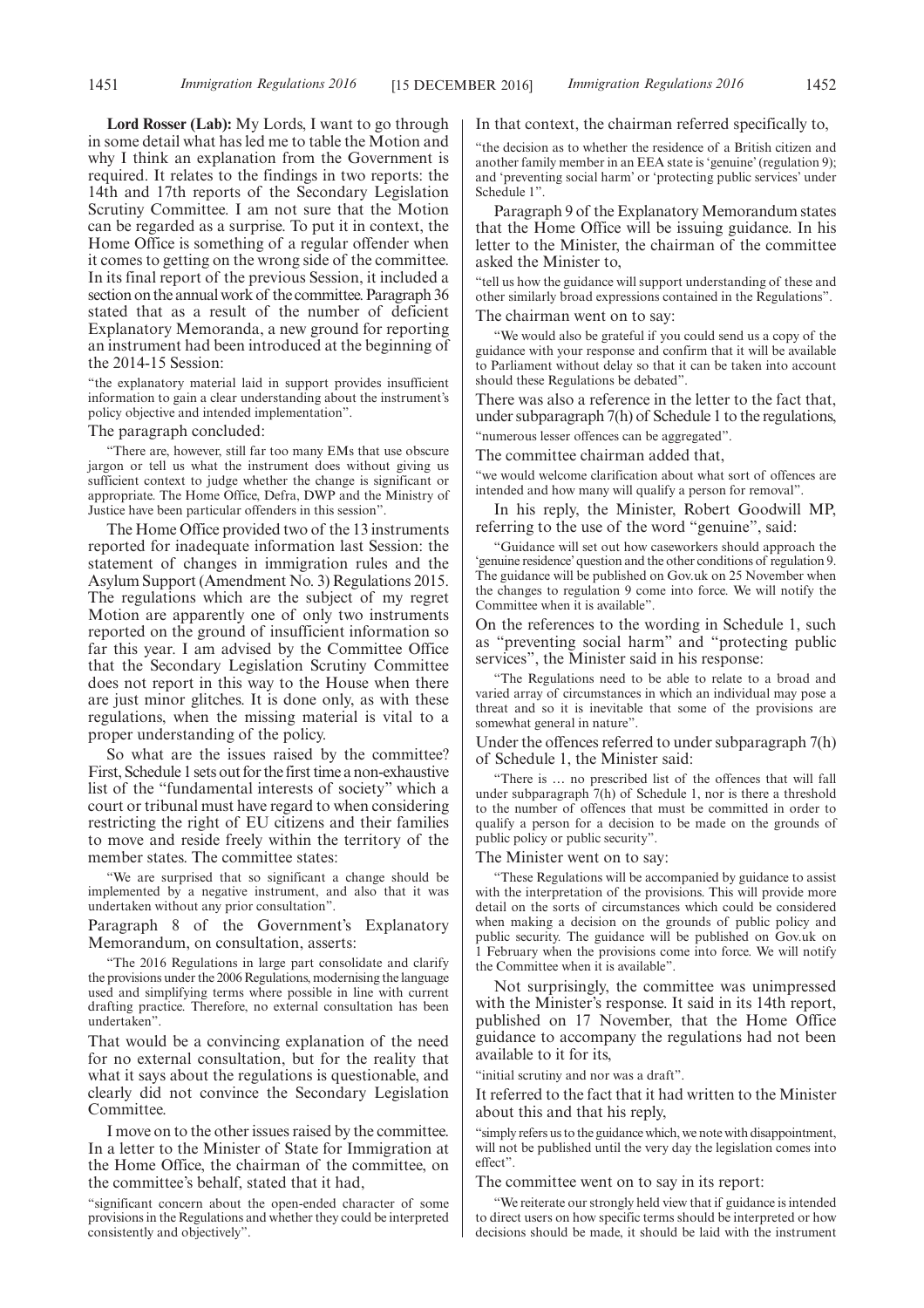#### [LORD ROSSER]

and be available to Parliament throughout the scrutiny process. It would be even better if such definitions were clearly set out on the face of the instrument".

The committee wrote again to the Minister, Mr Goodwill MP, on 16 November. In its 17th report, published on 8 December—that is, just a few days ago—it said:

"The Minister's reply of 24 November was again unsatisfactory. He was invited to provide a fuller response which he did in a letter dated 5 December".

That was the Minister's third attempt at a letter. The committee continued:

"Although this second response goes some way towards addressing the points we originally raised, it fails to deal with the Committee's core concern that such open definitions may be inconsistently applied in different parts of the country and result in injustice for individuals".

The committee's report goes on to say:

"This instrument exemplifies our more general concern that guidance is being used to supplement secondary legislation with material that should have been included in the legislation itself. In this case, the Home Office has told us that the relevant guidance will not be published until February 2017 when the legislation comes into effect. Our concern about the late availability of the guidance, which we expressed in our 14th Report, has since been aggravated by the publication by the Home Office of guidance in relation to determining the 'genuineness' of a marriage (which forms another part of the same instrument) which includes a number of redacted sections which are 'for Home Office use only'. We question how the courts and individuals can assess their position correctly if a number of the determining factors are kept from them".

I have a page from the guidance to which the committee is referring. It is page 35 of 44, published for Home Office staff on 25 November 2016. At the top of the page it says:

"Official—sensitive: start of section. The information on this page has been removed as it is for internal Home Office use only".

Then, right at the foot of that page, the same text appears again. It is no wonder that the committee chose to draw attention to that state of affairs. The report goes on:

"The Minister's letter of 5 December provides some information about the meaning of 'protecting public services' in that he says the expression 'could be interpreted as benefit fraud or tax evasion, though these examples are not exhaustive'. He fails entirely, however, to address our concern that the term could also be interpreted in a number of less obvious ways, creating a problem for the courts and potential inequality among individual cases. It would, in our view, be more appropriate for such definitions to be fully set out in the Regulations; and, if not, then, as we said in our 14th Report, the relevant guidance should be laid with the Regulations and be available to Parliament throughout the scrutiny process. This is not a new concern, in relation to the Draft Social Security (Personal Independence Payment) Regulations 2013, for example, we said, when 'guidance is so material to the House's understanding of how the system will operate for individuals, rather than on a theoretical level … proper scrutiny is not possible if the guidance is not published'".

#### *5.45 pm*

I appreciate that we are talking about a report from a House of Lords committee, so it may be that a Commons Home Office Minister does not attach as much importance to its views as he should. I hope that the noble Baroness would adopt a rather different approach. The House of Lords Secondary Legislation Scrutiny Committee has far more experience and expertise in commenting with authority on what does and does

not constitute good practice in secondary legislation than any House of Commons Minister whose experience is limited to their own department's culture in this regard and not to the much wider picture.

The committee is also a cross-party committee, chaired, I believe, by one of the Minister's noble friends. It is hardly likely to express itself so firmly and clearly for the purpose of making mischief. The committee acts on behalf of this House and its work is valued and appreciated. It took three letters from the Minister and a meeting with the Secondary Legislation Scrutiny Committee chairman, I understand, before a reply was received that even went some way to,

"addressing the points we originally raised",

but still failed, in the committee's words,

"to deal with the Committee's core concern".

To ignore the reports of the committee is to ignore this House. It is also clear that this is by no means the first time that the Home Office has incurred the metaphorical wrath of the committee. Indeed, I think in one of his letters to the Minister of State for Immigration at the Home Office, the chairman of the committee also referred to two other recent Home Office instruments that had caused the committee concern for similar reasons. Therefore, why could not the definitions in question have been fully set out in the regulations? If there is a credible reason for that—I wait to see whether there is—why could not the relevant guidance have been laid with the regulations and been available to Parliament throughout the scrutiny process? Why could not a Government who say that they want to be open and transparent have done that? Why have such significant changes been implemented by a negative instrument in respect of which there was no consultation and no guidelines even made available with the regulations or made available throughout the scrutiny process?

Will the further guidance the Government intend to delay until February, when the relevant provisions come into force, now be published well before then in the light of the Secondary Legislation Scrutiny Committee's comments, and if not, why not? Surely, on reflection, the Minister would agree that this statutory instrument should have been dealt with through the affirmative process and not in the way that it was.

Finally, what is the procedure adopted by the Home Office when faced with these two critical reports from the committee—namely, the 14th and 17th reports? At what level have the committee's findings been considered, or will be considered, in the Home Office, and who has responsibility in the Home Office for ensuring that this is the last such report which the Secondary Legislation Scrutiny Committee feels it has no choice but to issue in relation to a Home Office statutory instrument? This issue of making the appropriate information available, and of issuing guidance so that that guidance can be scrutinised by Parliament if there is an unwillingness to put the information into the regulations, affects the ability of Parliament to call the Government to account. That, in a sense, is what is at stake, and what the Home Office has sought to avoid through what it has done in relation to these regulations. I hope the Minister will be able to give satisfactory responses to the questions I have raised. After I have heard her reply, I hope I will not be left with the feeling that the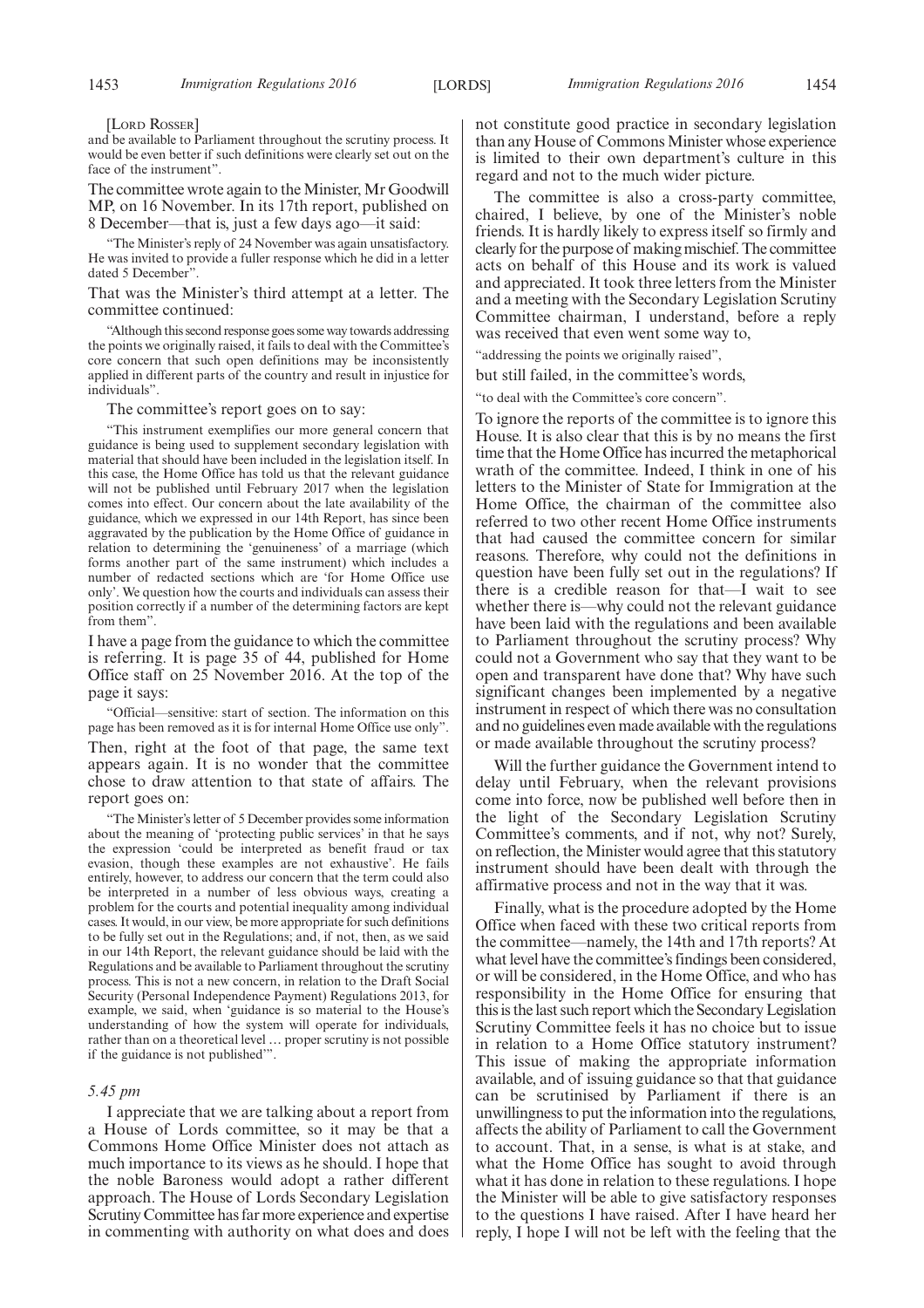Home Office's position is that the committee can say whatever it likes, but the way the Home Office carries on will continue unchanged.

**Baroness Hamwee (LD):** My Lords, I join the noble Lord, Lord Rosser, in his expression of regret. I was for some time a member of the Secondary Legislation Scrutiny Committee and can confirm his characterisation of the restraint it uses in its reports. It does not use extreme language and reports to the House only when it is very necessary to do so. My regret goes wider than the process but the committee is to be thanked for that process. It is dogged in its pursuit of detail and in reminding departments of the requirement to maintain the necessary standards as regards the mountain—it is a mountain—of instruments which are put before Parliament.

I shall say a few words about these regulations but I want to make a broader point. The likelihood must be that, in connection with exiting the European Union, Parliament will be asked to approve, or not to oppose, very large quantities of secondary legislation. I think of the great repeal Bill as a great reinstatement Bill because it will repeal one thing but it is likely to provide a mechanism for reinstating a very great deal of our current legislation, as an awful lot of legislation will have to be reinstated in domestic law. It is critical—I do not use that term lightly—that those instruments have the highest standards and do not require the sort of pursuit of detail, or indeed of meaning, that characterises this instrument.

I have more of an objection to these regulations than the committee has, and I guess that it would have been outside its remit. The undesirability of regulations which require guidance for them to make sense is an issue. The committee says that guidance should be available in draft when the regulations are being considered so that Parliament can in effect treat them as part of the scrutiny process. It should not be necessary to rely on guidance to understand the kernel—the fundamental issues raised by regulations. That is not only because, like regulations, guidance is unamendable by Parliament but because it can so easily be changed without reference to Parliament.

The committee in this instance quite rightly advises the House that the interpretation of specific terms and how decisions are made should be set out clearly in this instrument. I note that it says:

"A fundamental tenet for new legislation is that it should not make work for the courts by using loosely worded provisions". That is particularly notable since the Government so much object to what they perceive as judge-made law.

These regulations deal with particularly sensitive subjects, so the issue of redaction, raised by the noble Lord, Lord Rosser, is of concern. Paragraph 2 of Schedule 1 is about integration—a topical and concerning issue. Paragraph 7 of Schedule 1, to which the noble Lord referred, attempts to define, although not exhaustively, the "fundamental interests of society". The best that can be said about them is that may be a better term than "British values". The committee says:

"We are surprised that so significant a change should be implemented by a negative instrument, and also" as the noble Lord, Lord Rosser, said—

"that it was undertaken without any prior consultation".

I could imagine this House spending at least two days debating the fundamental interests of society, and probably not coming to a conclusion. Academia could spend months and years over it. To see them listed, or purported to be listed, in the schedule to unamendable regulations, is therefore bold. I will not attempt to analyse and critique the list, but I cannot resist mentioning the conjunction of a sub-paragraph about "protecting public services", which is right up against,

"preventing the evasion of taxes".

Although it would not be relevant to this, you cannot think about that without the context of how services and taxes relate to one another. Perhaps more importantly, the people who will be affected by this and who see that conjunction of issues may well wonder what fundamental interests—or interest—society has in their position, and the way they will perceive these regulations will not be a happy experience. We support the Motion.

#### *6 pm*

**The Minister of State, Home Office (Baroness Williams of Trafford) (Con):** My Lords, I thank both noble Lords who have made comments during this debate.

Following the public's vote to leave the European Union and until exit negotiations are concluded, all the rights and obligations of EU membership remain in force and the Government will continue to apply and implement EU legislation. It is important to continue to make this point at the outset. At present, the rights of EEA nationals and Swiss citizens to live and work in the UK have not been affected by the referendum.

It is the free movement directive that mainly sets out those rights, and it is implemented in the UK through the Immigration (European Economic Area) Regulations 2006, as amended. These regulations were amended in 2009, 2011, twice in 2012, twice in 2013, three times in 2014, and in 2015 to reflect developments in immigration policy and to give effect to relevant case law. As noble Lords will therefore appreciate, this has resulted in a legislative framework that has become quite fragmented and complex.

The new 2016 regulations, which are the subject of today's debate, do not significantly change the Government's policy and legal position as set out in the 2006 regulations. Their main effect is to revoke and replace the 2006 regulations, consolidating the previous legislation, modernising the language used and simplifying terms, where possible, in line with current drafting practice.

The Government have also taken this opportunity to address issues concerning the practical application of the 2006 regulations and to clarify our approach in key areas such as criminality and the abuse of free movement. These changes are not about restricting the free movement rights of law-abiding EEA nationals and their family members who make a valuable contribution to society but about making sure that we are in the strongest possible position to deal with those who come here and do not abide by the rules.

I totally agree with noble Lords that it is undesirable to have regulations that are broad and open-ended in nature. That is precisely why we have made some of these changes. For example, the 2006 regulations stuck closely to the wording of the free movement directive,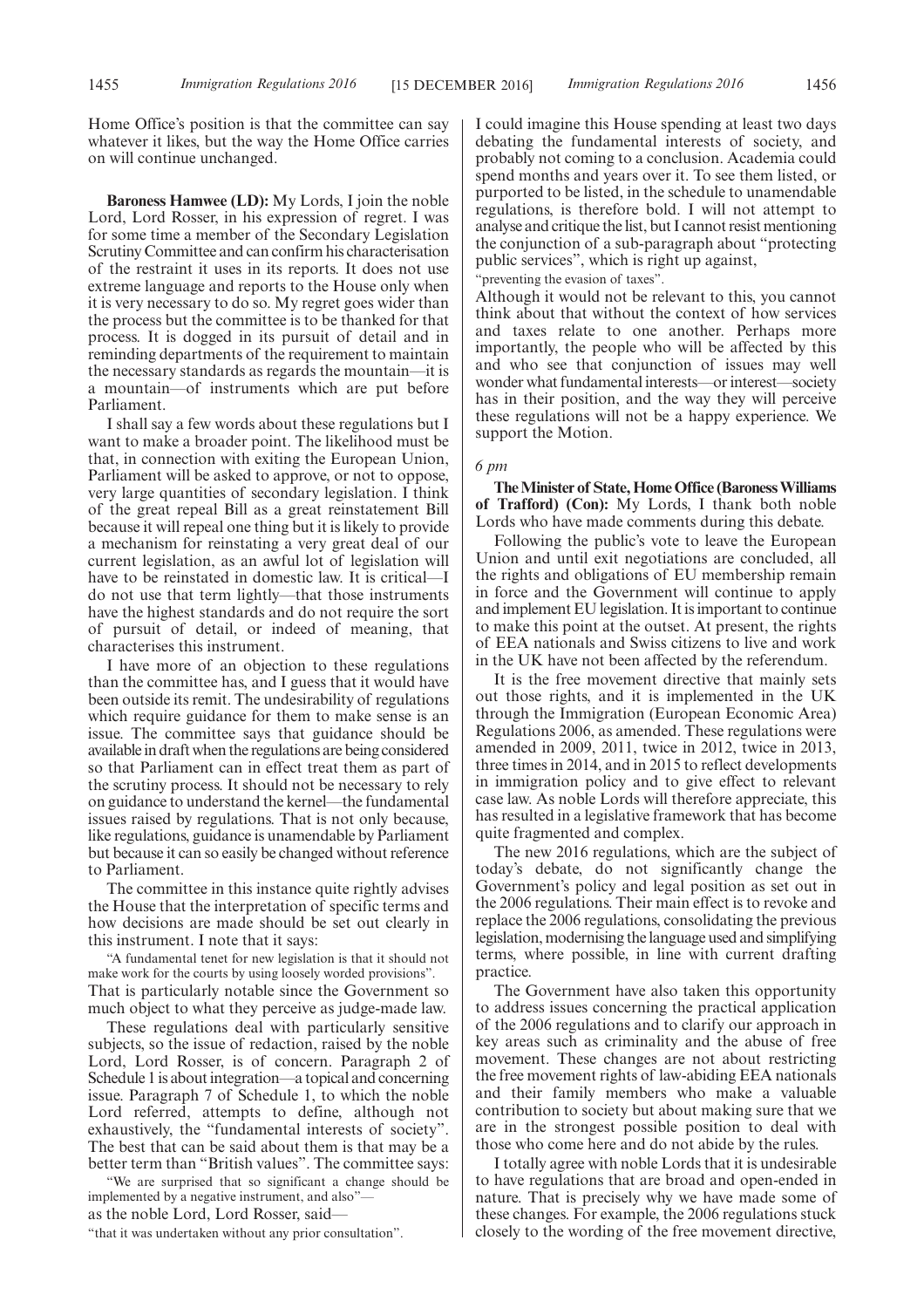[BARONESS WILLIAMS OF TRAFFORD]

simply providing for a person to be expelled from the UK on public policy and public security grounds where their conduct represents a,

"genuine, present and sufficiently serious threat affecting one of the fundamental interests of society".

That wording clearly covers a wide range of scenarios and could be criticised as being too broad and overarching, possibly giving rise to a lack of certainty, either for individuals or for the courts, as to what behaviour might meet that threshold.

European Court of Justice case law in this area is clear: member states have a margin of discretion to determine the fundamental interests of their society. Therefore, the 2016 regulations are now significantly clearer by providing further descriptions and examples of matters of public policy and public security, and they provide more detail about what the Home Secretary considers to be in the fundamental interests of the United Kingdom in respect of taking such decisions under these regulations.

The changes clarify that we can take deportation action in a broad range of cases, including against those who abuse their free movement right by facilitating illegal immigration or engaging in immigration abuse—for example, through sham marriage—or those who undermine our public services through tax evasion or benefit fraud. The regulations also make it clear that it is not only high-harm criminality that threatens the fundamental interests of the UK but persistent low-level offending as well.

As noble Lords can see, the new regulations do not significantly change the legal position; rather, they spell out the detailed factors that decision-makers and the courts should take into account when considering whether the deportation of an EEA national is in the fundamental interests of society. The new drafting approach in the 2016 regulations merely sets out a fuller range of circumstances and interests that fall within the term "public policy". However, this range always fell within the meaning of that term, even under the 2006 regulations, so there has been no extension of the term.

Clearly, there is a very broad and varied array of circumstances in which an individual may pose a threat to public policy concerns, so it is quite impossible to draft in a way that specifically deals with each possibility but still provides comprehensive coverage in a single document that is not excessive in length. To ensure comprehensive cover in a manageable document means it is inevitable that some of the provisions are somewhat broad in nature. Although I am all for improving clarity and providing extra detail, having to describe in legislation every possible circumstance would be neither practically possible nor indeed helpful, given the number of provisions this would need and the changing threats that UK society faces.

The noble Lord, Lord Rosser, queried the sorts of persistent low-level offending that will be aggregated to qualify a person for removal. As is very much the case now, and as is required under both the 2006 and the 2016 regulations, all decisions taken on the grounds of public policy and public security will be made in accordance with the principle of proportionality, will take into consideration the personal circumstances and will be based exclusively on the conduct of the individual concerned. For this reason, there is no prescribed list of offences, nor a threshold for the number of offences which must be committed in order for a decision to be made on the grounds of public policy or public security to combat persistent offending—a matter which is of significant concern to the public.

I note the noble Lord's concern about the level of scrutiny that Parliament has been able to afford these new regulations. I hope that the reassurances I have given as to the modest evolutionary rather than revolutionary nature of the 2016 regulations will serve to explain why, as was the case with the 2006 regulations and their very many amendments, the Government considered that the negative resolution procedure was the appropriate mechanism. The noble Lord also raised the issue of consultation. We of course consulted other government departments where substantive policy changes were made; for example, implementation of the Upper Tribunal case of Sala, removing a right of appeal from applicants seeking recognition as an extended family member.

I understand the reasonable point made by noble Lords that it would have been helpful if the guidance had been published when we laid the regulations, to assist their scrutiny. We did publish detailed guidance on GOV.UK regarding Regulation 9 when it came into force on 25 November, as the noble Lord, Lord Rosser, said. Detailed guidance on the remainder of the regulations will be published when they come into force on 1 February. However, I am afraid that we are not in a position at this point to provide additional information on the remaining regulations. The noble Lord also mentioned that the guidance on Regulation 9 relating to the genuineness of residence included several redacted sections marked "For Home Office Use Only". As is usual with redacted sections of guidance, disclosure to the court will be considered on a case-by-case basis in accordance with the relevant procedural requirements or court order.

The noble Lord, Lord Rosser, said that the new, more specific drafting gives rise to concern that a different approach would be adopted across the country due to the terms being somewhat general and nonexhaustive. As I think I have mentioned, the new drafting substantially improves on the drafting of the 2006 regulations, and in the 10 years they have been in effect there has been no complaint about differing geographical application even though, based on the above argument, surely the risk was so much greater given that all this was covered in one sentence in the 2006 regulations but is now covered by many times that number of words.

Schedule 1 seeks to replicate the existing position in the 2006 regulations but in a clearer way by providing extensive language to describe the scope of things such as the fundamental interests of society in relation to public policy.

The noble Lord also asked what the procedure was for acting on these reports and at what level. A parliamentary team will bring the various reports to the attention of relevant units within the Home Office, and the directors of those units are responsible for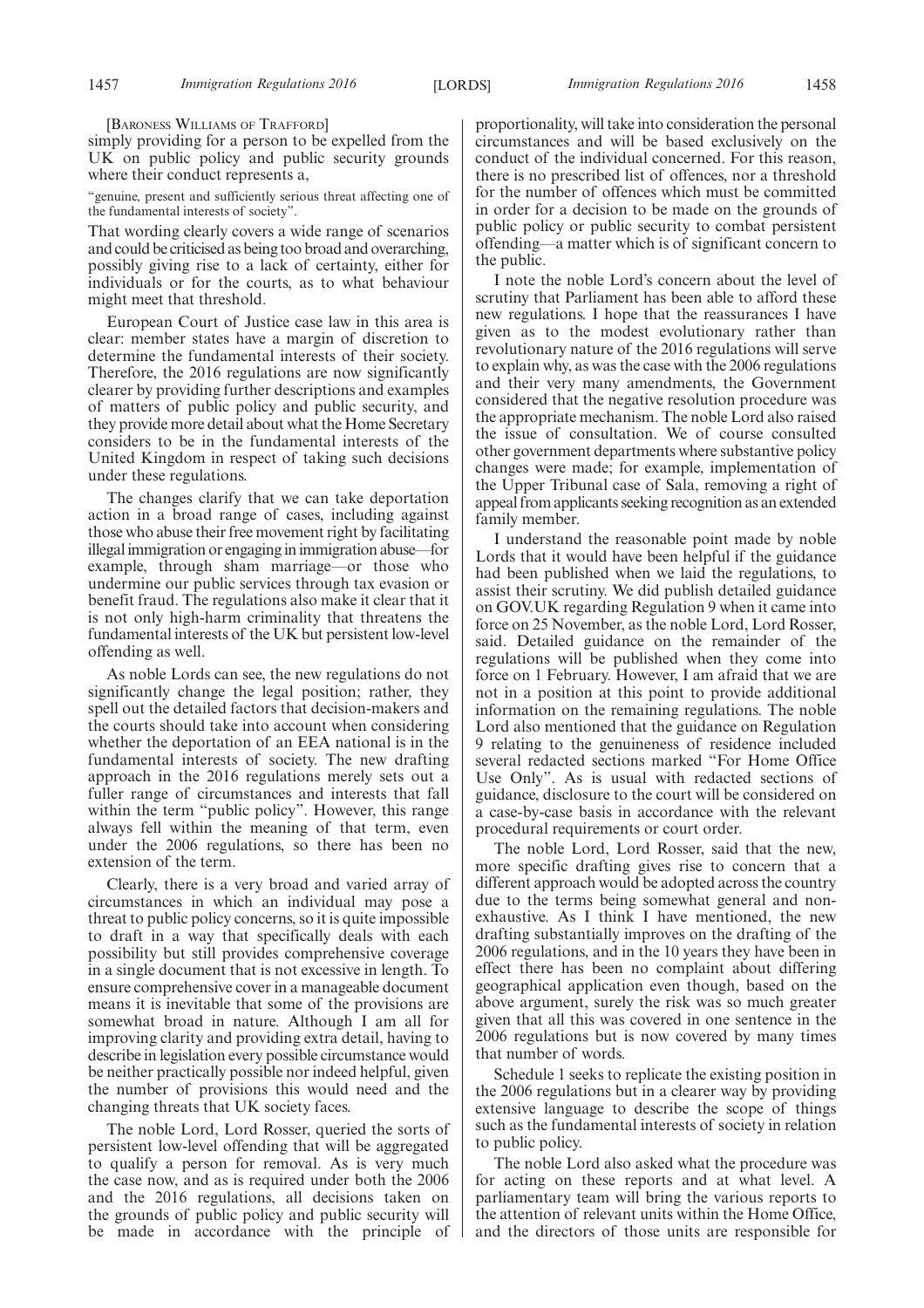ensuring that the Secondary Legislation Scrutiny Committee is considered and taken account of at the relevant time and in relation to future practice.

I hope that I have covered all points that noble Lords raised. I am sure that they will intervene if I have not.

**Baroness Hamwee:** My Lords, I shall accept that invitation. This is not a point that I have raised before and I do not expect the Minister to have an instant answer, but I make a plea. I would not have found the guidance had I not seen a reference to the date when it was published. Even then, it took me some time to navigate the GOV.UK website to find it, by which time I did not have very much time to look at it. There seemed to be no cross-reference to the number or title of the regulations, and I think the guidance may well cover more than just these regulations. I really think that that website could do with the uninitiated doing some mystery shopping on it.

**Baroness Williams of Trafford:** I will certainly take that point back because, if the noble Baroness cannot find it, lesser mortals would really struggle.

In conclusion, the Government believe that the changes made in the 2016 regulations do not fundamentally change the legal position set out in the 2006 regulations and that the measures are proportionate. I hope with those words and with my explanation on the noble Lord's questions, that he will feel free to withdraw his Motion.

**Lord Rosser:** I want to raise one or two points about what the Minister said. The response we have had from the Government is basically a repetition of what has been said in three letters from the same Minister, one of which I understand followed a meeting with the chairman of the Secondary Legislation Scrutiny Committee. I find it rather puzzling that the Government or the Home Office do not think it rather odd that, if their case is so persuasive and that in effect there has been no real change at all, they have been unable to persuade the Secondary Legislation Scrutiny Committee of that fact. Why does the Minister think that is the case? Could it not be that the Home Office has got it wrong and that it has been making changes?

I noticed in her reply at one stage the Minister said, "We have made some changes". Did the Home Office ever think that maybe it is wrong and that the Secondary Legislation Scrutiny Committee is right? If we are at a stage where, after a report like this from the Secondary Legislation Scrutiny Committee, the Minister in the department concerned is still prepared to stand at the Dispatch Box when challenged and say, in effect, the scrutiny committee has it wrong and we have it right, it makes you wonder what kind of esteem the Secondary Legislation Scrutiny Committee is held in by the Home Office.

I wonder whether the Home Office is seeking to make any arrangements to offer to meet the committee to talk through this issue of whether there have been significant changes or not, and whether the committee is justified in the really quite serious criticism that it has made. I have not heard anything from the Minister to suggest that the department is willing to offer to discuss this with the committee as a whole.

*6.15 pm*

The other point I would like to make is that the noble Baroness has said that it would have been better if the guidance had been available at the same time, but that does not answer the question of why it was not available. If the Government had found out that they could not produce the guidance, why not delay the introduction of the order? I have not had an answer to the question of why the guidance was issued only on the date the regulations came in. There has been no answer to that question at all. I simply ask it again: why was the guidance left so that it came out only on the day that the regulations were brought into force?

On the argument, what I quoted in my contribution were for the most part the views of the committee. It was the committee which said that ideally these definitions should be set out in the regulations. The Government's answer, as I understand it, is that it would have made the regulations enormously long. Is the Minister able to give some indication of how mammoth the regulations would actually be if the definitions were spelled out rather than being left to guidance—guidance that does not even appear until the day the regulations come into force?

I would be grateful for a response to these points. I would be very grateful if I could have that response now, but I am not going to press the regret Motion—let me make that quite clear. If the Minister would rather do this in subsequent correspondence, I accept that. However, some answers are needed. This is about the relationship between the Home Office and the Secondary Legislation Scrutiny Committee. To my mind, the committee has made a pretty powerful case for saying that the Home Office has not acted in an appropriate manner in relation to these regulations.

**Baroness Williams of Trafford:** My Lords, as a Member of your Lordships' House, I believe that the scrutiny committees of both Houses should be taken equally seriously. I will take back the point made by the noble Lord about the Home Office engaging with the committee.

On the date of the guidance, I do not think that I can provide any further information at this point. On the length of the document, as I have said, the list would be quite exhaustive. However, I can provide the noble Lord with further detail in writing on all of these points in due course, if that is acceptable to him.

**Lord Rosser:** I thank the Minister for her reply and for being willing to respond to the points that I have raised by writing subsequently. I thank her too for her comments about the relationship between the Home Office and the Secondary Legislation Scrutiny Committee. Perhaps I may make it clear that I was not put up here by the committee to say that perhaps there might be a meeting or at least some method of talking things through, so I hope that I have not put my foot in it on behalf of the committee and that its members would welcome such a meeting, just as the Minister would.

Again, I thank the noble Baroness. I have attempted to put across the concerns of the committee, which I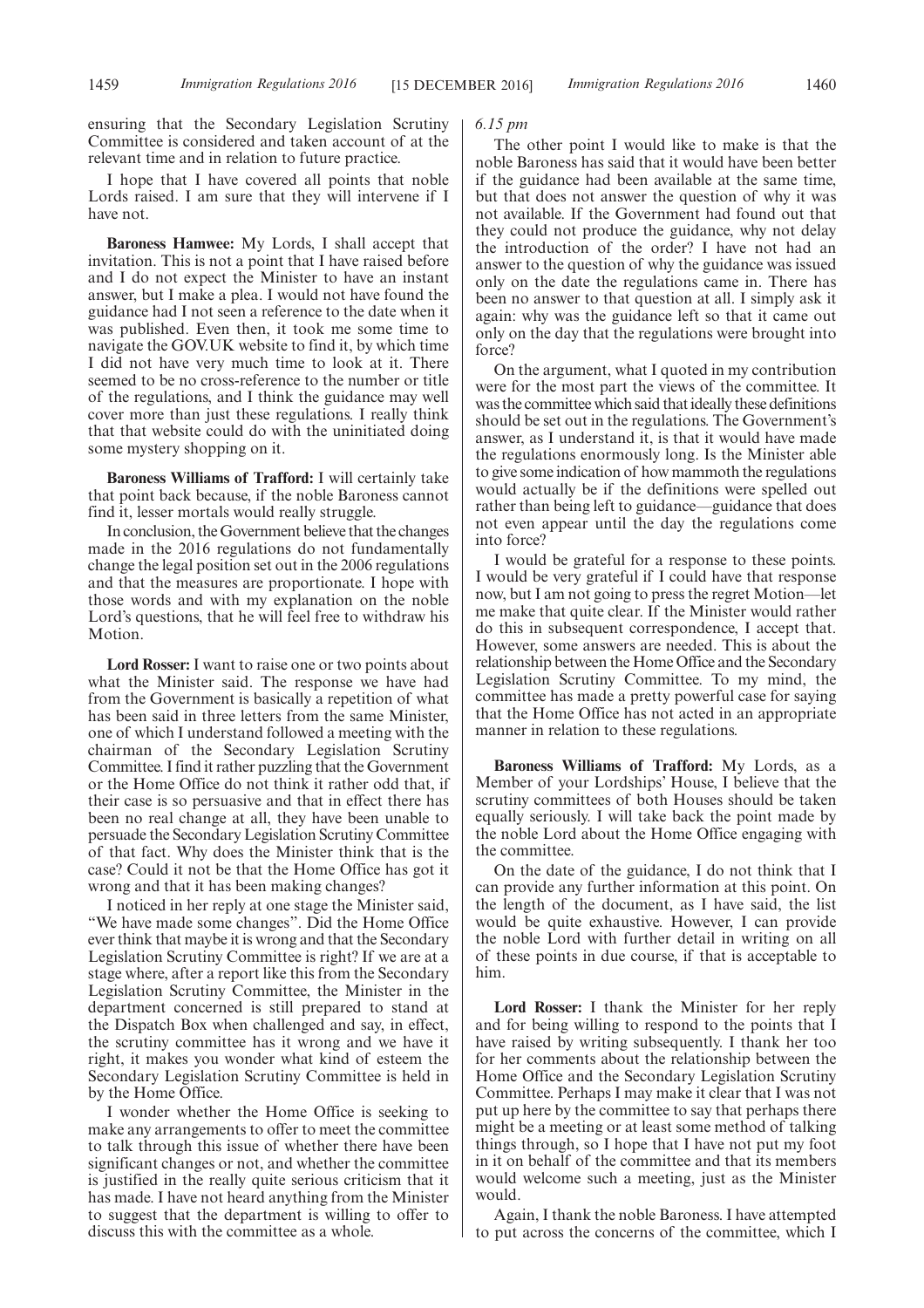[LORD ROSSER]

have to say that I agree with, and I am grateful to her for her response. I beg leave to withdraw the Motion.

*Motion withdrawn.*

*House adjourned at 6.18 pm.*